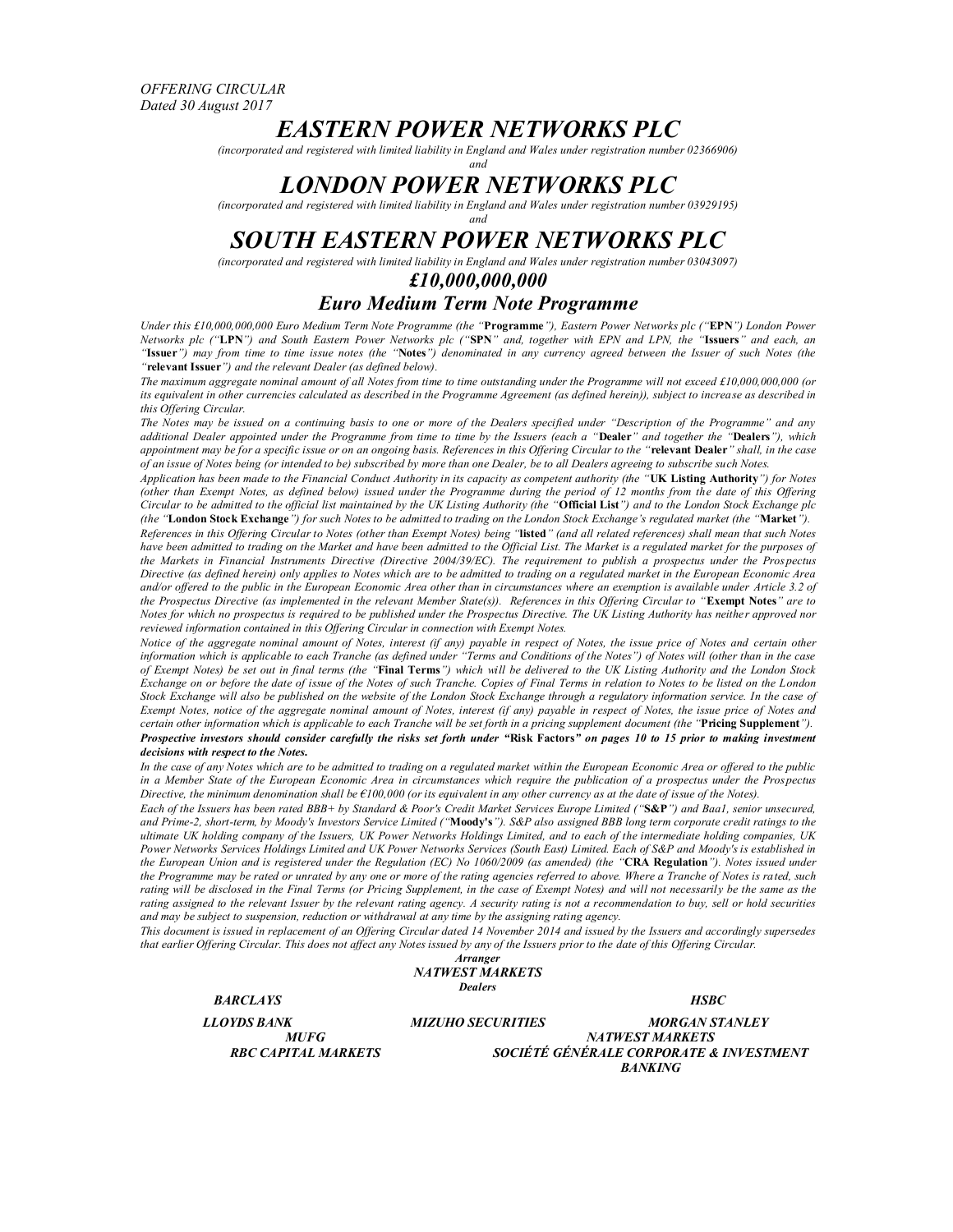# *IMPORTANT INFORMATION*

*This Offering Circular comprises a base prospectus in respect of all Notes other than Exempt Notes issued under the Programme for the purposes of Article 5.4 of Directive 2003/71/EC as amended (which includes the amendments made by Directive 2010/73/EU to the extent that such amendments have been implemented in a relevant Member State of the European Economic Area) (the "***Prospectus Directive***") and for the purpose of giving information with regard to the Issuers and their subsidiaries which, according to the particular nature of each Issuer and the Notes, is necessary to enable investors to make an informed assessment of the assets and liabilities, financial position, profit and losses and prospects of the relevant Issuer.*

*Each of the Issuers accepts responsibility for the information contained in this Offering Circular, the Final Terms and, in the case of Exempt Notes, the Pricing Supplement. To the best of the knowledge of each Issuer (having taken all reasonable care to ensure that such is the case) the information contained in this Offering Circular is in accordance with the facts and does not omit anything likely to affect the import of such information.*

*This Offering Circular is to be read in conjunction with all documents which are deemed to be incorporated herein by reference (see "***Documents Incorporated by Reference***"). This Offering Circular shall be read and construed on the basis that such documents are incorporated and form part of this Offering Circular.*

*Neither the Dealers nor the Trustee have independently verified the information contained herein. Accordingly, no representation, warranty or undertaking, express or implied, is made and no responsibility or liability is accepted by the Dealers or the Trustee as to the accuracy or completeness of the information contained or incorporated in this Offering Circular or any other information provided by the Issuers in connection with the Programme. Neither the Dealers nor the Trustee accepts any liability in relation to the information contained or incorporated by reference in this Offering Circular or any other information provided by the Issuers in connection with the Programme.*

*No person is or has been authorised by the Issuers or the Trustee to give any information or to make any representation not contained in or not consistent with this Offering Circular or any other information supplied in connection with the Programme or the Notes and, if given or made, such information or representation must not be relied upon as having been authorised by the Issuers, the Trustee or any of the Dealers.*

*Neither this Offering Circular nor any other information supplied in connection with the Programme or any Notes (i) is intended to provide the basis of any credit or other evaluation or (ii) should be considered as a recommendation by the Issuers, the Trustee or any of the Dealers that any recipient of this Offering Circular or any other information supplied in connection with the Programme or any Notes should purchase any Notes. Each investor contemplating purchasing any Notes should make its own independent investigation of the financial condition and affairs, and its own appraisal of the creditworthiness, of the relevant Issuer. Neither this Offering Circular nor any other information supplied in connection with the Programme or the issue of any Notes constitutes an offer or invitation by or on behalf of the Issuers, the Trustee or any of the Dealers to any person to subscribe for or to purchase any Notes.*

*Neither the delivery of this Offering Circular nor the offering, sale or delivery of any Notes shall in any circumstances imply that the information contained herein concerning the Issuers is correct at any time subsequent to the date hereof or that any other information supplied in connection with the Programme is correct as of any time subsequent to the date indicated in the document containing the same. The Dealers and the Trustee expressly do not undertake to review the financial condition or affairs of the Issuers during the life of the Programme or to advise any investor in the Notes of any information coming to their attention.*

*Prospective investors should refer,* inter alia*, to the most recently published documents incorporated by reference into this Offering Circular.*

# *IMPORTANT – EEA RETAIL INVESTORS*

*If the Final Terms in respect of any Notes (or Pricing Supplement, in the case of Exempt Notes) includes a legend entitled "Prohibition of Sales to EEA Retail Investors", the Notes, from 1 January 2018, are not intended to be offered, sold or otherwise made available to and, with effect from such date, should not be offered, sold or otherwise made available to any retail investor in the European Economic Area ("EEA"). For these purposes, a retail investor means a person who is one (or more) of: (i) a retail client as defined in point (11) of Article 4(1) of Directive 2014/65/EU ("MiFID II***"***); (ii) a customer within the meaning of Directive 2002/92/EC ("IMD"), where that customer would not qualify as a professional client as defined in point (10) of Article 4(1) of MiFID II; or (iii) not a qualified investor as defined in the Prospectus Directive. Consequently no key information document required by Regulation (EU) No 1286/2014 (the "PRIIPs Regulation") for offering or selling the Notes or*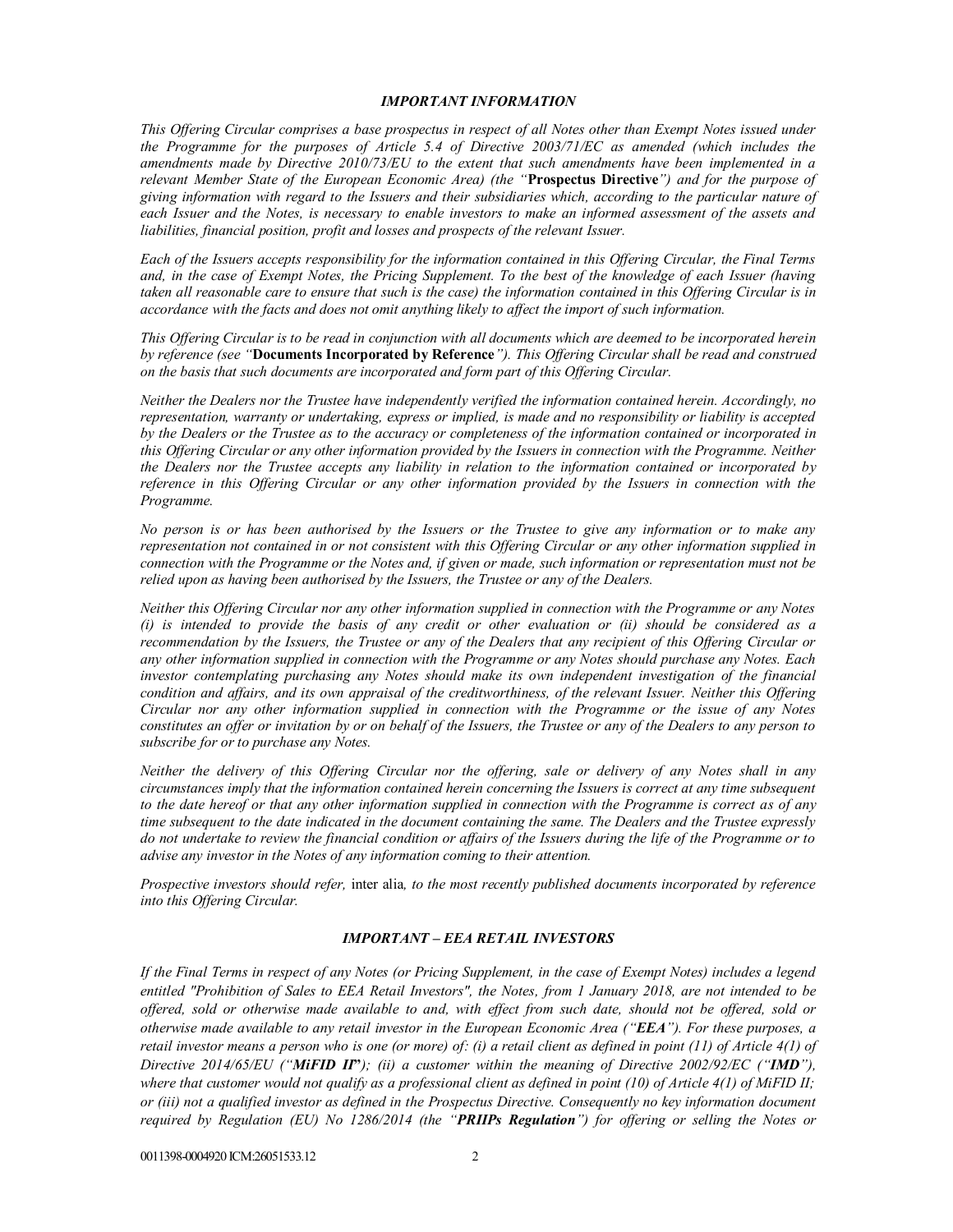*otherwise making them available to retail investors in the EEA has been prepared and therefore offering or selling the Notes or otherwise making them available to any retail investor in the EEA may be unlawful under the PRIIPs Regulation.*

# *IMPORTANT INFORMATION RELATING TO THE USE OF THIS OFFERING CIRCULAR AND OFFERS OF NOTES GENERALLY*

*This Offering Circular does not constitute an offer to sell or the solicitation of an offer to buy any Notes in any jurisdiction to any person to whom it is unlawful to make the offer or solicitation in such jurisdiction. The distribution of this Offering Circular and the offer or sale of Notes may be restricted by law in certain jurisdictions. The Issuers, the Trustee and the Dealers do not represent that this Offering Circular may be lawfully distributed, or that any Notes may be lawfully offered, in compliance with any applicable registration or other requirements in any such jurisdiction, or pursuant to an exemption available thereunder, or assume any responsibility for facilitating any such distribution or offering. In particular, no action has been taken by the Issuers, the Trustee or the Dealers which would permit a public offering of any Notes outside the United Kingdom or distribution of this Offering Circular in any jurisdiction where action for that purpose is required. Accordingly, no Notes may be offered or sold, directly or indirectly, and neither this Offering Circular nor any advertisement or other offering material may be distributed or published in any jurisdiction, except under circumstances that will result in compliance with any applicable laws and regulations. Persons into whose possession this Offering Circular or any Notes may come must inform themselves about, and observe, any such restrictions on the distribution of this Offering Circular and the offering and sale of Notes. In particular, there are restrictions on the distribution of this Offering Circular and the offer or sale of Notes in the United States, the European Economic Area (including the United Kingdom) and Japan (see "Subscription and Sale").*

*In connection with the issue of any Tranche of Notes, the Dealer or Dealers (if any) acting as the Stabilisation Manager(s) (or persons acting on behalf of any Stabilisation Manager(s)) may over-allot Notes or effect transactions with a view to supporting the market price of the Notes at a level higher than that which might otherwise prevail. However, stabilisation may not necessarily occur. Any stabilisation action may begin on or after the date on which adequate public disclosure of the terms of the offer of the relevant Tranche of Notes is made and, if begun, may cease at any time, but it must end no later than the earlier of 30 days after the issue date of the relevant Tranche of Notes and 60 days after the date of the allotment of the relevant Tranche of Notes. Any stabilisation action or over allotment must be conducted by the relevant Stabilisation Manager(s) (or persons acting on behalf of any Stabilisation Manager(s)) in accordance with all applicable laws and rules.*

*The Notes may not be a suitable investment for all investors. Each potential investor in the Notes must determine the suitability of that investment in light of its own circumstances. In particular, each potential investor may wish to consider, either on its own or with the help of its financial and other professional advisers, whether it:*

- *(i) has sufficient knowledge and experience to make a meaningful evaluation of the Notes, the merits and risks of investing in the Notes and the information contained or incorporated by reference in this Offering Circular or any applicable supplement;*
- *(ii) has access to, and knowledge of, appropriate analytical tools to evaluate, in the context of its particular financial situation, an investment in the Notes and the impact the Notes will have on its overall investment portfolio;*
- *(iii) has sufficient financial resources and liquidity to bear all of the risks of an investment in the Notes, including Notes with principal or interest payable in one or more currencies, or where the currency for principal or interest payments is different from the potential investor***'***s currency;*
- *(iv) understands thoroughly the terms of the Notes and is familiar with the behaviour of any relevant indices and financial markets; and*
- *(v) is able to evaluate possible scenarios for economic, interest rate and other factors that may affect its investment and its ability to bear the applicable risks.*

*Legal investment considerations may restrict certain investments. The investment activities of certain investors are subject to legal investment laws and regulations, or review or regulation by certain authorities. Each potential investor should consult its legal advisers to determine whether and to what extent (1) Notes are legal investments for it, (2) Notes can be used as collateral for various types of borrowing and (3) other restrictions apply to its purchase or pledge of any Notes. Financial institutions should consult their legal advisers or the appropriate regulators to determine the appropriate treatment of Notes under any applicable risk-based capital or similar rules.*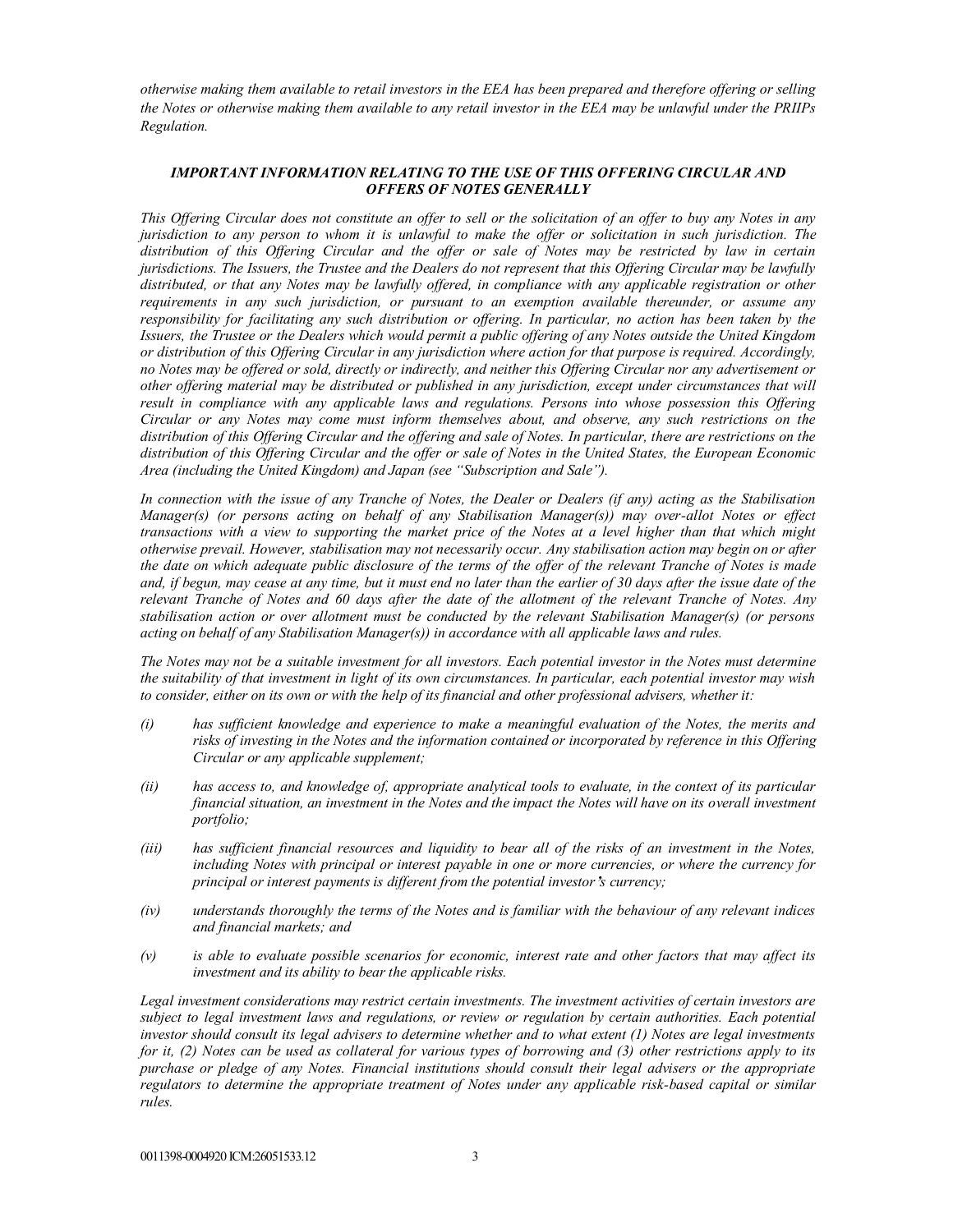*The Notes have not been and will not be registered under the United States Securities Act of 1933, as amended, (the "Securities Act") and are subject to U.S. tax law requirements. Subject to certain exceptions, Notes may not be offered or sold or delivered within the United States or to, or for the benefit of, U.S. persons - see "Subscription and Sale".*

## *PRESENTATION OF INFORMATION*

*In this Offering Circular, all references to:*

- *"***U.S. dollars***", "***U.S.\$***" and "***\$***" refer to United States dollars;*
- *"***Sterling***" and "***£***" refer to pounds sterling; and*
- *"euro" and "€" refer to the currency introduced at the start of the third stage of European economic and monetary union pursuant to the Treaty on the functioning of the European Union, as amended.*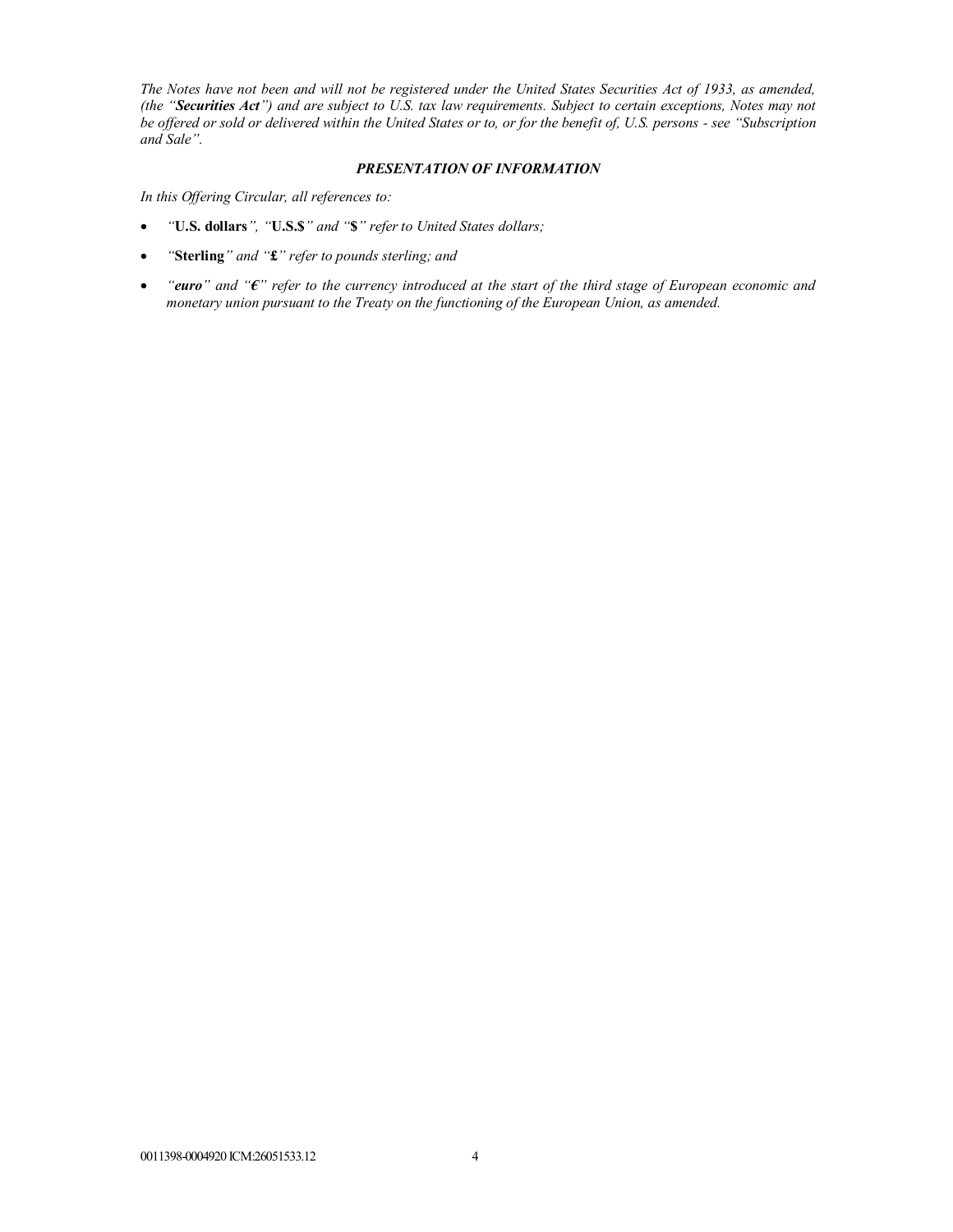# **TABLE OF CONTENTS**

| Page |
|------|
|      |
|      |
|      |
|      |
|      |
|      |
|      |
|      |
|      |
|      |
|      |
|      |
|      |
|      |
|      |
|      |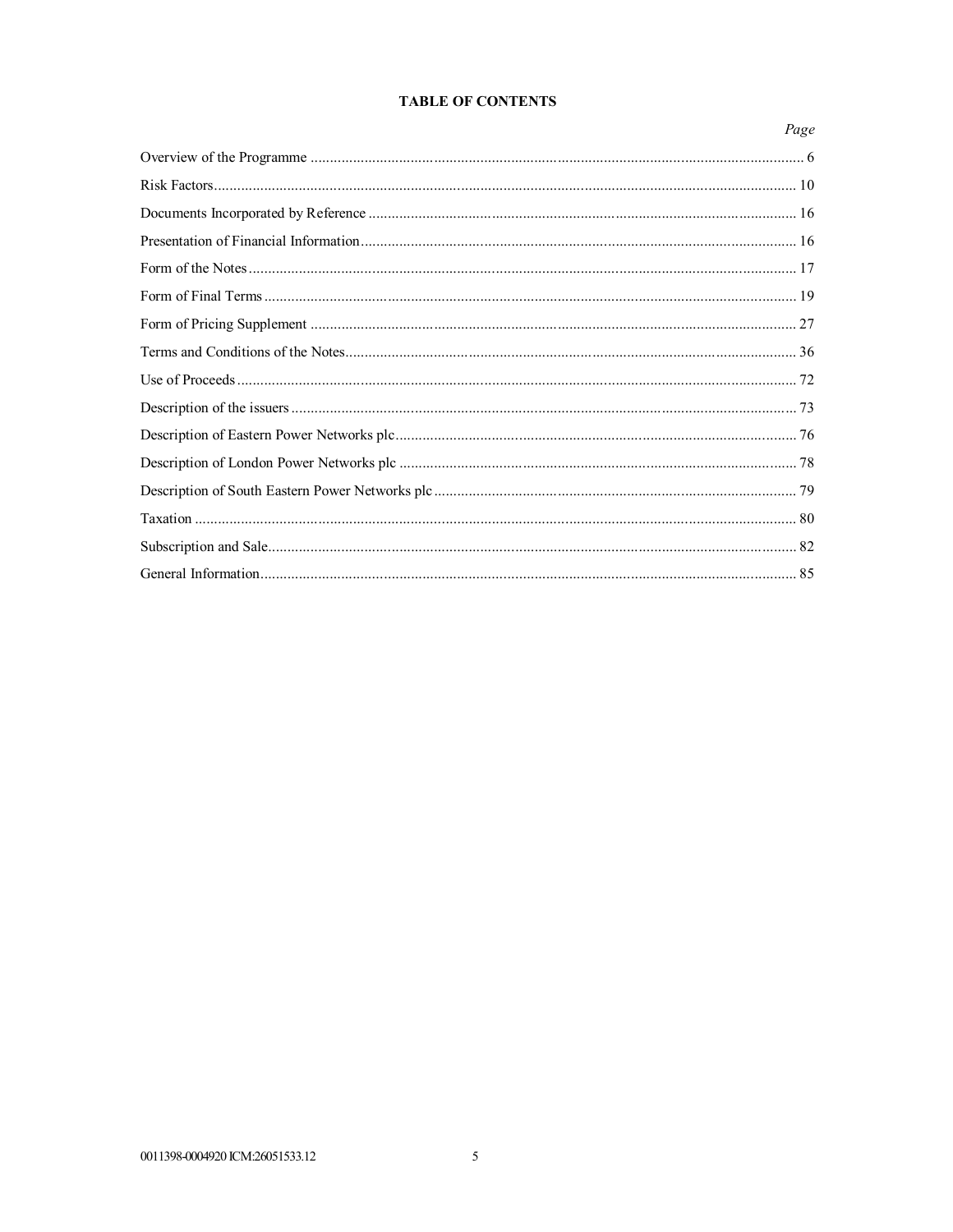# **OVERVIEW OF THE PROGRAMME**

*The following description does not purport to be complete and is taken from, and is qualified in its entirety by, the*  remainder of this Offering Circular and, in relation to the terms and conditions of any particular Tranche of *Notes, the applicable Final Terms (or applicable Pricing Supplement, in the case of Exempt Notes).*

*This description constitutes a general description of the Programme for the purposes of Article 22.5(3) of Commission Regulation (EC) No. 809/2004 implementing the Prospectus Directive, as amended (the "***Prospectus Regulation***").*

*Words and expressions defined in "Form of the Notes" and "Terms and Conditions of the Notes" below shall have the same meanings in this Overview.*

| Issuers:              | Eastern Power Networks plc                                                                                                                                                                                                                                                                                                                                                                                                                                                                                                   |  |  |
|-----------------------|------------------------------------------------------------------------------------------------------------------------------------------------------------------------------------------------------------------------------------------------------------------------------------------------------------------------------------------------------------------------------------------------------------------------------------------------------------------------------------------------------------------------------|--|--|
|                       | London Power Networks plc                                                                                                                                                                                                                                                                                                                                                                                                                                                                                                    |  |  |
|                       | South Eastern Power Networks plc                                                                                                                                                                                                                                                                                                                                                                                                                                                                                             |  |  |
| Risk Factors:         | There are certain factors that may affect the Issuer's ability to fulfil its<br>obligations under Notes issued under the relevant Programme. These<br>are set out under "Risk Factors" below. In addition, there are certain<br>factors which are material for the purpose of assessing the market<br>risks associated with Notes issued under the Programme. These are<br>set out under "Risk Factors" below and include certain risks relating<br>to the structure of particular Series of Notes and certain market risks. |  |  |
| Description:          | Euro Medium Term Note Programme                                                                                                                                                                                                                                                                                                                                                                                                                                                                                              |  |  |
| Arranger:             | The Royal Bank of Scotland plc (trading as NatWest Markets)                                                                                                                                                                                                                                                                                                                                                                                                                                                                  |  |  |
| Dealers:              | Barclays Bank PLC                                                                                                                                                                                                                                                                                                                                                                                                                                                                                                            |  |  |
|                       | HSBC Bank plc                                                                                                                                                                                                                                                                                                                                                                                                                                                                                                                |  |  |
|                       | Lloyds Bank plc                                                                                                                                                                                                                                                                                                                                                                                                                                                                                                              |  |  |
|                       | Mizuho International plc                                                                                                                                                                                                                                                                                                                                                                                                                                                                                                     |  |  |
|                       | Morgan Stanley & Co. International plc                                                                                                                                                                                                                                                                                                                                                                                                                                                                                       |  |  |
|                       | MUFG Securities EMEA plc                                                                                                                                                                                                                                                                                                                                                                                                                                                                                                     |  |  |
|                       | RBC Europe Limited                                                                                                                                                                                                                                                                                                                                                                                                                                                                                                           |  |  |
|                       | Société Générale                                                                                                                                                                                                                                                                                                                                                                                                                                                                                                             |  |  |
|                       | The Royal Bank of Scotland plc (trading as NatWest Markets)                                                                                                                                                                                                                                                                                                                                                                                                                                                                  |  |  |
|                       | and any other Dealers appointed in accordance with the Programme<br>Agreement.                                                                                                                                                                                                                                                                                                                                                                                                                                               |  |  |
| Certain Restrictions: | Each issue of Notes denominated in a currency in respect of which<br>particular laws, guidelines, regulations, restrictions or reporting<br>requirements apply will only be issued in circumstances which<br>comply with such laws, guidelines, regulations, restrictions or<br>reporting requirements from time to time (see "Subscription and<br>Sale") including the following restrictions applicable at the date of<br>this Offering Circular.                                                                          |  |  |
|                       | Notes with a maturity of less than one year                                                                                                                                                                                                                                                                                                                                                                                                                                                                                  |  |  |
|                       | Notes having a maturity of less than one year will constitute deposits<br>for the purposes of the prohibition on accepting deposits contained in<br>section 19 of the Financial Services and Markets Act 2000 unless they<br>are issued to a limited class of professional investors and have a<br>denomination of at least £100,000 or its equivalent, see "Subscription<br>and Sale" below.                                                                                                                                |  |  |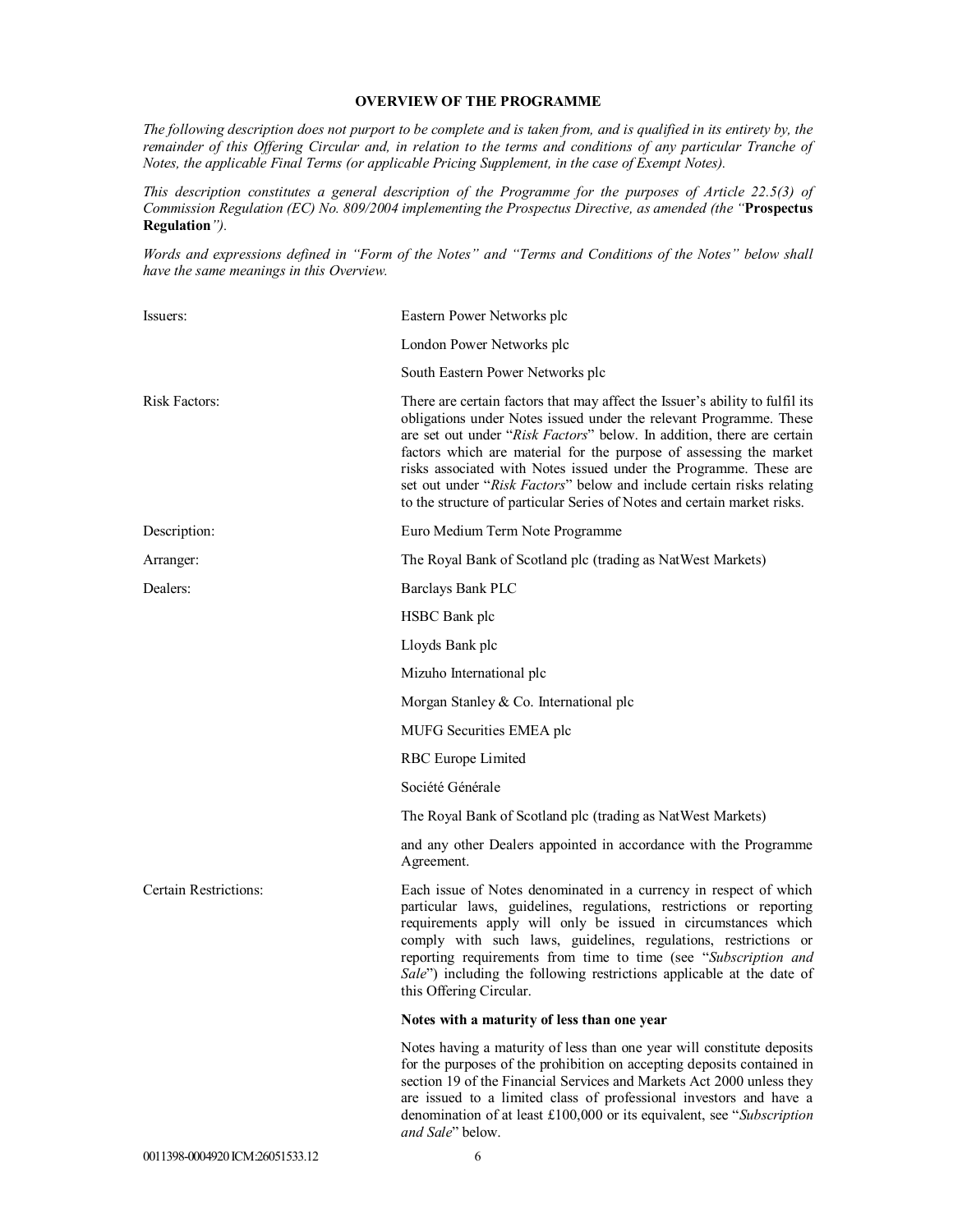| Trustee:                            | Deutsche Trustee Company Limited                                                                                                                                                                                                                                                                                                                                                                                                                                                     |
|-------------------------------------|--------------------------------------------------------------------------------------------------------------------------------------------------------------------------------------------------------------------------------------------------------------------------------------------------------------------------------------------------------------------------------------------------------------------------------------------------------------------------------------|
| Issuing and Principal Paying Agent: | Deutsche Bank AG, London Branch                                                                                                                                                                                                                                                                                                                                                                                                                                                      |
| Programme Size:                     | Up to $£10,000,000,000$ (or its equivalent in other currencies,<br>calculated as described in the Programme Agreement) outstanding at<br>any time. The Issuers may increase the amount of the Programme in<br>accordance with the terms of the Programme Agreement.                                                                                                                                                                                                                  |
| Distribution:                       | Notes may be distributed by way of private or public placement and,<br>in each case, on a syndicated or non-syndicated basis.                                                                                                                                                                                                                                                                                                                                                        |
| Currencies:                         | Subject to any applicable legal or regulatory restrictions, any currency<br>agreed between the relevant Issuer and the relevant Dealer.                                                                                                                                                                                                                                                                                                                                              |
| Maturities:                         | Such maturities as may be agreed between the relevant Issuer and the<br>relevant Dealer, subject to such minimum or maximum maturities as<br>may be allowed or required from time to time by the relevant central<br>bank (or equivalent body) or any laws or regulations applicable to the<br>relevant Issuer or the relevant Specified Currency.                                                                                                                                   |
| Issue Price:                        | Notes will be issued on a fully-paid basis and at an issue price which<br>is at par or at a discount to, or premium over, par.                                                                                                                                                                                                                                                                                                                                                       |
| Form of Notes:                      | The Notes will be issued in bearer form as described in "Form of the<br>Notes".                                                                                                                                                                                                                                                                                                                                                                                                      |
| Fixed Rate Notes:                   | Fixed interest will be payable on such date or dates as may be agreed<br>between the relevant Issuer and the relevant Dealer and on<br>redemption and will be calculated on the basis of such Day Count<br>Fraction as may be agreed between the relevant Issuer and the<br>relevant Dealer.                                                                                                                                                                                         |
| Floating Rate Notes:                | Floating Rate Notes will bear interest at a rate determined:                                                                                                                                                                                                                                                                                                                                                                                                                         |
|                                     | on the same basis as the floating rate under a notional<br>(i)<br>interest rate swap transaction in the relevant Specified<br>Currency governed by an agreement incorporating the 2006<br>ISDA Definitions (as published by the International Swaps<br>and Derivatives Association, Inc., and as amended and<br>updated as at the Issue Date of the first Tranche of the Notes<br>of the relevant Series); or                                                                        |
|                                     | on the basis of a reference rate set out in the applicable Final<br>(ii)<br>Terms (or, in the case of Exempt Notes, the applicable<br>Pricing Supplement).                                                                                                                                                                                                                                                                                                                           |
|                                     | The margin (if any) relating to such floating rate will be agreed<br>between the relevant Issuer and the relevant Dealer for each Series of<br>Floating Rate Notes.                                                                                                                                                                                                                                                                                                                  |
|                                     | Floating Rate Notes may also have a maximum interest rate, a<br>minimum interest rate or both.                                                                                                                                                                                                                                                                                                                                                                                       |
| Index Linked Notes:                 | Payments of principal in respect of Index Linked Redemption Notes<br>or of interest in respect of Index Linked Interest Notes will be<br>calculated by reference to movements in the U.K. Retail Prices Index<br>or the euro area Harmonised Index of Consumer Prices during a<br>reference period, as agreed between the relevant Issuer and the<br>relevant Dealer and specified in the applicable Final Terms (or<br>applicable Pricing Supplement, in the case of Exempt Notes). |
|                                     | Index Linked Redemption Notes may also have a maximum<br>redemption price, a minimum redemption price or both.                                                                                                                                                                                                                                                                                                                                                                       |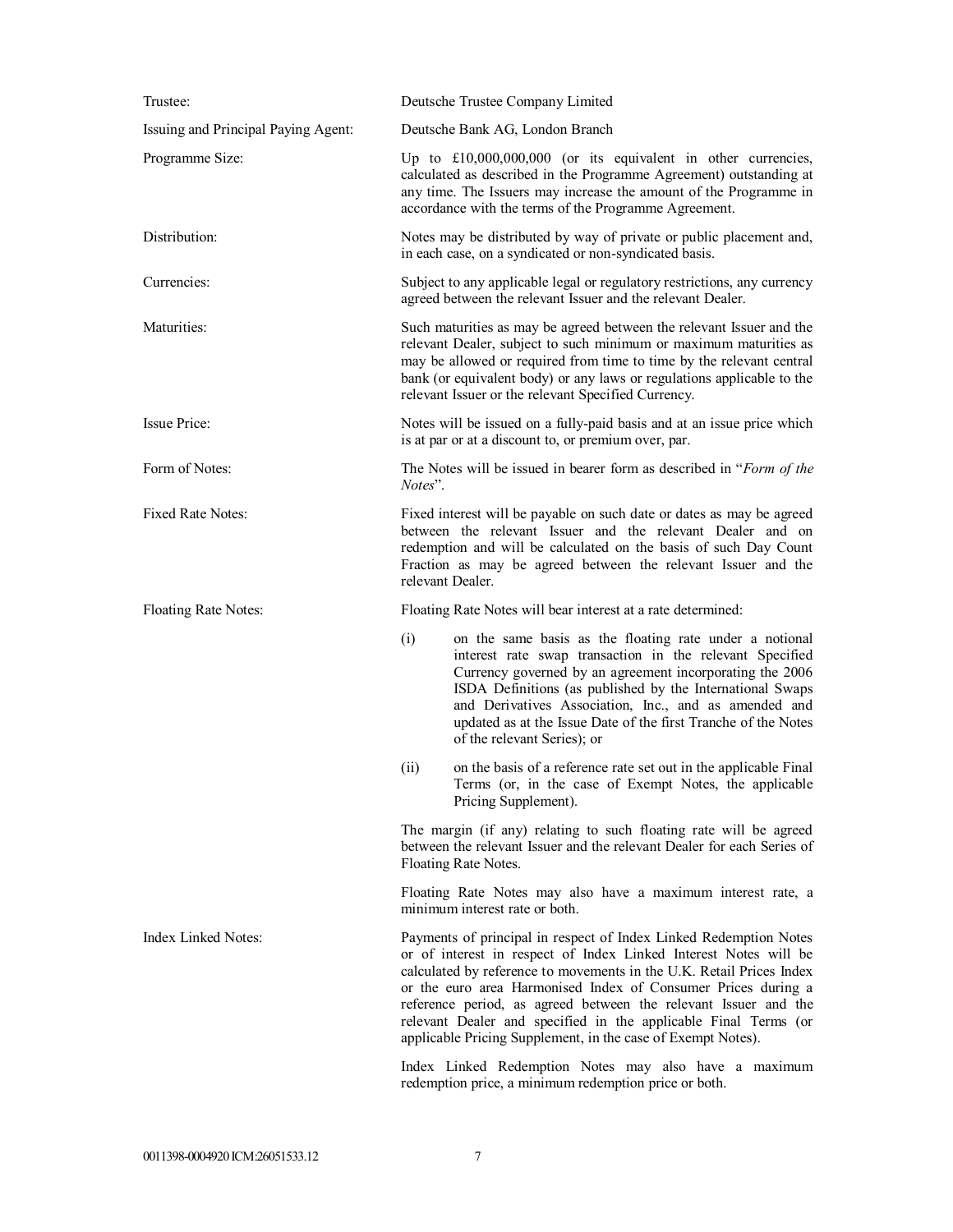| Other provisions in relation to Floating<br>Rate Notes and Index Linked Interest<br>Notes: | Interest on Floating Rate Notes and Index Linked Interest Notes in<br>respect of each Interest Period, as agreed prior to issue by the relevant<br>Issuer and the relevant Dealer, will be payable on such Interest<br>Payment Dates, and will be calculated on the basis of such Day Count<br>Fraction, as may be agreed between the relevant Issuer and the<br>relevant Dealer.                                                                                                                                                                                                                                                                                                                                                                                                                                                           |
|--------------------------------------------------------------------------------------------|---------------------------------------------------------------------------------------------------------------------------------------------------------------------------------------------------------------------------------------------------------------------------------------------------------------------------------------------------------------------------------------------------------------------------------------------------------------------------------------------------------------------------------------------------------------------------------------------------------------------------------------------------------------------------------------------------------------------------------------------------------------------------------------------------------------------------------------------|
| Zero Coupon Notes:                                                                         | Zero Coupon Notes will be offered and sold at a discount to their<br>nominal amount and will not bear interest.                                                                                                                                                                                                                                                                                                                                                                                                                                                                                                                                                                                                                                                                                                                             |
| <b>Exempt Notes:</b>                                                                       | Any Issuer may agree with any Dealer that Exempt Notes may be<br>issued in a form not contemplated by the Terms and Conditions of the<br>Notes, in which event the relevant provisions will be included in the<br>applicable Pricing Supplement.                                                                                                                                                                                                                                                                                                                                                                                                                                                                                                                                                                                            |
| Redemption:                                                                                | The applicable Final Terms (or applicable Pricing Supplement, in the<br>case of Exempt Notes) will indicate either that the relevant Notes<br>cannot be redeemed prior to their stated maturity (other than for<br>taxation reasons, indexation reasons (in the case of Index Linked<br>Notes) or following an Event of Default) or that such Notes will be<br>redeemable at the option of the relevant Issuer and/or the Noteholders<br>upon giving notice to the Noteholders or the relevant Issuer, as the<br>case may be, on a date or dates specified prior to such stated maturity<br>and at a price or prices and on such other terms as may be agreed<br>between the relevant Issuer and the relevant Dealer.                                                                                                                       |
|                                                                                            | Notes may also be redeemed at the option of the Noteholders in<br>certain circumstances following the occurrence of a Restructuring<br>Event, as more particularly set out in Condition $7(f)$ .                                                                                                                                                                                                                                                                                                                                                                                                                                                                                                                                                                                                                                            |
|                                                                                            | Notes having a maturity of less than one year are subject to<br>restrictions on their denomination and distribution, see "Certain<br>Restrictions – Notes with a maturity of less than one year" above.                                                                                                                                                                                                                                                                                                                                                                                                                                                                                                                                                                                                                                     |
| Denomination of Notes:                                                                     | Notes will be issued in such denominations as may be agreed between<br>the relevant Issuer and the relevant Dealer and as specified in the<br>applicable Final Terms (or applicable Pricing Supplement, in the case<br>of Exempt Notes) save that (i) the minimum denomination of each<br>Note will be such as may be allowed or required from time to time by<br>the relevant central bank (or equivalent body) or any laws or<br>regulations applicable to the relevant Specified Currency, see<br>"Certain Restrictions – Notes with a maturity of less than one year"<br>above and (ii) the minimum denomination of each Note (other than an<br>Exempt Note) will be $\in$ 100,000 (or, if the Notes are denominated in a<br>currency other than euro, the equivalent amount in such currency as at<br>the date of issue of the Notes). |
| Taxation:                                                                                  | All payments in respect of the Notes will be made without deduction<br>for or on account of withholding taxes imposed or levied by or on<br>behalf of the United Kingdom, unless such withholding or deduction<br>is required by law. In the event that any such deduction is made, the<br>relevant Issuer will, save in certain limited circumstances provided in<br>Condition 8, be required to pay additional amounts to cover the<br>amounts so deducted.                                                                                                                                                                                                                                                                                                                                                                               |
| Negative Pledge:                                                                           | The terms of the Notes will contain a negative pledge provision as<br>further described in Condition 3.                                                                                                                                                                                                                                                                                                                                                                                                                                                                                                                                                                                                                                                                                                                                     |
| Cross Default:                                                                             | The terms of the Notes will contain a cross default provision as<br>further described in Condition 10.                                                                                                                                                                                                                                                                                                                                                                                                                                                                                                                                                                                                                                                                                                                                      |
| Status of the Notes:                                                                       | The Notes will constitute direct, unconditional, unsubordinated and<br>(subject to the provisions of Condition 3) unsecured obligations of the<br>relevant Issuer and will rank pari passu among themselves and (save<br>for certain obligations required to be preferred by law) equally with                                                                                                                                                                                                                                                                                                                                                                                                                                                                                                                                              |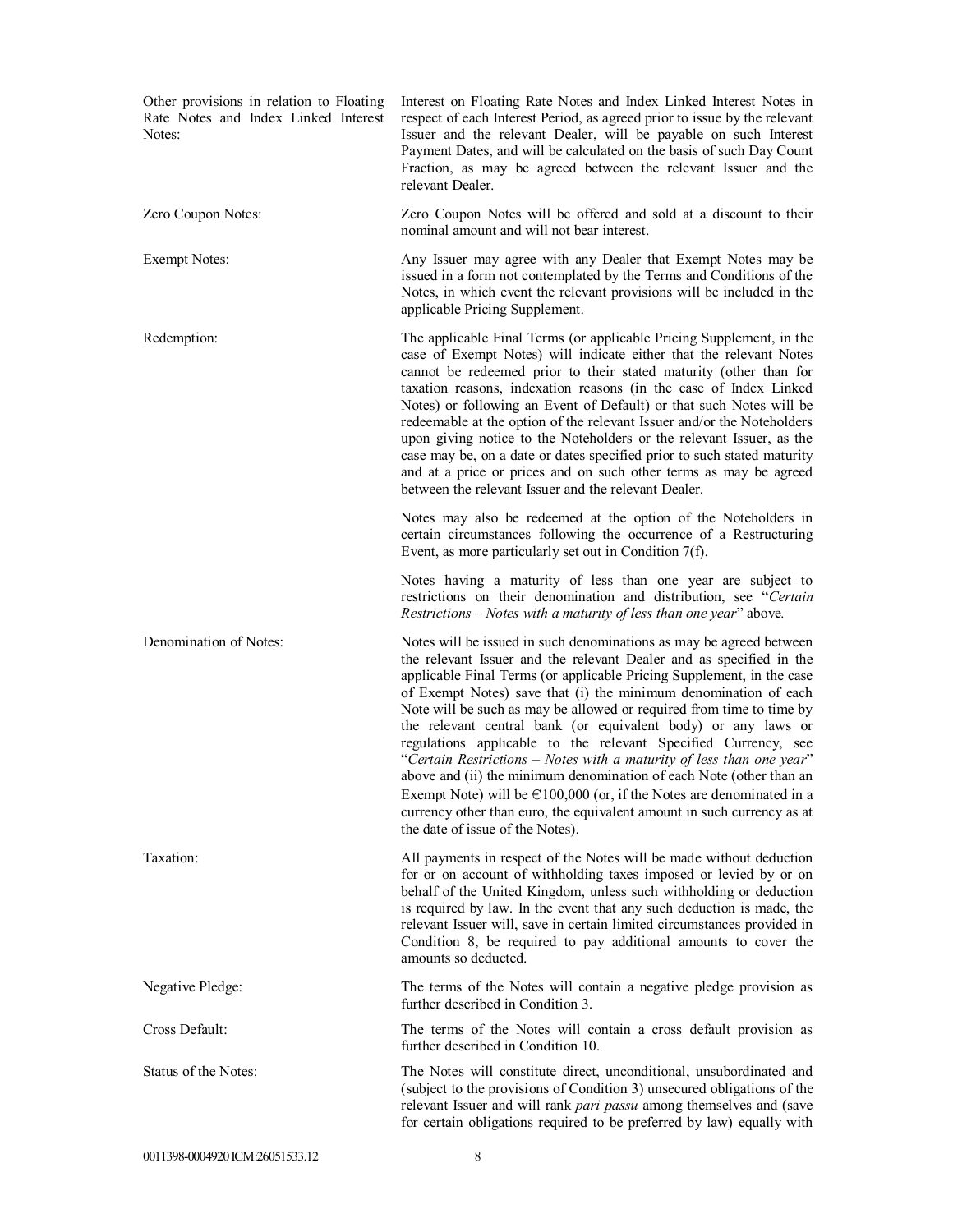|                              | all other unsecured obligations (other than subordinated obligations, if<br>any) of the relevant Issuer, from time to time outstanding.                                                                                                                                                                                                                                                                                                                   |
|------------------------------|-----------------------------------------------------------------------------------------------------------------------------------------------------------------------------------------------------------------------------------------------------------------------------------------------------------------------------------------------------------------------------------------------------------------------------------------------------------|
| Ratings:                     | Series of Notes issued under the programme may be rated or unrated.                                                                                                                                                                                                                                                                                                                                                                                       |
|                              | Where a Series of Notes is rated, such rating will be disclosed in the<br>applicable Final Terms (or, in the case of Exempt Notes, the<br>applicable Pricing Supplement) and will not necessarily be the same<br>as the ratings assigned to the relevant Issuer. A security rating is not a<br>recommendation to buy, sell or hold securities and may be subject to<br>suspension, reduction or withdrawal at any time by the assigning<br>rating agency. |
| Listing:                     | Application has been made for Notes (other than Exempt Notes)<br>issued under the Programme to be listed on the Market.                                                                                                                                                                                                                                                                                                                                   |
| Governing Law:               | The Notes and any non-contractual obligations arising out of or in<br>connection with the Notes will be governed by, and shall be construed<br>in accordance with, English law.                                                                                                                                                                                                                                                                           |
| <b>Selling Restrictions:</b> | There are restrictions on the distribution of this Offering Circular and<br>the offer or sale of Notes in the United States, the European<br>Economic Area (including the United Kingdom) and Japan, and such<br>other restrictions as may be required in connection with the offering<br>and sale of a particular Tranche of Notes, see "Subscription and Sale"<br>below.                                                                                |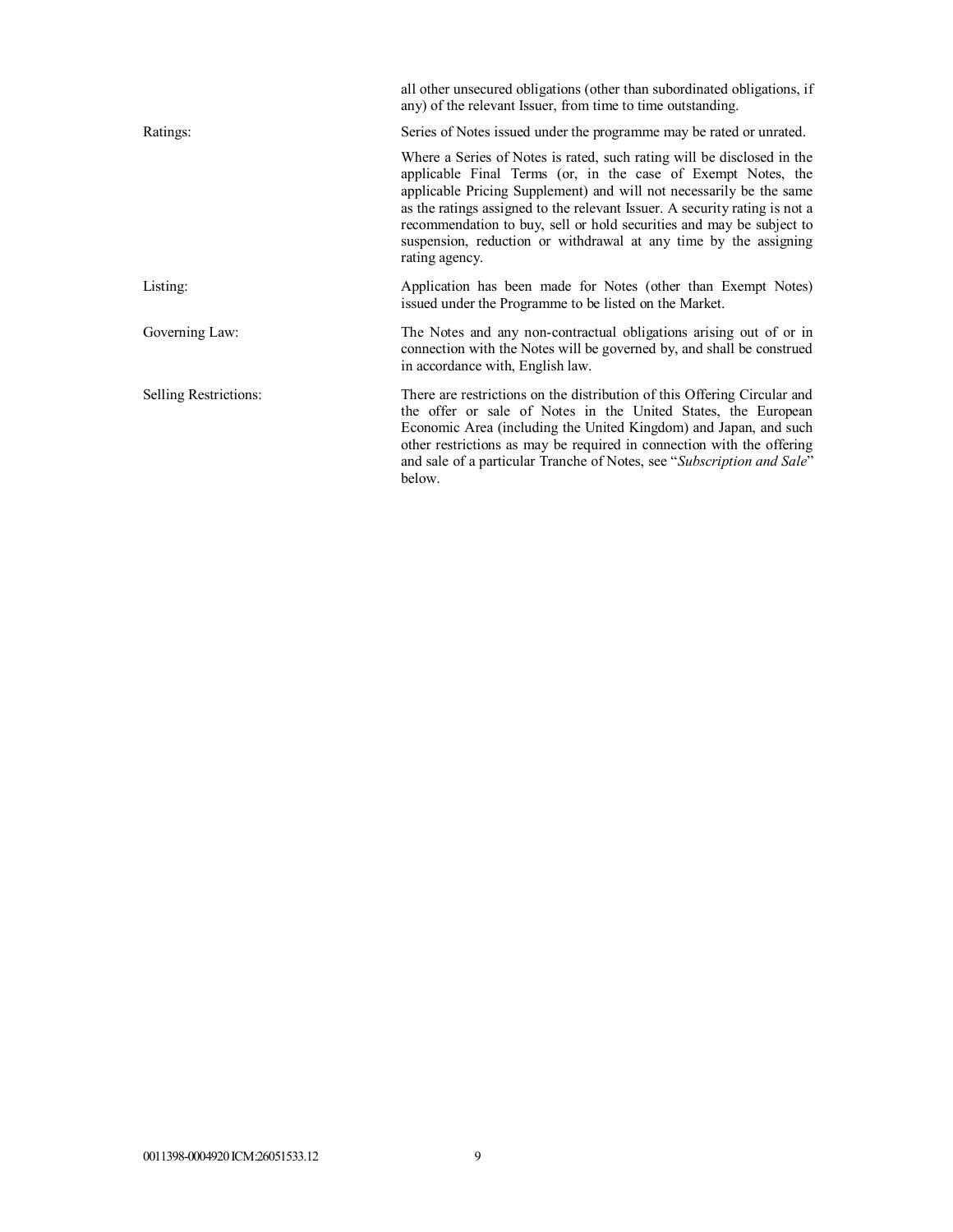# **RISK FACTORS**

*Each of the Issuers believes that the following factors may affect its ability to fulfil its obligations under the Notes issued under the Programme. All of these factors are contingencies which may or may not occur and none of the Issuers is in a position to express a view on the likelihood of any such contingency occurring.* 

*In addition, factors which are material for the purpose of assessing the market risks associated with Notes issued under the Programme are also described below.*

*Each of the Issuers believes that the factors described below represent the principal risks inherent in investing in the Notes issued under the Programme, but the inability of an Issuer to pay interest, principal or other amounts on or in connection with any Notes may occur for other reasons which may not be considered significant risks by the Issuers based on information currently available to them or which they may not currently be able to anticipate. Prospective investors should also read the detailed information set out elsewhere in this Offering Circular and reach their own views prior to making any investment decision.*

# **Factors that may affect the Issuers' ability to fulfil their obligations under Notes issued under the Programme**

The risks of the Issuers' business and the corporate risks that impact the Issuers are set out below. However certain risk management functions of the Issuers are effected at the level of the Issuers' holding company UK Power Networks Holdings Limited ("**UK Power Networks**") and so to an extent certain of the risk factors are also described at that level. A simplified group structure diagram of UK Power Networks, its shareholders and its material subsidiaries is set out at page 75 of this Offering Circular*.*

## **OPERATIONAL AND REGULATORY RISKS**

## *Regulation of public distribution networks business*

The electricity industry is subject to extensive regulatory obligations. Each of LPN, EPN and SPN (together, the "**Issuers**") is engaged in the public distribution networks business and is regulated by the Gas and Electricity Marketing Authority, which operates through its executive body, the Office of Gas and Electricity Markets ("**Ofgem**"). The principal objective of Ofgem, as set out in the Electricity Act 1989 as amended by the Utilities Act 2000, the Energy Act 2004, the Energy Act 2008, the Energy Act 2010, the Energy Act 2013, the Electricity and Gas (Internal Markets) Regulations 2011, the Energy Act 2016 and other legislation is to protect the interests of existing and future consumers in relation to electricity conveyed by distribution systems or transmission systems. Ofgem is required to carry out its functions under Part I of the Electricity Act 1989 in the manner it considers is best calculated to further the principal objective, wherever appropriate by promoting effective competition between persons engaged in, or in commercial activities connected with, the generation, transmission, distribution or supply of electricity or the provision or use of electricity interconnectors. In performing certain of its duties, Ofgem is required to have regard to the need to secure that all reasonable demands for electricity are met, the need to secure that licence holders are able to finance their statutory and licensed obligations, and have regard to the need to contribute to the achievement of sustainable development. Although none of the Issuers is aware of any circumstances that would constitute a material breach of its statutory or licence obligations, there is a risk that any breach of such statutory or licence obligation may lead to enforcement action by Ofgem.

Ofgem grants licences and enforces licence conditions, regulates quality of service and sets network price controls. The current price control (known as "**RIIO-ED1**") runs from 1 April 2015 to 31 March 2023. RIIO-ED1 is the first electricity distribution price control to reflect the RIIO model (Revenue  $=$  Incentives  $+$  Innovation  $+$ Outputs) for network regulation.

Non-compliance with licence obligations can result in Ofgem taking enforcement action, which includes imposing financial penalties, issuing consumer redress orders and licence revocation. Non-compliance is also likely to have a negative reputational impact for the affected Issuer. Changes to the regulatory framework could have significant impacts on the operation of the business and also on the Issuers' allowed revenues.

#### *Contract performance risk*

Failure to fulfil certain conditions in respect of its commitments in relation to private networks may expose the relevant Issuer to penalties or the exercise of performance guarantees.

# *Fluid-filled cables*

Like all other distributors in the United Kingdom, the Issuers' networks contain fluid-filled cables ("**FFCs**"). These cables can leak and pollute ground soil. The Environment Agency, Ofgem and distributors have had discussions concerning this problem.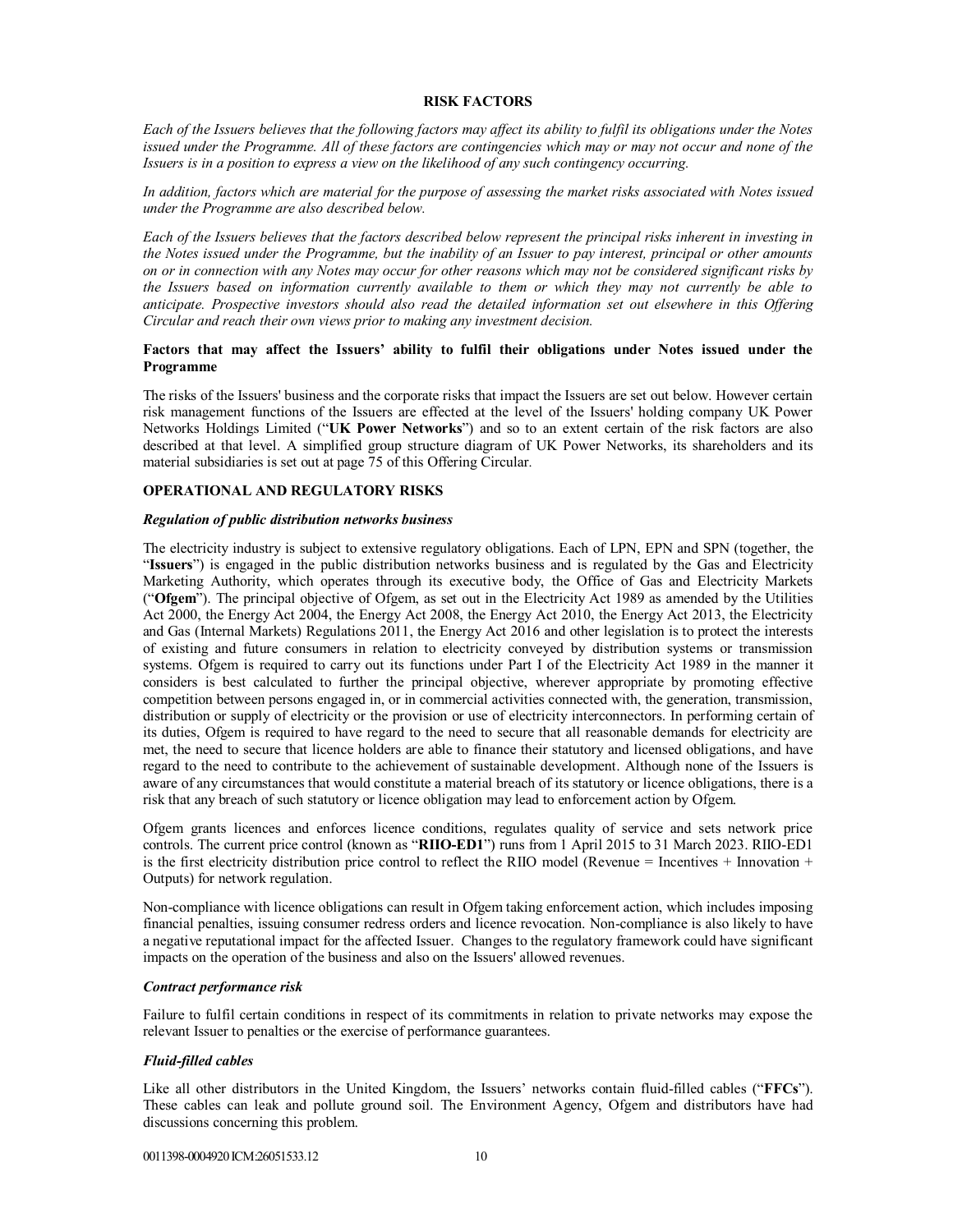The Issuers have recognised the need to replace a number of FFCs which are currently a significant part of the Issuers' networks. Recognition of some of the required expenditure has been given by Ofgem in RIIO-ED1. However, it is possible that it might be necessary to accelerate the programme of replacement if there are changes in standards or enforcement by environmental authorities.

## *Network Assets*

There are significant risks associated with network assets owned by each of the Issuers where failure could result in a loss of supply of electricity to customers. These include, without limitation, risks of damage to network assets caused by natural disasters. Customer service and continuity and quality of supply are core regulatory requirements and poor performance in these areas can result in financial penalties imposed on the relevant Issuer as the owner of network assets or a requirement to compensate affected consumers. Any such incidents may also cause adverse publicity and may negatively impact the reputation of the relevant Issuer.

# *Supply chain*

Any interruption to the supply of critical materials or services could have a significant impact on the relevant Issuer's ability to develop and reinforce their respective networks. In addition, volatility in commodity prices can have a significant impact on costs.

There are a variety of mechanisms in place to minimise these risks.

UK Power Networks and the Issuers have an embedded risk awareness culture to understand and manage significant business risks in order to increase certainty of achieving strategic goals. This leads to a high level of risk management assurance for the Distribution Business Executive Team and the Board of Directors of UK Power Networks.

UK Power Networks operates a risk and control self-assessment regime facilitated by a Risk Management & Compliance Committee ("**RMCC**"). The RMCC aids in monitoring, anticipating and responding to business risks by checking, challenging and monitoring the progress of the business in managing their risks. In order to support its core business activities, it is necessary for each of the Issuers to purchase significant quantities of materials and enter into contracts for the supply of other products and services. Although the Issuers routinely enter into longterm contracts to protect their commercial position, significant price rises and/or failure to secure key materials could have a significant adverse effect on the operations and/or financial position of the Issuers. Whilst each Issuer receives protection from inflation through its price controls being linked to the retail price index, it will be impacted by any changes relative to inflation, either as a result of commodity prices or issues around supply and demand for plant and equipment or with its contractors. To the extent it purchases equipment from overseas, this exposure would also extend to exchange rate fluctuations.

# *IT Systems*

Each Issuer relies on a number of key IT systems for network operation. Failure to plan and execute suitable contingencies in the event of a critical IT system breakdown could result in poor customer service and/or an inability to operate the network effectively. Each Issuer has robust contingency plans in place to cover such eventualities and regularly tests these plans but no assurance can be given as to their effectiveness going forward.

#### *Environment*

Failure to comply with legislation in the event of an environmental incident could lead to prosecution by the Environmental Agency and may impact negatively on the reputation of the relevant Issuer. While each Issuer has robust operating, inspection and maintenance procedures in place to mitigate this risk, ongoing compliance cannot be guaranteed.

# *Storm Related Supply Interruptions*

Failure to manage storm related supply interruptions adequately could lead to negative customer perception, adverse publicity and a potential financial impact on the business. Each Issuer has developed robust operating procedures to manage storm related supply interruptions and has, through independent review, achieved benchmark performance in previous incidents. No assurance can be given, however, that satisfactory performance can be delivered in the future.

# **CORPORATE RISKS**

# *Corporate responsibility and reputational risk*

Failure by the Issuers to meet UK Power Networks' ethical obligations could lead to loss of reputation within the industry, locally and/or nationally, and a loss of customers.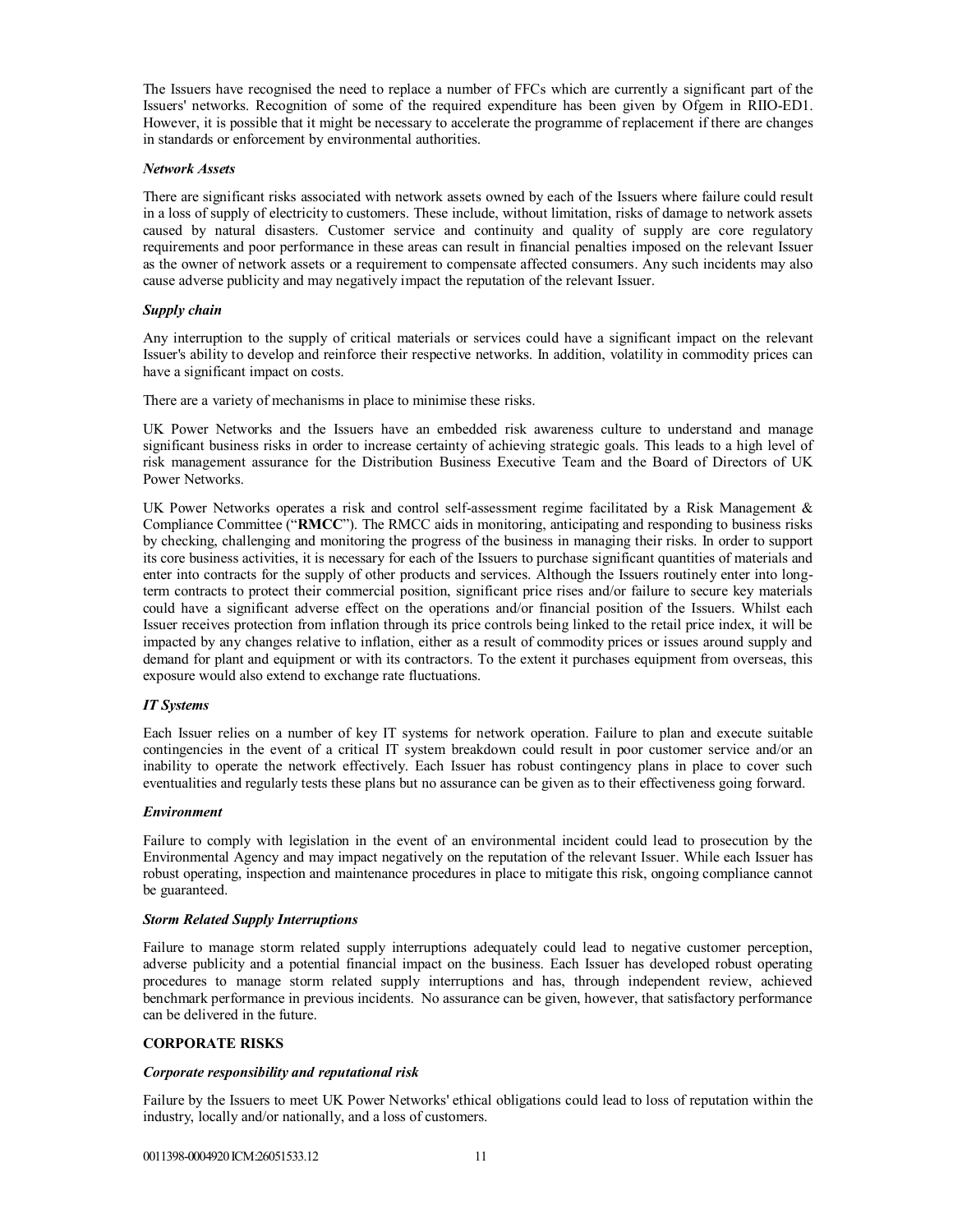# *Corporate credit risk*

Corporate counterparty risk arises from cash deposits with banks, other treasury investments, procurement of insurance and network development exposures.

#### *Financial risk and management*

The Issuers and UK Power Networks (together the "**Group**") finance their operations by a mixture of retained profits, bank borrowings, medium-term loans and long-term loans. Each Issuer has borrowings denominated in sterling at fixed rates of interest. The Issuers' activities expose them to a number of financial risks including interest rate risk, cash flow risk and credit and liquidity risk. The main risk arising from the Issuers' financial instruments is interest rate risk.

UK Power Networks develops and implements risk management policies and procedures and promotes a robust control environment at all levels of the organisation including at the level of the Issuers.

#### *Interest rate risk*

The Group's exposure to interest rate fluctuations on its borrowings and deposits is managed by using fixed rate debt instruments. UK Power Networks utilises financial derivative products to lock in UK Treasury rates in anticipation of future financing, when appropriate, to reduce its exposure to the expected future cash flows variability in its debt instruments. An element of long-term debt is index linked which creates a natural hedge against the Group's regulated income

The use of financial derivatives is governed by UK Power Networks' policies approved by the Board of Directors of UK Power Networks, which provide written principles on the use of financial derivatives to manage these risks. Neither UK Power Networks nor any of the Issuers use derivative financial instruments for speculative purposes.

## *Foreign exchange risk*

The Group's activities have minimal exposure to the financial risks of changes in foreign currency exchange rates. The Group does not use foreign exchange forward contracts and interest rate swap contracts to hedge these exposures.

# *Credit and liquidity risk*

The credit risk on liquid funds and financial instruments is limited because the Issuer and the Group's counterparties are reputable banks. The Issuers are able to raise finance in external financial markets supported by cash flows generated by the regulated asset value which determines the levels of allowed revenue that may be recovered. The Directors of the Issuers and the Group believe the Issuers and the Group have sufficient resources to service their assets and liabilities for the foreseeable future.

The Group's principal financial assets are bank balances and cash, trade and other receivables, and investments. The Group maintains a mixture of long-term funding and short-term liquid funds in order that there are sufficient funds available for the Group's current and planned operations. The Group has borrowing arrangements in place with a wide range of third parties with high credit ratings. As at 31 March 2017, LPN had bonds and EIB loans outstanding in an aggregate amount of £972 million with maturities falling between 2023 and 2032, EPN had bonds and EIB loans outstanding in an aggregate amount of £1,618 million with maturities falling between 2021 and 2036 and SPN had bonds and EIB loans outstanding in an aggregate amount of £1,059 million with maturities falling between 2023 and 2031.

Liquidity risk is managed by spreading debt maturities over a wide range of dates thereby ensuring that the relevant Issuer is not subject to excessive financing risk in any one year. Derivative instruments are used on a group wide basis to manage the risks identified.

The Group's credit risk is primarily attributable to its trade receivables. The amounts presented in the balance sheet are net of allowances for doubtful receivables. An allowance for impairment is made where there is an identified loss event which, based on previous experience, is evidence of a reduction in the recoverability of the cash flows.

The credit risk on liquid funds and derivative financial instruments is limited because the counterparties are banks with credit-ratings assigned by international credit-rating agencies. The distribution businesses are also required by their distribution licences to maintain investment grade ratings which they have done.

The Group has no significant concentration of credit risk with exposure spread over a large number of counterparties and customers.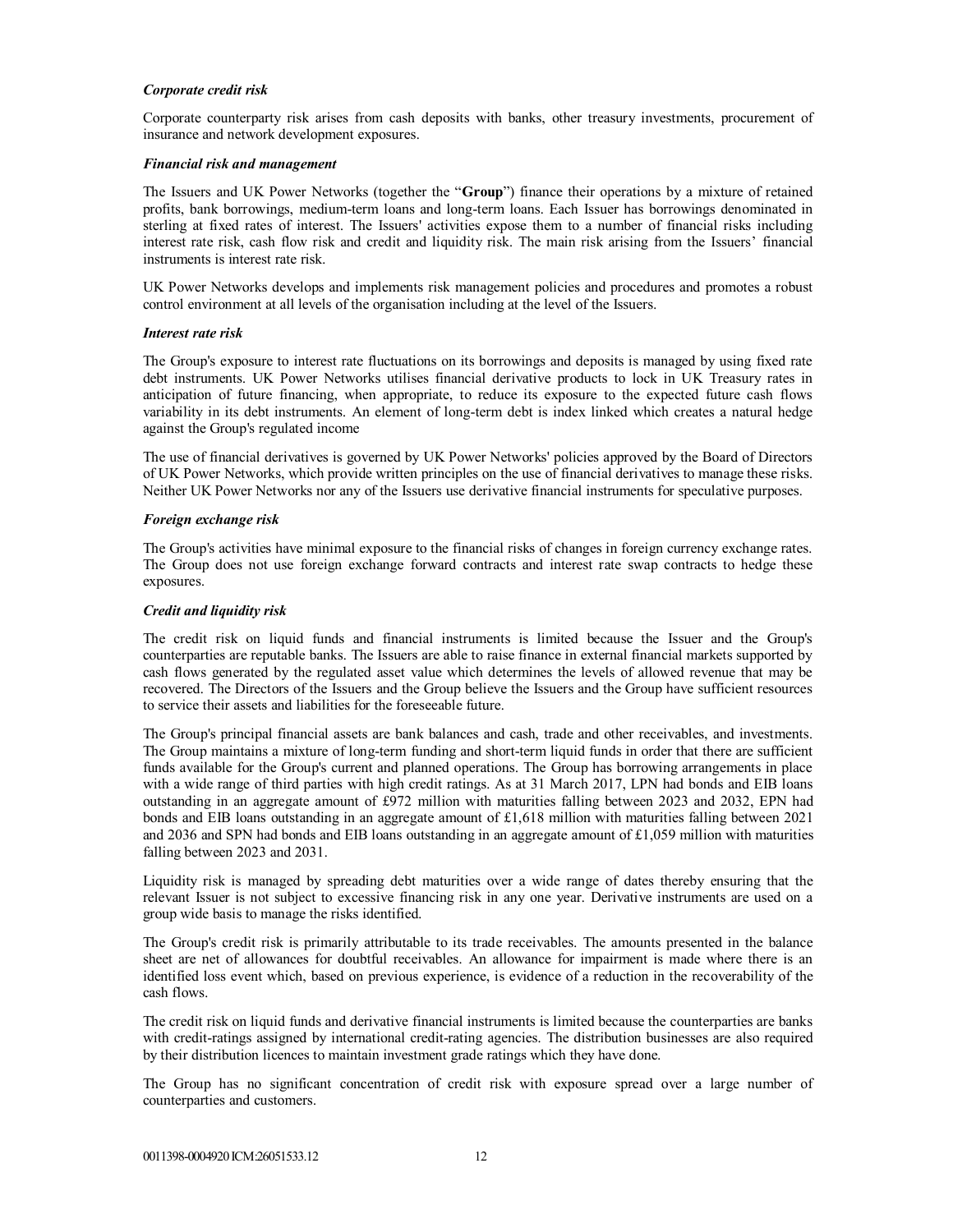## *Pensions*

Some employees and former employees of the Issuers have pension entitlements from defined benefit pension schemes. Low interest rates, the decline in financial markets and changes in demographic factors have produced actuarial deficits that have led to increased pension expense and cash contributions. Interest rates, financial markets and demographic factors amongst others, may lead to higher pensions costs, cash contributions and schemes deficits in the future. The pension scheme trustees set the investment strategy appropriate to the risk of the scheme and keep this under review. As part of the regulatory framework, Ofgem allows the majority of the expected pension costs related to pre-2010 employment to be recovered from customers, including any deficit typically over a 15-year period. However, from 2015, Ofgem benchmarks total employment costs including pensions so that costs related to post-2010 employment, ongoing and deficit contributions, will only be funded to the extent that they are part of an efficient cost of employment.

## *Health and Safety*

There is a risk that fatalities or serious injuries may occur involving a member of staff, a contractor, a member of the public, or a third party. Any such incident could lead to potential prosecution and a fine and have an adverse effect on the reputation of the relevant Issuer.

#### **Factors which are material for the purpose of assessing the market risks associated with Notes issued under the Programme**

#### *Risks related to the structure of a particular issue of Notes*

A range of Notes may be issued under the Programme. A number of these Notes may have features which contain particular risks for potential investors. Set out below is a description of the most common such features:

# *Notes subject to optional redemption by the relevant Issuer*

An optional redemption feature is likely to limit the market value of Notes. During any period when the relevant Issuer may elect to redeem Notes, the market value of those Notes generally will not rise substantially above the price at which they can be redeemed. This also may be true prior to any redemption period.

An Issuer may be expected to redeem Notes when its cost of borrowing is lower than the interest rate on the Notes. At those times, an investor generally would not be able to reinvest the redemption proceeds at an effective interest rate as high as the interest rate on the Notes being redeemed and may only be able to do so at a significantly lower rate. Potential investors should consider reinvestment risk in light of other investments available at that time.

#### *Index Linked Notes*

Each Issuer may issue Notes on terms that the amount of interest payable on each interest payment date and/or the amount to be repaid upon redemption of the Notes will be calculated by reference to movements in (a) the U.K. Retail Prices Index (**"RPI"**) or (b) the euro area Harmonised Index of Consumer Prices (**"HICP"**) during a reference period (**"Index Linked Notes"**). Each of RPI and HICP may go down as well as up.

Where the amount of interest payable on any Tranche of Notes is subject to adjustment by reference to RPI or HICP, a decrease in RPI or HICP (as applicable) over the reference period will reduce the amount of interest payable in respect of such Notes. In a deflationary environment, the annual interest received may be lower than the rate of interest specified in the applicable Final Terms, or in the case of Exempt Notes, the applicable Pricing Supplement.

Where the amount payable upon redemption of any Tranche of Notes is subject to adjustment by reference to RPI or HICP, a decrease in RPI or HICP (as applicable) over the reference period will reduce the amount to be repaid upon redemption of such Notes to less than the nominal amount of such Notes, unless the applicable Final Terms, or in the case of Exempt Notes, the applicable Pricing Supplement, specifies a minimum redemption amount which is equal to or higher than the nominal amount of such Notes. As a consequence, investors may lose the value of their entire investment or part of it.

The historical experience of RPI or HICP should not be viewed as an indication of future performance of RPI or HICP (as applicable) during the term of any Index Linked Note.

#### *Fixed/Floating Rate Notes*

Fixed/Floating Rate Notes are Notes which may bear interest at a rate that converts from a fixed rate to a floating rate, or from a floating rate to a fixed rate. Where the relevant Issuer has the right to effect such a conversion, this will affect the secondary market in, and the market value of, the Notes since the relevant Issuer may be expected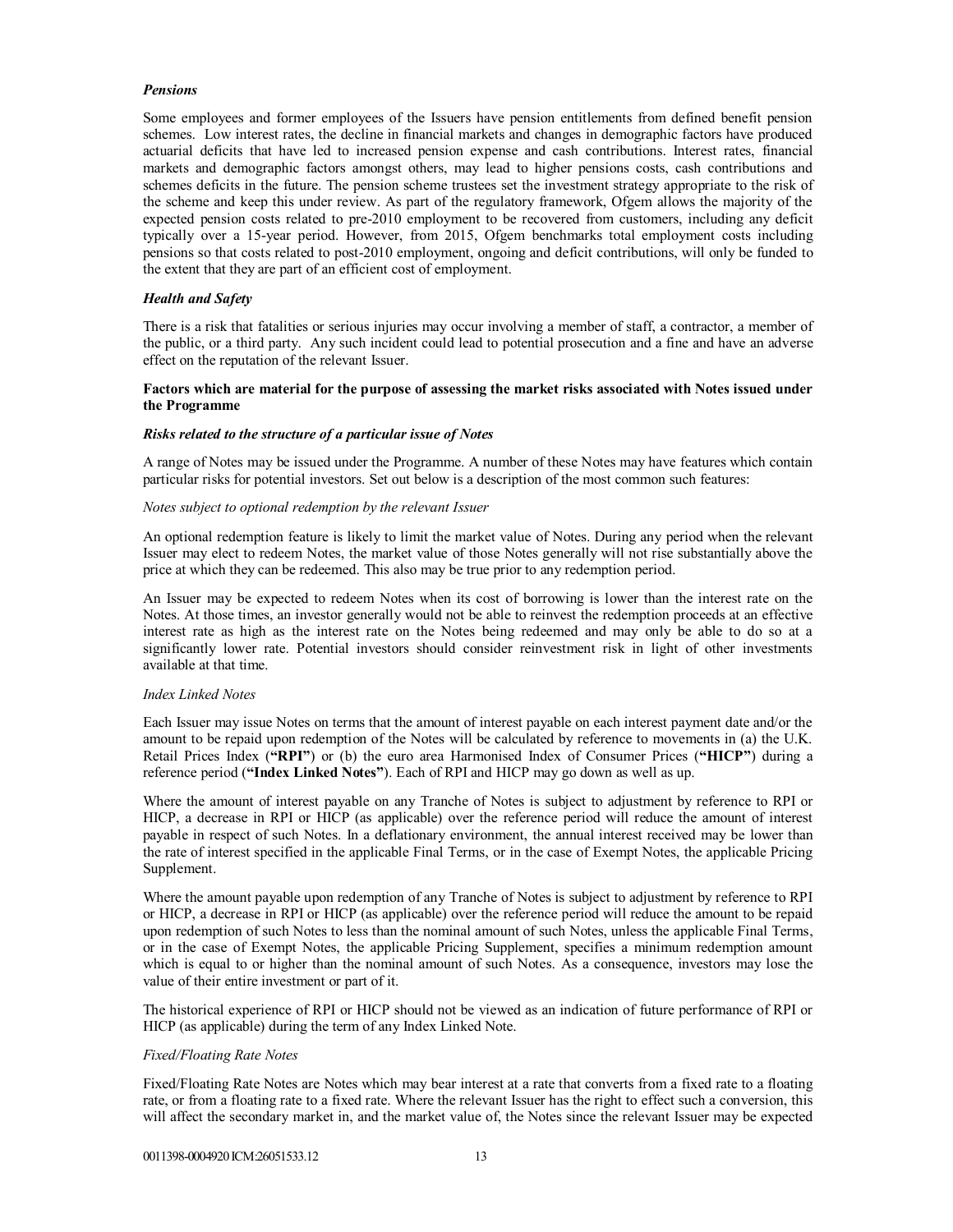to convert the rate when it is likely to result in a lower overall cost of borrowing for the relevant Issuer. If the relevant Issuer converts from a fixed rate to a floating rate in such circumstances, the spread on the Fixed/Floating Rate Notes may be less favourable than the then prevailing spreads on comparable Floating Rate Notes tied to the same reference rate. In addition, the new floating rate at any time may be lower than the rates on other Notes. If the relevant Issuer converts from a floating rate to a fixed rate in such circumstances, the fixed rate may be lower than the then prevailing market rates.

#### *Notes issued at a substantial discount or premium*

The market values of securities issued at a substantial discount (such as Zero Coupon Notes) or premium to their principal amount tend to fluctuate more in relation to general changes in interest rates than do prices for more conventional interest bearing securities. Generally, the longer the remaining term of such securities, the greater the price volatility as compared to more conventional interest-bearing securities with comparable maturities.

#### *Risks related to Notes generally*

Set out below is a description of material risks relating to the Notes generally:

#### *Modification, waivers and substitution*

The conditions of the Notes contain provisions for calling meetings of Noteholders to consider matters affecting their interests generally. These provisions permit defined majorities to bind all Noteholders including Noteholders who did not attend and vote at the relevant meeting and Noteholders who voted in a manner contrary to the majority.

The conditions of the Notes also provide that the Trustee may, without the consent of Noteholders and without regard to the interests of particular Noteholders, agree to (i) any modification of, or to the waiver or authorisation of any breach or proposed breach of, any of the provisions of the Notes or (ii) determine without the consent of the Noteholders that any Event of Default or potential Event of Default shall not be treated as such or (iii) the substitution of another company as principal debtor under any Notes in place of the relevant Issuer in the circumstances described in Condition 16 of the conditions of the Notes.

## *Change of law*

The conditions of the Notes are based on English law in effect as at the date of this Offering Circular. No assurance can be given as to the impact of any possible judicial decision or change to English law or administrative practice after the date of this Offering Circular and any such change could materially adversely impact the value of any Notes affected by it.

#### *Notes where denominations involve integral multiples: definitive Notes*

In relation to any issue of Notes which have denominations consisting of a minimum Specified Denomination plus one or more higher integral multiples of another smaller amount, it is possible that such Notes may be traded in amounts in excess of the minimum Specified Denomination that are not integral multiples of such minimum Specified Denomination. In such a case a holder who, as a result of trading such amounts, holds an amount which is less than the minimum Specified Denomination in his account with the relevant clearing system would not be able to sell the remainder of such holding without first purchasing a principal amount of Notes at or in excess of the minimum Specified Denomination such that its holding amounts to a Specified Denomination. Further, a holder who, as a result of trading such amounts, holds an amount which is less than the minimum Specified Denomination in his account with the relevant clearing system at the relevant time may not receive a definitive Note in respect of such holding (should definitive Notes be printed) and would need to purchase a principal amount of Notes at or in excess of the minimum Specified Denomination such that its holding amounts to a Specified Denomination.

If such Notes in definitive form are issued, holders should be aware that definitive Notes which have a denomination that is not an integral multiple of the minimum Specified Denomination may be illiquid and difficult to trade.

# *Risks related to the market generally*

Set out below is a description of material market risks, including liquidity risk, exchange rate risk, interest rate risk and credit risk:

*The United Kingdom's referendum to leave the European Union may lead to significant uncertainty, volatility and disruption in Europe and broader financial and economic markets and hence may adversely affect the Issuers' operating environment.*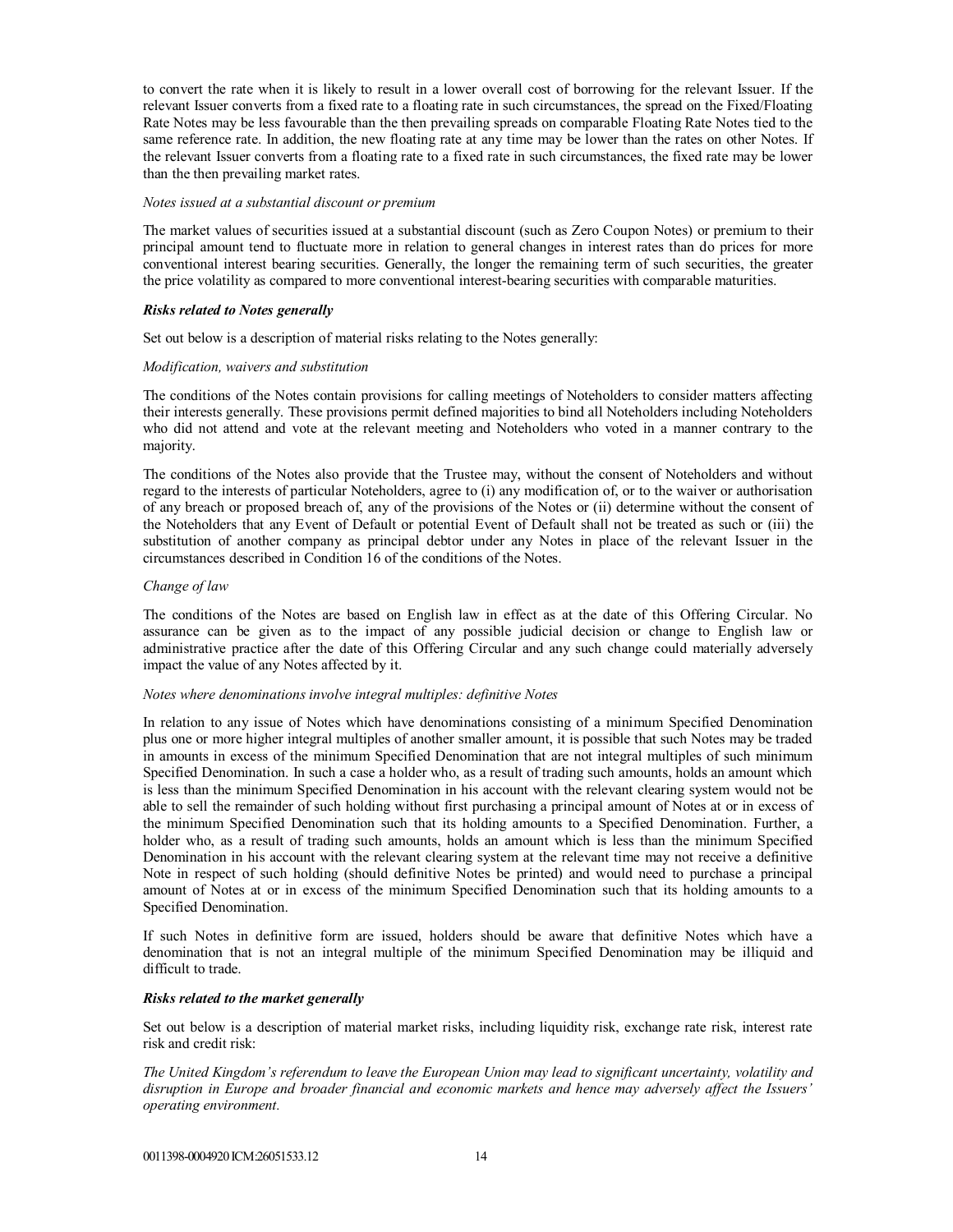On 23 June 2016, the United Kingdom held a referendum in which a majority of its voters opted to leave the European Union ("**Brexit**") and on 29 March 2017, the UK Government invoked Article 50 of the Treaty on the European Union to notify the European Council of its intention to withdraw from the European Union. Under Article 50, the Treaty on the European Union and the Treaty on the Functioning of the European Union cease to apply in the relevant state from the date of entry into force of a withdrawal agreement, or, failing that, two years after the notification of intention to withdraw, although this period may be extended in certain circumstances. The United Kingdom will begin negotiations to determine its relationship with the European Union going forward, including regarding trade, financial and legal arrangements. The nature, timing and economic and political effects of Brexit remain highly uncertain and will depend upon the results of future negotiations between the United Kingdom and the European Union, and hence may adversely affect the Issuers' operating environment and therefore each of their results and financial condition.

#### *The secondary market generally*

Notes may have no established trading market when issued, and one may never develop. If a market for the Notes does develop, it may not be very liquid. Therefore, investors may not be able to sell their Notes easily or at prices that will provide them with a yield comparable to similar investments that have a developed secondary market. This is particularly the case for Notes that are especially sensitive to interest rate, currency or market risks, are designed for specific investment objectives or strategies or have been structured to meet the investment requirements of limited categories of investors. These types of Notes generally would have a more limited secondary market and more price volatility than conventional debt securities.

# *Exchange rate risks and exchange controls*

The relevant Issuer will pay principal and interest on the Notes in the Specified Currency. This presents certain risks relating to currency conversions if an investor's financial activities are denominated principally in a currency or currency unit (the "**Investor's Currency**") other than the Specified Currency. These include the risk that exchange rates may significantly change (including changes due to devaluation of the Specified Currency or revaluation of the Investor's Currency) and the risk that authorities with jurisdiction over the Investor's Currency may impose or modify exchange controls. An appreciation in the value of the Investor's Currency relative to the Specified Currency would decrease (1) the Investor's Currency-equivalent yield on the Notes, (2) the Investor's Currency-equivalent value of the principal payable on the Notes and (3) the Investor's Currency-equivalent market value of the Notes.

Government and monetary authorities may impose (as some have done in the past) exchange controls that could adversely affect an applicable exchange rate or the ability of any of the Issuers to make payments in respect of the Notes. As a result, investors may receive less interest or principal than expected, or no interest or principal.

#### *Interest rate risks*

Investment in Fixed Rate Notes involves the risk that if market interest rates subsequently increase above the rate paid on the Fixed Rate Notes, this will adversely affect the value of the Fixed Rate Notes.

# *Credit ratings assigned to each Issuer or any Notes may not reflect all the risks associated with an investment in those Notes*

One or more independent credit rating agencies may assign credit ratings to the Issuers or the Notes. The ratings may not reflect the potential impact of all risks related to structure, market, additional factors discussed above, and other factors that may affect the value of the Notes. A credit rating is not a recommendation to buy, sell or hold securities and may be revised, suspended or withdrawn by the rating agency at any time.

In general, European regulated investors are restricted under the CRA Regulation from using credit ratings for regulatory purposes, unless such ratings are issued by a credit rating agency established in the EU and registered under the CRA Regulation (and such registration has not been withdrawn or suspended), subject to transitional provisions that apply in certain circumstances. Such general restriction will also apply in the case of credit ratings issued by non-EU credit rating agencies, unless the relevant credit ratings are endorsed by an EU-registered credit rating agency or the relevant non-EU rating agency is certified in accordance with the CRA Regulation (and such endorsement action or certification, as the case may be, has not been withdrawn or suspended, subject to transitional provisions that apply in certain circumstances). The list of registered and certified rating agencies published by the European Securities and Markets Authority ("**ESMA**") on its website in accordance with the CRA Regulation is not conclusive evidence of the status of the relevant rating agency included in such list, as there may be delays between certain supervisory measures being taken against a relevant rating agency and the publication of the updated ESMA list. Certain information with respect to the credit rating agencies and ratings is set out on the cover of this Offering Circular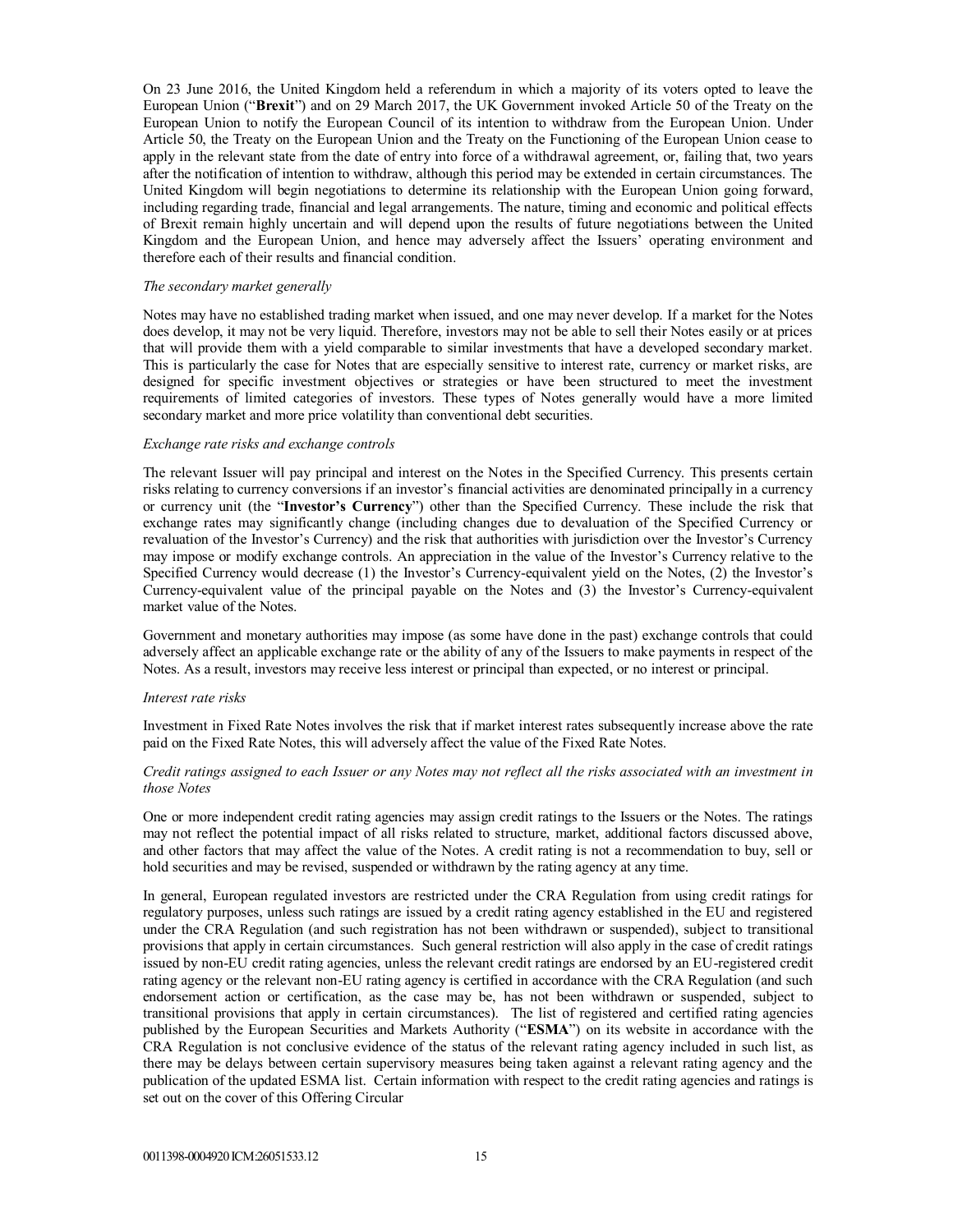# **DOCUMENTS INCORPORATED BY REFERENCE**

The following documents which have previously been published or are published simultaneously with this Offering Circular and have been filed with the Financial Conduct Authority shall be incorporated in, and form part of, this Offering Circular:

- (a) the auditor**'**s report and audited unconsolidated annual financial statements of EPN for the financial periods ending 31 March 2017 and 31 March 2016;
- (b) the auditor**'**s report and audited unconsolidated annual financial statements of LPN for the financial periods ending 31 March 2017 and 31 March 2016;
- (c) the auditor**'**s report and audited unconsolidated annual financial statements of SPN for the financial periods ending 31 March 2017 and 31 March 2016; and
- (d) (i) the Terms and Conditions set out on pages 20 to 44 of the Offering Circular dated 22 May 2002, (ii) the Terms and Conditions set out on pages 20 to 44 of the Offering Circular dated 6 June 2003, (iii) the Terms and Conditions of the Notes set out on pages 19 to 43 of the Offering Circular dated 24 May 2004, (iv) the Terms and Conditions of the Notes set out on pages 31 to 55 of the Offering Circular dated 23 October 2009, (v) the amendments, set out on pages 2 to 3 of the Supplement dated 3 November 2009, to the Terms and Conditions set out on pages 31 to 55 of the Offering Circular dated 23 October 2009, (vi) the Terms and Conditions set out on pages 30 to 53 of the Offering Circular dated 26 May 2011, (vii) the Terms and Conditions set out on pages 24 to 57 of the Offering Circular dated 26 September 2012 and (viii) the Terms and Conditions set out on pages 36 to 70 of the Offering Circular dated 14 November 2014.

Following the publication of this Offering Circular, a supplement may be prepared by one or more Issuers and approved by the UK Listing Authority in accordance with Article 16 of the Prospectus Directive. Statements contained in any such supplement (or contained in any document incorporated by reference therein) shall, to the extent applicable (whether expressly, by implication or otherwise), be deemed to modify or supersede statements contained in this Offering Circular or in a document which is incorporated by reference in this Offering Circular. Any statement so modified or superseded shall not, except as so modified or superseded, constitute a part of this Offering Circular.

Copies of documents incorporated by reference in this Offering Circular can be obtained from the registered office of each of the Issuers and from the specified offices of the Paying Agents for the time being in London and Luxembourg. In addition, copies of the documents will be available at the website of the Regulatory News Service operated by the London Stock Exchange.

If the documents which are incorporated by reference themselves incorporate any information or other documents therein, either expressly or implicitly, such information or other documents will not form part of this Offering Circular for the purposes of the Prospectus Directive (Directive 2003/71/EC) except where such information or other documents are specifically incorporated by reference.

Any non-incorporated parts of a document referred to herein are either deemed not relevant for an investor or are otherwise covered elsewhere in this Offering Circular.

The relevant Issuer or Issuers will, in the event of any significant new factor, material mistake or inaccuracy relating to information included in this Offering Circular which is capable of affecting the assessment of any Notes, prepare a supplement to this Offering Circular or publish a new Offering Circular for use in connection with any subsequent issue of Notes.

# **PRESENTATION OF FINANCIAL INFORMATION**

The financial information relating to EPN, LPN and SPN, as incorporated by reference into this Offering Circular in respect of the financial periods ending 31 March 2017 and 31 March 2016 has been prepared in accordance with accounting principles generally accepted in the United Kingdom.

The audited unconsolidated annual financial statements of each Issuer for the financial period ending 31 March 2017 were prepared in accordance with Financial Reporting Standards 102 ("**FRS 102**") and the audited unconsolidated annual financial statements of each Issuer for the financial period ending 31 March 2016 were prepared under UK Generally Accepted Accounting Practice.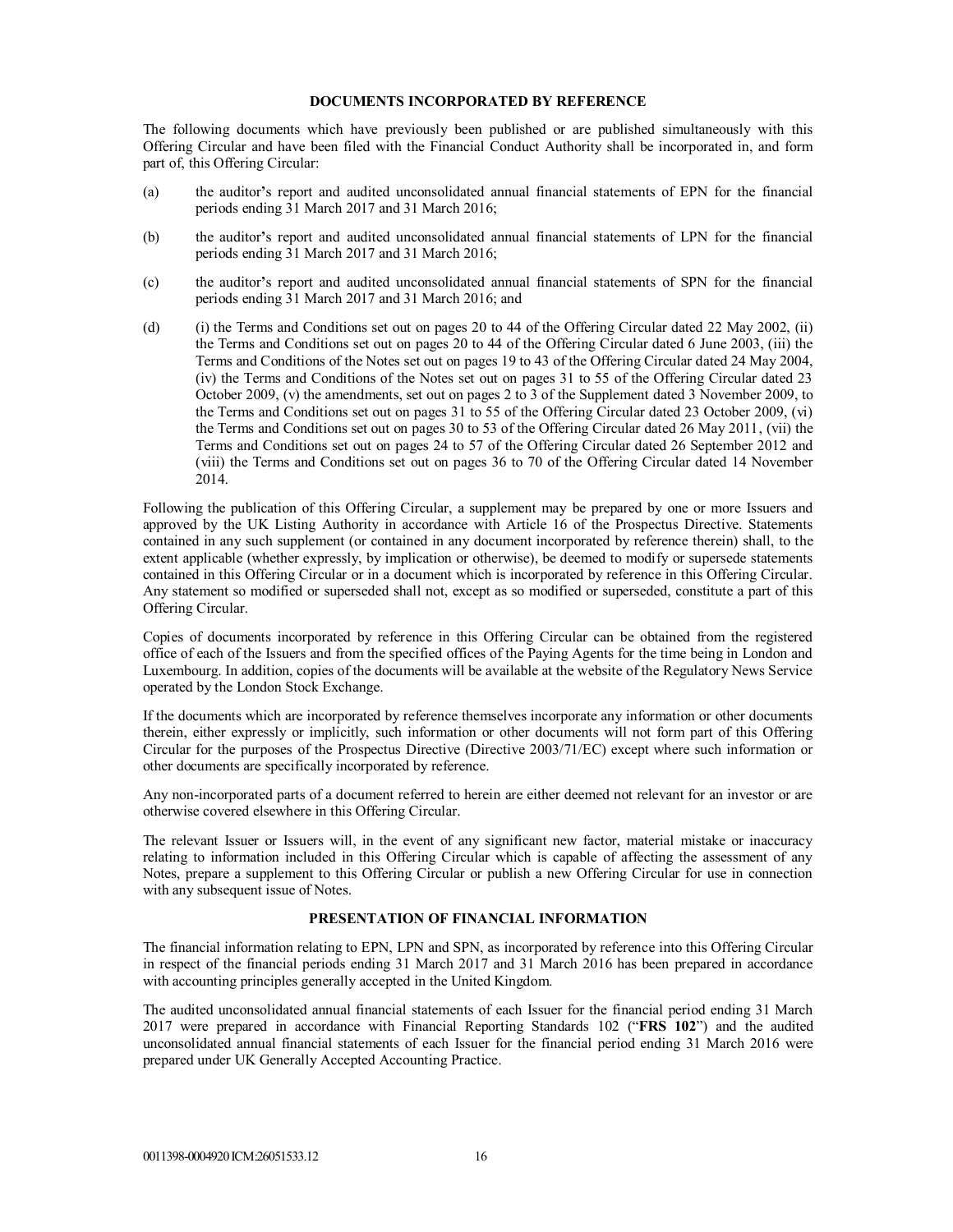# **FORM OF THE NOTES**

*Any reference in this section to* **"***applicable Final Terms***"** *shall be deemed to include a reference to* **"***applicable Pricing Supplement***"** *where relevant.*

Each Tranche of Notes will be in bearer form and will be initially issued in the form of a temporary global note (a "**Temporary Global Note**") or, if so specified in the applicable Final Terms, a permanent global note (a "**Permanent Global Note**") which, in either case, will:

- (i) if the Global Notes are intended to be issued in new global note (**"NGN"**) form, as stated in the applicable Final Terms, be delivered on or prior to the original issue date of the Tranche to a common safekeeper (the "**Common Safekeeper**") for Euroclear Bank SA/NV ("**Euroclear**") and Clearstream Banking, S.A. ("**Clearstream, Luxembourg**"); and
- (ii) if the Global Notes are not intended to be issued in NGN form, be delivered on or prior to the original issue date of the Tranche to a common depositary (the "**Common Depositary**") for Euroclear and Clearstream, Luxembourg.

Where the Global Notes issued in respect of any Tranche are in NGN form, Euroclear and Clearstream, Luxembourg will be notified by or on behalf of the relevant Issuer whether such Global Notes are intended to be held in a manner which would allow Eurosystem eligibility. Any indication that the Global Notes are to be so held does not necessarily mean that the Notes of the relevant Tranche will be recognised as eligible collateral for Eurosystem monetary policy and intra-day credit operations by the Eurosystem either upon issue or at any times during their life as such recognition depends upon satisfaction of the Eurosystem eligibility criteria. The Common Safekeeper for NGNs will either be Euroclear or Clearstream, Luxembourg or another entity approved by Euroclear and Clearstream, Luxembourg.

Whilst any Note is represented by a Temporary Global Note, payments of principal, interest (if any) and any other amount payable in respect of the Notes due prior to the Exchange Date (as defined below) will be made (against presentation of the Temporary Global Note if the Temporary Global Note is not intended to be issued in NGN form) only to the extent that certification (in a form to be provided) to the effect that the beneficial owners of interests in such Note are not U.S. persons or persons who have purchased for resale to any U.S. person, as required by U.S. Treasury regulations, has been received by Euroclear and/or Clearstream, Luxembourg and Euroclear and/or Clearstream, Luxembourg, as applicable, has given a like certification (based on the certifications it has received) to the Agent.

In respect of each Tranche initially represented by a Temporary Global Note, on and after the date (the "**Exchange Date**") which is 40 days after such Temporary Global Note is issued, interests in such Temporary Global Note will be exchangeable (free of charge) upon a request as described therein for either (i) interests in a Permanent Global Note of the same Series or (ii) definitive Notes of the same Series with, where applicable, interest coupons and talons attached (as indicated in the applicable Final Terms and subject, in the case of definitive Notes, to such notice period as is specified in the applicable Final Terms), in each case against certification of beneficial ownership as described above unless such certification has already been given, provided that purchasers in the United States and certain U.S. persons will not be able to receive definitive Notes. The holder of a Temporary Global Note will not be entitled to collect any payment of interest, principal or other amount due on or after the Exchange Date unless, upon due certification, exchange of the Temporary Global Note for an interest in a Permanent Global Note or for definitive Notes is improperly withheld or refused.

Payments of principal, interest (if any) or any other amounts on a Permanent Global Note will be made through Euroclear and/or Clearstream, Luxembourg (against presentation or surrender (as the case may be) of the Permanent Global Note if the Permanent Global Note is not intended to be issued in NGN form) without any requirement for certification.

The applicable Final Terms may specify that a Permanent Global Note will be exchangeable (free of charge), in whole but not in part, for definitive Notes with, where applicable, interest coupons and talons attached upon either (i) not less than 60 days' written notice from Euroclear and/or Clearstream, Luxembourg (acting on the instructions of any holder of an interest in such Permanent Global Note) to the Agent as described therein or (ii) only upon the occurrence of an Exchange Event. For these purposes, "**Exchange Event**" means that (i) an Event of Default (as defined in Condition 10) has occurred and is continuing, (ii) the relevant Issuer has been notified that both Euroclear and Clearstream, Luxembourg have been closed for business for a continuous period of 14 days (other than by reason of holiday, statutory or otherwise) or have announced an intention permanently to cease business or have in fact done so and no successor clearing system satisfactory to the Trustee is available or (iii) the relevant Issuer has or will become subject to adverse tax consequences which would not be suffered were the Notes represented by the Permanent Global Note in definitive form and a certificate to such effect signed by two Authorised Persons (as defined in the Trust Deed) of the relevant Issuer is given to the Trustee. The relevant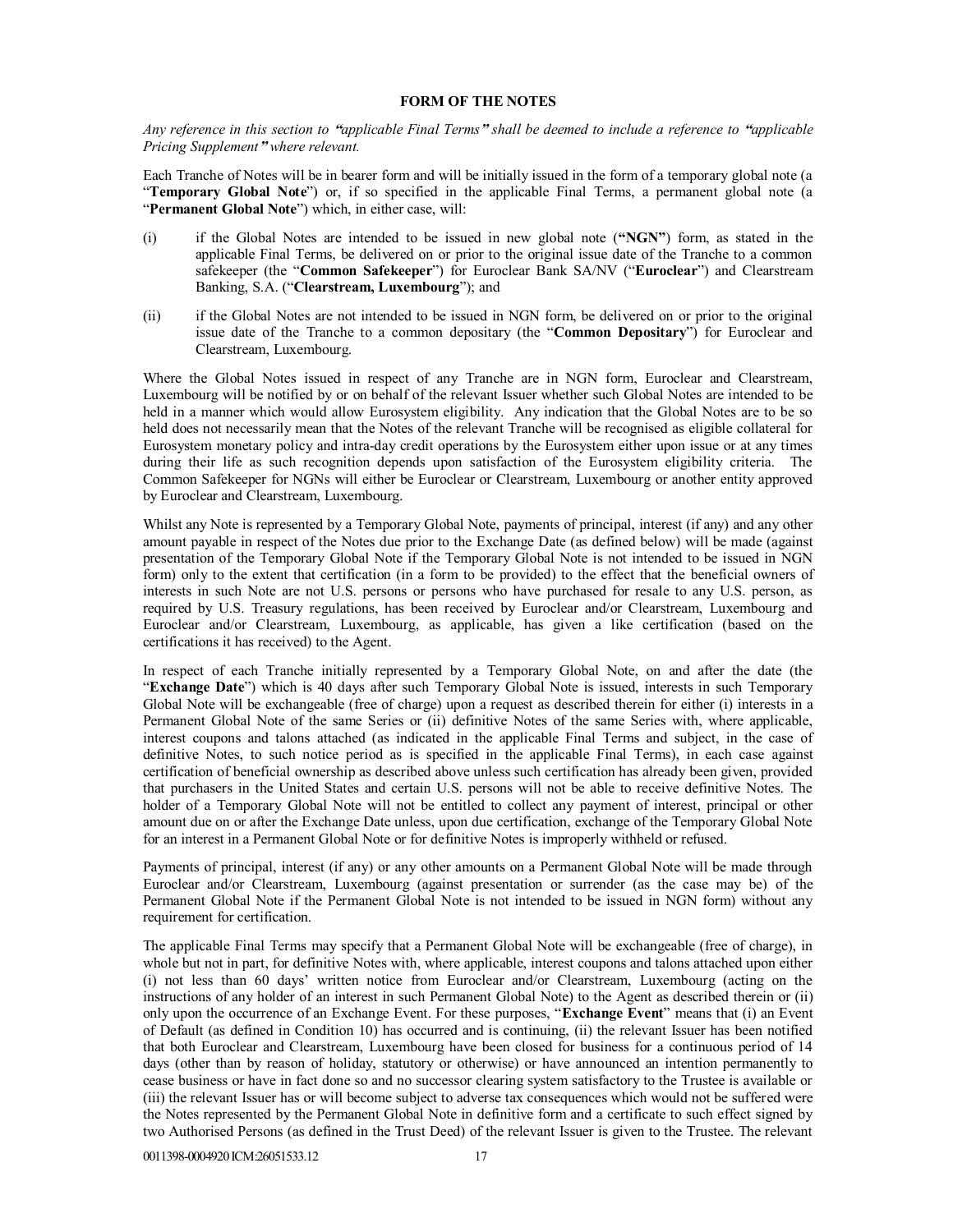Issuer will promptly give notice to the Noteholders in accordance with Condition 14 if an Exchange Event occurs. In the event of the occurrence of an Exchange Event, Euroclear and/or Clearstream, Luxembourg (acting on the instructions of any holder of an interest in such Permanent Global Note) or the Trustee may give notice to the Agent requesting exchange and, in the event of the occurrence of an Exchange Event as described in (iii) above, the relevant Issuer may also give notice to the Agent requesting exchange. Any such exchange shall occur not later than 45 days after the date of receipt of the first relevant notice by the Agent.

In the event that a Global Note is exchanged for definitive Notes, such definitive Notes shall be issued in Specified Denomination(s) only. Noteholders who hold Notes in the relevant clearing system in amounts that are not integral multiples of a Specified Denomination may need to purchase or sell, on or before the relevant date for exchange, a principal amount of Notes such that their holding is an integral multiple of a Specified Denomination.

The exchange of a Permanent Global Note for definitive Notes upon notice from Euroclear and/or Clearstream, Luxembourg (acting on the instructions of any holder) should not be expressed to be applicable in the applicable Final Terms if the Notes are issued with a minimum Specified Denomination such as €100,000 (or its equivalent in another currency) plus one or more higher integral multiples of another smaller amount such as  $E1,000$  (or its equivalent in another currency). Furthermore, such Specified Denomination construction is not permitted in relation to any issue of Notes which is to be represented on issue by a Temporary Global Note exchangeable for definitive Notes.

The following legend will appear on all Notes (other than Temporary Global Notes) and interest coupons relating to such Notes where TEFRA D is specified in the applicable Final Terms:

# **"ANY UNITED STATES PERSON WHO HOLDS THIS OBLIGATION WILL BE SUBJECT TO LIMITATIONS UNDER THE UNITED STATES INCOME TAX LAWS, INCLUDING THE LIMITATIONS PROVIDED IN SECTIONS 165(j) AND 1287(a) OF THE INTERNAL REVENUE CODE."**

The sections referred to provide that United States holders, with certain exceptions, will not be entitled to deduct any loss on Notes or interest coupons and will not be entitled to capital gains treatment in respect of any gain on any sale, disposition, redemption or payment of principal in respect of such Notes or interest coupons.

Notes which are represented by a Global Note will only be transferable in accordance with the rules and procedures for the time being of Euroclear or Clearstream, Luxembourg, as the case may be.

#### **General**

Pursuant to the Agency Agreement (as defined under "*Terms and Conditions of the Notes*"), the Agent shall arrange that, where a further Tranche of Notes is issued which is intended to form a single Series with an existing Tranche of Notes at a point after the Issue Date of the further Tranche, the Notes of such further Tranche shall be assigned a common code and an ISIN which are different from the common code and ISIN assigned to Notes of any other Tranche of the same Series until such time as the Tranches are consolidated and form a single Series, which shall not be prior to the expiry of the distribution compliance period applicable to the Notes of such Tranche.

For so long as any of the Notes is represented by a Global Note held on behalf of Euroclear and/or Clearstream, Luxembourg each person (other than Euroclear or Clearstream, Luxembourg) who is for the time being shown in the records of Euroclear or of Clearstream, Luxembourg as the holder of a particular nominal amount of such Notes (in which regard any certificate or other document issued by Euroclear or Clearstream, Luxembourg as to the nominal amount of such Notes standing to the account of any person shall be conclusive and binding for all purposes save in the case of manifest error) shall be treated by the relevant Issuer, the Trustee and their agents as the holder of such nominal amount of such Notes for all purposes other than with respect to the payment of principal or interest on such nominal amount of such Notes, for which purpose the bearer of the relevant Global Note shall be treated by the relevant Issuer, the Trustee, and their agents as the holder of such nominal amount of such Notes in accordance with and subject to the terms of the relevant Global Note and the expressions "**Noteholder**" and "**holder of Notes**" and related expressions shall be construed accordingly.

Any reference herein to Euroclear and/or Clearstream, Luxembourg shall, whenever the context so permits, be deemed to include a reference to any additional or alternative clearing system specified in the applicable Final Terms.

No Noteholder or Couponholder shall be entitled to proceed directly against the relevant Issuer unless the Trustee, having become bound so to proceed, fails to do so within a reasonable period and the failure is continuing.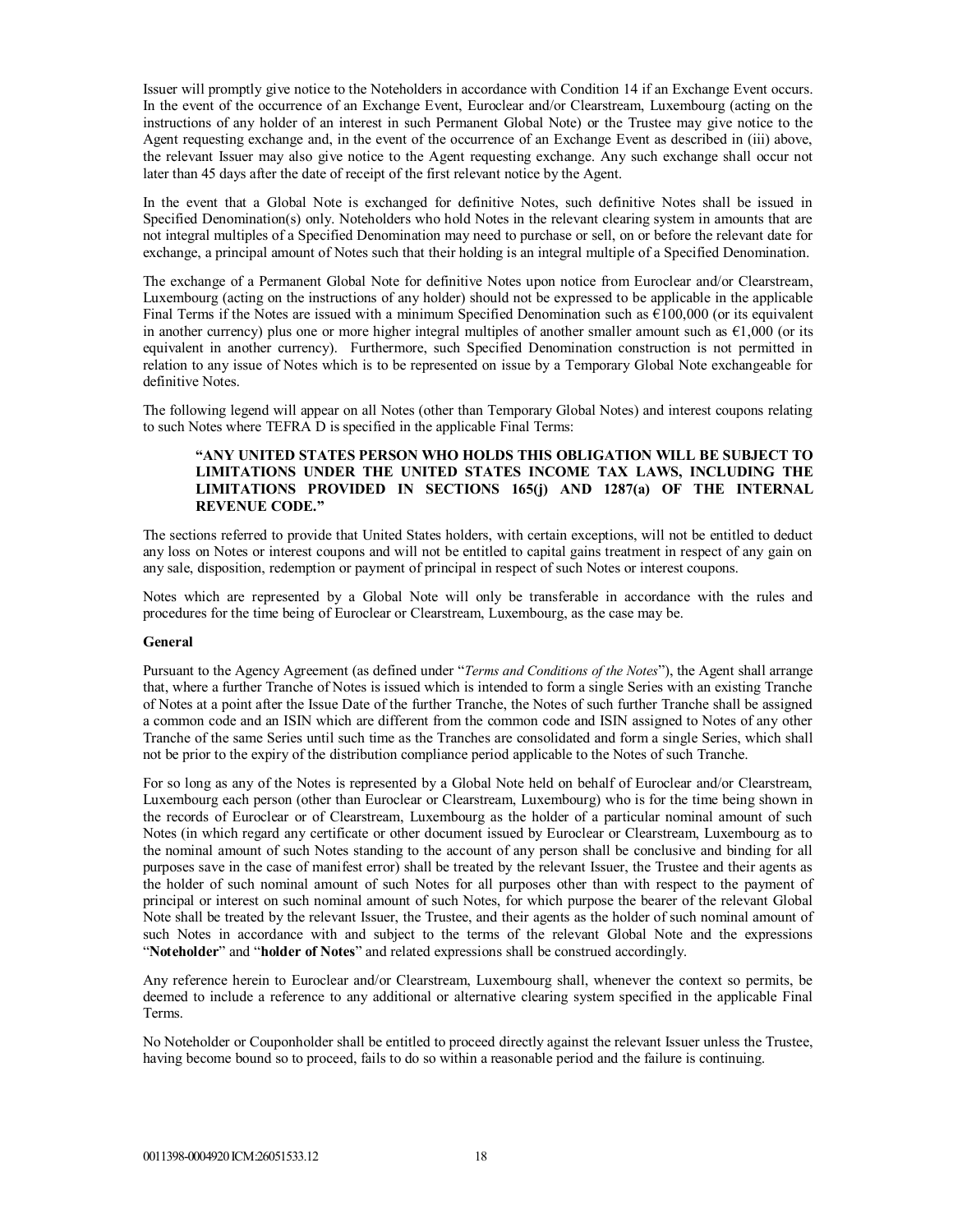**[PROHIBITION OF SALES TO EEA RETAIL INVESTORS** - The Notes<sup>[1]</sup>, from 1 January 2018, $\frac{1}{2}$  are not intended to be offered, sold or otherwise made available to and[, with effect from such date,] should not be offered, sold or otherwise made available to any retail investor in the European Economic Area ("**EEA**"). For these purposes, a retail investor means a person who is one (or more) of: (i) a retail client as defined in point (11) of Article 4(1) of Directive 2014/65/EU ("**MiFID II**"); (ii) a customer within the meaning of Directive 2002/92/EC ("**IMD**"), where that customer would not qualify as a professional client as defined in point (10) of Article 4(1) of MiFID II; or (iii) not a qualified investor as defined in Directive 2003/71/EC (as amended, the "**Prospectus Directive**"). Consequently no key information document required by Regulation (EU) No 1286/2014 (the "**PRIIPs Regulation**") for offering or selling the Notes or otherwise making them available to retail investors in the EEA has been prepared and therefore offering or selling the Notes or otherwise making them available to any retail investor in the EEA may be unlawful under the PRIIPs Regulation $]$ <sup>2</sup>

# **FORM OF FINAL TERMS**

*Set out below is the form of Final Terms which will be completed for each Tranche of Notes, other than where such Notes are Exempt Notes, issued under the Programme.*

[]

## **[Eastern Power Networks plc/London Power Networks plc/South Eastern Power Networks plc]**

# **Issue of [ ] [ ]**

#### **under the £10,000,000,000 Euro Medium Term Note Programme**

#### **PART A - CONTRACTUAL TERMS**

Terms used herein shall be deemed to be defined as such for the purposes of the terms and conditions set forth in the Offering Circular dated 30 August 2017 [and the supplement[s] to it dated [ ] [and [ ]] which [together] constitute[s] a base prospectus for the purposes of the Prospectus Directive (the "**Offering Circular**"). This document constitutes the Final Terms of the Notes described herein for the purposes of Article 5.4 of the Prospectus Directive and must be read in conjunction with the Offering Circular. Full information on the Issuer and the offer of the Notes is only available on the basis of the combination of these Final Terms and the Offering Circular. The Offering Circular has been published on the website of the Regulatory News Service operated by the London Stock Exchange.

[Terms used herein shall be deemed to be defined as such for the purposes of the Conditions (the "**Conditions**") set forth in the Offering Circular dated [ ] which are incorporated by reference into the Offering Circular dated 30 August 2017. This document constitutes the Final Terms of the Notes described herein for the purposes of Article 5.4 of the Prospectus Directive and must be read in conjunction with the Offering Circular dated 30 August 2017 [and the supplement[s] to it dated [ ] [and [ ]] which [together] constitute[s] a base prospectus for the purposes of the Prospectus Directive (the "**Offering Circular**"), including the Conditions incorporated by reference in the Offering Circular. Full information on the Issuer and the offer of the Notes is only available on the basis of the combination of these Final Terms and the Offering Circular. The Offering Circular has been published on the website of the Regulatory News Service operated by the London Stock Exchange.

| Issuer: |                                                                           | [Eastern Power Networks plc/London Power<br>Networks plc/South Eastern Power Networks plc]                                                                                                                                                                  |
|---------|---------------------------------------------------------------------------|-------------------------------------------------------------------------------------------------------------------------------------------------------------------------------------------------------------------------------------------------------------|
| (1)     | Series Number:                                                            |                                                                                                                                                                                                                                                             |
| (11)    | Tranche Number:                                                           |                                                                                                                                                                                                                                                             |
| (111)   | Date on which the Notes will be<br>consolidated and form a single Series: | The Notes will be consolidated and form a single<br>Series with [ ] on [the Issue Date/exchange of the<br>Temporary Global Note for interests in the<br>Permanent Global Note, as referred to in paragraph<br>below, which is expected to occur on or about |

<sup>&</sup>lt;sup>1</sup> This date reference should not be included in Final Terms for offers concluded on or after 1 January 2018.

 $\overline{a}$ 

 $2$  Legend to be included on front of the Final Terms (i) for offers concluded on or after 1 January 2018 if the Notes potentially constitute "packaged" products and no key information document will be prepared or the Issuer wishes to prohibit offers to EEA retail investors for any other reason, in which case the selling restriction should be specified to be "Applicable" (ii) for offers concluded before 1 January 2018 at the option of the parties.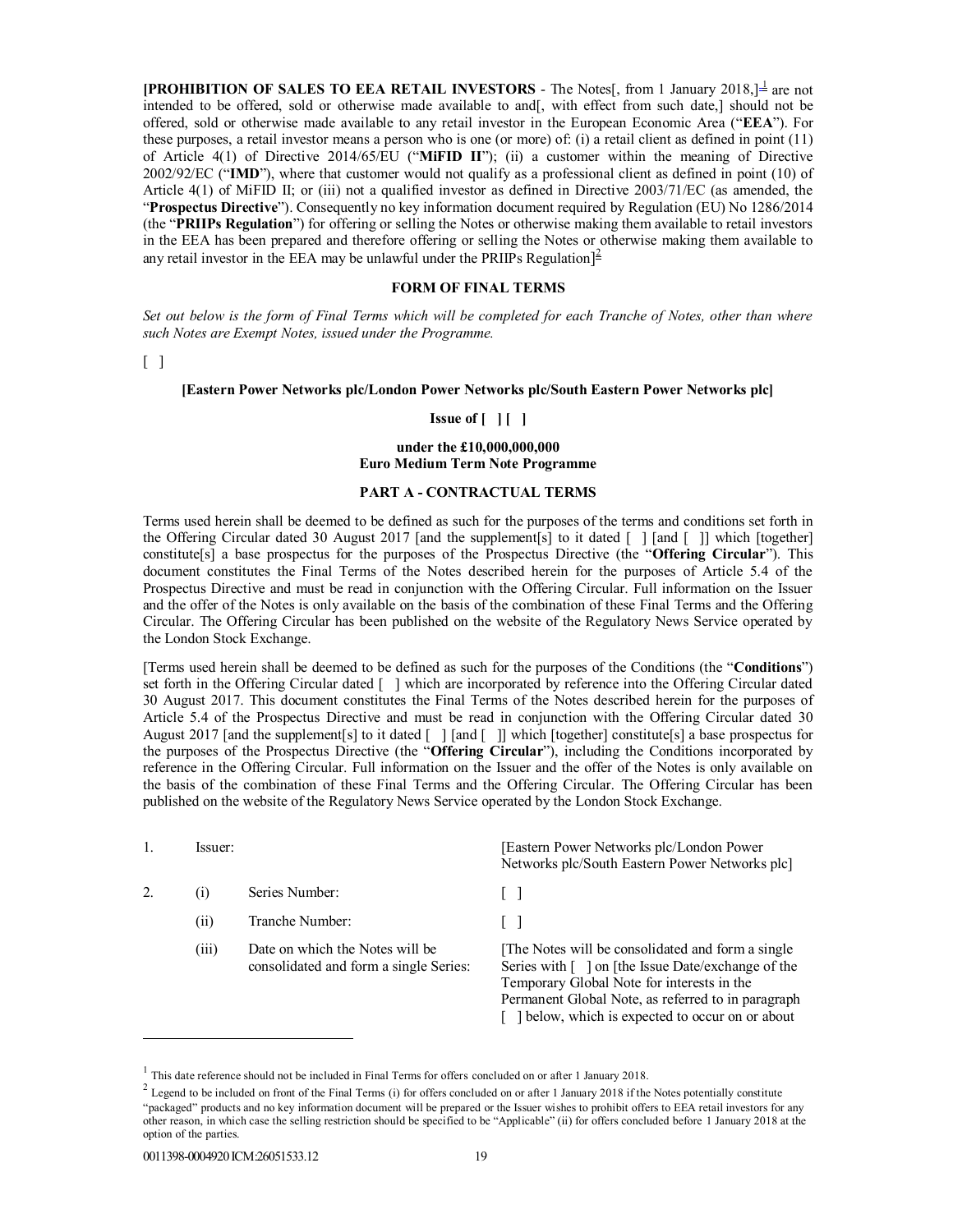|     |                                   |                                                                                                  | [ ]][Not Applicable]                                                                                                                                                                                                                                                                    |
|-----|-----------------------------------|--------------------------------------------------------------------------------------------------|-----------------------------------------------------------------------------------------------------------------------------------------------------------------------------------------------------------------------------------------------------------------------------------------|
| 3.  | Specified Currency or Currencies: |                                                                                                  | $\begin{bmatrix} \\ \\ \\ \end{bmatrix}$                                                                                                                                                                                                                                                |
| 4.  |                                   | Aggregate Nominal Amount:                                                                        |                                                                                                                                                                                                                                                                                         |
|     | (i)                               | Series:                                                                                          | $\begin{bmatrix} \end{bmatrix}$                                                                                                                                                                                                                                                         |
|     | (ii)                              | Tranche:                                                                                         | $\lceil \ \rceil$                                                                                                                                                                                                                                                                       |
| 5.  |                                   | Issue Price of Tranche:                                                                          | [ ] per cent. of the Aggregate Nominal Amount<br>[plus accrued interest from []                                                                                                                                                                                                         |
| 6.  | (i)                               | Specified Denominations:                                                                         | $\begin{bmatrix} 1 \end{bmatrix}$                                                                                                                                                                                                                                                       |
|     | (ii)                              | Calculation Amount (in relation to<br>calculation of interest in global form see<br>Conditions): | $\lceil \ \rceil$                                                                                                                                                                                                                                                                       |
| 7.  | (i)                               | Issue Date:                                                                                      | $\begin{bmatrix} \end{bmatrix}$                                                                                                                                                                                                                                                         |
|     | (ii)                              | Interest Commencement Date:                                                                      | $\Box$                                                                                                                                                                                                                                                                                  |
| 8.  | Maturity Date:                    |                                                                                                  | $\lceil$ $\rceil$                                                                                                                                                                                                                                                                       |
| 9.  | Interest Basis:                   |                                                                                                  | ] per cent. Fixed Rate]<br>Ш<br>$\begin{bmatrix} 1 \\ 1 \end{bmatrix}$ +/- $\begin{bmatrix} 1 \\ 1 \end{bmatrix}$ per cent. Floating Rate<br>[Zero Coupon]<br>[Index Linked Interest]<br>(further particulars specified in paragraph<br>$[14/15/16/17]$ below)                          |
| 10. | Redemption Basis:                 |                                                                                                  | [Subject to any purchase and cancellation or early<br>redemption, the Notes will be redeemed on the<br>Maturity Date at $[100]$ $[$ per cent. of their nominal<br>amount]<br>[Index Linked Redemption]                                                                                  |
| 11. | Change of Interest Basis:         |                                                                                                  | [Not Applicable][For the period from (and<br>including) the Interest Commencement Date, up to<br>(but excluding) [ ] paragraph [14/15] applies and<br>for the period from (and including) $\lceil \ \rceil$ , up to (and<br>including) the Maturity Date, paragraph [14/15]<br>applies] |
| 12. | Put/Call Options:                 |                                                                                                  | [Not Applicable]<br>[Investor Put]<br>[Issuer Call]<br>[(further particulars specified in paragraph [19/20]<br>below)]                                                                                                                                                                  |
| 13. |                                   | [Date approval by Committee of the Board of<br>Directors for issuance of Notes obtained:]        | [ ] [Not Applicable]                                                                                                                                                                                                                                                                    |
|     |                                   | PROVISIONS RELATING TO INTEREST (IF ANY) PAYABLE                                                 |                                                                                                                                                                                                                                                                                         |
| 14. |                                   | <b>Fixed Rate Note Provisions</b>                                                                | [Applicable/Not Applicable]                                                                                                                                                                                                                                                             |
|     | (i)                               | $Rate(s)$ of Interest:                                                                           | [ ] per cent. per annum payable in arrear on each<br><b>Interest Payment Date</b>                                                                                                                                                                                                       |
|     | (ii)                              | Interest Payment Date(s):                                                                        | $\lceil$ 1 in each year up to and including the Maturity<br>Date                                                                                                                                                                                                                        |

(iii) Fixed Coupon Amount(s) for Notes in definitive form (and in relation to Notes in global form see Conditions): [ ] per Calculation Amount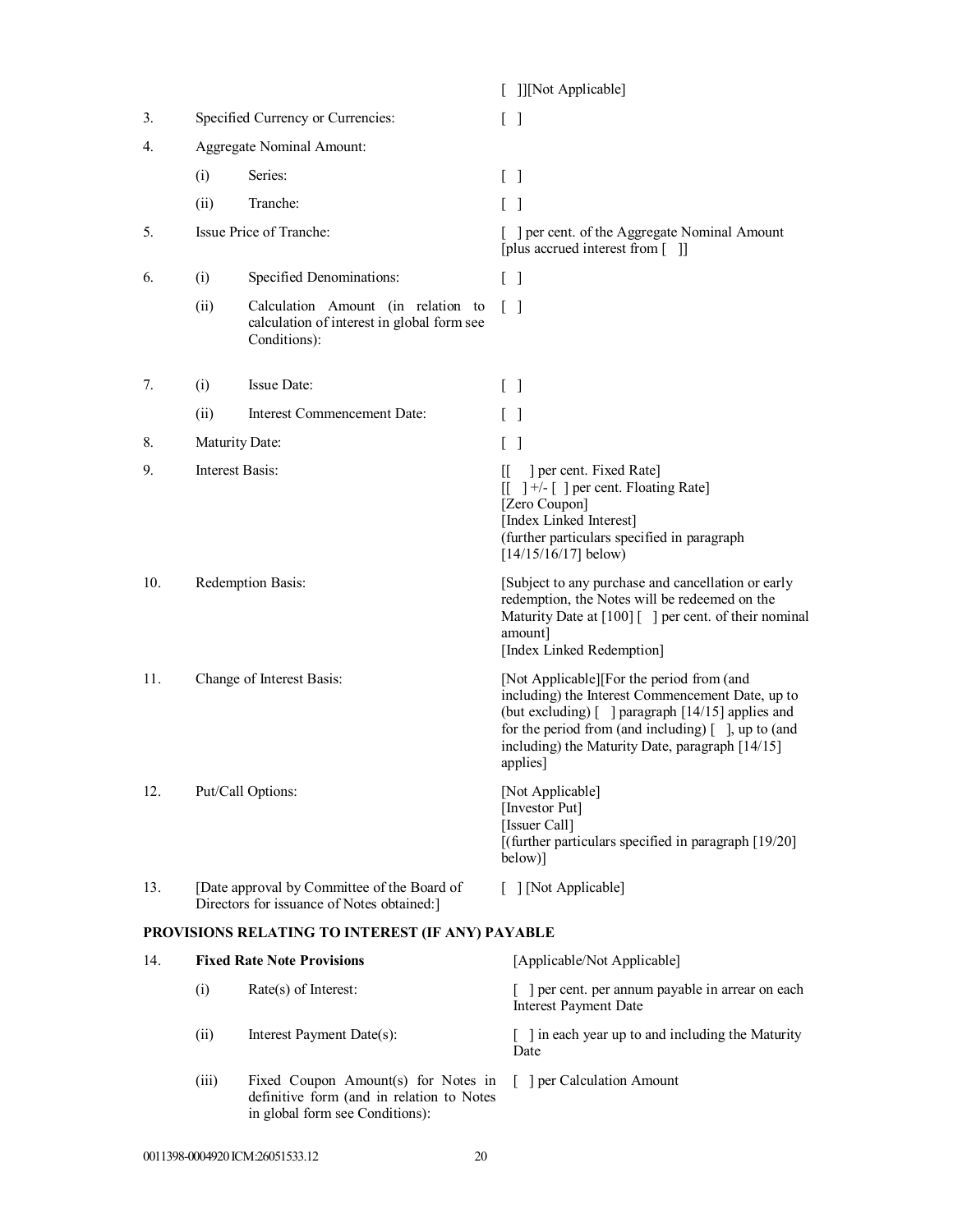|                                 | (iv)  | Broken Amount(s) for Notes in definitive<br>form (and in relation to Notes in global<br>form see Conditions): | [[ ] per Calculation Amount, payable on the<br>Interest Payment Date falling [in/on] [ ]][Not<br>Applicable]                                                                                                                                |
|---------------------------------|-------|---------------------------------------------------------------------------------------------------------------|---------------------------------------------------------------------------------------------------------------------------------------------------------------------------------------------------------------------------------------------|
|                                 | (v)   | Day Count Fraction:                                                                                           | [30/360] [Actual/Actual (ICMA)]                                                                                                                                                                                                             |
|                                 | (vi)  | Determination Date(s):                                                                                        | [[ ] in each year][Not Applicable]                                                                                                                                                                                                          |
| 15.                             |       | <b>Floating Rate Note Provisions</b>                                                                          | [Applicable/Not Applicable]                                                                                                                                                                                                                 |
|                                 | (i)   | Specified Period(s)/ Specified Interest<br>Payment Dates:                                                     | $\lceil \cdot \rceil$ , subject to adjustment in accordance with the<br>Business Day Convention set out in (ii) below/,<br>not subject to adjustment, as the Business Day<br>Convention in (ii) below is specified to be Not<br>Applicable] |
|                                 | (ii)  | Business Day Convention:                                                                                      | [Floating Rate Convention/Following Business<br>Day Convention/Modified Following Business<br>Day Convention/Preceding Business Day<br>Convention] [Not Applicable]                                                                         |
|                                 | (iii) | Additional Business Centre(s):                                                                                | $[\ ]$                                                                                                                                                                                                                                      |
|                                 | (iv)  | Manner in which the Rate of Interest and<br>Interest Amount is to be determined:                              | [Screen Rate Determination/ISDA Determination]                                                                                                                                                                                              |
|                                 | (v)   | Party responsible for calculating the Rate<br>of Interest and Interest Amount (if not the<br>Agent):          | $\lceil$ $\rceil$                                                                                                                                                                                                                           |
|                                 | (vi)  | Screen Rate Determination:                                                                                    |                                                                                                                                                                                                                                             |
|                                 |       | Reference Rate:                                                                                               | [ ] month [LIBOR/EURIBOR]                                                                                                                                                                                                                   |
|                                 |       | Interest Determination Date(s):                                                                               | $\lceil$ $\rceil$                                                                                                                                                                                                                           |
|                                 |       | Relevant Screen Page:                                                                                         | $\Box$                                                                                                                                                                                                                                      |
|                                 | (vii) | ISDA Determination:                                                                                           | -1                                                                                                                                                                                                                                          |
|                                 |       | Floating Rate Option:                                                                                         | - 1                                                                                                                                                                                                                                         |
|                                 |       | Designated Maturity:                                                                                          | - 1                                                                                                                                                                                                                                         |
|                                 |       | Reset Date:                                                                                                   | $\begin{bmatrix} 1 \end{bmatrix}$                                                                                                                                                                                                           |
| (viii)<br>Linear Interpolation: |       |                                                                                                               | [Not Applicable/Applicable - the Rate of interest<br>for the [long/short] [first/last] Interest Period shall<br>be calculated using Linear Interpolation (specify<br>for each short or long interest period)]                               |
|                                 | (ix)  | $Margin(s)$ :                                                                                                 | $[+/.]$ [ ] per cent. per annum                                                                                                                                                                                                             |
|                                 | (x)   | Minimum Rate of Interest:                                                                                     | $\lceil \cdot \rceil$ per cent. per annum                                                                                                                                                                                                   |
|                                 | (xi)  | Maximum Rate of Interest:                                                                                     | per cent. per annum                                                                                                                                                                                                                         |
|                                 | (xii) | Day Count Fraction:                                                                                           | [[Actual/Actual (ISDA)][Actual/Actual]<br>Actual/365 (Fixed)<br>Actual/365 (Sterling)<br>Actual/360<br>[30/360][360/360][Bond Basis]<br>[30E/360][Eurobond Basis]<br>30E/360 (ISDA)]                                                        |
| 16.                             |       | <b>Zero Coupon Note Provisions</b>                                                                            | [Applicable/Not Applicable]                                                                                                                                                                                                                 |
|                                 | (i)   | Accrual Yield:                                                                                                | [ ] per cent. per annum                                                                                                                                                                                                                     |
|                                 |       | 0011398-0004920 ICM:26051533.12<br>21                                                                         |                                                                                                                                                                                                                                             |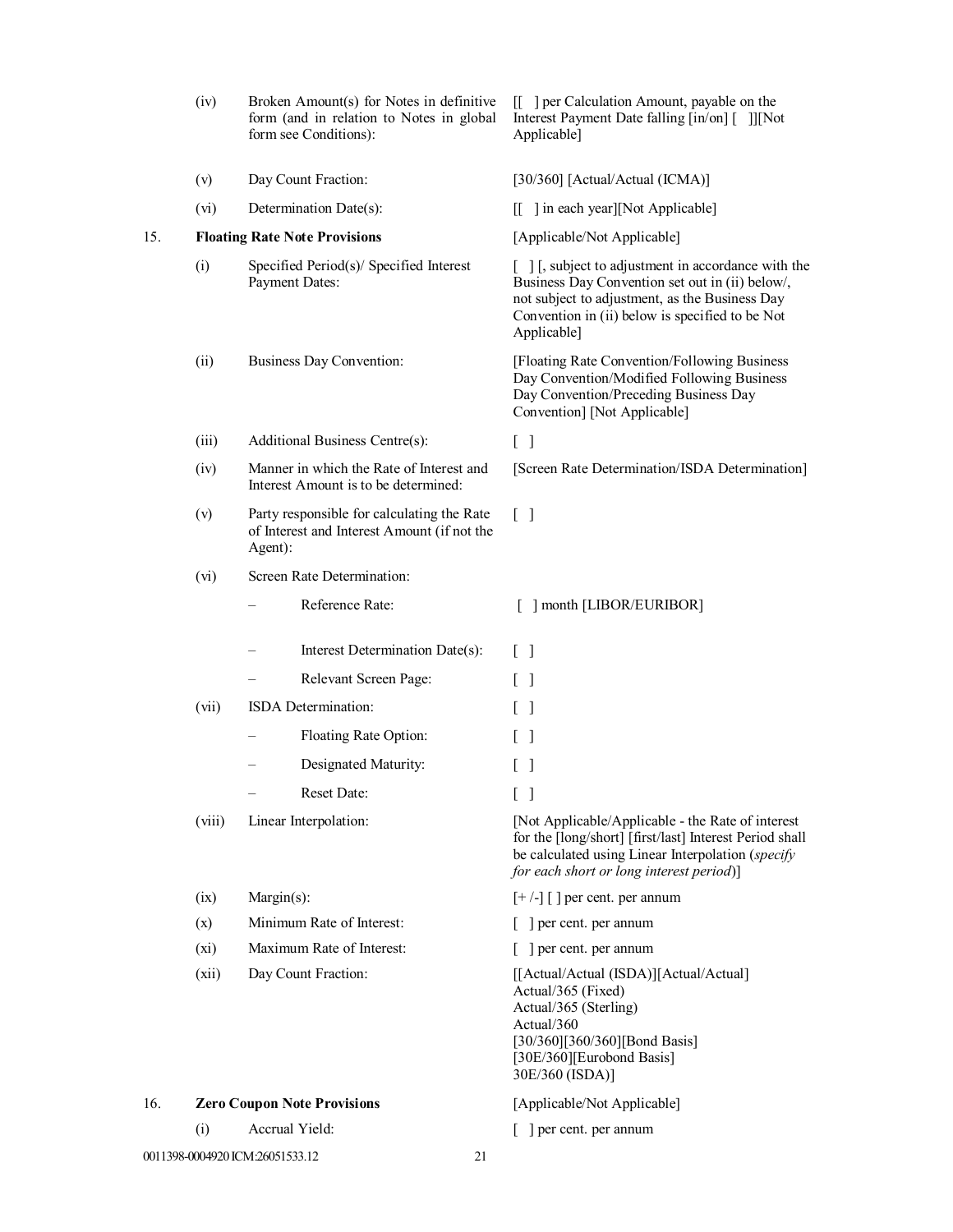| 19. | <b>Issuer Call</b> |                                                                                                       | [Applicable/Not Applicable]                                                                                                                                                                                                                                                                                                                       |
|-----|--------------------|-------------------------------------------------------------------------------------------------------|---------------------------------------------------------------------------------------------------------------------------------------------------------------------------------------------------------------------------------------------------------------------------------------------------------------------------------------------------|
|     |                    | PROVISIONS RELATING TO REDEMPTION                                                                     |                                                                                                                                                                                                                                                                                                                                                   |
|     | ٠                  | Limited Indexation Month(s) or period for<br>calculation of Limited Indexation Factor:                | $\lceil$ 1                                                                                                                                                                                                                                                                                                                                        |
|     | $\bullet$          | Maximum Indexation Factor:                                                                            | [ ][Not Applicable]                                                                                                                                                                                                                                                                                                                               |
|     | ٠                  | Minimum Indexation Factor:                                                                            | [ ][Not Applicable]                                                                                                                                                                                                                                                                                                                               |
|     | (vii)              | Limited Indexation:                                                                                   | [Applicable][Not Applicable]                                                                                                                                                                                                                                                                                                                      |
|     | (vi)               | Reference Gilt:                                                                                       | [ ] per cent. Index-Linked Treasury Stock due [ ]                                                                                                                                                                                                                                                                                                 |
|     | (v)                | Index Figure applicable to:                                                                           | [particular month: paragraph (A) of the definition<br>of "Index Figure applicable" applies] [first]<br>calendar day of any month: paragraph (B) of the<br>definition of "Index Figure applicable" applies]<br>$\left[\begin{array}{cc} \end{array}\right]$ in any month: paragraph (C) of the definition<br>of "Index Figure applicable" applies] |
|     | (iv)               | Base Index Figure:                                                                                    | $[\ ]$                                                                                                                                                                                                                                                                                                                                            |
|     | (iii)              | Party responsible for calculating Interest<br>Amounts and Redemption Amount(s) (if<br>not the Agent): | [ ][Not Applicable]                                                                                                                                                                                                                                                                                                                               |
|     | (ii)               | Name and address of Calculation Agent:                                                                | $\begin{bmatrix} \end{bmatrix}$                                                                                                                                                                                                                                                                                                                   |
|     | (i)                | Index:                                                                                                | [RPI][HICP]                                                                                                                                                                                                                                                                                                                                       |
| 18. |                    | <b>Index Linked Note Provisions:</b>                                                                  | [Applicable/Not Applicable]                                                                                                                                                                                                                                                                                                                       |
|     |                    | PROVISIONS RELATING TO INDEXATION (IF APPLICABLE)                                                     |                                                                                                                                                                                                                                                                                                                                                   |
|     | (vi)               | Determination Date(s):                                                                                | [[] in each year][Not Applicable]                                                                                                                                                                                                                                                                                                                 |
|     | (v)                | Day Count Fraction:                                                                                   | [Actual/Actual (ICMA)]<br>[Actual/Actual (ISDA)][Actual/Actual]]<br>[Actual/365 (Fixed)]<br>[Actual/360]<br>[30/360][360/360][Bond Basis]<br>[30E/360][Eurobond basis]<br>[30E/360 (ISDA)]                                                                                                                                                        |
|     | (iv)               | Additional Business Centre(s):                                                                        | [ ][Not Applicable]                                                                                                                                                                                                                                                                                                                               |
|     | (iii)              | Business Day Convention:                                                                              | [Not Applicable/Floating Rate<br>Convention/Following Business Day<br>Convention/Modified Following Business Day<br>Convention/Preceding Business Day Convention]                                                                                                                                                                                 |
|     | (ii)               | Specified Period(s) / Specified Interest<br>Payment Dates:                                            | $\begin{bmatrix} \end{bmatrix}$                                                                                                                                                                                                                                                                                                                   |
|     | (i)                | Rate of Interest:                                                                                     | [ ] per cent. per annum                                                                                                                                                                                                                                                                                                                           |
| 17. |                    | <b>Index Linked Interest Note Provisions</b>                                                          | [Applicable/Not Applicable]                                                                                                                                                                                                                                                                                                                       |
|     | (iii)              | Day Count Fraction in relation to Early<br>Redemption Amounts:                                        | [30/360]<br>[Actual/360]<br>[Actual/365]                                                                                                                                                                                                                                                                                                          |
|     | (ii)               | Reference Price:                                                                                      | $\begin{bmatrix} \\ \\ \end{bmatrix}$                                                                                                                                                                                                                                                                                                             |
|     |                    |                                                                                                       |                                                                                                                                                                                                                                                                                                                                                   |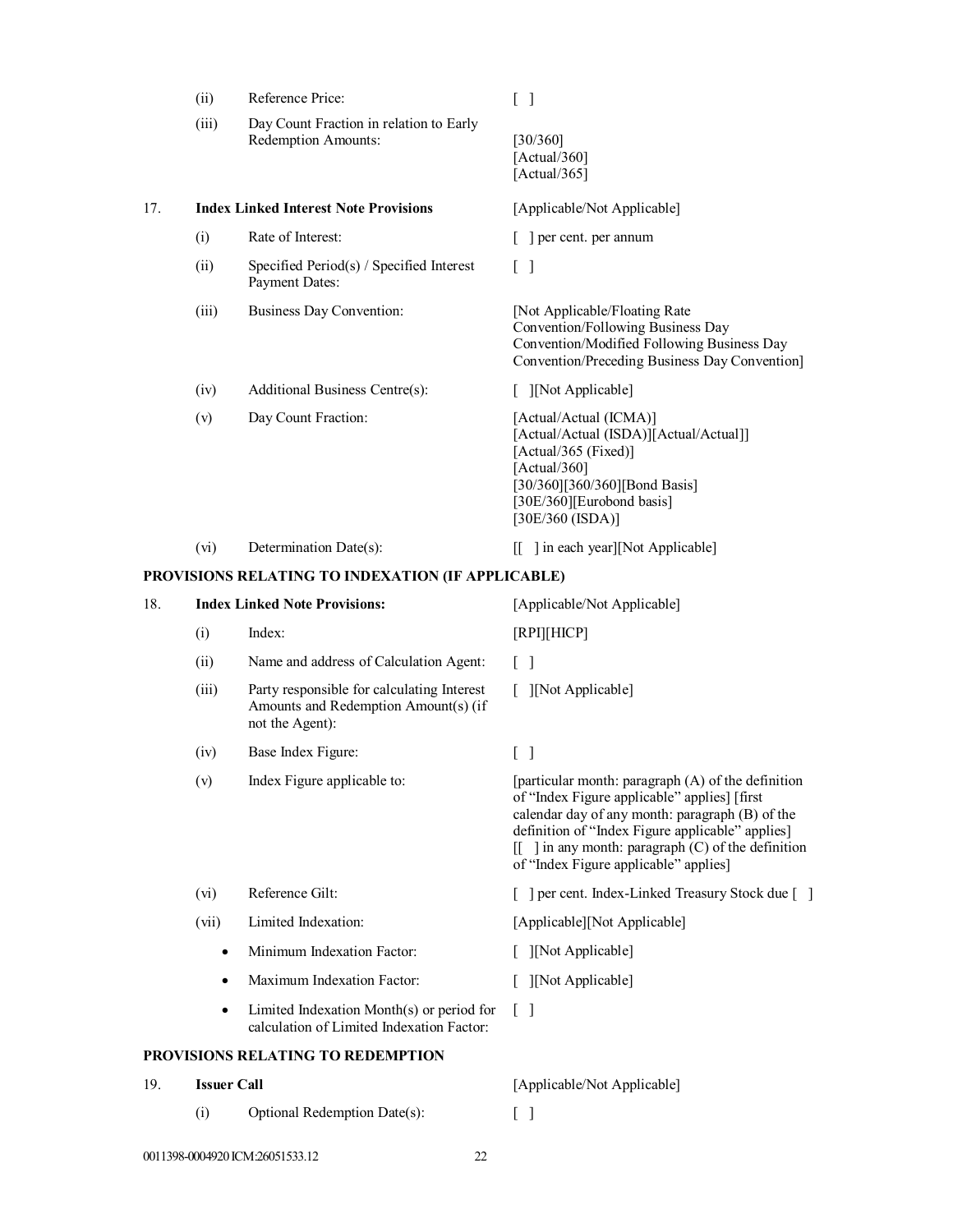|     | (ii)                                |                   | <b>Optional Redemption Amounts:</b>                                                                                               |                   | [[] per Calculation Amount]                                                                                                                                                                                                                |
|-----|-------------------------------------|-------------------|-----------------------------------------------------------------------------------------------------------------------------------|-------------------|--------------------------------------------------------------------------------------------------------------------------------------------------------------------------------------------------------------------------------------------|
|     |                                     | (1)               | Minimum Optional Redemption<br>Amount                                                                                             |                   | [[ ] per Calculation Amount][Not Applicable]                                                                                                                                                                                               |
|     |                                     | (2)               | Maximum Optional Redemption<br>Amount:                                                                                            |                   | [[ ] per Calculation Amount][Not Applicable]                                                                                                                                                                                               |
|     | (iii)                               |                   | If redeemable in part:                                                                                                            | $\lceil \rceil$   |                                                                                                                                                                                                                                            |
|     |                                     | (1)               | Minimum Redemption Amount:                                                                                                        | $\lceil$ 1        |                                                                                                                                                                                                                                            |
|     |                                     | (2)               | Maximum Redemption Amount:                                                                                                        | $\lceil$ $\rceil$ |                                                                                                                                                                                                                                            |
| 20. | <b>Investor Put</b>                 |                   |                                                                                                                                   |                   | [Applicable/Not Applicable]                                                                                                                                                                                                                |
|     | Optional Redemption Date(s):<br>(i) |                   |                                                                                                                                   | $\lceil \ \rceil$ |                                                                                                                                                                                                                                            |
|     | (ii)                                |                   | Optional Redemption Amount(s):                                                                                                    |                   | [[ ] per Calculation Amount]                                                                                                                                                                                                               |
|     |                                     | (1)               | Minimum Early Redemption<br>Amount                                                                                                |                   | [[ ] per Calculation Amount][Not Applicable]                                                                                                                                                                                               |
|     |                                     | (2)               | Maximum Early Redemption<br>Amount                                                                                                |                   | [[ ] per Calculation Amount][Not Applicable]                                                                                                                                                                                               |
| 21. |                                     |                   | Final Redemption Amount of each Note:                                                                                             |                   | ] per Calculation Amount                                                                                                                                                                                                                   |
|     | (i)                                 |                   | Minimum Final Redemption Amount                                                                                                   |                   | [[ ] per Calculation Amount][Not Applicable]                                                                                                                                                                                               |
|     | (ii)                                |                   | Maximum Final Redemption Amount                                                                                                   | IL.               | ] per Calculation Amount][Not Applicable]                                                                                                                                                                                                  |
| 22. |                                     |                   | Early Redemption Amount of each Note payable<br>on redemption for taxation reasons, indexation<br>reasons or on event of default: |                   | [[ ] per Calculation Amount]                                                                                                                                                                                                               |
|     | (i)                                 |                   | Minimum Early Redemption Amount                                                                                                   |                   | [[ ] per Calculation Amount][Not Applicable]                                                                                                                                                                                               |
|     | (ii)                                |                   | Maximum Early Redemption Amount                                                                                                   |                   | per Calculation Amount [Not Applicable]                                                                                                                                                                                                    |
|     |                                     |                   | <b>GENERAL PROVISIONS APPLICABLE TO THE NOTES</b>                                                                                 |                   |                                                                                                                                                                                                                                            |
| 23. |                                     | Form of Notes:    |                                                                                                                                   |                   |                                                                                                                                                                                                                                            |
|     | (i)                                 | Form:             |                                                                                                                                   |                   | [Temporary Global Note exchangeable for a<br>Permanent Global Note which is exchangeable for<br>Definitive Notes [on 60 days' notice given at any<br>time/ only upon an Exchange Event]]                                                   |
|     |                                     |                   |                                                                                                                                   |                   | [Temporary Global Note exchangeable for<br>Definitive Notes on and after the Exchange Date]                                                                                                                                                |
|     |                                     |                   |                                                                                                                                   |                   | [Permanent Global Note exchangeable for<br>Definitive Notes [on 60 days' notice given at any<br>time/only upon an Exchange Event]]                                                                                                         |
|     |                                     |                   |                                                                                                                                   |                   | Notes shall not be physically delivered in Belgium,<br>except to a clearing system, a depository or other<br>institution for the purpose of their immobilisation<br>in accordance with article 4 of the Belgian Law of<br>14 December 2005 |
|     | (ii)                                |                   | New Global Note:                                                                                                                  |                   | $[Yes]$ [No]                                                                                                                                                                                                                               |
| 24. |                                     |                   | Additional Financial Centre(s):                                                                                                   |                   | [Not Applicable/[ ]]                                                                                                                                                                                                                       |
| 25. |                                     | Definitive Notes: | Talons for future Coupons to be attached to                                                                                       |                   | [Yes, as the Notes have more than 27 coupon]<br>payments, Talons may be required if, on exchange<br>into definitive form, more than 27 coupon                                                                                              |
|     |                                     |                   |                                                                                                                                   |                   |                                                                                                                                                                                                                                            |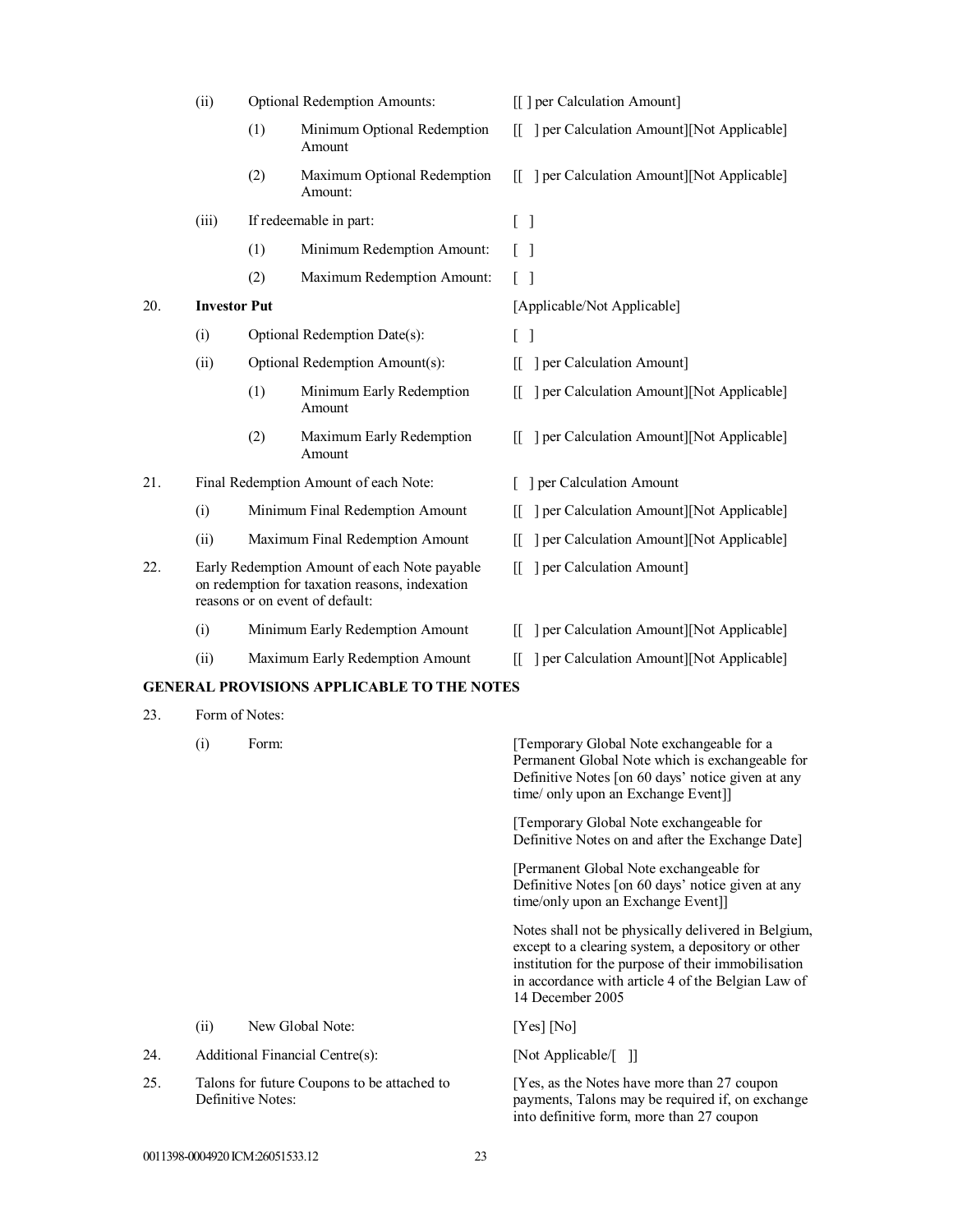payments are still to be made /No]

# **THIRD PARTY INFORMATION**

[[ ] has been extracted from [ ]. The Issuer confirms that such information has been accurately reproduced and that, so far as it is aware and is able to ascertain from information published by  $\lceil \cdot \rceil$ , no facts have been omitted which would render the reproduced information inaccurate or misleading.]

Signed on behalf of [ ]:

By: ……………………………………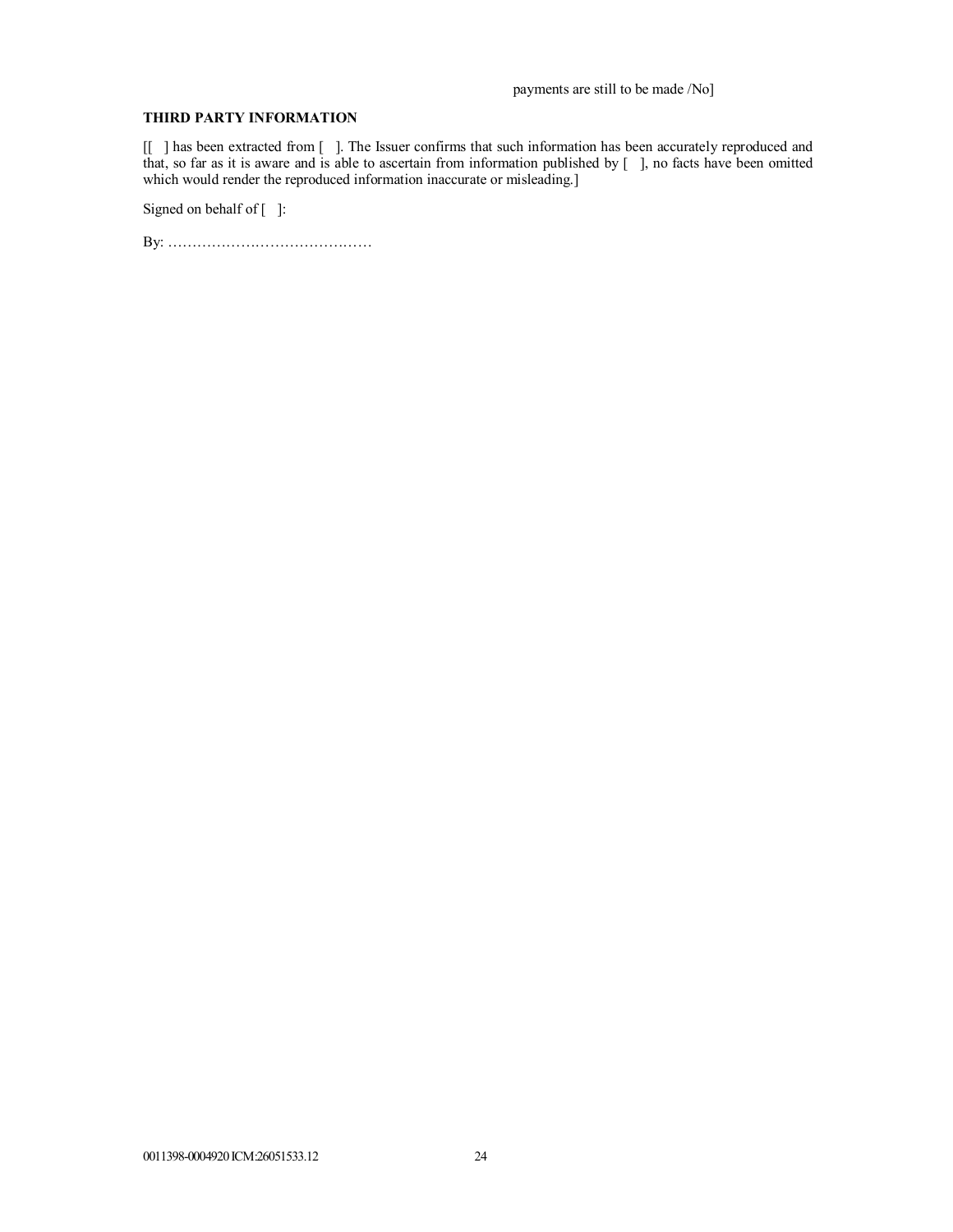# **PART B - OTHER INFORMATION**

# **1. LISTING AND ADMISSION TO TRADING**

(i) Listing and admission to trading: [Application has been made by the Issuer (or on its behalf) for the Notes to be admitted to trading on the London Stock Exchange's regulated market and listing on the Official List of the UK Listing Authority with effect from  $\lceil$  1.] [Application is expected to be made by the Issuer (or on its behalf) for the Notes to be admitted to trading on the London Stock Exchange's regulated market and listing on the Official List of the UK Listing Authority with effect from [ ].] (ii) Estimate of total expenses related to admission to trading:  $\lceil$   $\rceil$ **2. RATINGS**

Ratings: The Notes to be issued [[have been]/[are expected to be]] rated  $[$  ] by  $[$  ].]

> [ ] is established in the European Union and is registered under Regulation (EC) No. 1060/2009 (as amended).

# **3. INTERESTS OF NATURAL AND LEGAL PERSONS INVOLVED IN THE ISSUE**

[Save for any fees payable to the [Managers/Dealers], so far as the Issuer is aware, no person involved in the issue of the Notes has an interest material to the offer. The [Managers/Dealers] and their affiliates have engaged, and may in the future engage, in investment banking and/or commercial banking transactions with, and may perform other services for, the Issuer and its affiliates in the ordinary course of business.]

# **4. REASONS FOR THE OFFER, ESTIMATED NET PROCEEDS AND TOTAL EXPENSES**

|    | (i)   | Reasons for the offer                                                                                                                                |                                                                                                                           |
|----|-------|------------------------------------------------------------------------------------------------------------------------------------------------------|---------------------------------------------------------------------------------------------------------------------------|
|    | (ii)  | Estimated net proceeds:                                                                                                                              |                                                                                                                           |
|    | (iii) | Estimated total expenses:                                                                                                                            | $[ \ ]$                                                                                                                   |
| 5. |       | <b>YIELD</b> ( <i>Fixed Rate Notes only</i> )                                                                                                        |                                                                                                                           |
|    |       | Indication of yield:                                                                                                                                 | $\begin{bmatrix} \end{bmatrix}$                                                                                           |
|    |       |                                                                                                                                                      | The yield is calculated at the Issue Date on the<br>basis of the Issue Price. It is not an indication of<br>future yield. |
| 6. |       | <b>OPERATIONAL INFORMATION</b>                                                                                                                       |                                                                                                                           |
|    | (i)   | ISIN:                                                                                                                                                | $\begin{bmatrix} \end{bmatrix}$                                                                                           |
|    | (ii)  | Common Code:                                                                                                                                         | Γl                                                                                                                        |
|    | (iii) | Any clearing system(s) other than<br>Euroclear Bank SA/NV and Clearstream<br>Banking,<br>S.A.<br>and<br>the<br>relevant<br>identification number(s): | [Not Applicable/[]]                                                                                                       |
|    | (iv)  | Names and addresses of additional Paying []<br>Agent(s) $(if any):$                                                                                  |                                                                                                                           |
|    | (v)   | Delivery:                                                                                                                                            | Delivery [against/free of] payment.                                                                                       |
|    | (vi)  | Intended to be held in a manner which<br>would allow Eurosystem eligibility:                                                                         | Note that the designation "yes" simply<br>[Yes.<br>means that the Notes are intended upon issue to be                     |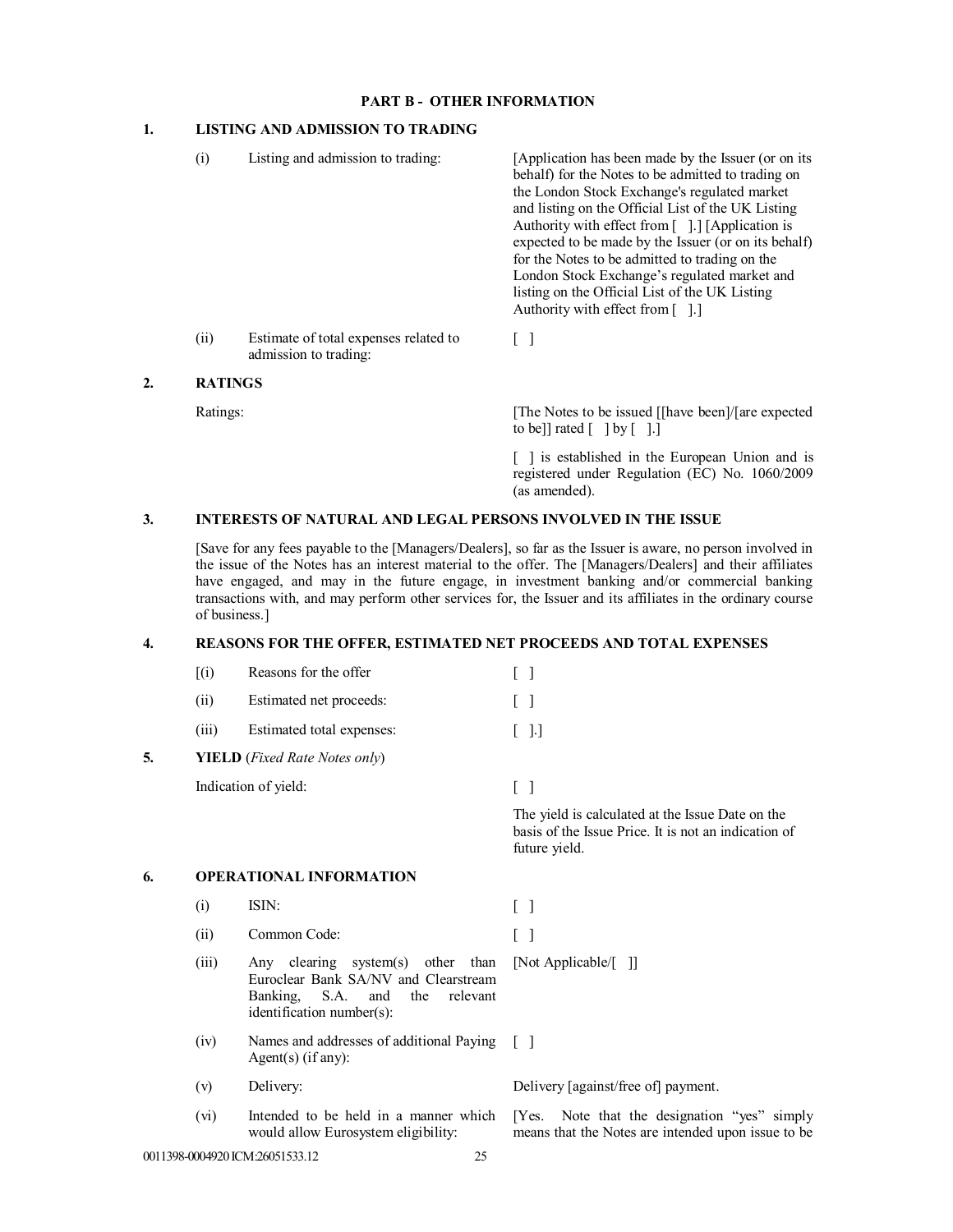deposited with one of the ICSDs as common safekeeper and does not necessarily mean that the Notes will be recognised as eligible collateral for Eurosystem monetary policy and intra day credit operations by the Eurosystem either upon issue or at any or all times during their life. Such recognition will depend upon the ECB being satisfied that Eurosystem eligibility criteria have been met.]/

[No. Whilst the designation is specified as "no" at the date of this Final Terms, should the Eurosystem eligibility criteria be amended in the future such that the Notes are capable of meeting them the Notes may then be deposited with one of the ICSDs as common safekeeper. Note that this does not necessarily mean that the Notes will then be recognised as eligible collateral for Eurosystem monetary policy and intra day credit operations by the Eurosystem at any time during their life. Such recognition will depend upon the ECB being satisfied that Eurosystem eligibility criteria have been met.]]

# **7. SELLING RESTRICTIONS**

- 
- (ii) Prohibition of Sales to EEA Retail Investors:

(i) U.S. Selling Restrictions: [Reg. S Compliance Category [1/2]; TEFRA D/TEFRA C/TEFRA not applicable]]

[Applicable/Not Applicable]

(*If the offer of the Notes is concluded prior to 1 January 2018, or on and after that date the Notes clearly do not constitute "packaged" products, "Not Applicable" should be specified. If the offer of the Notes will be concluded on or after 1 January 2018 and the Notes may constitute "packaged" products and no KID will be prepared, "Applicable" should be specified*.)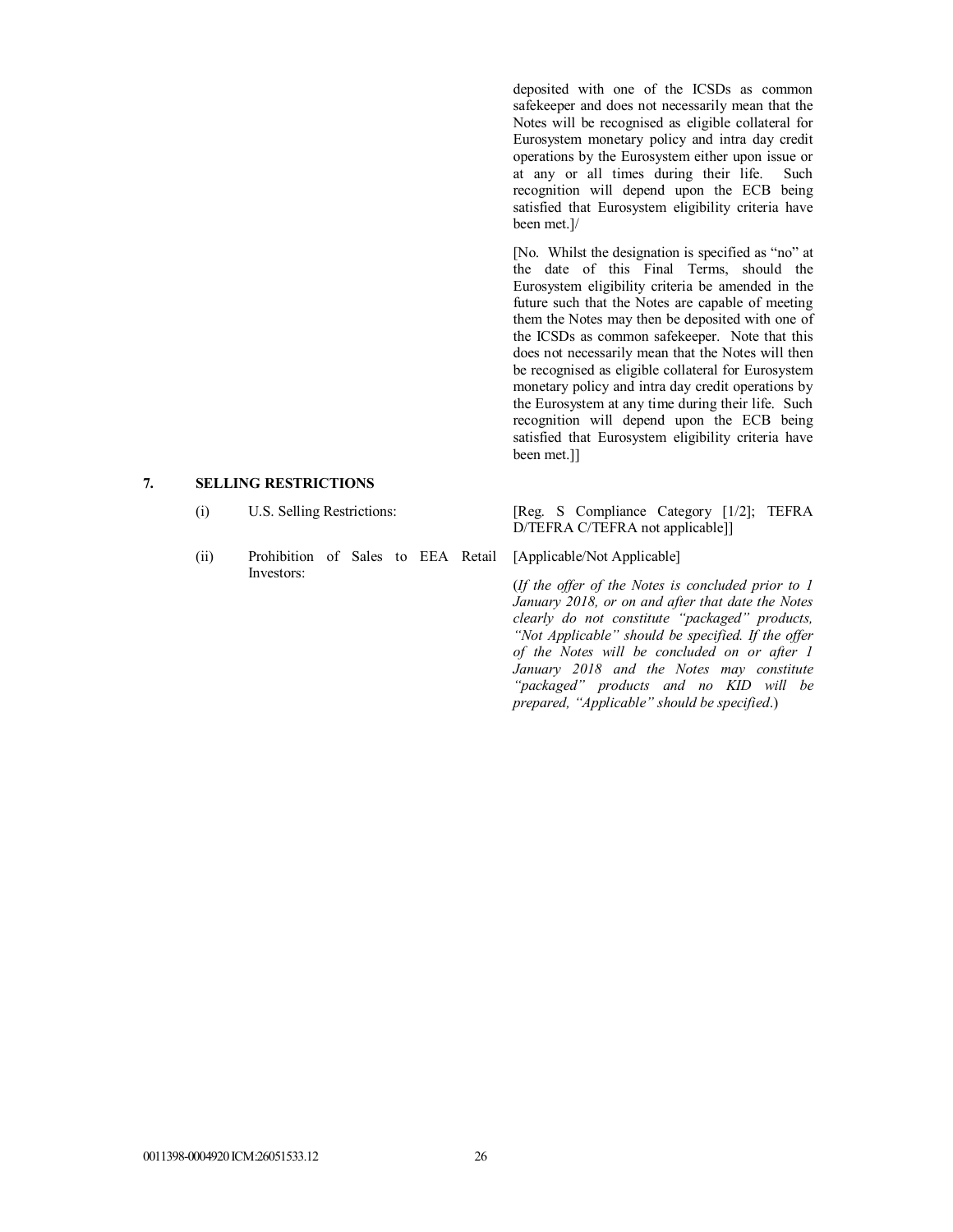**[PROHIBITION OF SALES TO EEA RETAIL INVESTORS** - The Notes<sup>[</sup>, from 1 January 2018, $]$ <sup>3</sup> are not intended to be offered, sold or otherwise made available to and[, with effect from such date,] should not be offered, sold or otherwise made available to any retail investor in the European Economic Area ("**EEA**"). For these purposes, a retail investor means a person who is one (or more) of: (i) a retail client as defined in point (11) of Article 4(1) of Directive 2014/65/EU ("**MiFID II**"); (ii) a customer within the meaning of Directive 2002/92/EC ("**IMD**"), where that customer would not qualify as a professional client as defined in point (10) of Article 4(1) of MiFID II; or (iii) not a qualified investor as defined in Directive 2003/71/EC (as amended, the "**Prospectus Directive**"). Consequently no key information document required by Regulation (EU) No 1286/2014 (the "**PRIIPs Regulation**") for offering or selling the Notes or otherwise making them available to retail investors in the EEA has been prepared and therefore offering or selling the Notes or otherwise making them available to any retail investor in the EEA may be unlawful under the PRIIPs Regulation.] 4

# **FORM OF PRICING SUPPLEMENT**

*Set out below is the form of Pricing Supplement which will be completed for each Tranche of Exempt Notes, whatever the denomination of those Notes, issued under the Programme.*

# **NO PROSPECTUS IS REQUIRED IN ACCORDANCE WITH DIRECTIVE 2003/71/EC FOR THE ISSUE OF NOTES DESCRIBED BELOW. THE UK LISTING AUTHORITY HAS NEITHER APPROVED NOR REVIEWED THIS PRICING SUPPLEMENT.**

 $\lceil \ \rceil$ 

[Eastern Power Networks plc/London Power Networks plc/South Eastern Power Networks plc]

# **Issue of [***Aggregate Nominal Amount of Tranche***] [***Title of Notes***]**

#### **under the £10,000,000,000**

#### **Euro Medium Term Note Programme**

# **PART A - CONTRACTUAL TERMS**

Any person making or intending to make an offer of the Notes may only do so in circumstances in which no obligation arises for the Issuer or any Dealer to publish a prospectus pursuant to Article 3 of the Prospectus Directive or to supplement a prospectus pursuant to Article 16 of the Prospectus Directive, in each case, in relation to such offer.

This document constitutes the Pricing Supplement for the Notes described herein. This document must be read in conjunction with the Offering Circular dated 30 August 2017 [as supplemented by the supplement[s] dated [*date*[*s*]]] (the **Offering Circular**). Full information on the Issuer and the offer of the Notes is only available on the basis of the combination of this Pricing Supplement and the Offering Circular. Copies of the Offering Circular may be obtained from [*address*].

Terms used herein shall be deemed to be defined as such for the purposes of the Conditions (the **Conditions**) set forth in the Offering Circular [dated [*original date*] which are incorporated by reference in the Offering Circular].

[*Include whichever of the following apply or specify as "Not Applicable". Note that the numbering should remain as set out below, even if "Not Applicable" is indicated for individual paragraphs or subparagraphs. Italics denote directions for completing the Pricing Supplement.*]

[*If the Notes must be redeemed before the first anniversary of their date of issue, the minimum denomination may need to be £100,000 or its equivalent in any other currency.*]

 $\overline{a}$ 

1. Issuer: [Eastern Power Networks plc/London Power Networks plc/South Eastern Power Networks plc]

 $3$  This date reference should not be included in Pricing Supplements for offers concluded on or after 1 January 2018.

 $<sup>4</sup>$  Legend to be included on front of the Pricing Supplement (i) for offers concluded on or after 1 January 2018 if the Notes potentially</sup> constitute "packaged" products and no key information document will be prepared or the Issuer wishes to prohibit offers to EEA retail investors for any other reason, in which case the selling restriction should be specified to be "Applicable" (ii) for offers concluded before 1 January 2018 at the option of the parties.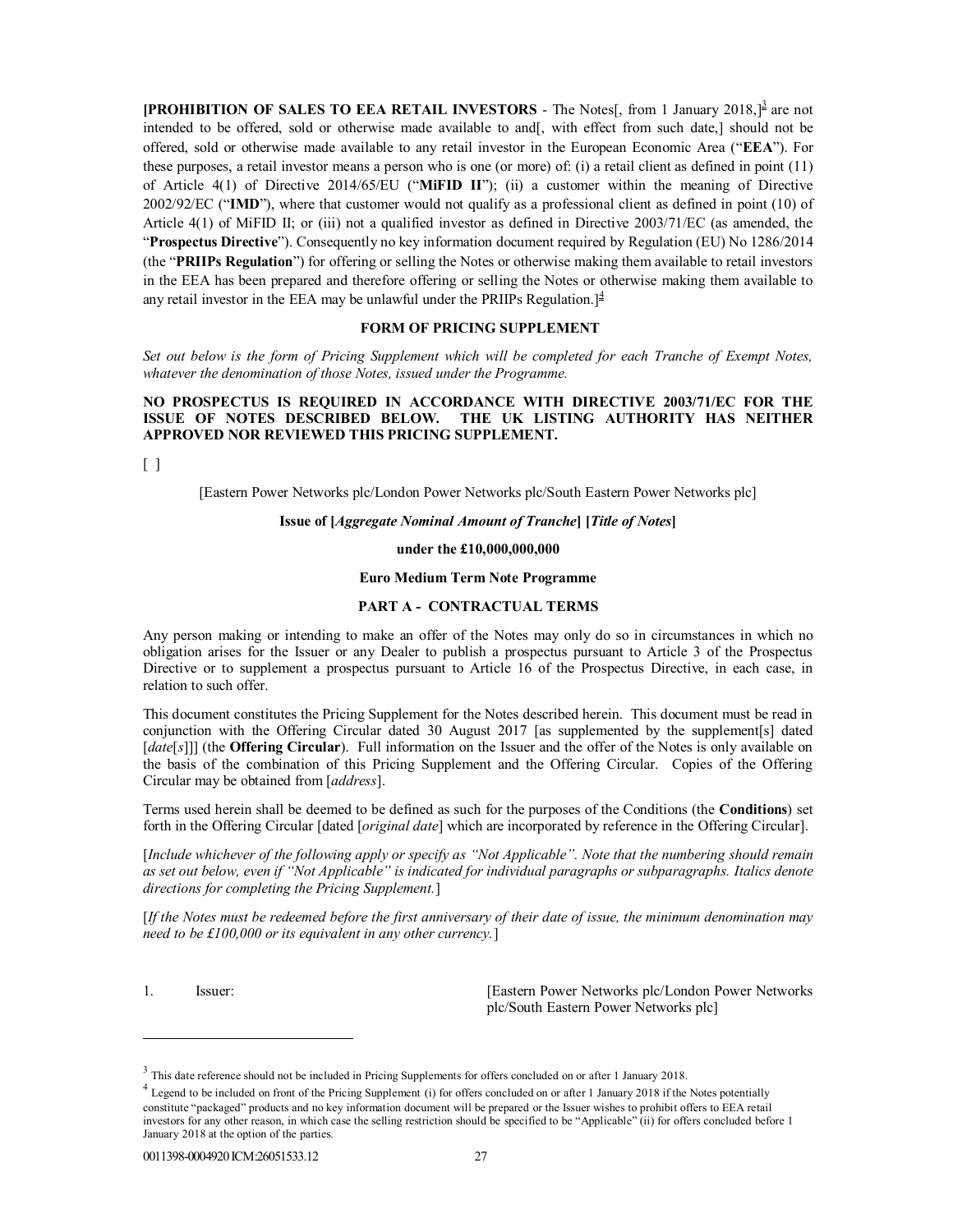| 2.  | (i)             | Series Number:                                                               |                                                                                                                                                                                                                                                                                                                     |
|-----|-----------------|------------------------------------------------------------------------------|---------------------------------------------------------------------------------------------------------------------------------------------------------------------------------------------------------------------------------------------------------------------------------------------------------------------|
|     | (ii)            | Tranche Number:                                                              |                                                                                                                                                                                                                                                                                                                     |
|     | (iii)           | Date on which the Notes will be<br>consolidated and form a single<br>Series: | [The Notes will be consolidated and form a single<br>Series with [identify earlier Tranches] on [the Issue<br>Date/exchange of the Temporary Global Note for<br>interests in the Permanent Global Note, as referred to<br>in paragraph [ ] below, which is expected to occur on<br>or about [date]][Not Applicable] |
| 3.  |                 | Specified Currency or Currencies:                                            | - 1<br>$\mathbf{L}$                                                                                                                                                                                                                                                                                                 |
| 4.  |                 | Aggregate Nominal Amount:                                                    |                                                                                                                                                                                                                                                                                                                     |
|     | (i)             | Series:                                                                      | -1                                                                                                                                                                                                                                                                                                                  |
|     | (ii)            | Tranche:                                                                     | 1                                                                                                                                                                                                                                                                                                                   |
| 5.  |                 | Issue Price of Tranche:                                                      | ] per cent. of the Aggregate Nominal Amount [plus]<br>accrued interest from [insert date] (if applicable)]                                                                                                                                                                                                          |
| 6.  | (i)             | Specified Denominations:                                                     | -1<br>L                                                                                                                                                                                                                                                                                                             |
|     | (ii)            | Calculation Amount (in relation to<br>calculation of interest in global form | 1                                                                                                                                                                                                                                                                                                                   |
|     |                 | see Conditions):                                                             | (If only one Specified Denomination, insert the<br>Specified Denomination. If more than one Specified<br>Denomination, insert the highest common factor. Note:<br>There must be a common factor in the case of two or<br>more Specified Denominations.)                                                             |
| 7.  | (i)             | Issue Date:                                                                  | $\overline{\phantom{a}}$<br>L                                                                                                                                                                                                                                                                                       |
|     | (i)             | Interest Commencement Date:                                                  | [specify][Issue Date][Not Applicable]<br>(N.B. An Interest Commencement Date will not be<br>relevant for certain Notes, for example Zero Coupon<br>Notes.)                                                                                                                                                          |
| 8.  | Maturity Date:  |                                                                              | [Fixed rate $-$ specify date][Floating rate $-$ Interest<br>Payment Date falling in or nearest to [specify month]]                                                                                                                                                                                                  |
| 9.  | Interest Basis: |                                                                              | per cent. Fixed Rate<br>Ш<br>$\begin{bmatrix} 1 \end{bmatrix}$ +/- $\begin{bmatrix} \end{bmatrix}$ per cent. Floating Rate<br>[Zero Coupon]<br>[Index Linked Interest]<br>(further)<br>particulars<br>specified<br>in<br>paragraph<br>$[14/15/16/17]$ below)                                                        |
| 10. |                 | Redemption/Payment Basis:                                                    | [Subject to any purchase and cancellation or early<br>redemption, the Notes will be redeemed on the<br>Maturity Date at $[100]$ $[$ $]$ per cent. of their nominal<br>amount]                                                                                                                                       |
|     |                 |                                                                              | [Index Linked Redemption]                                                                                                                                                                                                                                                                                           |
| 11. |                 | Change of Interest Basis:                                                    | [Not Applicable] [For the period from (and including)<br>the Interest Commencement Date, up to (but<br>excluding) [ ] paragraph [ ] applies and for the period<br>from (and including) [ ], up to (and including) the<br>Maturity Date, paragraph [ ] applies]]                                                     |
| 12. |                 | Put/Call Options:                                                            | [Not Applicable]<br>[Investor Put]<br>[Issuer Call]<br>[(further particulars specified in paragraph [19/20]                                                                                                                                                                                                         |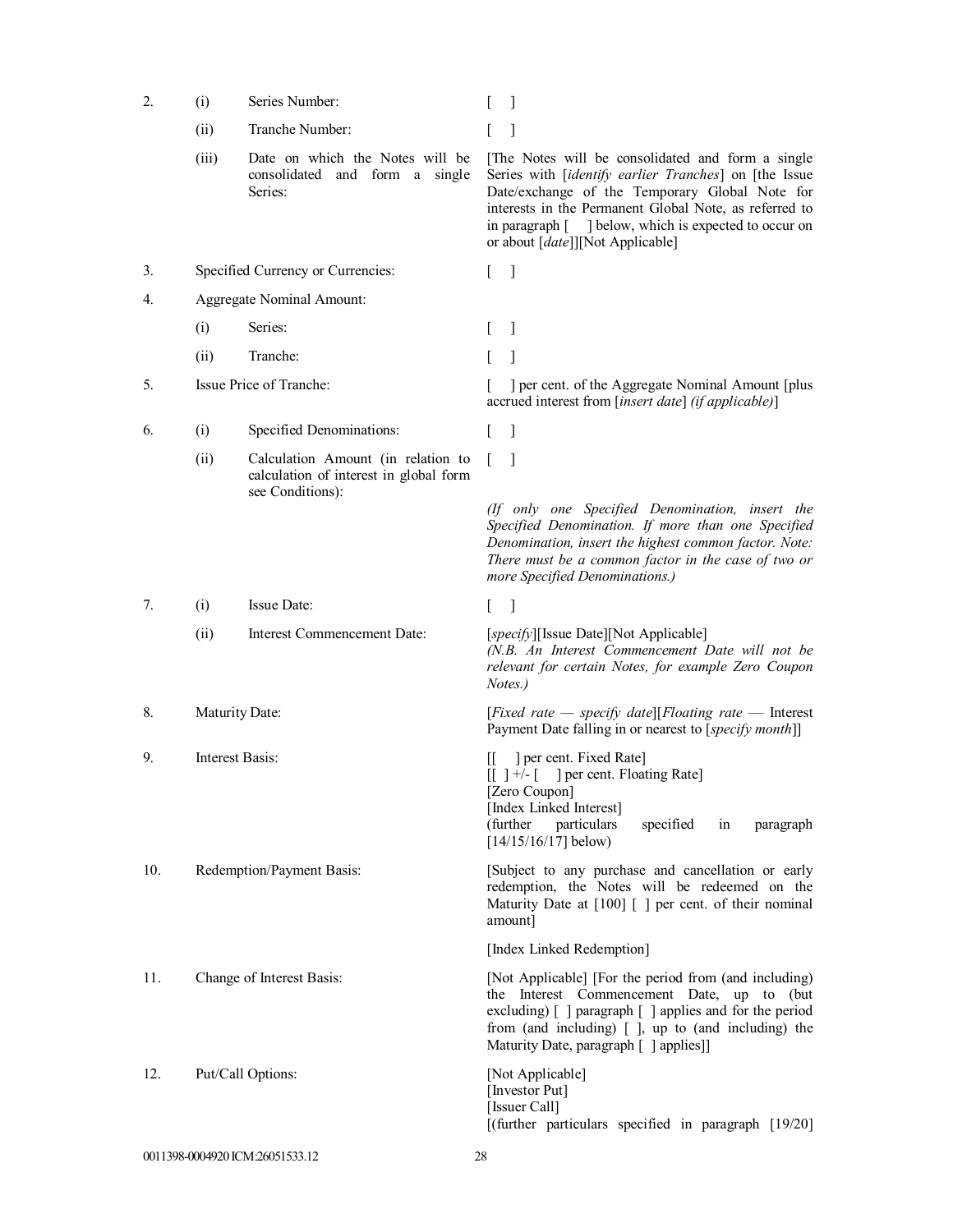below)]

13. Date approval by Committee of the Board of [ ] [Not Applicable] Directors for issuance of Notes obtained:

(*N.B. Only relevant where Board (or similar) authorisation is required for the particular tranche of Notes*)

# **PROVISIONS RELATING TO INTEREST (IF ANY) PAYABLE**

| 14. |       | <b>Fixed Rate Note Provisions</b>                                                                                   | [Applicable/Not Applicable]<br>(If not applicable, delete the remaining sub-paragraphs<br>of this paragraph)                                                                                                                                                        |
|-----|-------|---------------------------------------------------------------------------------------------------------------------|---------------------------------------------------------------------------------------------------------------------------------------------------------------------------------------------------------------------------------------------------------------------|
|     | (i)   | $Rate(s)$ of Interest:                                                                                              | ] per cent. per annum payable in arrear on each<br><b>Interest Payment Date</b>                                                                                                                                                                                     |
|     | (ii)  | Interest Payment Date(s):                                                                                           | [ ] in each year up to and including the Maturity Date<br>(NB: Amend appropriately in the case of irregular<br>coupons)                                                                                                                                             |
|     | (iii) | Fixed Coupon Amount(s) for Notes<br>in definitive form (and in relation to<br>Notes in global form see Conditions): | [ ] per Calculation Amount                                                                                                                                                                                                                                          |
|     | (iv)  | Broken Amount(s) for Notes in<br>definitive form (and in relation to<br>Notes in global form see Conditions):       |                                                                                                                                                                                                                                                                     |
|     |       |                                                                                                                     | ] per Calculation Amount, payable on the Interest<br>$\mathbf{H}$<br>Payment Date falling [in/on] [<br>]] [Not Applicable]                                                                                                                                          |
|     | (v)   | Day Count Fraction:                                                                                                 | [30/360][Actual/Actual (ICMA)][specify other]                                                                                                                                                                                                                       |
|     | (vi)  | Determination Date(s):                                                                                              |                                                                                                                                                                                                                                                                     |
|     |       |                                                                                                                     | 1 in each year] [Not Applicable]<br>Ш.<br>(Only relevant where Day Count Fraction is<br>Actual/Actual (ICMA). In such a case, insert regular<br>interest payment dates, ignoring issue date or maturity<br>date in the case of a long or short first or last coupon |
| 15. |       | Floating Rate Note Provisions                                                                                       | [Applicable/Not Applicable]<br>(If not applicable, delete the remaining sub-paragraphs<br>of this paragraph)                                                                                                                                                        |
|     | (i)   | Specified Period(s)/Specified Interest<br>Payment Dates:                                                            | [J, subject to adjustment in accordance with the<br>Business Day Convention set out in (ii) below/, not<br>subject to any adjustment, as the Business Day<br>Convention in (ii) below is specified to be Not<br>Applicable]                                         |
|     | (ii)  | Business Day Convention:                                                                                            | [Floating Rate Convention/Following Business Day<br>Convention/Modified<br>Following<br><b>Business</b><br>Day<br>Convention/Preceding Business Day Convention][Not<br>Applicable]                                                                                  |
|     | (iii) | Additional Business Centre(s):                                                                                      | $\lceil$<br>$\mathbb{L}$                                                                                                                                                                                                                                            |
|     | (iv)  | Manner in which the Rate of Interest<br>and Interest Amount is to be<br>determined:                                 | [Screen Rate Determination/ISDA Determination]                                                                                                                                                                                                                      |
|     | (v)   | Party responsible for calculating the<br>Rate of Interest and Interest Amount                                       | - 1<br>$\mathbf{L}$                                                                                                                                                                                                                                                 |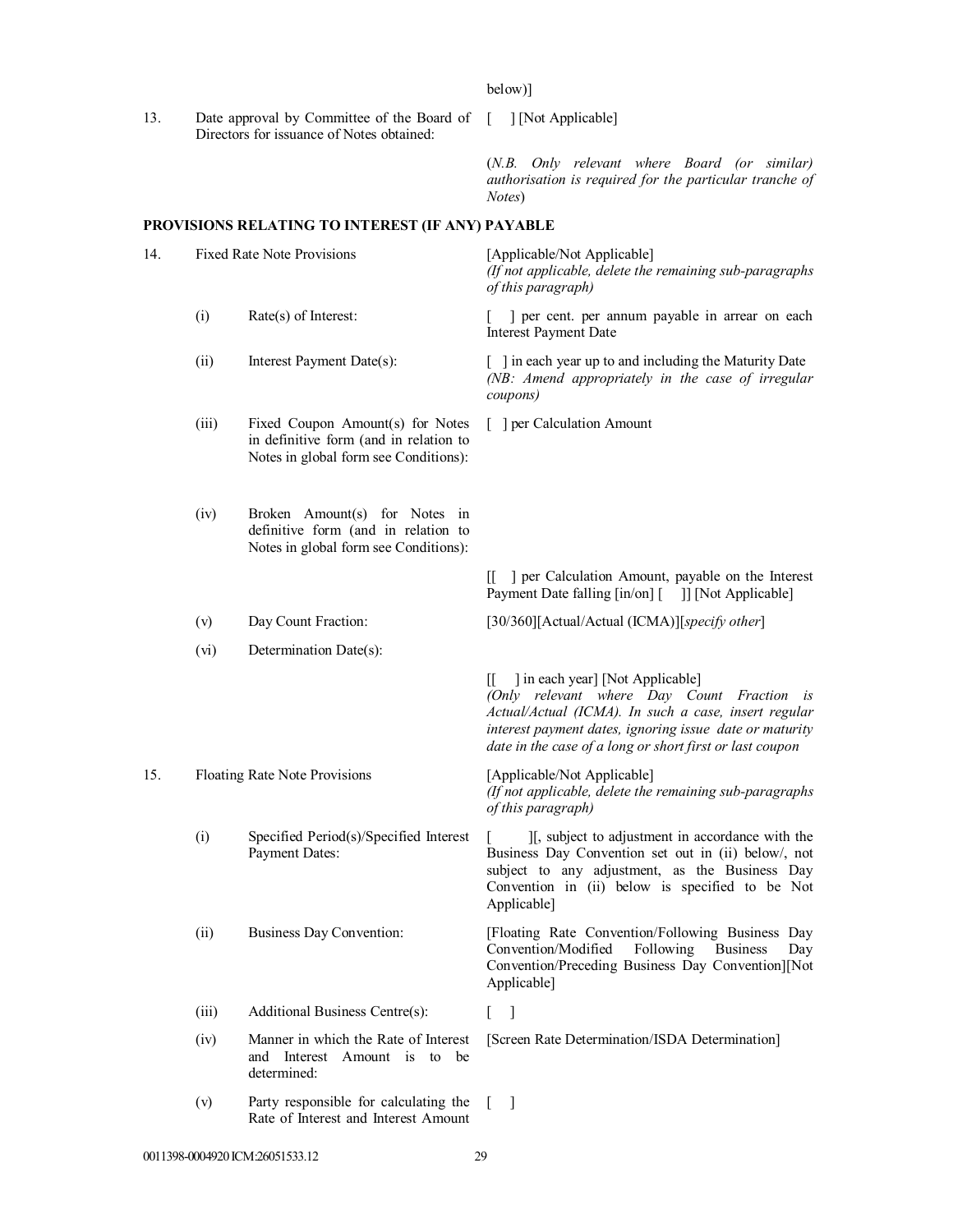(if not the Agent):

|     | (vi)   |                        | Screen Rate Determination:                                                                                                                                               |                                 |              |                                                                                                                                                                                                                                                                                                                     |
|-----|--------|------------------------|--------------------------------------------------------------------------------------------------------------------------------------------------------------------------|---------------------------------|--------------|---------------------------------------------------------------------------------------------------------------------------------------------------------------------------------------------------------------------------------------------------------------------------------------------------------------------|
|     |        |                        | Reference Rate:                                                                                                                                                          |                                 |              | month<br>[LIBOR/EURIBOR/specify<br>$\perp$<br>other<br>Reference Rate] (Either LIBOR or EURIBOR or other,<br>although additional information is required if other)                                                                                                                                                  |
|     |        |                        |                                                                                                                                                                          |                                 |              | Relevant Financial Centre: [London/Brussels/[]]                                                                                                                                                                                                                                                                     |
|     |        |                        | Interest<br>$Date(s)$ :                                                                                                                                                  | Determination                   | $\mathbf{L}$ | - 1                                                                                                                                                                                                                                                                                                                 |
|     |        |                        |                                                                                                                                                                          |                                 |              | (Second London business day prior to the start of each<br>Interest Period if LIBOR (other than Sterling or euro<br>LIBOR), first day of each Interest Period if Sterling<br>LIBOR and the second day on which the TARGET2<br>System is open prior to the start of each Interest Period<br>if EURIBOR or euro LIBOR) |
|     |        |                        | Relevant Screen Page:                                                                                                                                                    |                                 | L            | 1                                                                                                                                                                                                                                                                                                                   |
|     |        |                        |                                                                                                                                                                          |                                 |              | (In the case of EURIBOR, if not Reuters EURIBOR 01<br>ensure it is a page which shows a composite rate or<br>amend the fallback provisions appropriately)                                                                                                                                                           |
|     | (vii)  |                        | ISDA Determination:                                                                                                                                                      |                                 |              |                                                                                                                                                                                                                                                                                                                     |
|     |        |                        | Floating Rate Option:                                                                                                                                                    |                                 |              | $\perp$                                                                                                                                                                                                                                                                                                             |
|     |        |                        | Designated Maturity:                                                                                                                                                     |                                 |              | <sup>1</sup>                                                                                                                                                                                                                                                                                                        |
|     |        |                        | Reset Date:                                                                                                                                                              |                                 |              |                                                                                                                                                                                                                                                                                                                     |
|     |        |                        |                                                                                                                                                                          |                                 |              | (In the case of a LIBOR or EURIBOR based option, the<br>first day of the interest period)                                                                                                                                                                                                                           |
|     | (viii) |                        | Linear Interpolation:                                                                                                                                                    |                                 |              | [Not Applicable/Applicable - the Rate of Interest for<br>the [long/short] [first/last] Interest Period shall be<br>calculated using Linear Interpolation (specify for each<br>short or long interest period)]                                                                                                       |
|     | (ix)   | Margin(s):             |                                                                                                                                                                          |                                 |              | ] per cent. per annum<br>$[+/$ - $]$ $[$                                                                                                                                                                                                                                                                            |
|     | (x)    |                        | Minimum Rate of Interest:                                                                                                                                                |                                 |              | ] per cent. per annum                                                                                                                                                                                                                                                                                               |
|     | (xi)   |                        | Maximum Rate of Interest:                                                                                                                                                |                                 |              | ] per cent. per annum                                                                                                                                                                                                                                                                                               |
|     | (xii)  |                        | Day Count Fraction:                                                                                                                                                      |                                 |              | [Actual/Actual (ISDA)][Actual/Actual]<br>[Actual/365 (Fixed)]<br>[Actual/365 (Sterling)]<br>[Actual/360]<br>[30/360][360/360][Bond Basis]<br>[30E/360][Eurobond Basis]<br>[30E/360 (ISDA)]                                                                                                                          |
|     | (xiii) | Fallback<br>provisions | provisions,<br>relating to the method of calculating<br>interest on Floating Rate Notes which<br>are Exempt Notes, if different from<br>those set out in the Conditions: | rounding<br>and any other terms |              | -1                                                                                                                                                                                                                                                                                                                  |
| 16. |        |                        | Zero Coupon Note Provisions                                                                                                                                              |                                 |              | [Applicable/Not Applicable]<br>(If not applicable, delete the remaining sub-paragraphs<br>of this paragraph)                                                                                                                                                                                                        |

(i) Accrual Yield: [ ] per cent. per annum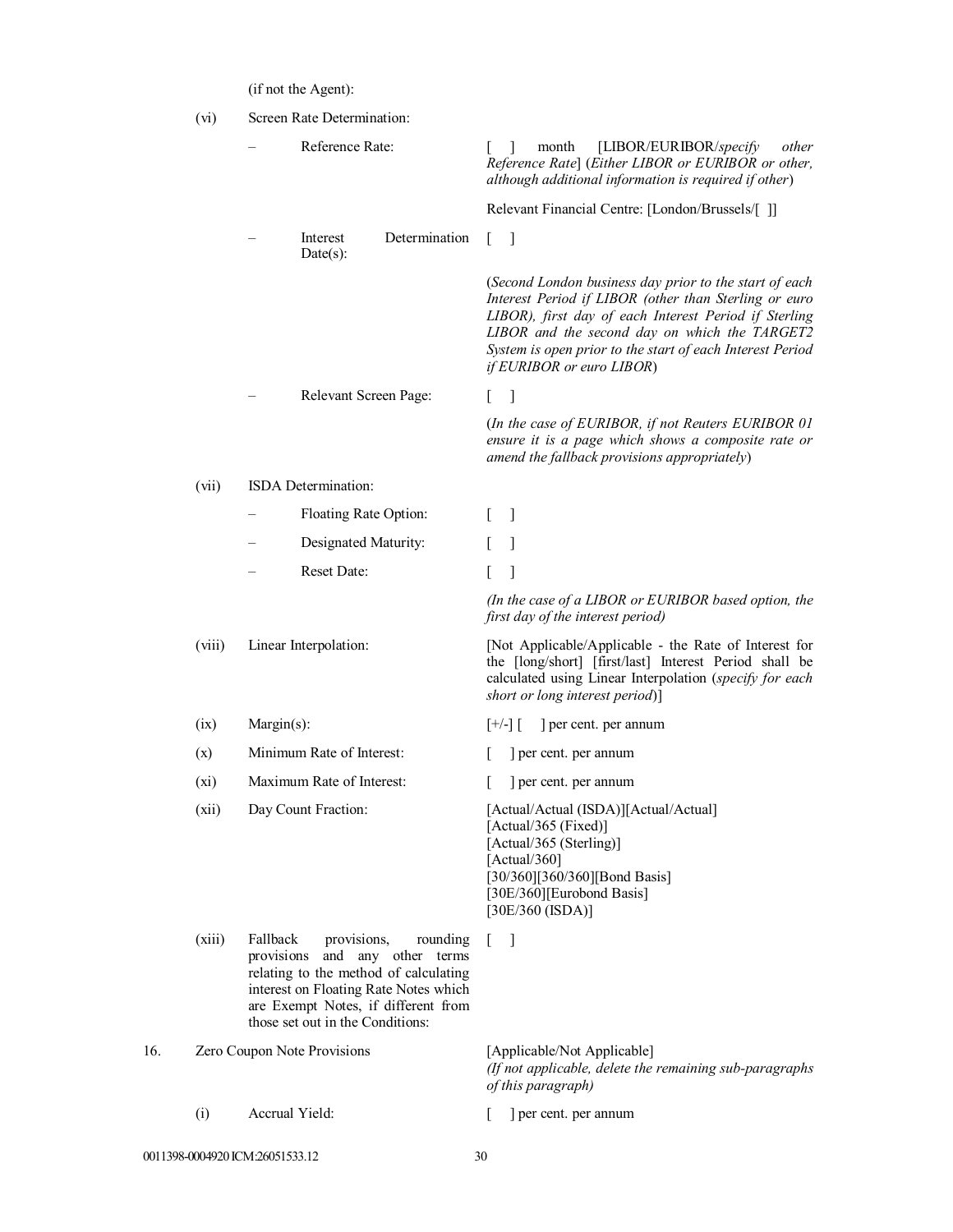|     | (ii)  | Reference Price:                                                                                                            |                                                                                                                                                                                           |
|-----|-------|-----------------------------------------------------------------------------------------------------------------------------|-------------------------------------------------------------------------------------------------------------------------------------------------------------------------------------------|
|     | (iii) | formula/basis<br>of<br>other<br>Any<br>determining amount payable for Zero<br>Coupon Notes which are Exempt<br><b>Notes</b> | $\Gamma$<br>- 1                                                                                                                                                                           |
|     | (iv)  | Day Count Fraction in relation to<br>Early Redemption Amounts:                                                              | [30/360]<br>[Actual/360]<br>[Actual/365]                                                                                                                                                  |
| 17. |       | Index Linked Interest Note Provisions                                                                                       | [Applicable/Not Applicable]                                                                                                                                                               |
|     | (i)   | Rate of Interest:                                                                                                           | per cent. per annum                                                                                                                                                                       |
|     | (ii)  | Specificed Period(s)<br>Specified<br>$\sqrt{2}$<br><b>Interest Payment Dates:</b>                                           | $\Box$                                                                                                                                                                                    |
|     | (iii) | Business Day Conventions:                                                                                                   | [Not Applicable/Floating Rate Convention/Following<br>Day Convention/Modified<br><b>Business</b><br>Following<br>Business Day Convention/Preceding Business Day<br>Convention]            |
|     | (iv)  | Additional Business Centre(s):                                                                                              | [Not Applicable]                                                                                                                                                                          |
|     | (v)   | Day Count Fraction:                                                                                                         | [Actual/Actual (ICMA)]<br>[Actual/Actual (ISDA)][Actual/Actual]<br>[Actual/365 (Fixed)]<br>[Actual/360]<br>[30/360][360/360][Bond Basis]<br>[30E/360][Eurobond basis]<br>[30E/360 (ISDA)] |
|     |       |                                                                                                                             |                                                                                                                                                                                           |

(vi) Determination Date(s): [[ ] in each year][Not Applicable]

# **PROVISIONS RELATING TO INDEXATION (IF APPLICABLE)**

| 18. | Index Linked Note Provisions: |                                                                                                         |                                 |                                                                                                                                                                                                                                                                                                           |                                              | [Applicable/Not Applicable]  |  |  |
|-----|-------------------------------|---------------------------------------------------------------------------------------------------------|---------------------------------|-----------------------------------------------------------------------------------------------------------------------------------------------------------------------------------------------------------------------------------------------------------------------------------------------------------|----------------------------------------------|------------------------------|--|--|
|     | (i)                           | Index:                                                                                                  |                                 |                                                                                                                                                                                                                                                                                                           |                                              | [RPI][HICP]                  |  |  |
|     | (ii)                          | Agent:                                                                                                  | Name and address of Calculation |                                                                                                                                                                                                                                                                                                           |                                              |                              |  |  |
|     | (iii)                         | Party responsible for calculating<br>Interest Amounts and Redemption<br>$Amount(s)$ (if not the Agent): |                                 |                                                                                                                                                                                                                                                                                                           | [ ][Not Applicable]                          |                              |  |  |
|     | (iv)                          | Base Index Figure:                                                                                      |                                 |                                                                                                                                                                                                                                                                                                           | $\begin{bmatrix} 1 \end{bmatrix}$            |                              |  |  |
|     | (v)                           | Index Figure applicable to:                                                                             |                                 | [particular month: paragraph (A) of the definition of<br>"Index Figure applicable" applies] [first calendar day<br>of any month: paragraph (B) of the definition of "Index<br>Figure applicable" applies] [[ ] in any month:<br>paragraph (C) of the definition of "Index Figure<br>applicable" applies]] |                                              |                              |  |  |
|     | (vi)                          | Reference Gilt:                                                                                         |                                 |                                                                                                                                                                                                                                                                                                           | per cent. Index-Linked Treasury Stock due [] |                              |  |  |
|     | (vii)                         |                                                                                                         | Limited Indexation:             |                                                                                                                                                                                                                                                                                                           |                                              | [Applicable][Not Applicable] |  |  |
|     |                               |                                                                                                         | Minimum<br>Factor:              | Indexation                                                                                                                                                                                                                                                                                                |                                              | [ ][Not Applicable]          |  |  |
|     |                               |                                                                                                         | Maximum<br>Factor:              | Indexation                                                                                                                                                                                                                                                                                                | $\lceil$                                     | [Not Applicable]             |  |  |
|     |                               |                                                                                                         | Limited                         | Indexation                                                                                                                                                                                                                                                                                                |                                              |                              |  |  |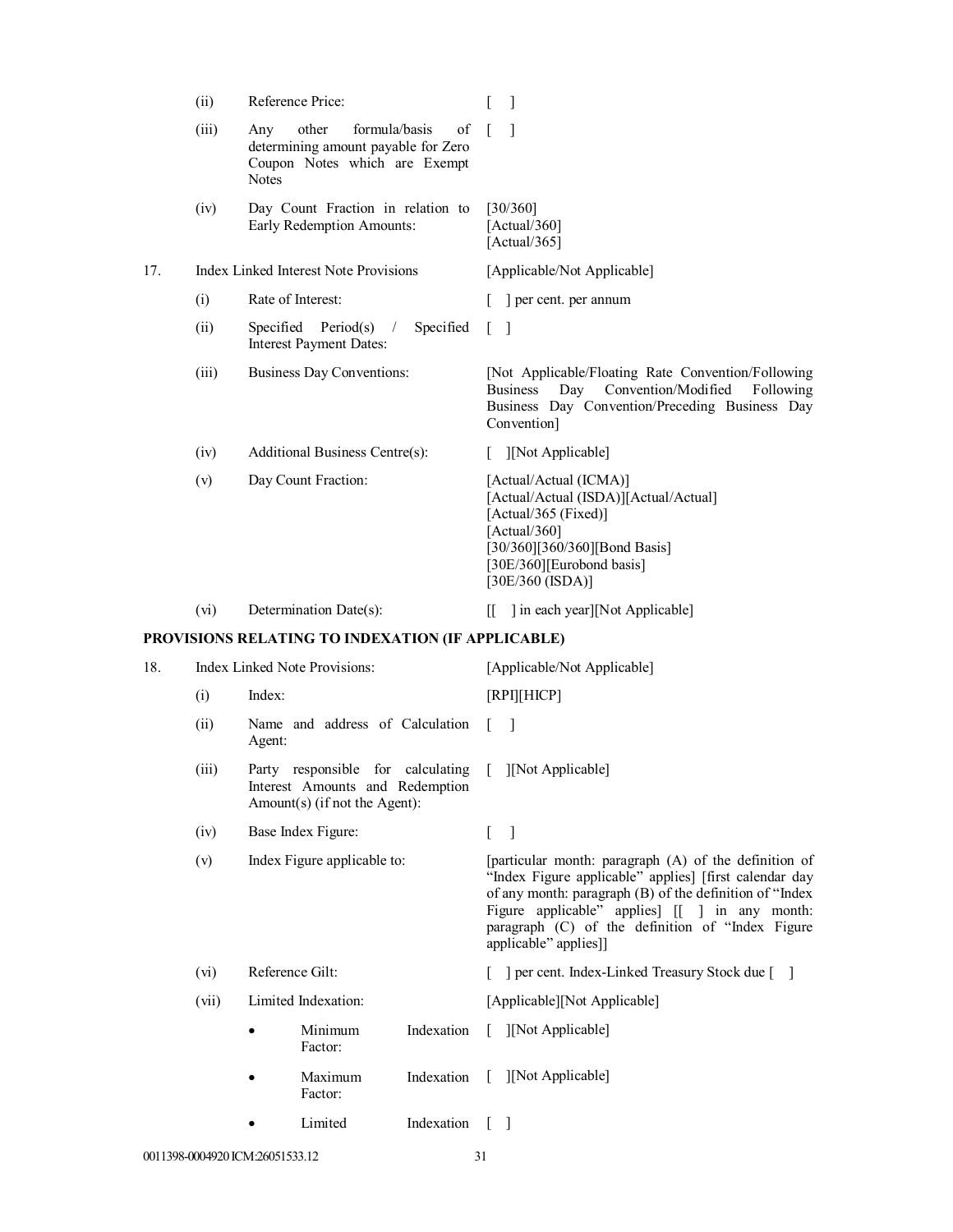Month(s) or period for calculation of Limited Indexation Factor:

# **PROVISIONS RELATING TO REDEMPTION**

| 19. | Issuer Call:                                                                                                                      |                                 |                                                   |            |       | [Applicable/Not Applicable]<br>(If not applicable, delete the remaining sub-paragraphs<br>of this paragraph) |                                                                                                              |
|-----|-----------------------------------------------------------------------------------------------------------------------------------|---------------------------------|---------------------------------------------------|------------|-------|--------------------------------------------------------------------------------------------------------------|--------------------------------------------------------------------------------------------------------------|
|     | (i)                                                                                                                               |                                 | Optional Redemption Date(s):                      |            |       | L                                                                                                            | 1                                                                                                            |
|     | (ii)                                                                                                                              |                                 | <b>Optional Redemption Amount:</b>                |            |       | Œ                                                                                                            | ] per Calculation Amount]                                                                                    |
|     |                                                                                                                                   | (1)                             | Minimum<br>Redemption Amount                      | Optional   |       | $\mathbb{I}$                                                                                                 | ] per Calculation Amount][Not Applicable]                                                                    |
|     |                                                                                                                                   | (2)                             | Maximum<br>Redemption Amount                      | Optional   |       | $\mathbb{I}$                                                                                                 | ] per Calculation Amount][Not Applicable]                                                                    |
|     | (iii)                                                                                                                             |                                 | If redeemable in part:                            |            |       | L                                                                                                            | -1                                                                                                           |
|     |                                                                                                                                   | (1)                             | Minimum<br>Amount:                                | Redemption |       | L                                                                                                            | -1                                                                                                           |
|     |                                                                                                                                   | (2)                             | Maximum<br>Amount:                                | Redemption |       | L                                                                                                            | $\overline{\phantom{a}}$                                                                                     |
| 20. | Investor Put:                                                                                                                     |                                 |                                                   |            |       |                                                                                                              | [Applicable/Not Applicable]<br>(If not applicable, delete the remaining sub-paragraphs<br>of this paragraph) |
|     | (i)                                                                                                                               | Optional Redemption Date(s):    |                                                   |            |       | L                                                                                                            |                                                                                                              |
|     | (ii)                                                                                                                              |                                 | <b>Optional Redemption Amount:</b>                |            |       | ſſ                                                                                                           | ] per Calculation Amount]                                                                                    |
|     |                                                                                                                                   | (1)                             | Minimum<br>Redemption Amount                      |            | Early | Π                                                                                                            | ] per Calculation Amount][Not Applicable]                                                                    |
|     |                                                                                                                                   | (2)                             | Maximum<br>Redemption Amount                      |            | Early | Π                                                                                                            | ] per Calculation Amount][Not Applicable]                                                                    |
| 21. | Final Redemption Amount of each Note:                                                                                             |                                 |                                                   |            |       |                                                                                                              | ] per Calculation Amount                                                                                     |
|     | (i)                                                                                                                               | Minimum Final Redemption Amount |                                                   |            |       | ſΓ                                                                                                           | ] per Calculation Amount][Not Applicable]                                                                    |
|     | (ii)                                                                                                                              | Maximum Final Redemption Amount |                                                   |            |       | Π                                                                                                            | ] per Calculation Amount][Not Applicable]                                                                    |
| 22. | Early Redemption Amount of each Note<br>payable on redemption for taxation reasons,<br>indexation reasons or on event of default: |                                 |                                                   |            |       | L                                                                                                            | ] per Calculation Amount                                                                                     |
|     | (i)                                                                                                                               |                                 |                                                   |            |       |                                                                                                              | Minimum Early Redemption Amount [[ ] per Calculation Amount][Not Applicable]                                 |
|     | (ii)                                                                                                                              | Maximum<br>Amount               | Early                                             |            |       |                                                                                                              | Redemption [[ ] per Calculation Amount][Not Applicable]                                                      |
|     |                                                                                                                                   |                                 | <b>GENERAL PROVISIONS APPLICABLE TO THE NOTES</b> |            |       |                                                                                                              |                                                                                                              |
| 23. | Form of Notes:                                                                                                                    |                                 |                                                   |            |       |                                                                                                              |                                                                                                              |
|     | (i)                                                                                                                               | Form:                           |                                                   |            |       |                                                                                                              | [Temporary Global Note exchangeable for a Permanent                                                          |

Global Note which is exchangeable for Definitive Notes [on 60 days' notice given at any time/only upon an Exchange Event]

[Temporary Global Note exchangeable for Definitive Notes on and after the Exchange Date.]

[Permanent Global Note exchangeable for Definitive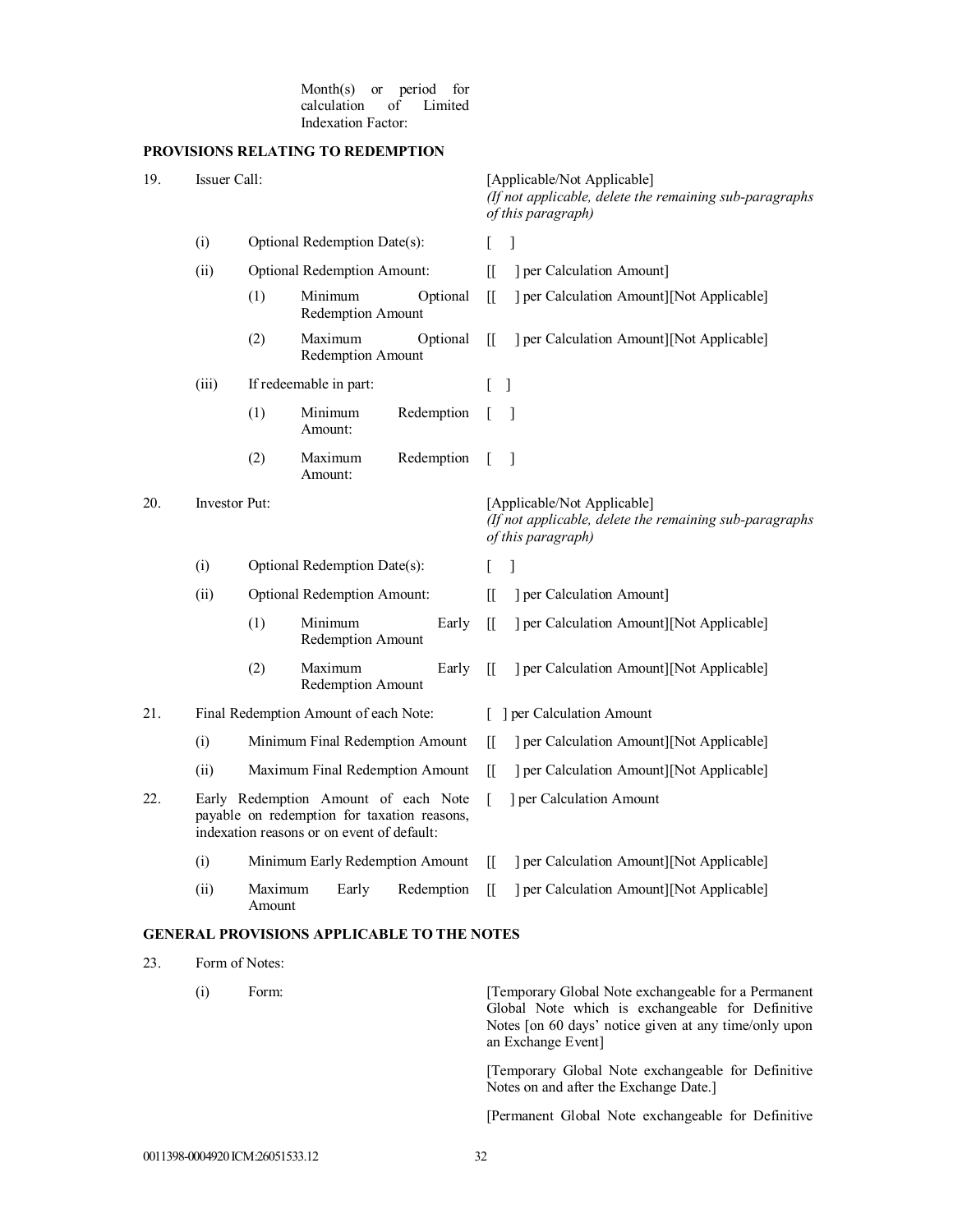|     |                   |                                             | Notes [on 60 days' notice given at any time/only upon<br>an Exchange Event]                                                                                                                                                                  |
|-----|-------------------|---------------------------------------------|----------------------------------------------------------------------------------------------------------------------------------------------------------------------------------------------------------------------------------------------|
|     |                   |                                             | [Notes shall not be physically delivered in Belgium,<br>except to a clearing system, a depository or other<br>institution for the purpose of their immobilisation in<br>accordance with article 4 of the Belgian Law of 14<br>December 2005. |
|     | (i)               | New Global Note:                            | [Yes][No]                                                                                                                                                                                                                                    |
| 24. |                   | Additional Financial Centre(s):             | [Not Applicable/give details]                                                                                                                                                                                                                |
|     |                   |                                             | (Note that this paragraph relates to the place of<br>payment and not Interest Period end dates to which<br>sub- paragraph 15(iii) relates)                                                                                                   |
| 25. | Definitive Notes: | Talons for future Coupons to be attached to | [Yes, as the Notes have more than 27 coupon<br>payments, Talons may be required if, on exchange into<br>definitive form, more than 27 coupon payments are still<br>to be made/No.                                                            |
| 26. |                   | Other terms or special conditions           | [Not Applicable/give details]                                                                                                                                                                                                                |

# **RESPONSIBILITY**

The Issuer accepts responsibility for the information contained in this Pricing Supplement.[[*Relevant third party information*] has been extracted from [*specify source*]. The Issuer confirms that such information has been accurately reproduced and that, so far as it is aware and is able to ascertain from information published by [*specify source*], no facts have been omitted which would render the reproduced information inaccurate or misleading.]

Signed on behalf of [ ]:

By: ............................................................. *Duly authorised*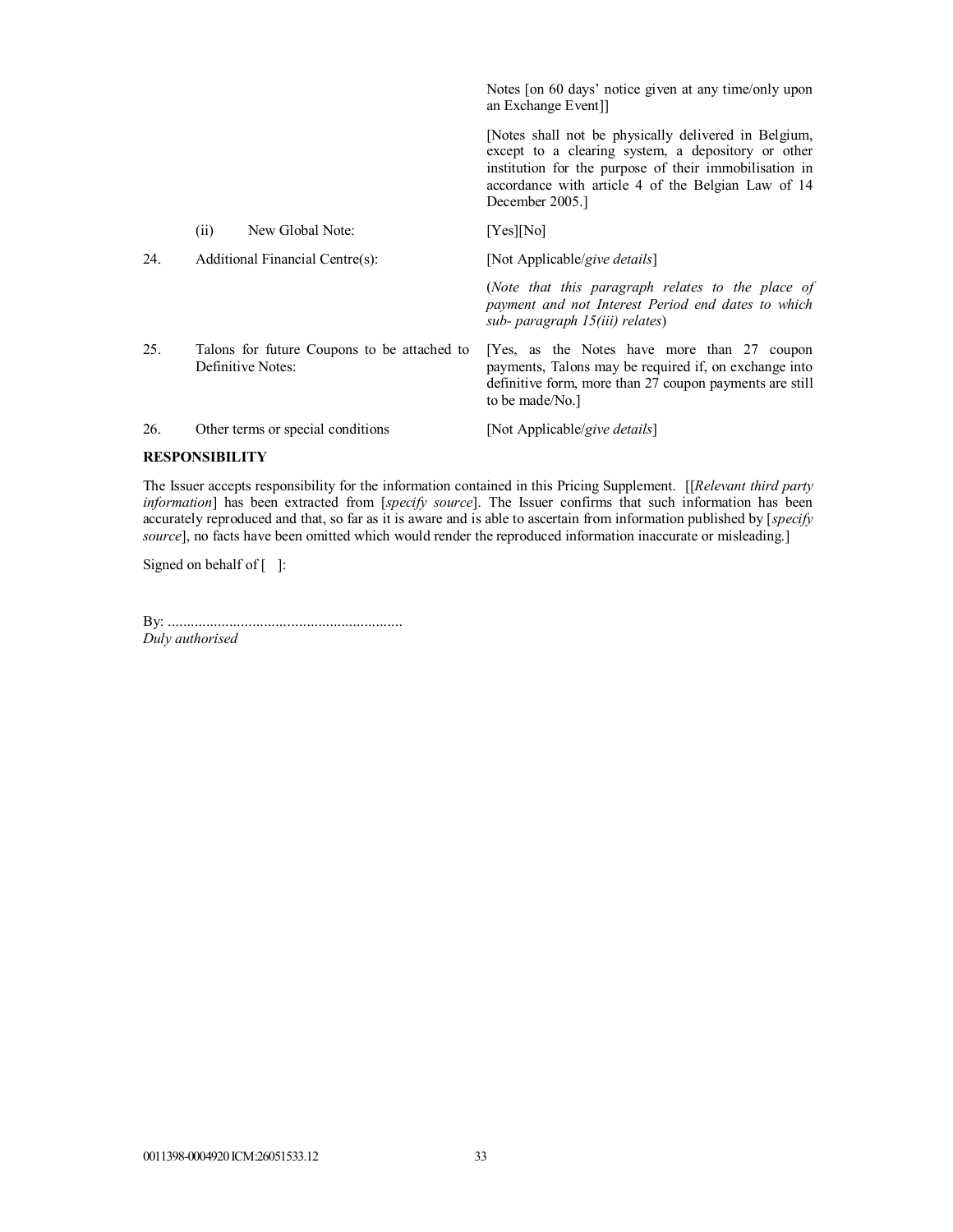# **PART B - OTHER INFORMATION**

| 1. | <b>LISTING</b> | AND | <b>ADMISSION</b> | TO. |
|----|----------------|-----|------------------|-----|
|    | <b>TRADING</b> |     |                  |     |

| (i) | Listing and Admission to Trading: | [Applic           |
|-----|-----------------------------------|-------------------|
|     |                                   | $h_{\rm V}$ the I |

# **2. RATINGS**

ation [has been made/is expected to be made] by the Issuer (or on its behalf) for the Notes to be listed on [*specify market - note this should not be a regulated market*] with effect from [ ].] [Not Applicable]

Ratings: [The Notes to be issued [[have been]/[are expected to be]] rated [*insert details*] by [*insert the legal name of the relevant credit rating agency entity(ies)*].]

> [[*Insert the legal name of the relevant credit rating agency entity*] is established in the European Union and is registered under Regulation (EC) No. 1060/2009 (as amended).]

> (*The above disclosure should reflect the rating allocated to Notes of the type being issued under the Programme generally or, where the issue has been specifically rated, that rating.*)

# **3. INTERESTS OF NATURAL AND LEGAL PERSONS INVOLVED IN THE ISSUE**

[Save for any fees payable to the [[ ] (the **Managers**)/the Dealers], so far as the Issuer is aware, no person involved in the issue of the Notes has an interest material to the offer. The [Managers/Dealers] and their affiliates have engaged, and may in the future engage, in investment banking and/or commercial banking transactions with, and may perform other services for, the Issuer and its affiliates in the ordinary course of business. – *Amend as appropriate if there are other interests*]

#### **4. YIELD**

Indication of yield: [ ]

The yield is calculated at the Issue Date on the basis of the Issue Price. It is not an indication of future yield.

#### **5. OPERATIONAL INFORMATION**

(i) ISIN:  $\begin{bmatrix} \phantom{-} \end{bmatrix}$ 

(ii) Common Code: [ ]

- (iii) Any clearing system(s) other than Euroclear Bank S.A./N.V. and Clearstream Banking, S.A. and the relevant identification number(s):
- (iv) Names and addresses of additional Paying Agent(s) (if any):
- 
- (vi) Intended to be held in a manner which would allow Eurosystem eligibility:

[Not Applicable/*give name(s) and number(s)*]

[ ]

(v) Delivery: Delivery [against/free of] payment

[Yes. Note that the designation "yes" simply means that the Notes are intended upon issue to be deposited with one of the ICSDs as common safekeeper and does not necessarily mean that the Notes will be recognised as eligible collateral for Eurosystem monetary policy and intra day credit operations by the Eurosystem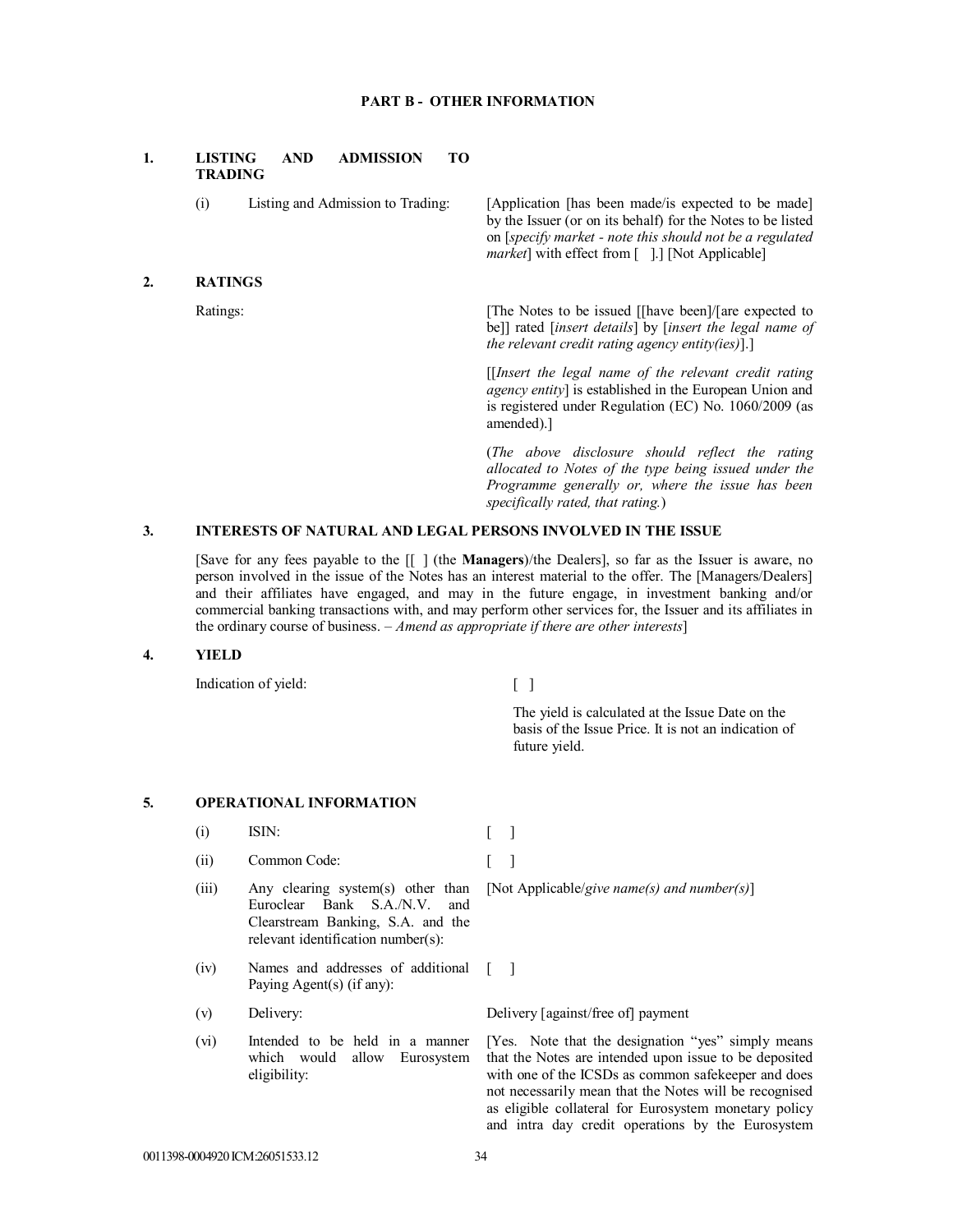either upon issue or at any or all times during their life. Such recognition will depend upon the ECB being satisfied that Eurosystem eligibility criteria have been met.]/

[No. Whilst the designation is specified as "no" at the date of this Pricing Supplement, should the Eurosystem eligibility criteria be amended in the future such that the Notes are capable of meeting them the Notes may then be deposited with one of the ICSDs as common safekeeper. Note that this does not necessarily mean that the Notes will then be recognised as eligible collateral for Eurosystem monetary policy and intra day credit operations by the Eurosystem at any time during their life. Such recognition will depend upon the ECB being satisfied that Eurosystem eligibility criteria have been met.]]

# **6. DISTRIBUTION**

| (i)   | Method of distribution:                        | [Syndicated/Non-syndicated]                                                                                                                                                                                                                                                                                                                                                               |
|-------|------------------------------------------------|-------------------------------------------------------------------------------------------------------------------------------------------------------------------------------------------------------------------------------------------------------------------------------------------------------------------------------------------------------------------------------------------|
| (ii)  | If syndicated, names of Managers:              | [Not Applicable/give names]                                                                                                                                                                                                                                                                                                                                                               |
| (iii) | Date of [Syndication] Agreement:               |                                                                                                                                                                                                                                                                                                                                                                                           |
| (iv)  | Stabilisation Manager(s) (if any):             | [Not Applicable/give names]                                                                                                                                                                                                                                                                                                                                                               |
| (v)   | If non-syndicated, name of relevant<br>Dealer: | [Not Applicable/give names]                                                                                                                                                                                                                                                                                                                                                               |
| (vi)  | U.S. Selling Restrictions:                     | [Reg. S Compliance Category [1/2]; TEFRA D/<br>TEFRA C/TEFRA not applicable                                                                                                                                                                                                                                                                                                               |
| (vii) | Prohibition of Sales to EEA Retail             | [Applicable/Not Applicable]                                                                                                                                                                                                                                                                                                                                                               |
|       | Investors:                                     | (If the offer of the Notes is concluded prior to $I$<br>January 2018, or on and after that date the Notes<br>clearly do not constitute "packaged" products, "Not<br>Applicable" should be specified. If the offer of the<br>Notes will be concluded on or after 1 January 2018<br>and the Notes may constitute "packaged" products and<br>no KID will be prepared, "Applicable" should be |

*specified*.)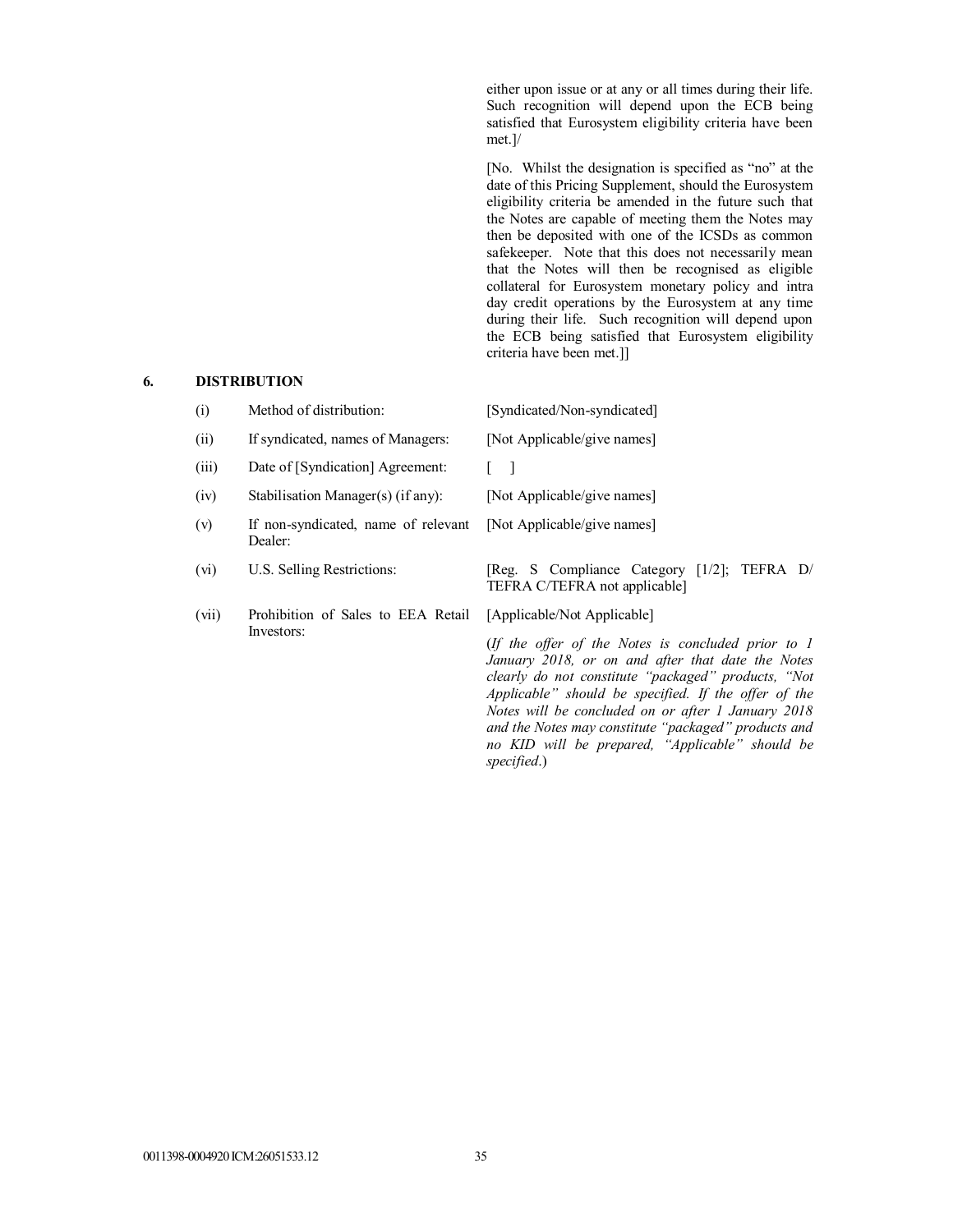# **TERMS AND CONDITIONS OF THE NOTES**

*The following are the terms and conditions of the Notes which will be incorporated by reference into each Global Note (as defined below) and each definitive Note, in the latter case only if permitted by the relevant stock exchange or other relevant authority (if any) and agreed by the relevant Issuer and the relevant Dealer at the time of issue but, if not so permitted and agreed, such definitive Note will have endorsed thereon or attached thereto these terms and conditions. The applicable Pricing Supplement in relation to any Tranche of Exempt Notes may specify other terms and conditions which shall, to the extent so specified or to the extent inconsistent with the following Terms and Conditions, replace or modify the following Terms and Conditions for the purpose of such Notes. The applicable Final Terms (or the relevant provisions thereof) will be endorsed upon, or attached to, each Global Note and definitive Note. Reference should be made to "Form of Final Terms" (or, in the case of a Tranche of Exempt Notes, to "Form of Pricing Supplement") for a description of the content of Final Terms (or Pricing Supplement, as applicable) which will specify which of such terms are to apply in relation to the relevant Notes.*

This Note is one of a Series (as defined below) of Notes issued by the Issuer (the "**Issuer**") named in the applicable Final Terms (as defined below) or applicable Pricing Supplement (as defined below), as applicable, constituted by an amended and restated trust deed (such trust deed as modified and/or supplemented and/or restated from time to time, the "**Trust Deed**") dated 24 May 2004 made between Eastern Power Networks plc ("**EPN**"), London Power Networks plc ("**LPN**"), South Eastern Power Networks plc ("**SPN**") and Deutsche Trustee Company Limited (the "**Trustee**", which expression shall include any successor as Trustee).

References herein to the "**Notes**" shall be references to the Notes of this Series and shall mean:

- (i) in relation to any Notes represented by a global Note (a "**Global Note**"), units of each Specified Denomination in the Specified Currency;
- (ii) any Global Note; and
- (iii) any definitive Notes issued in exchange for a Global Note.

The Notes and the Coupons (as defined below) have the benefit of an agency agreement (such agency agreement as amended and/or supplemented and/or restated from time to time, the "**Agency Agreement**") dated 30 August 2017 and made between LPN, EPN, SPN, the Trustee and Deutsche Bank AG, London Branch as issuing and principal paying agent and agent bank (the "**Agent**", which expression shall include any successor agent) and the other paying agents named therein (together, unless the context otherwise requires, with the Agent, the "**Paying Agents**", which expression shall include any additional or successor paying agents).

Interest bearing definitive Notes have interest coupons ("**Coupons**") and, in the case of Notes which, when issued in definitive form, have more than 27 interest payments remaining, talons for further Coupons ("**Talons**") attached on issue. Any reference herein to Coupons or coupons shall, unless the context otherwise requires, be deemed to include a reference to Talons or talons. Global Notes do not have Coupons or Talons attached on issue.

The final terms for this Note (or the relevant provisions thereof) are set out in Part A of the Final Terms attached to or endorsed on this Note and which supplement these terms and conditions (the "**Conditions**") or, if this Note is a Note which is neither admitted to trading on a regulated market in the European Economic Area nor offered in the European Economic Area in circumstances where a prospectus is required to be published under the Prospectus Directive (an "**Exempt Note**"), the final terms (or the relevant provisions thereof) are set out in Part A of the Pricing Supplement and may specify other terms and conditions which shall, to the extent so specified or to the extent inconsistent with the Conditions, replace or modify the Conditions for the purposes of this Note. References to the "**applicable Final Terms**" are, unless otherwise stated, to Part A of the Final Terms (or the relevant provisions thereof) attached to or endorsed on this Note. Any reference in the Conditions to "**applicable Final Terms**" shall be deemed to include a reference to "**applicable Pricing Supplement**" where relevant. The expression "**Prospectus Directive**" means Directive 2003/71/EC (as amended, including by Directive 2010/73/EU) and includes any relevant implementing measure in the relevant Member State.

The Trustee acts for the benefit of the holders for the time being of the Notes (the "**Noteholders**", which expression shall, in relation to any Notes represented by a Global Note, be construed as provided below) and the holders of the Coupons (the "**Couponholders**", which expression shall, unless the context otherwise requires, include the holders of the Talons), in accordance with the provisions of the Trust Deed.

As used herein, "**Tranche**" means Notes which are identical in all respects (including as to listing and admission to trading) and "**Series**" means a Tranche of Notes together with any further Tranche or Tranches of Notes which (i) are expressed to be consolidated and form a single series and (ii) have the same terms and conditions or terms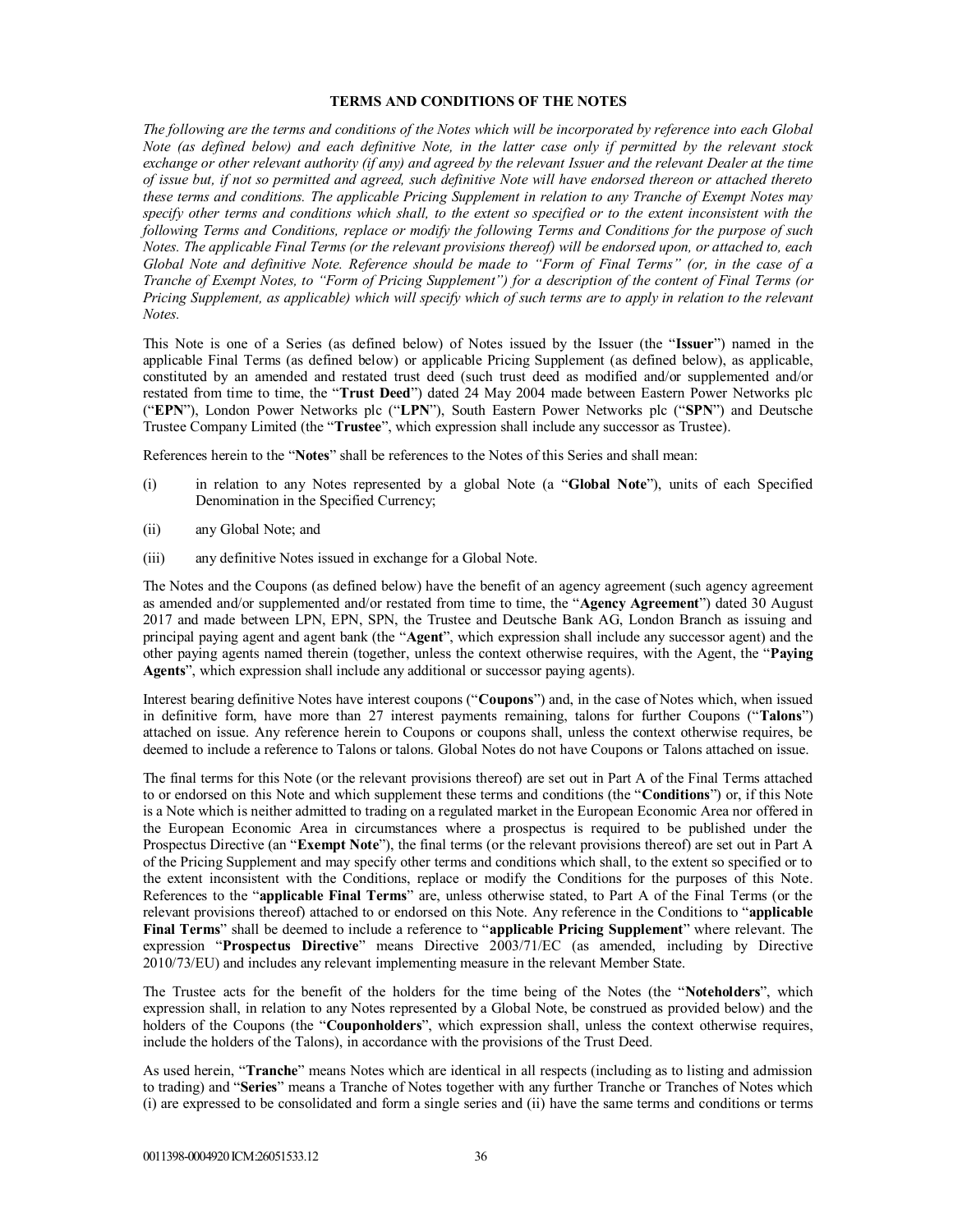and conditions which are the same in all respects save for the amount and date of the first payment of interest thereon and the date from which interest starts to accrue.

Copies of the Trust Deed and the Agency Agreement are available for inspection during normal business hours at the registered office for the time being of the Trustee being (at 30 August 2017) at Winchester House, 1 Great Winchester Street, London EC2N 2DB and at the specified office of each of the Paying Agents. If the Notes are to be admitted to trading on the regulated market of the London Stock Exchange the applicable Final Terms will be published on the website of the London Stock Exchange through a regulatory information service. If this Note is an Exempt Note, the applicable Pricing Supplement will only be obtainable by a Noteholder holding one or more Notes and such Noteholder must produce evidence satisfactory to the Issuer and the relevant Paying Agent as to its holding of such Notes and identity. The Noteholders and the Couponholders are deemed to have notice of, and are entitled to the benefit of, all the provisions of the Trust Deed, the Agency Agreement and the applicable Final Terms which are applicable to them. The statements in these Conditions include summaries of, and are subject to, the detailed provisions of the Trust Deed.

Words and expressions defined in the Trust Deed, the Agency Agreement or used in the applicable Final Terms shall have the same meanings where used in these Conditions unless the context otherwise requires or unless otherwise stated and provided that, in the event of inconsistency between the Trust Deed and the Agency Agreement, the Trust Deed will prevail and, in the event of inconsistency between the Trust Deed or the Agency Agreement and the applicable Final Terms, the applicable Final Terms will prevail.

## **1. FORM, DENOMINATION AND TITLE**

The Notes are in bearer form and, in the case of definitive Notes, serially numbered, in the currency (the "**Specified Currency**") and the denominations (the "**Specified Denomination**(**s**)") specified in the applicable Final Terms. Notes of one Specified Denomination may not be exchanged for Notes of another Specified Denomination.

This Note may be a Fixed Rate Note, a Floating Rate Note, a Zero Coupon Note, an Index Linked Interest Note or a combination of any of the foregoing, depending upon the Interest Basis shown in the applicable Final Terms.

This Note may be an Index Linked Redemption Note, depending upon the Redemption Basis shown in the applicable Final Terms.

Definitive Notes are issued with Coupons and, if applicable, a Talon attached, unless they are Zero Coupon Notes in which case references to Coupons, Talons and Couponholders in these Conditions are not applicable.

Subject as set out below, title to the Notes and Coupons will pass by delivery. The Issuer, the Paying Agents and the Trustee will (except as otherwise required by law) deem and treat the bearer of any Note or Coupon as the absolute owner thereof (whether or not overdue and notwithstanding any notice of ownership or writing thereon or notice of any previous loss or theft thereof) for all purposes but, in the case of any Global Note, without prejudice to the provisions set out in the next succeeding paragraph.

For so long as any of the Notes is represented by a Global Note held on behalf of Euroclear Bank SA/NV ("**Euroclear**") and/or Clearstream Banking, S.A. ("**Clearstream, Luxembourg**"), each person (other than Euroclear or Clearstream, Luxembourg) who is for the time being shown in the records of Euroclear or of Clearstream, Luxembourg as the holder of a particular nominal amount of such Notes (in which regard any certificate or other document issued by Euroclear or Clearstream, Luxembourg as to the nominal amount of such Notes standing to the account of any person shall be conclusive and binding for all purposes save in the case of manifest error) shall be treated by the Issuer, the Paying Agents and the Trustee as the holder of such nominal amount of such Notes for all purposes other than with respect to the payment of principal or interest on such nominal amount of such Notes, for which purpose the bearer of the relevant Global Note shall be treated by the Issuer, any Paying Agent and the Trustee as the holder of such nominal amount of such Notes in accordance with and subject to the terms of the relevant Global Note and the expressions "**Noteholder**" and "**holder of Notes**" and related expressions shall be construed accordingly. In determining whether a particular person is entitled to a particular nominal amount of Notes as aforesaid, the Trustee may rely on such evidence and/or information and/or certification as it shall, in its absolute discretion, think fit and, if it does so rely, such evidence and/or information and/or certification shall, in the absence of manifest error, be conclusive and binding on all concerned.

Notes which are represented by a Global Note will be transferable only in accordance with the rules and procedures for the time being of Euroclear and Clearstream, Luxembourg, as the case may be.

References to Euroclear and/or Clearstream, Luxembourg shall, whenever the context so permits, be deemed to include a reference to any additional or alternative clearing system specified in Part B of the applicable Final Terms.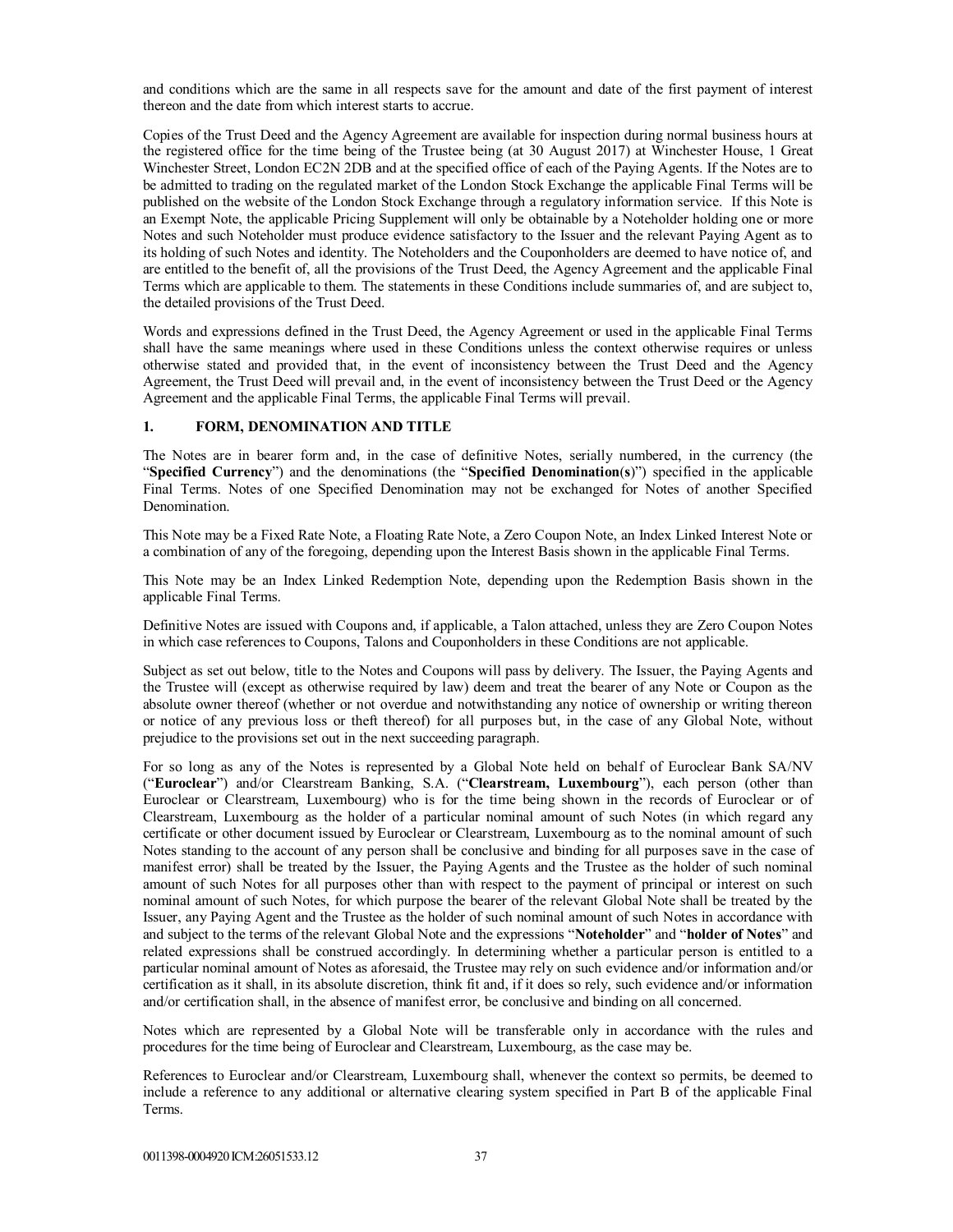## **2. STATUS OF THE NOTES**

The Notes and any relative Coupons are direct, unconditional, unsubordinated and (subject to the provisions of Condition 3) unsecured obligations of the Issuer and rank *pari passu* among themselves and (save for certain obligations required to be preferred by law) equally with all other unsecured obligations (other than subordinated obligations, if any) of the Issuer, from time to time outstanding.

## **3. NEGATIVE PLEDGE**

So long as any of the Notes remains outstanding (as defined in the Trust Deed) the Issuer will ensure that no Relevant Indebtedness (as defined below) of the Issuer or any Relevant Subsidiary (as defined in Condition  $7(f)(iv)(g)$ ) or of any other person and no guarantee by the Issuer or any Relevant Subsidiary of any Relevant Indebtedness of any person will be secured by a mortgage, charge, lien, pledge or other security interest (each a "**Security Interest**") upon, or with respect to, any of the present or future business, undertaking, assets or revenues (including any uncalled capital) of the Issuer or any Relevant Subsidiary unless the Issuer shall, before or at the same time as the creation of the Security Interest, take any and all action necessary to ensure that:

- (a) all amounts payable by it under the Notes, the Coupons and the Trust Deed are secured equally and rateably with the Relevant Indebtedness or guarantee, as the case may be, by the Security Interest to the satisfaction of the Trustee; or
- (b) such other Security Interest or guarantee or other arrangement (whether or not including the giving of a Security Interest) is provided in respect of all amounts payable by the Issuer under the Notes, the Coupons and the Trust Deed either (i) as the Trustee shall in its absolute discretion deem not materially less beneficial to the interests of the Noteholders or (ii) as shall be approved by an Extraordinary Resolution (as defined in the Trust Deed) of the Noteholders.

For the purposes of these Conditions:

"**Relevant Indebtedness**" means any present or future indebtedness (whether being principal, premium, interest or other amounts) in the form of or represented by bonds, notes, debentures, debenture stock, loan stock or other securities, whether issued for cash or in whole or in part for a consideration other than cash, and which, with the agreement of the person issuing the same, are quoted, listed or ordinarily dealt in on any stock exchange or recognised over-the-counter or other securities market, but shall in any event not include Non-recourse Indebtedness (as defined in Condition  $10(c)$ ); and

any reference to an obligation being guaranteed shall include a reference to an indemnity being given in respect of the obligation.

The Trust Deed provides that the Trustee may rely on certificates or reports from the Auditors in accordance with the provisions of the Trust Deed notwithstanding that any such certificate or report and/or any engagement letter or other document entered into by the Trustee and the Auditors in connection therewith contains any monetary or other limit on the liability of the Auditors in respect thereof. However, the Trustee will have no recourse to the Auditors in respect of such certificates or reports unless the Auditors have agreed to address such certificates or reports to the Trustees.

### **4. INTEREST**

## (a) *Interest on Fixed Rate Notes*

Each Fixed Rate Note bears interest from (and including) the Interest Commencement Date at the rate(s) per annum equal to the Rate(s) of Interest. Interest will be payable in arrear on the Interest Payment Date(s) in each year up to (and including) the Maturity Date.

If the Notes are in definitive form, except as provided in the applicable Final Terms, the amount of interest payable on each Interest Payment Date in respect of the Fixed Interest Period ending on (but excluding) such date will amount to the Fixed Coupon Amount. Payments of interest on any Interest Payment Date will, if so specified in the applicable Final Terms, amount to the Broken Amount so specified.

As used in these Conditions, "**Fixed Interest Period**" means the period from (and including) an Interest Payment Date (or the Interest Commencement Date) to (but excluding) the next (or first) Interest Payment Date.

Except in the case of Notes in definitive form where an applicable Fixed Coupon Amount or Broken Amount is specified in the applicable Final Terms, interest shall be calculated in respect of any period by applying the Rate of Interest to: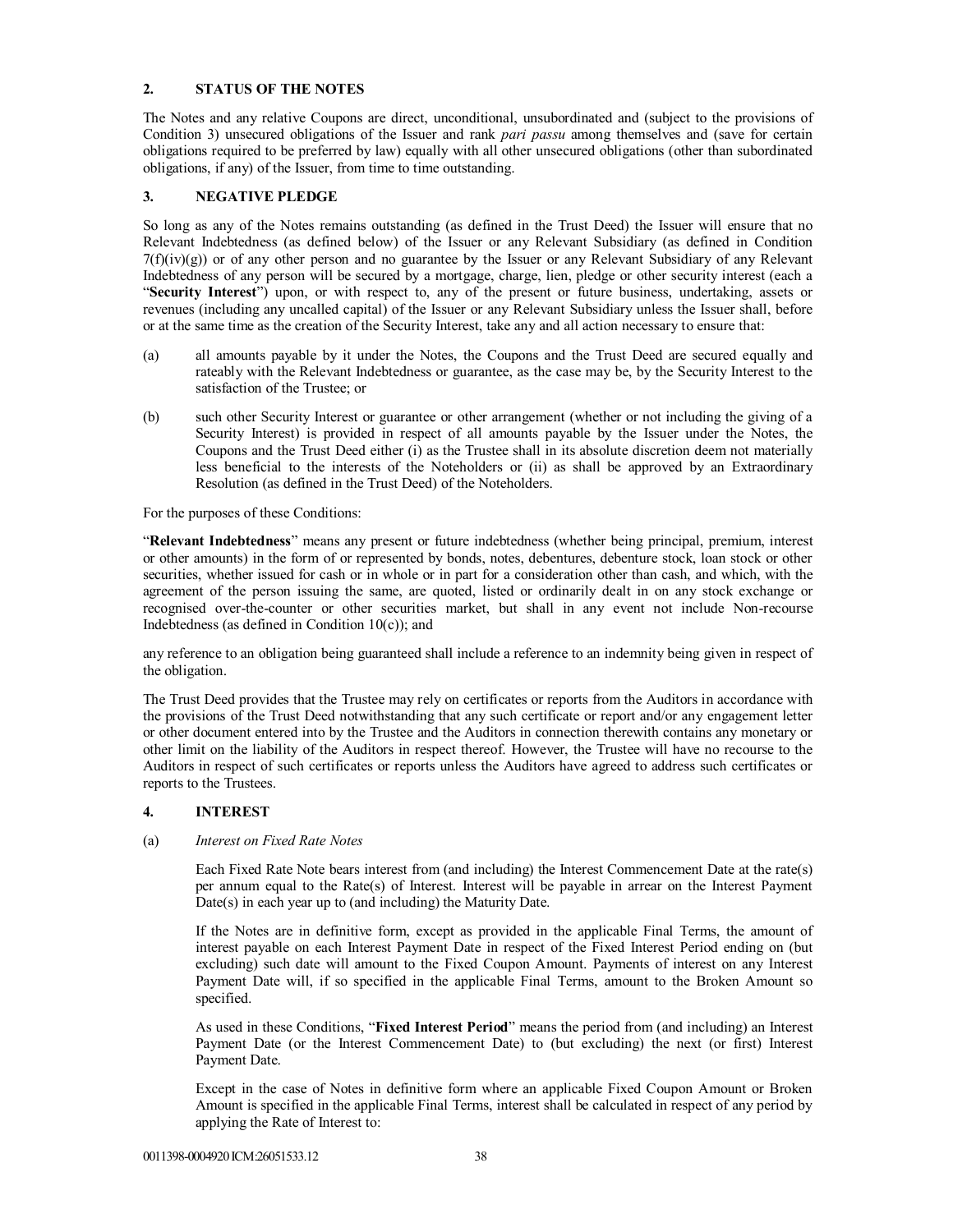- (A) in the case of Fixed Rate Notes which are represented by a Global Note, the aggregate outstanding nominal amount of the Fixed Rate Notes represented by such Global Note; or
- (B) in the case of Fixed Rate Notes in definitive form, the Calculation Amount;

and, in each case, multiplying such sum by the applicable Day Count Fraction, and rounding the resultant figure to the nearest sub-unit of the relevant Specified Currency, half of any such sub-unit being rounded upwards or otherwise in accordance with applicable market convention. Where the Specified Denomination of a Fixed Rate Note in definitive form is a multiple of the Calculation Amount, the amount of interest payable in respect of such Fixed Rate Note shall be the product of the amount (determined in the manner provided above) for the Calculation Amount and the amount by which the Calculation Amount is multiplied to reach the Specified Denomination, without any further rounding.

"**Day Count Fraction**" means, in respect of the calculation of an amount of interest in accordance with this Condition 4(a):

- (i) if "**Actual/Actual (ICMA)**" is specified in the applicable Final Terms:
	- (A) in the case of Notes where the number of days in the relevant period from (and including) the most recent Interest Payment Date (or, if none, the Interest Commencement Date) to (but excluding) the relevant payment date (the "**Accrual Period**") is equal to or shorter than the Determination Period during which the Accrual Period ends, the number of days in such Accrual Period divided by the product of (1) the number of days in such Determination Period and (2) the number of Determination Dates (as specified in the applicable Final Terms) that would occur in one calendar year; or
	- (B) in the case of Notes where the Accrual Period is longer than the Determination Period during which the Accrual Period ends, the sum of:
		- (1) the number of days in such Accrual Period falling in the Determination Period in which the Accrual Period begins divided by the product of (x) the number of days in such Determination Period and (y) the number of Determination Dates that would occur in one calendar year; and
		- (2) the number of days in such Accrual Period falling in the next Determination Period divided by the product of (x) the number of days in such Determination Period and (y) the number of Determination Dates that would occur in one calendar year; and
- (ii) if "**30/360**" is specified in the applicable Final Terms, the number of days in the period from (and including) the most recent Interest Payment Date (or, if none, the Interest Commencement Date) to (but excluding) the relevant payment date (such number of days being calculated on the basis of a year of 360 days with 12 30-day months) divided by 360.

For the purposes of these Conditions:

"**Determination Period**" means each period from (and including) a Determination Date to (but excluding) the next Determination Date (including, where either the Interest Commencement Date or the final Interest Payment Date is not a Determination Date, the period commencing on the first Determination Date prior to, and ending on the first Determination Date falling after, such date); and

"**sub-unit**" means, with respect to any currency other than euro, the lowest amount of such currency that is available as legal tender in the country of such currency and, with respect to euro, one cent.

- (b) *Interest on Floating Rate Notes*
	- (i) *Interest Payment Dates*

Each Floating Rate Note bears interest from (and including) the Interest Commencement Date and such interest will be payable in arrear on either:

- (A) the Specified Interest Payment Date(s) in each year specified in the applicable Final Terms; or
- (B) if no Specified Interest Payment Date(s) is/are specified in the applicable Final Terms, each date (each such date, together with each Specified Interest Payment Date, an "**Interest Payment Date**") which falls on the number of months or other period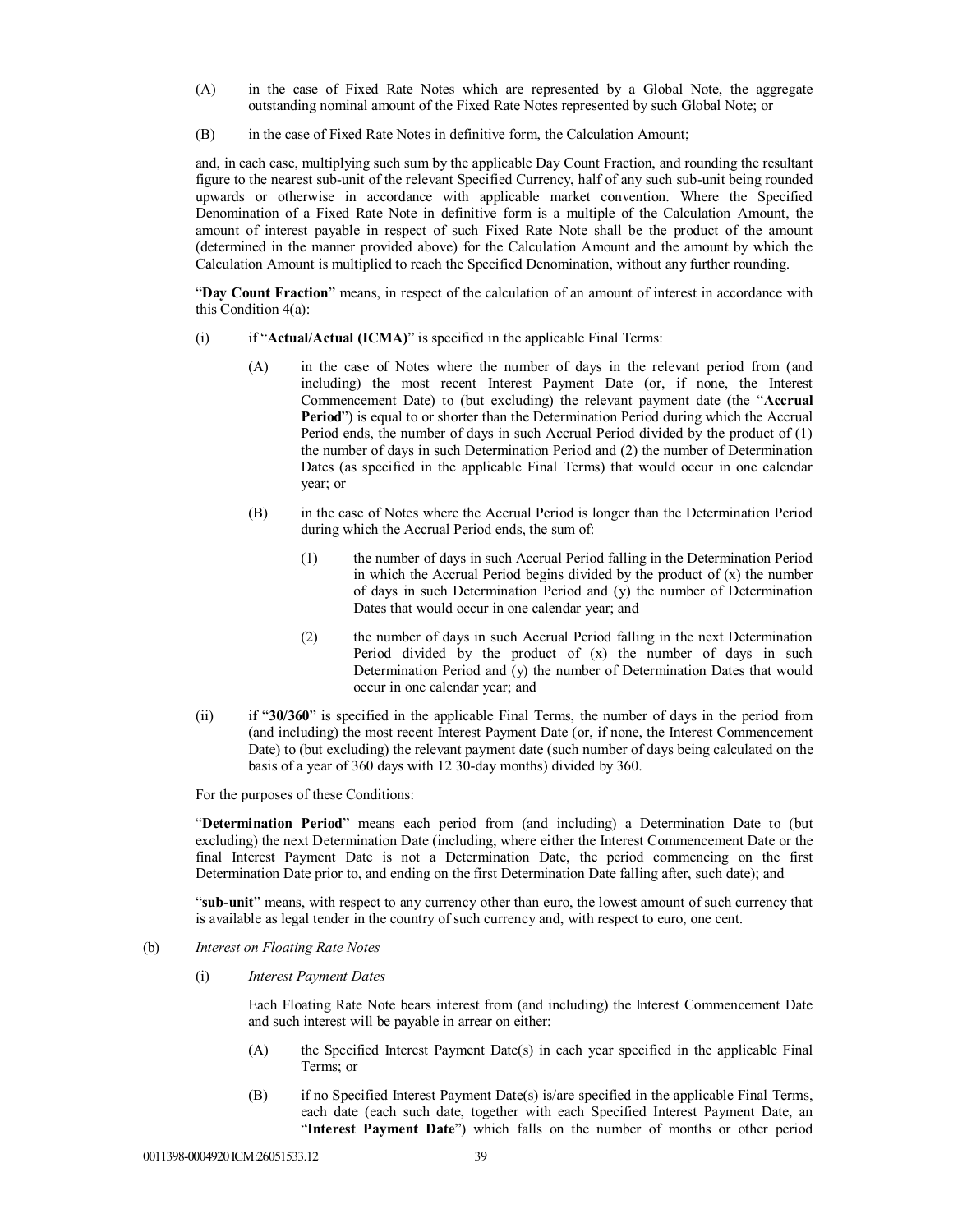specified as the Specified Period in the applicable Final Terms after the preceding Interest Payment Date or, in the case of the first Interest Payment Date, after the Interest Commencement Date.

Such interest will be payable in respect of each Interest Period. In the Conditions, Interest Period means the period from (and including) an Interest Payment Date (or the Interest Commencement Date) to (but excluding) the next (or first) Interest Payment Date.

If a Business Day Convention is specified in the applicable Final Terms and  $(x)$  if there is no numerically corresponding day in the calendar month in which an Interest Payment Date should occur or (y) if any Interest Payment Date would otherwise fall on a day which is not a Business Day, then, if the Business Day Convention specified is:

- (1) in any case where Specified Periods are specified in accordance with Condition 4(b)(i)(B) above, the Floating Rate Convention, such Interest Payment Date (i) in the case of  $(x)$  above, shall be the last day that is a Business Day in the relevant month and the provisions of (B) below shall apply *mutatis mutandis* or (ii) in the case of (y) above, shall be postponed to the next day which is a Business Day unless it would thereby fall into the next calendar month, in which event (A) such Interest Payment Date shall be brought forward to the immediately preceding Business Day and (B) each subsequent Interest Payment Date shall be the last Business Day in the month which falls the Specified Period after the preceding applicable Interest Payment Date occurred; or
- (2) the Following Business Day Convention, such Interest Payment Date shall be postponed to the next day which is a Business Day; or
- (3) the Modified Following Business Day Convention, such Interest Payment Date shall be postponed to the next day which is a Business Day unless it would thereby fall into the next calendar month, in which event such Interest Payment Date shall be brought forward to the immediately preceding Business Day; or
- (4) the Preceding Business Day Convention, such Interest Payment Date shall be brought forward to the immediately preceding Business Day.

For the purposes of these Conditions, "**Business Day**" means a day which is:

- (A) a day on which commercial banks and foreign exchange markets settle payments and are open for general business (including dealing in foreign exchange and foreign currency deposits) in London and each Additional Business Centre (other than TARGET2 System) specified in the applicable Final Terms;
- (B) if TARGET2 System is specified as an Additional Business Centre in the applicable Final Terms, a day on which the Trans-European Automated Real-Time Gross Settlement Express Transfer (TARGET2) System (the "**TARGET2 System**") is open; and
- (C) either (1) in relation to any sum payable in a Specified Currency other than euro, a day on which commercial banks and foreign exchange markets settle payments and are open for general business (including dealing in foreign exchange and foreign currency deposits) in the principal financial centre of the country of the relevant Specified Currency (which if the Specified Currency is Australian dollars or New Zealand dollars, shall be Melbourne and Wellington, respectively) or (2) in relation to any sum payable in euro, a day on which the TARGET2 System is open.

#### (ii) *Rate of Interest*

The Rate of Interest payable from time to time in respect of Floating Rate Notes will be determined in the manner specified in the applicable Final Terms.

(A) ISDA Determination for Floating Rate Notes

Where ISDA Determination is specified in the applicable Final Terms as the manner in which the Rate of Interest is to be determined, the Rate of Interest for each Interest Period will be the relevant ISDA Rate plus or minus (as indicated in the applicable Final Terms) the Margin (if any). For the purposes of this sub-paragraph (A), "**ISDA Rate**" for an Interest Period means a rate equal to the Floating Rate that would be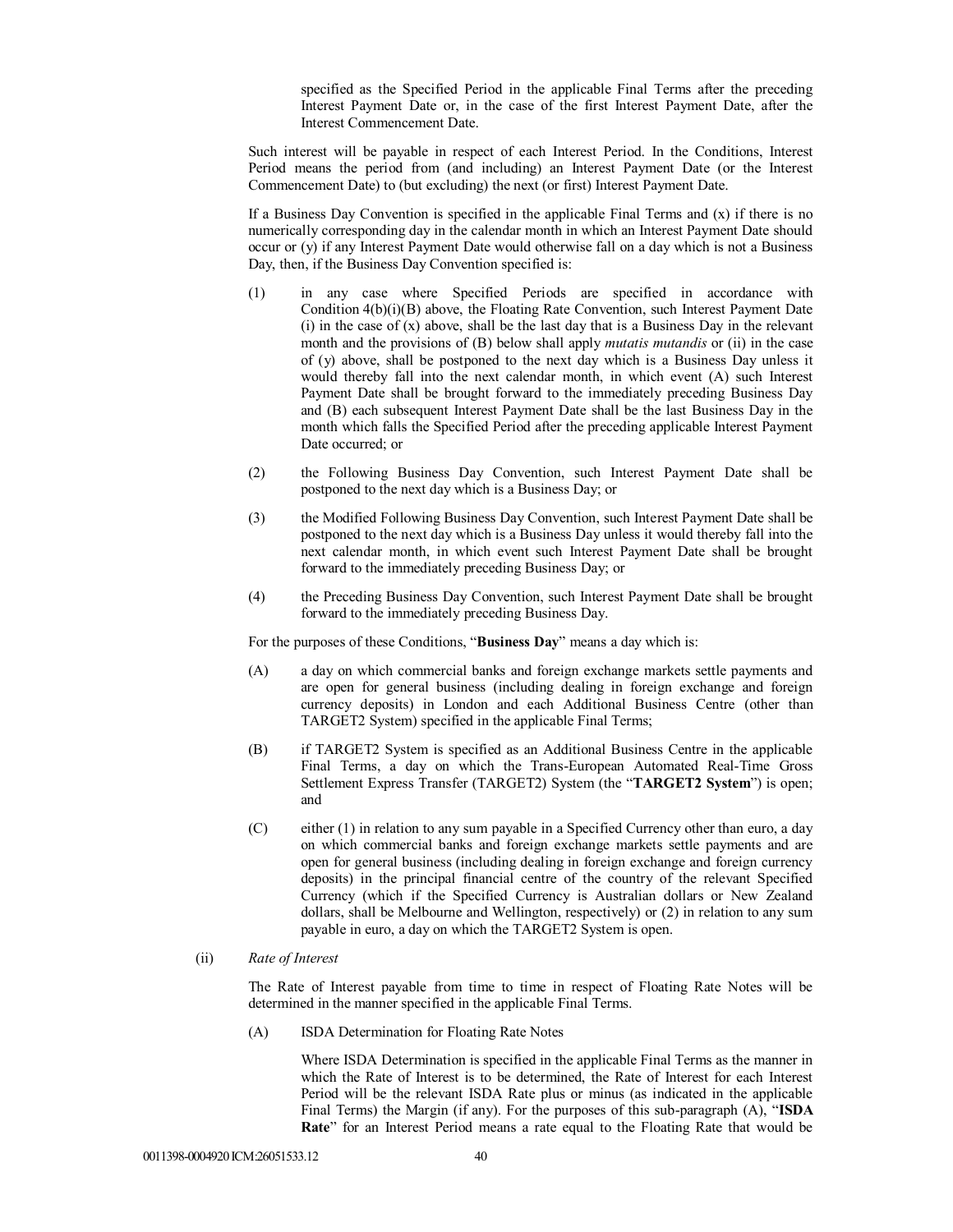determined by the Agent under an interest rate swap transaction if the Agent were acting as Calculation Agent for that swap transaction under the terms of an agreement incorporating the 2006 ISDA Definitions, as published by the International Swaps and Derivatives Association, Inc. and as amended and updated as at the Issue Date of the first Tranche of the Notes (the "**ISDA Definitions**") and under which:

- (1) the Floating Rate Option is as specified in the applicable Final Terms;
- (2) the Designated Maturity is a period specified in the applicable Final Terms; and
- (3) the relevant Reset Date is the day specified in the applicable Final Terms.

For the purposes of this sub-paragraph (A), "**Floating Rate**", "**Calculation Agent**", "**Floating Rate Option**", "**Designated Maturity**" and "**Reset Date**" have the meanings given to those terms in the ISDA Definitions.

### (B) *Screen Rate Determination for Floating Rate Notes*

Where Screen Rate Determination is specified in the applicable Final Terms as the manner in which the Rate of Interest is to be determined, the Rate of Interest for each Interest Period will, subject as provided below, be either:

- (1) the offered quotation; or
- (2) the arithmetic mean (rounded if necessary to the fifth decimal place, with 0.000005 being rounded upwards) of the offered quotations,

(expressed as a percentage rate per annum) for the Reference Rate (being either LIBOR or EURIBOR, as specified in the applicable Final Terms) which appears or appear, as the case may be, on the Relevant Screen Page (or each replacement page on that service which displays the information) as at 11.00 a.m. (London time, in the case of LIBOR, or Brussels time, in the case of EURIBOR) on the Interest Determination Date in question plus or minus (as indicated in the applicable Final Terms) the Margin (if any), all as determined by the Agent. If five or more of such offered quotations are available on the Relevant Screen Page, the highest (or, if there is more than one such highest quotation, one only of such quotations) and the lowest (or, if there is more than one such lowest quotation, one only of such quotations) shall be disregarded by the Agent for the purpose of determining the arithmetic mean (rounded as provided above) of such offered quotations.

The Agency Agreement contains provisions for determining the Rate of Interest in the event that the Relevant Screen Page is not available or if, in the case of (1) above, no such offered quotation appears or, in the case of (2) above, fewer than three such offered quotations appear, in each case as at the time specified in the preceding paragraph.

#### (iii) *Minimum Rate of Interest and/or Maximum Rate of Interest*

If the applicable Final Terms specifies a Minimum Rate of Interest for any Interest Period, then, in the event that the Rate of Interest in respect of such Interest Period determined in accordance with the provisions of paragraph (ii) above is less than such Minimum Rate of Interest, the Rate of Interest for such Interest Period shall be such Minimum Rate of Interest.

If the applicable Final Terms specifies a Maximum Rate of Interest for any Interest Period, then, in the event that the Rate of Interest in respect of such Interest Period determined in accordance with the provisions of paragraph (ii) above is greater than such Maximum Rate of Interest, the Rate of Interest for such Interest Period shall be such Maximum Rate of Interest.

### (iv) *Determination of Rate of Interest and calculation of Interest Amounts*

The Agent will, at or as soon as practicable after each time at which the Rate of Interest is to be determined, determine the Rate of Interest for the relevant Interest Period.

The Agent will calculate the amount of interest (the "**Interest Amount**") payable on the Floating Rate Notes for the relevant Interest Period by applying the Rate of Interest to: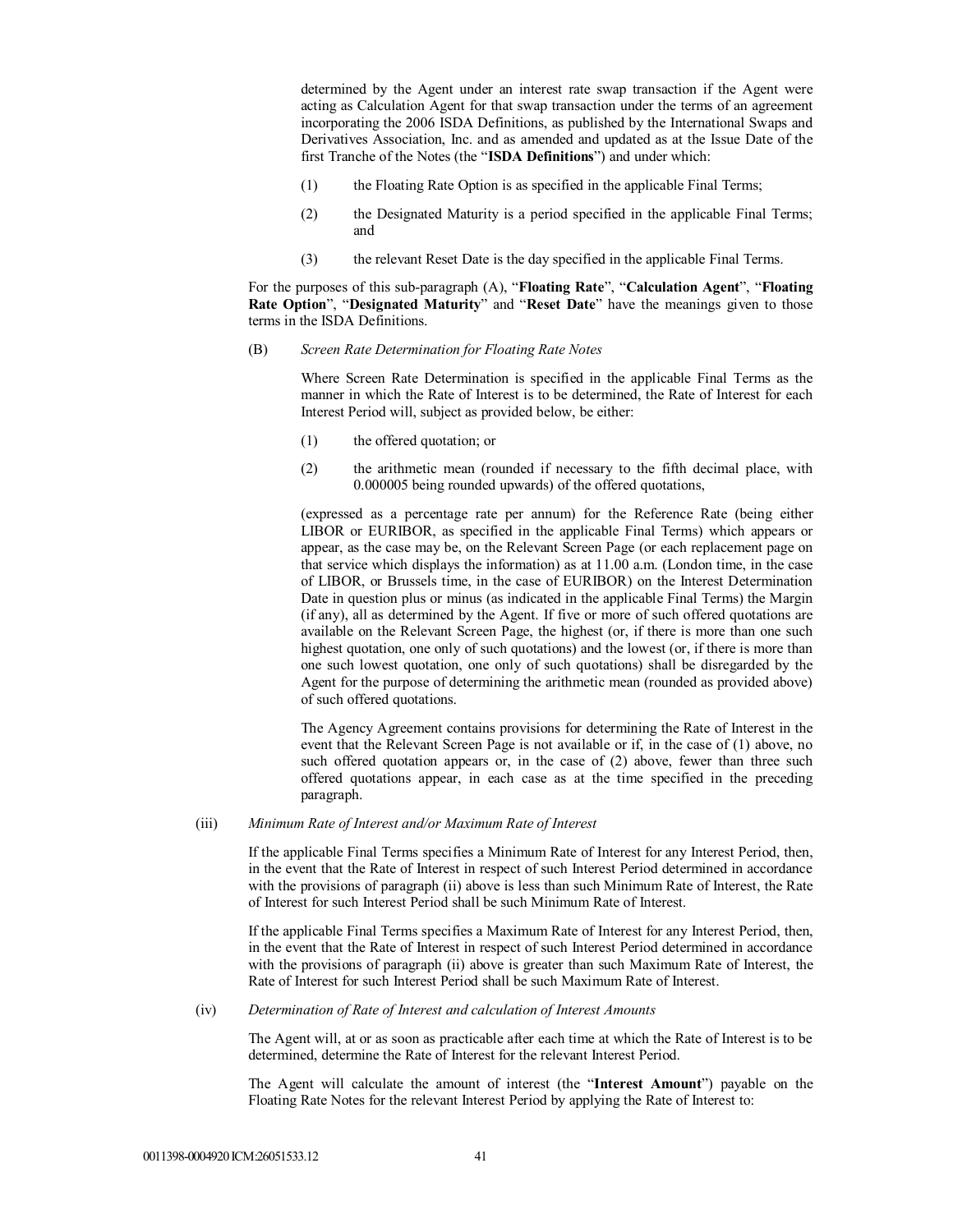- (A) in the case of Floating Rate Notes which are represented by a Global Note, the aggregate outstanding nominal amount of the Notes represented by such Global Note; or
- (B) in the case of Floating Rate Notes in definitive form, the Calculation Amount;

and, in each case, multiplying such sum by the applicable Day Count Fraction, and rounding the resultant figure to the nearest sub-unit of the relevant Specified Currency, half of any such subunit being rounded upwards or otherwise in accordance with applicable market convention. Where the Specified Denomination of a Floating Rate Note in definitive form is a multiple of the Calculation Amount, the Interest Amount payable in respect of such Note shall be the product of the amount (determined in the manner provided above) for the Calculation Amount and the amount by which the Calculation Amount is multiplied to reach the Specified Denomination, without any further rounding.

"**Day Count Fraction**" means, in respect of the calculation of an amount of interest in accordance with this Condition 4(b):

- (A) if "**Actual/Actual (ISDA)**" or "**Actual/Actual**" is specified in the applicable Final Terms, the actual number of days in the Interest Period divided by 365 (or, if any portion of that Interest Period falls in a leap year, the sum of  $(x)$  the actual number of days in that portion of the Interest Period falling in a leap year divided by 366 and (y) the actual number of days in that portion of the Interest Period falling in a non-leap year divided by 365);
- (B) if "**Actual/365 (Fixed)**" is specified in the applicable Final Terms, the actual number of days in the Interest Period divided by 365;
- (C) if "**Actual/365 (Sterling)**" is specified in the applicable Final Terms, the actual number of days in the Interest Period divided by 365 or, in the case of an Interest Payment Date falling in a leap year, 366;
- (D) if "**Actual/360**" is specified in the applicable Final Terms, the actual number of days in the Interest Period divided by 360;
- (E) if "**30/360**", "**360/360**" or "**Bond Basis**" is specified in the applicable Final Terms, the number of days in the Interest Period divided by 360, calculated on a formula basis as follows:

$$
[360 x (Y_2 - Y_1)] + [30 x (M_2 - M_1)] + (D_2 - D_1)
$$
  
Day Count Fraction = 360

where:

"**Y1**" is the year, expressed as a number, in which the first day of the Interest Period falls;

"Y2" is the year, expressed as a number, in which the day immediately following the last day of the Interest Period falls;

"**M1**" is the calendar month, expressed as a number, in which the first day of the Interest Period falls;

"**M2**" is the calendar month, expressed as a number, in which the day immediately following the last day of the Interest Period falls;

"**D1**" is the first calendar day, expressed as a number, of the Interest Period, unless such number is 31, in which case D1 will be 30; and

"**D2**" is the calendar day, expressed as a number, immediately following the last day included in the Interest Period, unless such number would be 31 and D1 is greater than 29, in which case D2 will be 30;

(F) if "**30E/360**" or "**Eurobond Basis**" is specified in the applicable Final Terms, the number of days in the Interest Period divided by 360, calculated on a formula basis as follows: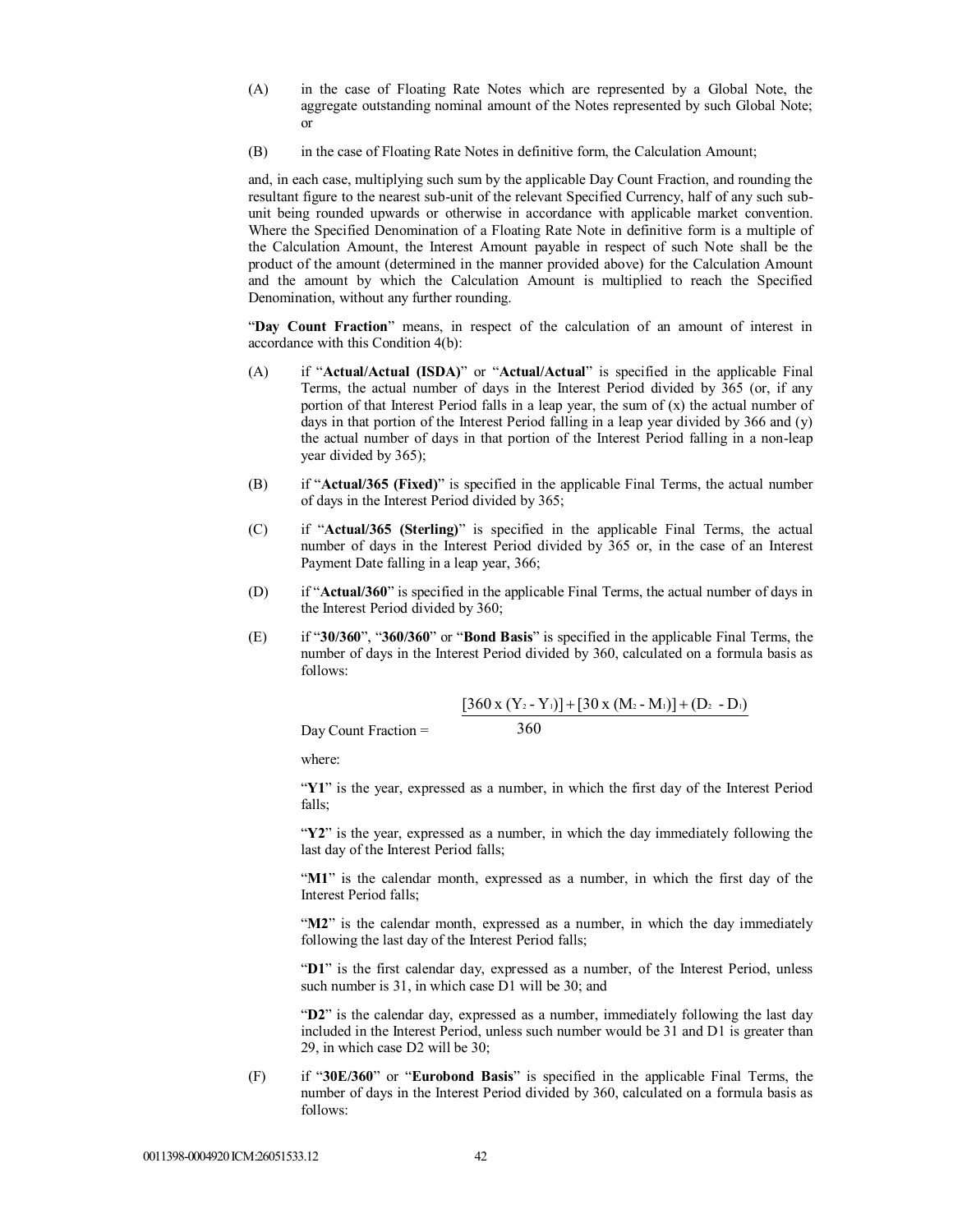$$
[360 \times (Y_2 - Y_1)] + [30 \times (M_2 - M_1)] + (D_2 - D_1)
$$

Day Count Fraction =

$$
360\,
$$

where:

"**Y1**" is the year, expressed as a number, in which the first day of the Interest Period falls;

"**Y2**" is the year, expressed as a number, in which the day immediately following the last day of the Interest Period falls;

"**M1**" is the calendar month, expressed as a number, in which the first day of the Interest Period falls;

"M2" is the calendar month, expressed as a number, in which the day immediately following the last day of the Interest Period falls;

"D1" is the first calendar day, expressed as a number, of the Interest Period, unless such number is 31, in which case  $\overline{D}_1$  will be 30; and

"**D2**" is the calendar day, expressed as a number, immediately following the last day included in the Interest Period, unless such number would be  $31$ , in which case  $D_2$  will be 30;

(G) if "**30E/360 (ISDA)**" is specified in the applicable Final Terms, the number of days in the Interest Period divided by 360, calculated on a formula basis as follows:

$$
\frac{[360 \times (Y_2 - Y_1)] + [30 \times (M_2 - M_1)] + (D_2 - D_1)}{260}
$$

Day Count Fraction  $=$ 

$$
\frac{360}{}
$$

where:

"**Y1**" is the year, expressed as a number, in which the first day of the Interest Period falls;

"Y2" is the year, expressed as a number, in which the day immediately following the last day of the Interest Period falls;

"M1" is the calendar month, expressed as a number, in which the first day of the Interest Period falls;

"M2" is the calendar month, expressed as a number, in which the day immediately following the last day of the Interest Period falls;

"**D1**" is the first calendar day, expressed as a number, of the Interest Period, unless (i) that day is the last day of February or (ii) such number would be 31, in which case  $D_1$ will be 30; and

"**D2**" is the calendar day, expressed as a number, immediately following the last day included in the Interest Period, unless (i) that day is the last day of February but not the Maturity Date or (ii) such number would be 31, in which case  $D_2$  will be 30.

#### (v) *Linear Interpolation*

Where Linear Interpolation is specified as applicable in respect of an Interest Period in the applicable Final Terms, the Rate of Interest for such Interest Period shall be calculated by the Agent by straight line linear interpolation by reference to two rates based on the relevant Reference Rate (where Screen Rate Determination is specified as applicable in the applicable Final Terms) or the relevant Floating Rate Option (where ISDA Determination is specified as applicable in the applicable Final Terms), one of which shall be determined as if the Designated Maturity were the period of time for which rates are available next shorter than the length of the relevant Interest Period and the other of which shall be determined as if the Designated Maturity were the period of time for which rates are available next longer than the length of the relevant Interest Period provided, however, that if there is no rate available for a period of time next shorter or, as the case may be, next longer, then the Agent in consultation with the Issuer shall determine such rate at such time and by reference to such sources as both determine appropriate.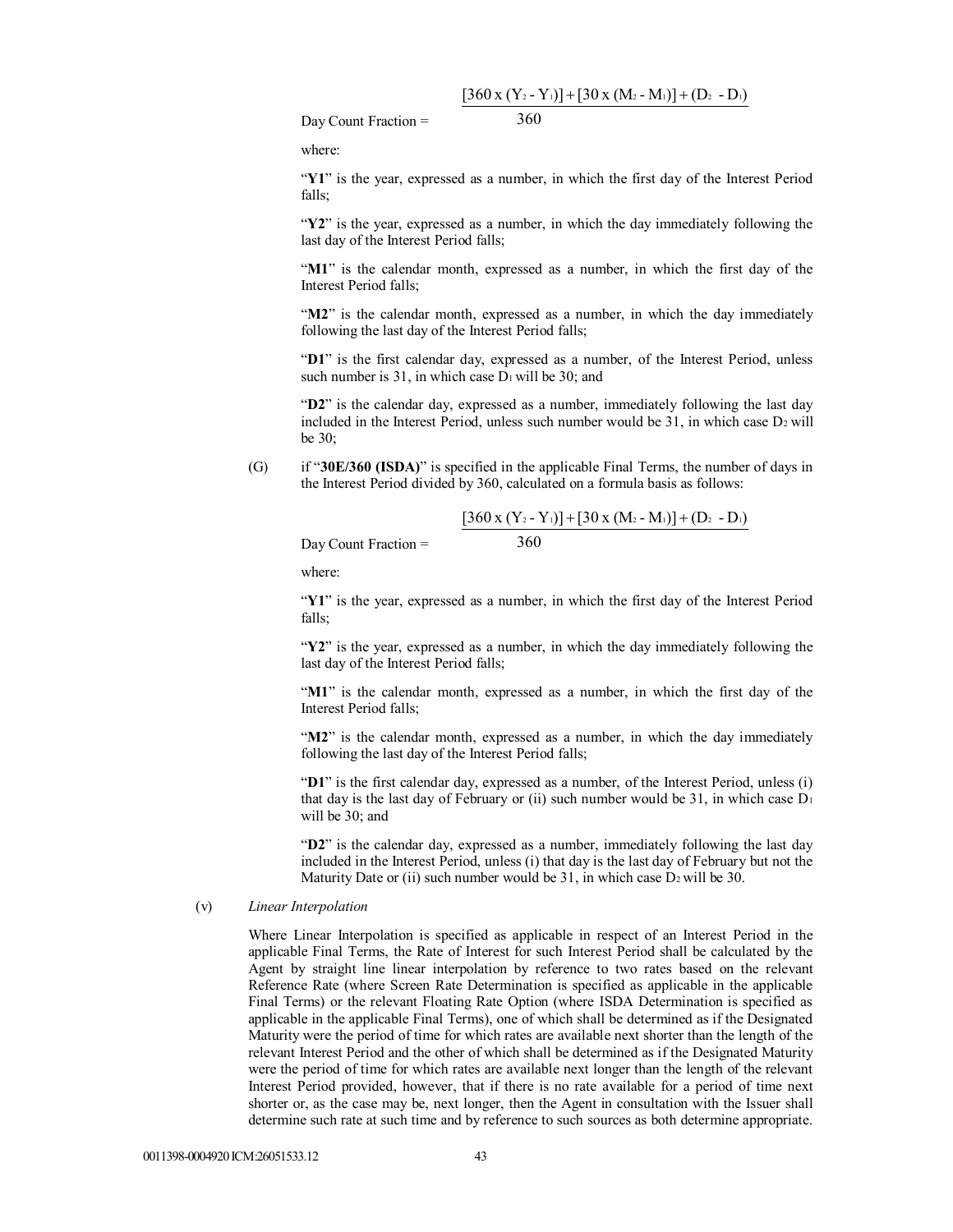"**Designated Maturity**" means, in relation to Screen Rate Determination, the period of time designated in the Reference Rate.

(vi) *Notification of Rate of Interest and Interest Amounts*

The Agent will cause the Rate of Interest and each Interest Amount for each Interest Period and the relevant Interest Payment Date to be notified to the Issuer, the Trustee and any stock exchange or other relevant authority on which the relevant Floating Rate Notes are for the time being listed or by which the Notes have been admitted to trading and notice thereof to be published in accordance with Condition 14 as soon as possible after their determination but in no event later than the fourth London Business Day thereafter. Each Interest Amount and Interest Payment Date so notified may subsequently be amended (or appropriate alternative arrangements made by way of adjustment) without prior notice in the event of an extension or shortening of the Interest Period. Any such amendment will be promptly notified to each stock exchange or other relevant authority on which the relevant Floating Rate Notes are for the time being listed or by which the Notes have been admitted to trading and to the Noteholders in accordance with Condition 14. For the purposes of this paragraph, the expression "**London Business Day**" means a day (other than a Saturday or a Sunday) on which banks and foreign exchange markets are open for general business in London.

(vii) *Determination or Calculation by Trustee*

If for any reason at any relevant time the Agent defaults in its obligation to determine the Rate of Interest to calculate any Interest Amount in accordance with sub-paragraph (ii)(A) or (B) above or as otherwise specified in the applicable Final Terms, as the case may be, and in each case in accordance with paragraph (iv) above, the Trustee shall determine the Rate of Interest at such rate as, in its absolute discretion (having such regard as it shall think fit to the foregoing provisions of this Condition, but subject always to any Minimum Rate of Interest or Maximum Rate of Interest specified in the applicable Final Terms), it shall deem fair and reasonable in all the circumstances or, as the case may be, the Trustee shall calculate the Interest Amount(s) in such manner as it shall deem fair and reasonable in all the circumstances and each such determination or calculation shall be deemed to have been made by the Agent.

(viii) *Certificates to be final*

All certificates, communications, opinions, determinations, calculations, quotations and decisions given, expressed, made or obtained for the purposes of the provisions of this Condition 4(b), whether by the Agent or the Trustee, shall (in the absence of wilful default, bad faith or manifest error) be binding on the Issuer, the Agent, the other Paying Agents, the Trustee and all Noteholders and Couponholders and (in the absence of wilful default or bad faith) no liability to the Issuer, the Noteholders or the Couponholders shall attach to the Agent or the Trustee in connection with the exercise or non-exercise by it of its powers, duties and discretions pursuant to such provisions.

#### (c) *Interest on Index Linked Interest Notes:*

(i) *Interest Payment Dates* 

Each Index Linked Interest Note bears interest from (and including) the Interest Commencement Date and such interest will be payable in arrears on either:

- (A) the Specified Interest Payment Date(s) in each year specified in the applicable Final Terms; or
- (B) if no Specified Interest Payment Date(s) is/are specified in the applicable Final Terms, each date (each such date, together with each Specified Interest Payment Date, an **"Interest Payment Date"**) which falls the number of months or other period specified as the Specified Period in the applicable Final Terms after the preceding Interest Payment Date or, in the case of the first Interest Payment Date, after the Interest Commencement Date.

Such interest will be payable in respect of each Interest Period (which expression shall, in these Conditions, mean the period from (and including) an Interest Payment Date (or the Interest Commencement Date) to (but excluding) the next (or first) Interest Payment Date).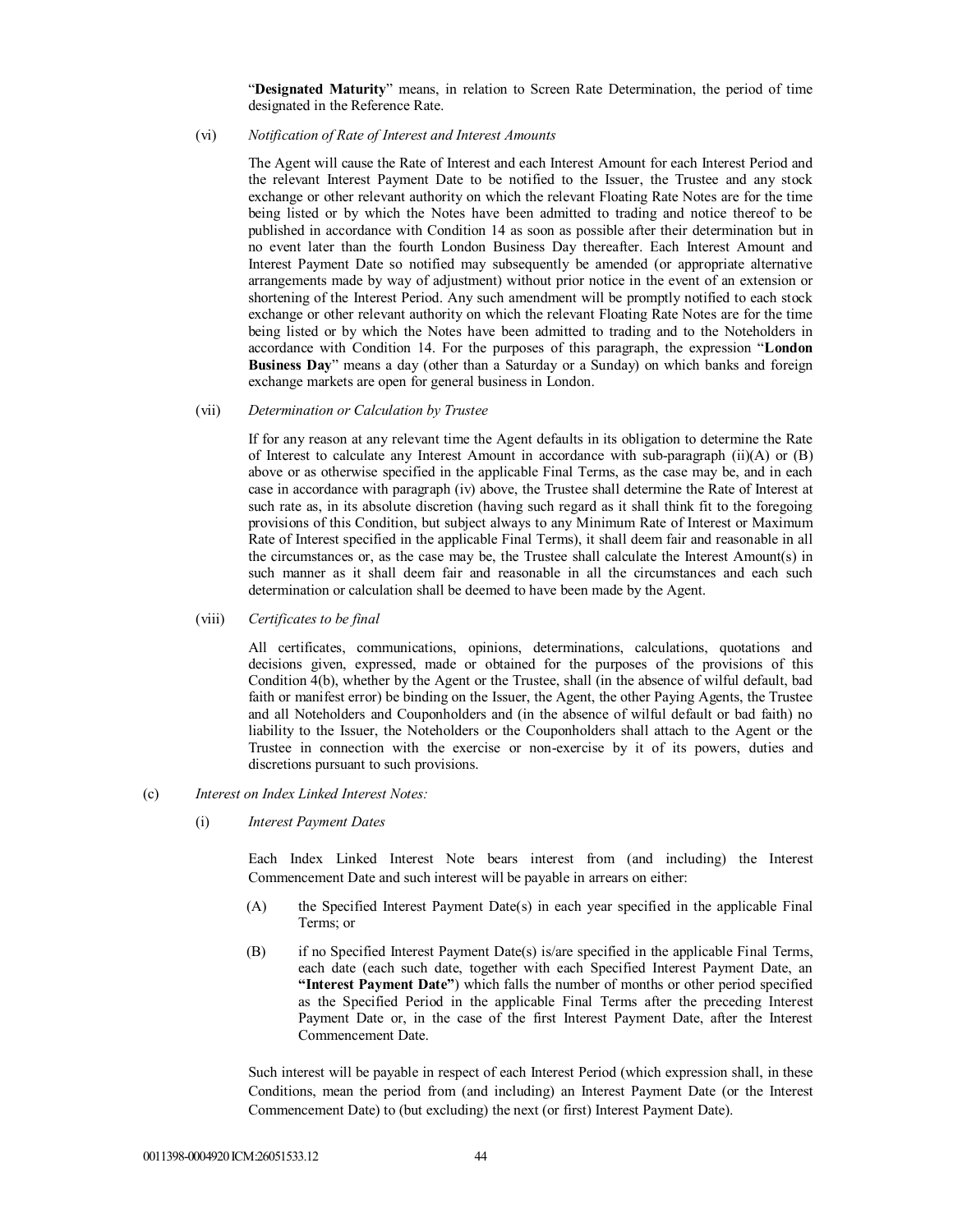If a Business Day Convention is specified in the applicable Final Terms and  $(x)$  if there is no numerically corresponding day in the calendar month in which an Interest Payment Date should occur or (y) if any Interest Payment Date would otherwise fall on a day which is not a Business Day (as defined in Condition  $4(b)(i)$ ), then, if the Business Day Convention specified is:

- (1) in any case where Specified Periods are specified in accordance with Condition  $4(c)(i)(B)$ above, the Floating Rate Convention, such Interest Payment Date (i) in the case of (x) above, shall be the last day that is a Business Day in the relevant month and the provisions of (B) below shall apply *mutatis mutandis* or (ii) in the case of (y) above, shall be postponed to the next day which is a Business Day unless it would thereby fall into the next calendar month, in which event (A) such Interest Payment Date shall be brought forward to the immediately preceding Business Day and (B) each subsequent Interest Payment Date shall be the last Business Day in the month which falls the Specified Period after the preceding Interest Payment Date occurred; or
- (2) the Following Business Day Convention, such Interest Payment Date shall be postponed to the next day which is a Business Day; or
- (3) the Modified Following Business Day Convention, such Interest Payment Date shall be postponed to the next day which is a Business Day unless it would thereby fall into the next calendar month, in which event such Interest Payment Date shall be brought forward to the immediately preceding Business Day; or
- (4) the Preceding Business Day Convention, such Interest Payment Date shall be brought forward to the immediately preceding Business Day.
- (ii) *Rate of Interest*

The Rate of Interest payable from time to time in respect of Index Linked Interest Notes will be as specified in the applicable Final Terms. Amounts of interest payable in respect of Index Linked Interest Notes determined by reference to the applicable Rate of Interest shall be subject to adjustment in accordance with (A) in the case of RPI Linked Notes (as defined in Condition 5), Condition 5(a)(ii), or (b) in the case of HICP Linked Notes (as defined in Condition 5), Condition 5(b)(ii).

(iii) *Determination of applicable Index Ratio or Limited Index Ratio and calculation of Interest Amounts*

The Calculation Agent will, at or as soon as practicable after each time at which the Index Ratio or Limited Index Ratio (as the case may be) applicable to any payment of interest in respect of the Index Linked Notes becomes capable of being determined, determine the Index Ratio or Limited Index Ratio (as the case may be) applicable to the relevant payment of interest, and the Calculation Agent will notify the Agent of the Index Ratio or Limited Index Ratio (as the case may be) as soon as practicable after determining the same.

The Agent will calculate the amount of interest (the "**Interest Amount**") payable on the Index Linked Interest Notes in respect of any period by applying the Rate of Interest to:

- (A) in the case of Index Linked Interest Notes which are represented by a Global Note, the aggregate outstanding nominal amount of the Notes represented by such Global Note; or
- (B) in the case of Index Linked Interest Notes in definitive form, the Calculation Amount;

and, in each case, multiplying such sum by (1) the applicable Day Count Fraction (as defined in (x) if "Actual/Actual (ICMA)" is specified in the applicable Final Terms, Condition  $4(a)$  or (y) in any other case, Condition 4(b)) and (2) the applicable Index Ratio or Limited Index Ratio in accordance with (I) in the case of RPI Linked Notes (as defined in Condition 5), Condition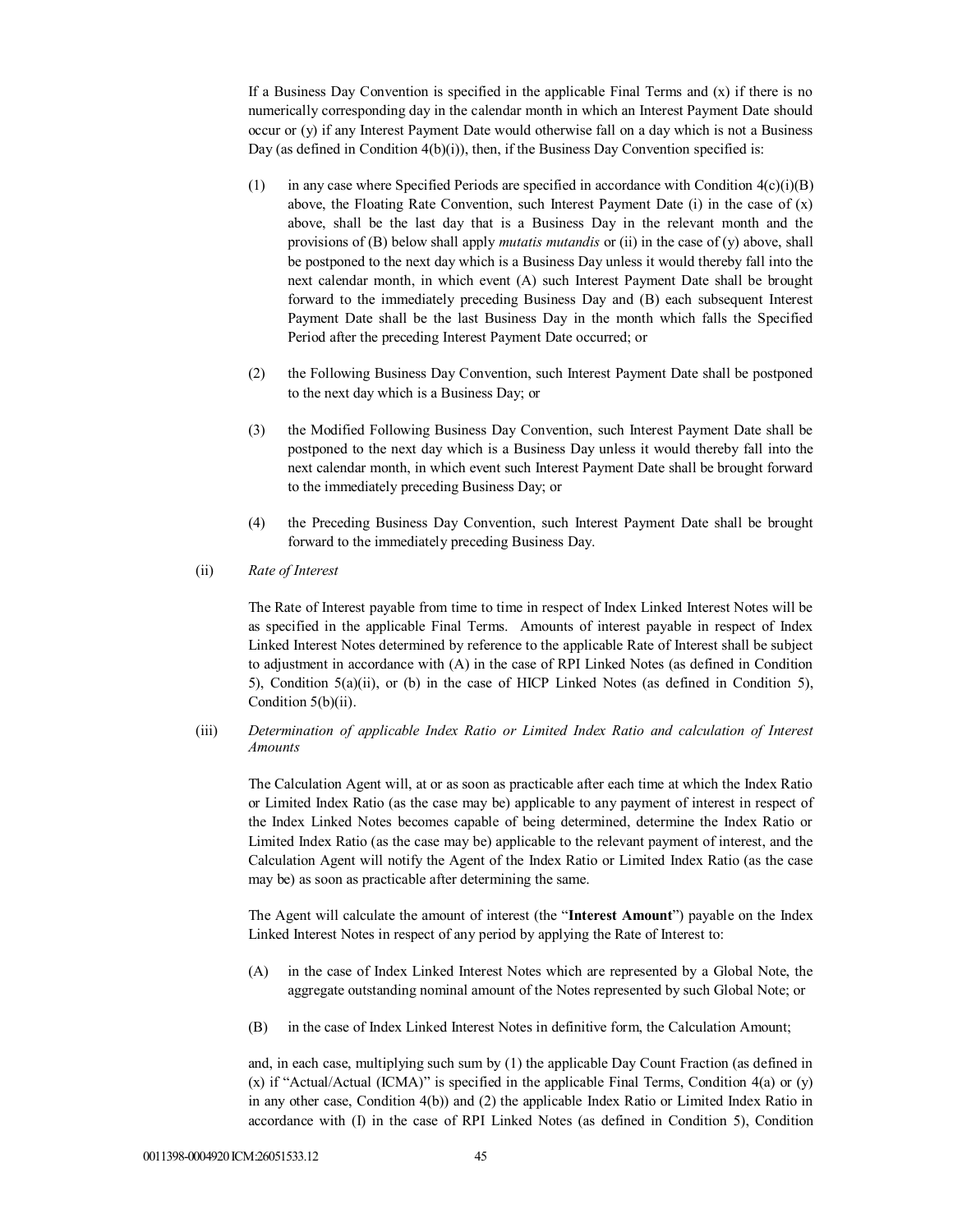$5(a)(ii)$ , or (II) in the case of HICP Linked Notes (as defined in Condition 5), Condition  $5(b)(ii)$ , and in each case rounding the resultant figure to the nearest sub-unit of the relevant Specified Currency, half of any such sub-unit being rounded upwards or otherwise in accordance with applicable market convention. Where the Specified Denomination of an Index Linked Interest Note in definitive form is a multiple of the Calculation Amount, the Interest Amount payable in respect of such Note shall be the product of the amount (determined in the manner provided above) for the Calculation Amount and the amount by which the Calculation Amount is multiplied to reach the Specified Denomination, without any further rounding.

#### (iv) *Notification of Interest Amounts*

The Agent will cause the Interest Amount for each Interest Period and the relevant Interest Payment Date to be notified to the Issuer, the Trustee and any stock exchange on which the relevant Index Linked Interest Notes are for the time being listed or by which the Notes have been admitted to trading and notice thereof to be published in accordance with Condition 14 as soon as possible after their determination but in no event later than the fourth London Business Day (as defined in Condition 4(b)(vi)) thereafter. Each Interest Amount and Interest Payment Date so notified may subsequently be amended (or appropriate alternative arrangements made by way of adjustment) without prior notice in the event of an extension or shortening of the Interest Period. Any such amendment will be promptly notified to each stock exchange on which the relevant Index Linked Interest Notes are for the time being listed or by which the Notes have been admitted to trading and to the Noteholders in accordance with Condition 14.

### (v) *Determination or Calculation by Trustee*

If for any reason at any relevant time the Calculation Agent defaults in its obligation to determine the Index Ratio or Limited Index Ratio applicable to any payment of interest in respect of the Notes or the Agent defaults in its obligation to calculate any Interest Amount for any period(s), in each case in accordance with sub-paragraph (iii) above or as otherwise specified in the applicable Final Terms, as the case may be, the Trustee shall determine the Index Ratio or Limited Index Ratio applicable to the relevant payment at such rate as, in its absolute discretion (having such regard as it shall think fit to the foregoing provisions of this Condition and to the provisions of Condition 5), it shall deem fair and reasonable in all the circumstances or, as the case may be, the Trustee shall calculate the Interest Amount(s) for the relevant period(s) in such manner as it shall deem fair and reasonable in all the circumstances and each such determination or calculation shall be deemed to have been made by the Calculation Agent or the Agent, as applicable.

#### (vi) *Certificates to be Final*

All certificates, communications, opinions, determinations, calculations, quotations and decisions given, expressed, made or obtained for the purposes of the provisions of this Condition 4(c), whether by the Calculation Agent, the Agent or the Trustee, shall (in the absence of wilful default, bad faith or manifest error) be binding on the Issuer, the Calculation Agent, the Agent, the Trustee, the other Paying Agents and all Noteholders and Couponholders and (in the absence of wilful default or bad faith) no liability to the Issuer, the Noteholders or the Couponholders shall attach to the Calculation Agent, the Agent or the Trustee in connection with the exercise or non-exercise by it of its powers, duties and discretions pursuant to such provisions.

#### (d) *Accrual of interest*

Each Note (or in the case of the redemption of part only of a Note, that part only of such Note) will cease to bear interest (if any) from the date for its redemption unless payment of principal is improperly withheld or refused. In such event, interest will continue to accrue as provided in the Trust Deed.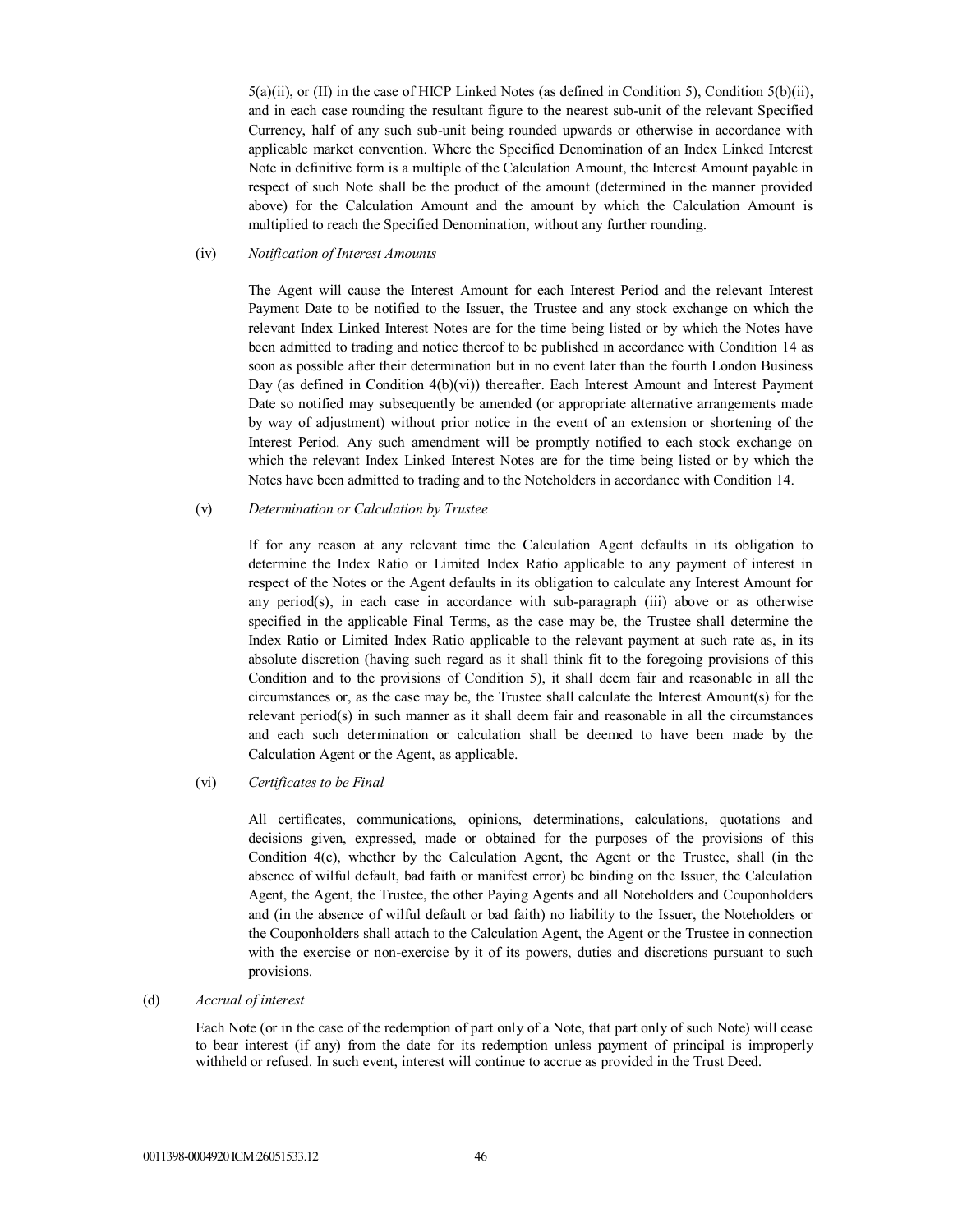#### (e) *Exempt Notes*

In the case of Exempt Notes which are also Floating Rate Notes where the applicable Pricing Supplement identifies that Screen Rate Determination applies to the calculation of interest, if the Reference Rate from time to time is specified in the applicable Pricing Supplement as being other than LIBOR or EURIBOR, the Rate of Interest in respect of such Exempt Notes will be determined as provided in the applicable Pricing Supplement.

## **5. INDEXATION**

### (a) *Indexation of RPI Linked Notes*

This Condition 5(a) is applicable only if the applicable Final Terms specifies (i) that the Notes are Index Linked Interest Notes and/or Index Linked Redemption Notes, and (ii) that the applicable Index is RPI (such Notes, the "**RPI Linked Notes**").

(i) Definitions

For the purposes of these Conditions:

"**Base Index Figure**" means (subject to Condition 5(a)(iii)(A)) the Base Index Figure specified in the applicable Final Terms;

"**Index**" or "**Index Figure**" means, subject as provided in Condition 5(a)(iii)(A), the U.K. Retail Prices Index (RPI) (for all items) published by the Office for National Statistics (January 1987 = 100) or any comparable index which may replace the U.K. Retail Prices Index for the purpose of calculating the amount payable on repayment of the Reference Gilt. Any reference in these Conditions and/or the applicable Final Terms to the "**Index Figure applicable**" to a month or date shall, subject in each case as provided in Conditions  $5(a)(iii)$  and  $5(a)(v)$ :

- (A) if the applicable Final Terms specify the Index Figure applicable to a particular month, be construed as a reference to the Index Figure published in the seventh month prior to that particular month and relating to the month before that of publication; or
- (B) if the applicable Final Terms specify the Index Figure applicable to the first calendar day of any month, be construed as a reference to the Index Figure published in the second month prior to that particular month and relating to the month before that of publication; or
- (C) if the applicable Final Terms specify the Index Figure applicable to any other day in any month, be calculated by linear interpolation between (x) the Index Figure applicable to the first calendar day of the month in which the specified day falls, calculated as described in sub-paragraph (B) above, and (y) the Index Figure applicable to the first calendar day of the month following the month in which the specified day falls, calculated as described in sub-paragraph (B) above, and rounded to the nearest fifth decimal place (0.000005 being rounded upwards);

"**Index Ratio**" applicable to any month or date, as the case may be, means the Index Figure applicable to the relevant month or date, as the case may be, divided by the Base Index Figure and rounded to the nearest fifth decimal place (0.000005 being rounded upwards);

"**Limited Index Ratio**" means (a) in respect of any month or date, as the case may be, prior to the relevant Issue Date, the Index Ratio for that month or date, as the case may be, (b) in respect of any Limited Indexation Date after the relevant Issue Date, the product of the Limited Indexation Factor for that month or date, as the case may be, and the Limited Index Ratio as previously calculated in respect of the month or date, as the case may be, twelve months prior thereto; and (c) in respect of any other month, the Limited Index Ratio as previously calculated in respect of the most recent Limited Indexation Month;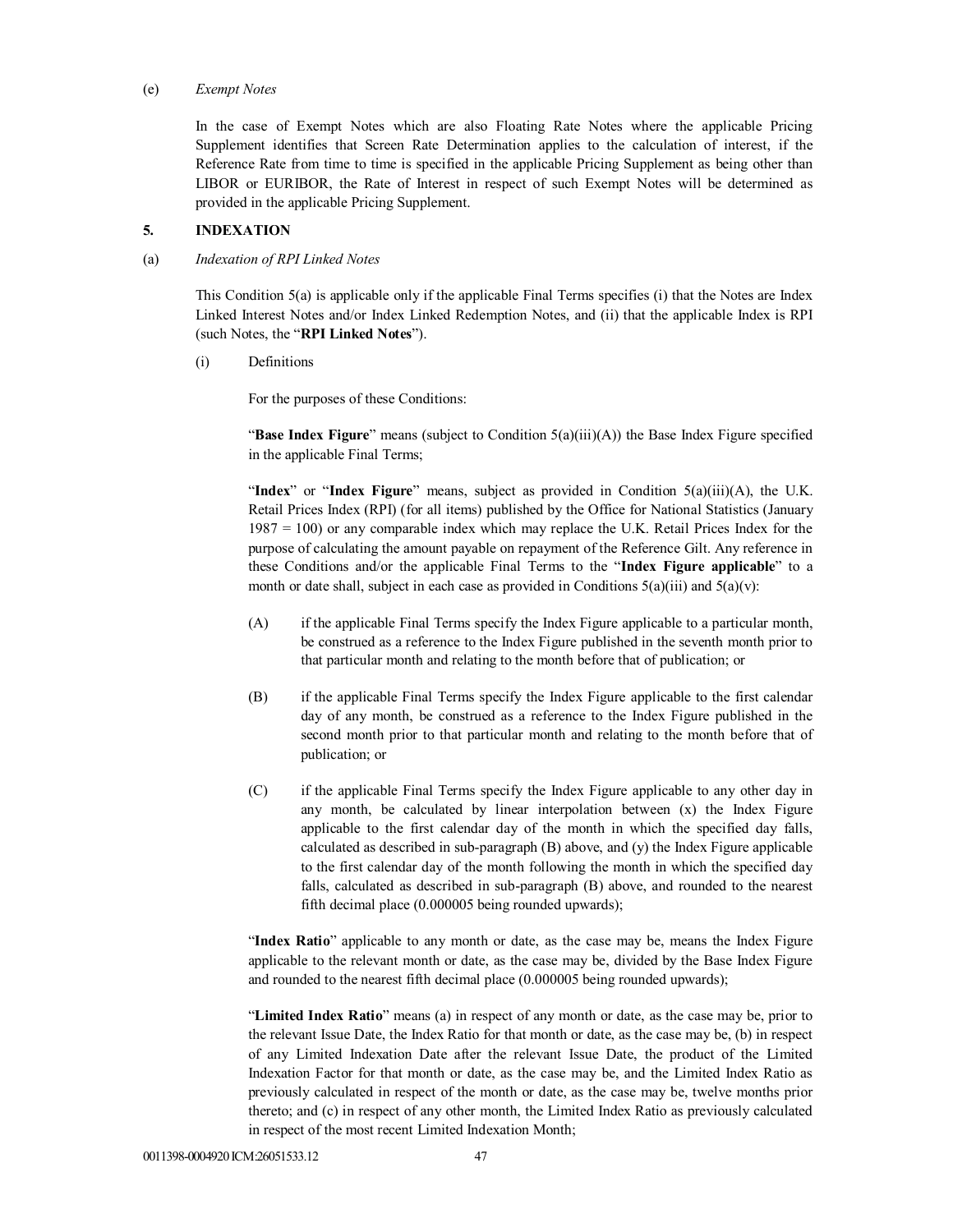"**Limited Indexation Date**" means any date falling during the period specified in the applicable Final Terms for which a Limited Indexation Factor is to be calculated;

"**Limited Indexation Factor**" means, in respect of a Limited Indexation Month or Limited Indexation Date, as the case may be, the ratio of the Index Figure applicable to that month or date, as the case may be, divided by the Index Figure applicable to the month or date, as the case may be, twelve months prior thereto, provided that (a) if such ratio is greater than the Maximum Indexation Factor (if any) specified in the relevant Final Terms, it shall be deemed to be equal to such Maximum Indexation Factor and (b) if such ratio is less than the Minimum Indexation Factor (if any) specified in the applicable Final Terms, it shall be deemed to be equal to such Minimum Indexation Factor;

"**Limited Indexation Month**" means any month specified in the applicable Final Terms for which a Limited Indexation Factor is to be calculated;

"**Limited Index Linked Notes**" means RPI Linked Notes in respect of which a Maximum Indexation Factor and/or a Minimum Indexation Factor is specified in the applicable Final Terms; and

"**Reference Gilt**" means the Treasury Stock specified in the applicable Final Terms for so long as such stock is in issue, and thereafter such issue of index-linked Treasury Stock determined to be appropriate by a gilt-edged market maker or other adviser selected by the Issuer (an "**Indexation Adviser**").

(ii) Application of the Index Ratio

Each payment of (A) in the case of Index Linked Interest Notes, interest and (B) in the case of Index Linked Redemption Notes, principal (including each Final Redemption Amount, Early Redemption Amount and Optional Redemption Amount) in respect of the RPI Linked Notes shall be the amount provided in, or determined in accordance with, these Conditions, multiplied by the Index Ratio or (in the case of Limited Index Linked Notes) the Limited Index Ratio applicable to the month or date, as the case may be, in or on which such payment falls to be made and rounded in accordance with Condition  $4(c)(iii)$  provided that, in the case of Index Linked Redemption Notes:

- (A) if a Minimum Final Redemption Amount, Minimum Early Redemption Amount and/or Minimum Optional Redemption Amount is specified in the applicable Final Terms and such amount is greater than the amount of principal in respect of the RPI Linked Notes determined in accordance with this Condition 5(a)(ii), the Final Redemption Amount, Early Redemption Amount and/or Optional Redemption Amount (as applicable) per Calculation Amount shall be, respectively, the Minimum Final Redemption Amount, Minimum Early Redemption Amount and/or Minimum Optional Redemption Amount (as applicable) so specified in the applicable Final Terms; and/or
- (B) if a Maximum Final Redemption Amount, Maximum Early Redemption Amount and/or Maximum Optional Redemption Amount is specified in the applicable Final Terms and such amount is less than the amount of principal in respect of the RPI Linked Notes determined in accordance with this Condition  $5(a)(ii)$ , the Final Redemption Amount, Early Redemption Amount and/or Optional Redemption Amount (as applicable) per Calculation Amount shall be, respectively, the Maximum Final Redemption Amount, Maximum Early Redemption Amount or Maximum Optional Redemption Amount (as applicable) so specified in the applicable Final Terms.
- (iii) Changes in Circumstances Affecting the Index
	- (A) Change in base: If at any time and from time to time the Index is changed by the substitution of a new base therefor, then with effect from the month from and including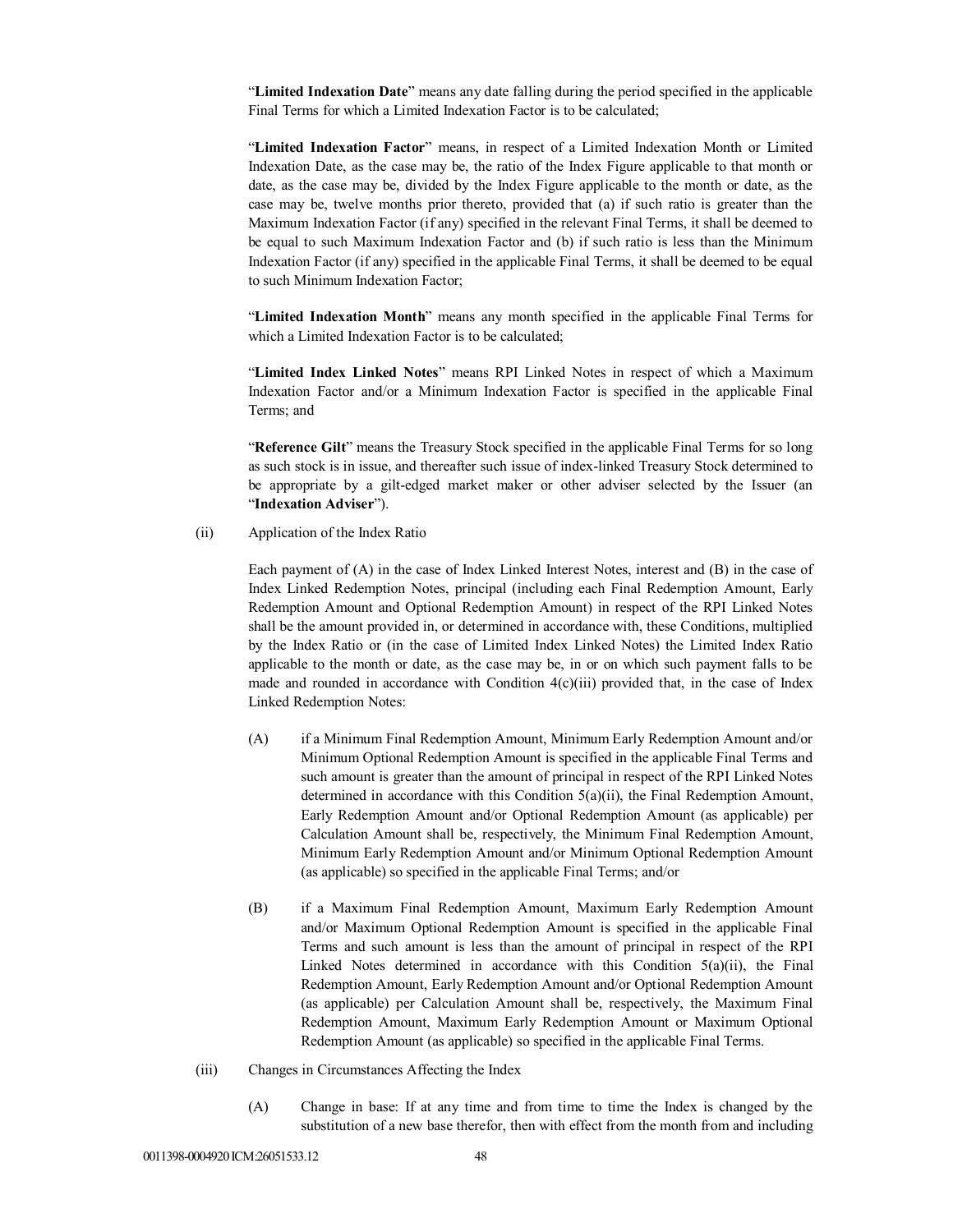that in which such substitution takes effect or the first date from and including that on which such substitution takes effect, as the case may be, (A) the definition of "Index" and "Index Figure" in Condition  $5(a)(i)$  shall be deemed to refer to the new date or month in substitution for January 1987 (or, as the case may be, to such other date or month as may have been substituted therefor), and (B) the new "Base Index Figure" shall be the product of the existing Base Index Figure and the Index Figure applicable to the date on which such substitution takes effect, divided by the Index Figure applicable to the date immediately preceding the date on which such substitution takes effect.

- (B) Delay in publication of Index if sub-paragraph (A) of the definition of Index Figure is applicable: If the Index Figure which is normally published in the seventh month and which relates to the eighth month (the "**relevant month**") before the month in which a payment is due to be made is not published on or before the 14th Business Day before the date on which such payment is due (the "**date for payment**"), the Index Figure applicable to the month in which the date for payment falls shall be (I) such substitute index figure (if any) as the Trustee considers (acting solely on the advice of the Indexation Adviser) to have been published by the United Kingdom Debt Management Office or the Bank of England, as the case may be, for the purposes of indexation of payments on the Reference Gilt or, failing such publication, on any one or more issues of index-linked Treasury Stock selected by an Indexation Adviser (and approved by the Trustee (acting solely on the advice of the Indexation Adviser)) or (II) if no such determination is made by such Indexation Adviser within seven days, the Index Figure last published (or, if later, the substitute index figure last determined pursuant to Condition  $5(a)(iii)(A)$  before the date for payment.
- (C) Delay in publication of Index if sub-paragraph (B) and/or (C) of the definition of Index Figure is applicable: If the Index Figure relating to any month (the "**calculation month**") which is required to be taken into account for the purposes of the determination of the Index Figure for any date is not published on or before the 14th Business Day before the date on which such payment is due (the "**date for payment**"), the Index Figure applicable for the relevant calculation month shall be (I) such substitute index figure (if any) as the Trustee considers (acting solely on the advice of the Indexation Adviser) to have been published by the United Kingdom Debt Management Office or the Bank of England, as the case may be, for the purposes of indexation of payments on the Reference Gilt or, failing such publication, on any one or more issues of index-linked Treasury Stock selected by an Indexation Adviser (and approved by the Trustee (acting solely on the advice of the Indexation Adviser)) or (II) if no such determination is made by such Indexation Adviser within seven days, the Index Figure last published (or, if later, the substitute index figure last determined pursuant to Condition  $5(a)(iii)(A)$  before the date for payment.
- (iv) Application of Changes

Where the provisions of Condition  $5(a)(iii)(B)$  or Condition  $5(a)(iii)(C)$  apply, the determination of the Indexation Adviser as to the Index Figure applicable to the month in which the date for payment falls or the date for payment, as the case may be, shall be conclusive and binding. If, an Index Figure having been applied pursuant to Condition  $5(a)(iii)(B)(II)$  or Condition  $5(a)(iii)(C)(II)$ , as applicable, the Index Figure relating to the relevant month or relevant calculation month, as the case may be, is subsequently published while a Note is still outstanding, then:

(A) in relation to a payment of (I) in the case of Index Linked Interest Notes, interest and/or (II) in the case of Index Linked Redemption Notes, principal in respect of such Note other than upon final redemption of such Note, the interest and/or principal (as the case may be) next payable after the date of such subsequent publication shall be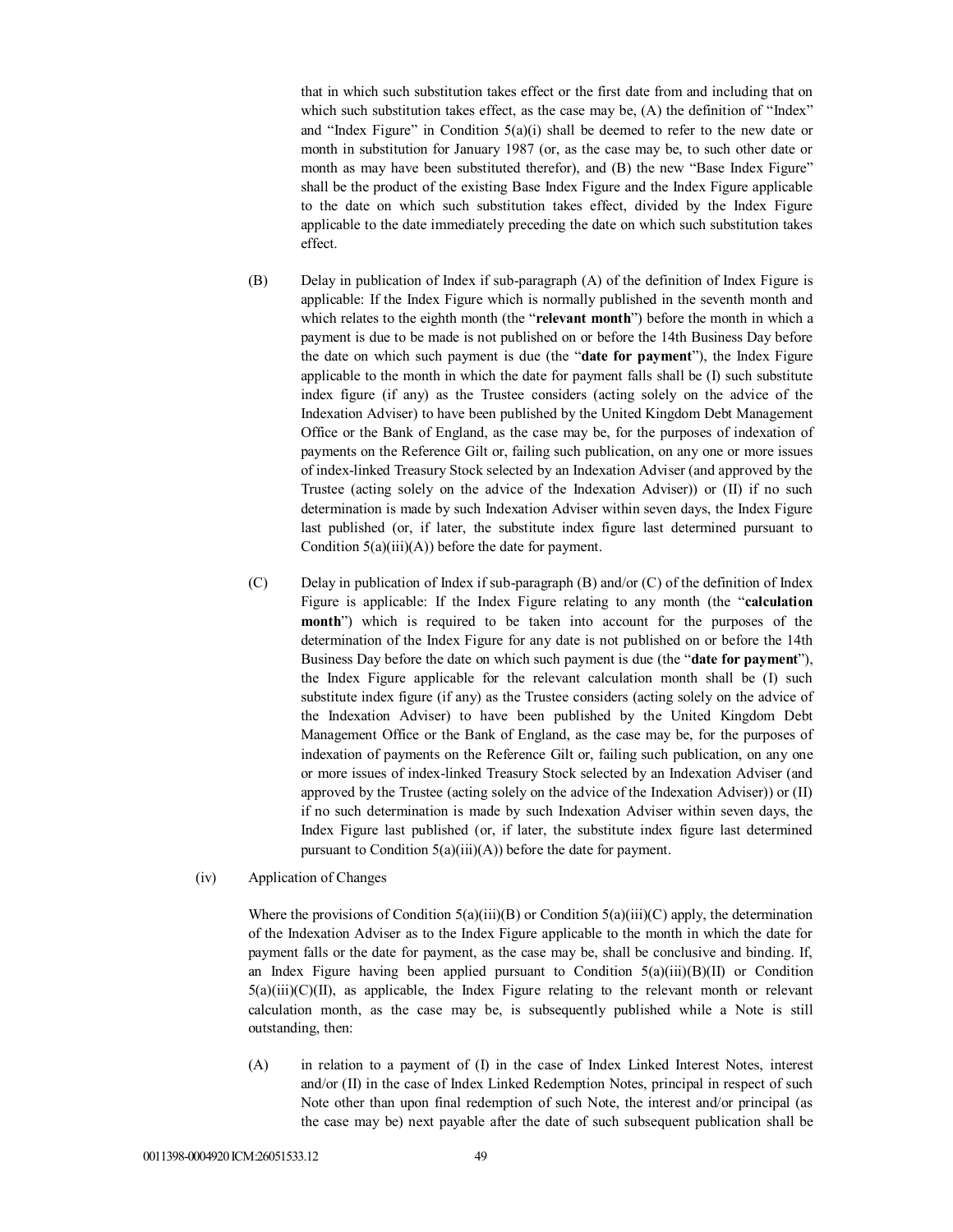increased or reduced, as the case may be, by an amount equal to the shortfall or excess, as the case may be, of the amount of the relevant payment made on the basis of the Index Figure applicable by virtue of Condition  $5(a)(iii)(B)(II)$  or Condition  $5(a)(iii)(C)(II)$  relative to the amount of the relevant payment that would have been due if the Index Figure subsequently published had been published on or before the 14th Business Day before the date for payment; and

- (B) in relation to a payment of (I) in the case of Index Linked Interest Notes, interest and/or (II) in the case of Index Linked Redemption Notes, principal upon final redemption, no subsequent adjustment to amounts paid will be made.
- (v) Cessation of or Fundamental Changes to the Index
	- (A) If (I) the Issuer and the Trustee have been notified by the Calculation Agent that the Index has ceased to be published or (II) any change is made to the coverage or the basic calculation of the Index which constitutes a fundamental change which would, in the opinion of (x) the Issuer be materially prejudicial to the interests of the Issuer, or (y) the Trustee (acting solely on the advice of the Indexation Adviser), be materially prejudicial to the interests of the Noteholders, the Trustee will give written notice of such occurrence to the Issuer (in the case of  $(I)$  or  $(II)(x)$  above) and the Issuer will give written notice of such occurrence to the Trustee (in the event of  $(II)(y)$  above), and the Issuer and the Trustee (acting solely on the advice of the Indexation Adviser) together shall seek to agree for the purpose of the Notes one or more adjustments to the Index or a substitute index (with or without adjustments) with the intention that the same should leave the Issuer and the Noteholders in no better and no worse a position than they would have been had the Index not ceased to be published or the relevant fundamental change not been made.
	- (B) If the Issuer and the Trustee (acting solely on the advice of the Indexation Adviser) fail to reach agreement as mentioned above within 20 London Business Days (as defined in Condition  $4(b)(vi)$ ) following the giving of notice as mentioned in paragraph  $(A)$ , a bank or other person in London shall be appointed by the Issuer and the Trustee or, failing agreement on and the making of such appointment within 20 London Business Days following the expiry of the 20 London Business Day period referred to above, by the Trustee (acting solely on the advice of the Indexation Adviser) (in each case, such bank or other person so appointed being referred to as the "**Expert**"), to determine for the purpose of the Notes one or more adjustments to the Index or a substitute index (with or without adjustments) with the intention that the same should leave the Issuer and the Noteholders in no better and no worse a position than they would have been had the Index not ceased to be published or the relevant fundamental change not been made. Any Expert so appointed shall act as an expert and not as an arbitrator and all fees, costs and expenses of the Expert and of any Indexation Adviser and of any of the Issuer and the Trustee in connection with such appointment shall be borne by the Issuer.
	- (C) The Index shall be adjusted or replaced by a substitute index as agreed by the Issuer and the Trustee (acting solely on the advice of the Indexation Adviser) or as determined by the Expert pursuant to the foregoing paragraphs, as the case may be, with effect from such date as may be agreed by the Issuer and the Trustee (acting solely on the advice of the Indexation Adviser) or as determined by the Expert, as the case may be, and references in these Conditions to the "Index" and to any "Index Figure" shall be deemed amended in such manner as the Trustee (acting solely on the advice of the Indexation Adviser) and the Issuer agree are appropriate to give effect to such adjustment or replacement. Such amendments shall be binding upon the Issuer, the Trustee, the Noteholders and the Couponholders, and the Issuer shall give notice to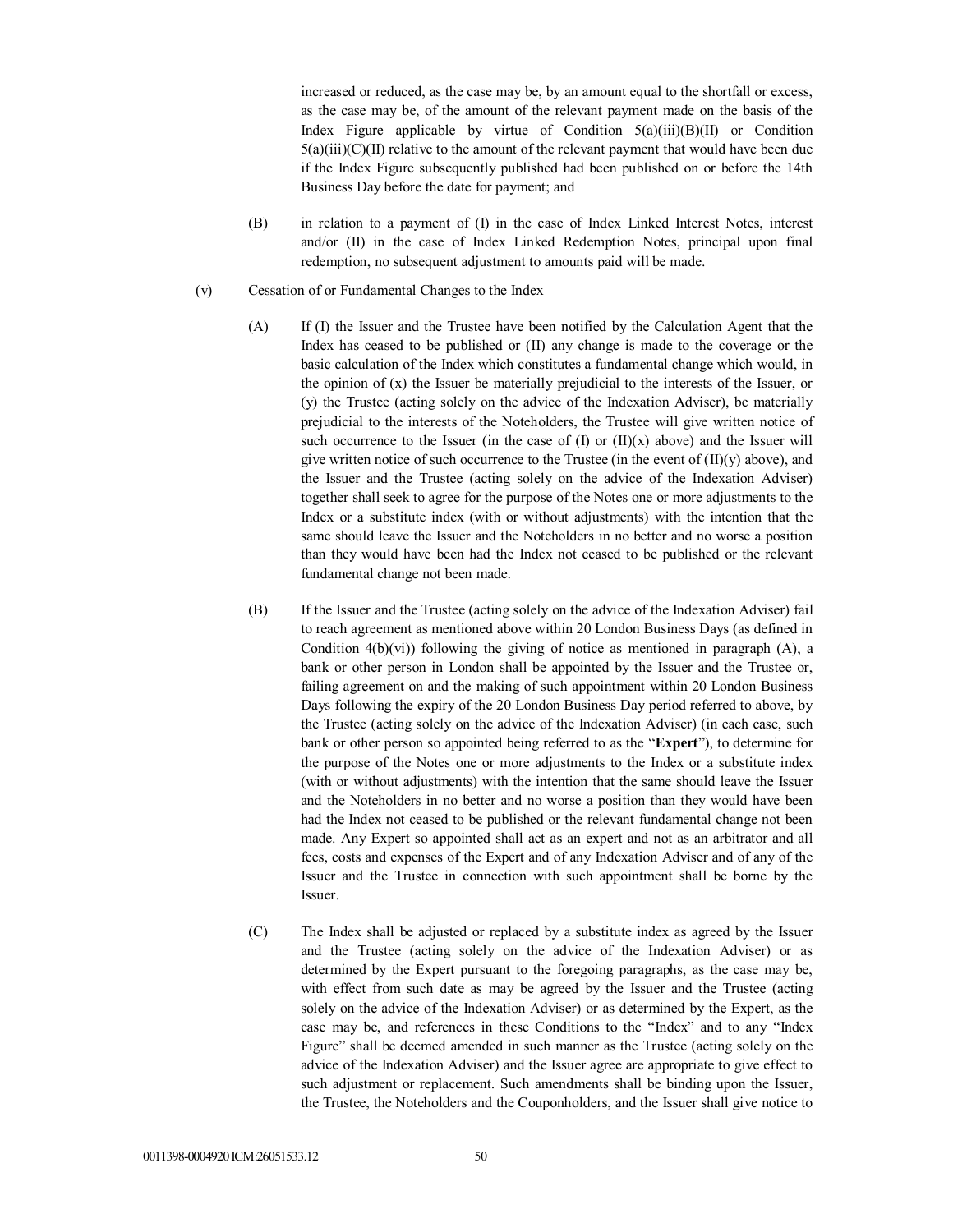the Noteholders in accordance with Condition 14 of such amendments as promptly as practicable following such agreement or determination.

(b) *Indexation of HICP Linked Notes*

This Condition 5(b) is applicable only if the applicable Final Terms specifies (i) that the Notes are Index Linked Interest Notes and/or Index Linked Redemption Notes, and (ii) that the applicable Index is HICP (such Notes, the "**HICP Linked Notes**" and, together with the RPI Linked Notes, "**Index Linked Notes**").

(i) Definitions

For the purposes of these Conditions:

"**Base Index Figure**" means the Base Index Figure specified in the applicable Final Terms;

"**Index**" or "**Index Level**" means, subject as provided in Condition 5(b)(iii), the Non-revised Index of Consumer Prices excluding tobacco or relevant Successor Index (as defined in Condition  $5(b)(iii)(C)$ ), measuring the rate of inflation in the European Monetary Union excluding tobacco, expressed as an index and published by Eurostat (the "**HICP**"). The first publication or announcement of a level of such index for a calculation month (as defined in Condition  $5(b)(iii)(B)$ ) shall be final and conclusive and later revisions to the level for such calculation month will not be used in any calculations. Any reference in these Conditions to the "**Index Level applicable**" to any day ("**d**") in any month ("**m**") shall, subject as provided in Condition 5(b)(iii), be calculated as follows:

$$
I_{d} = HICP_{m-3} + \frac{nbd}{q_{m}} x (HICP_{m-2} - HICP_{m-3})
$$

where:

"**I d**" is the Index Level for the day d;

"**HICP**  $_{m-2}$ " is the level of HICP for month m-2;

"**HICP** <sub>m-3</sub>" is the level of HICP for month m-3;

"**nbd**" is the actual number of days from and excluding the first day of month m to but including day d; and

"**q** m" is the actual number of days in month m;

"**Index Business Day**" means a day on which the TARGET2 System is open;

"**Index Determination Date**" means, in respect of any date for which the Index Level is required to be determined, the fifth Index Business Day prior to such date;

"**Index Ratio**" applicable to any date means the Index Level applicable to the relevant Index Determination Date divided by the Base Index Figure and rounded to the nearest fifth decimal place (0.000005 being rounded upwards); and

"**Related Instrument**" means an inflation-linked bond selected by the Calculation Agent that is a debt obligation of one of the governments (but not any government agency) of France, Italy, Germany or Spain and which pays a coupon or redemption amount which is calculated by reference to the level of inflation in the European Monetary Union with a maturity date which falls on (A) the same day as the Maturity Date, (B) the next longest maturity date after the Maturity Date if there is no such bond maturing on the Maturity Date, or (C) the next shortest maturity before the Maturity Date if no bond defined in (A) or (B) is selected by the Calculation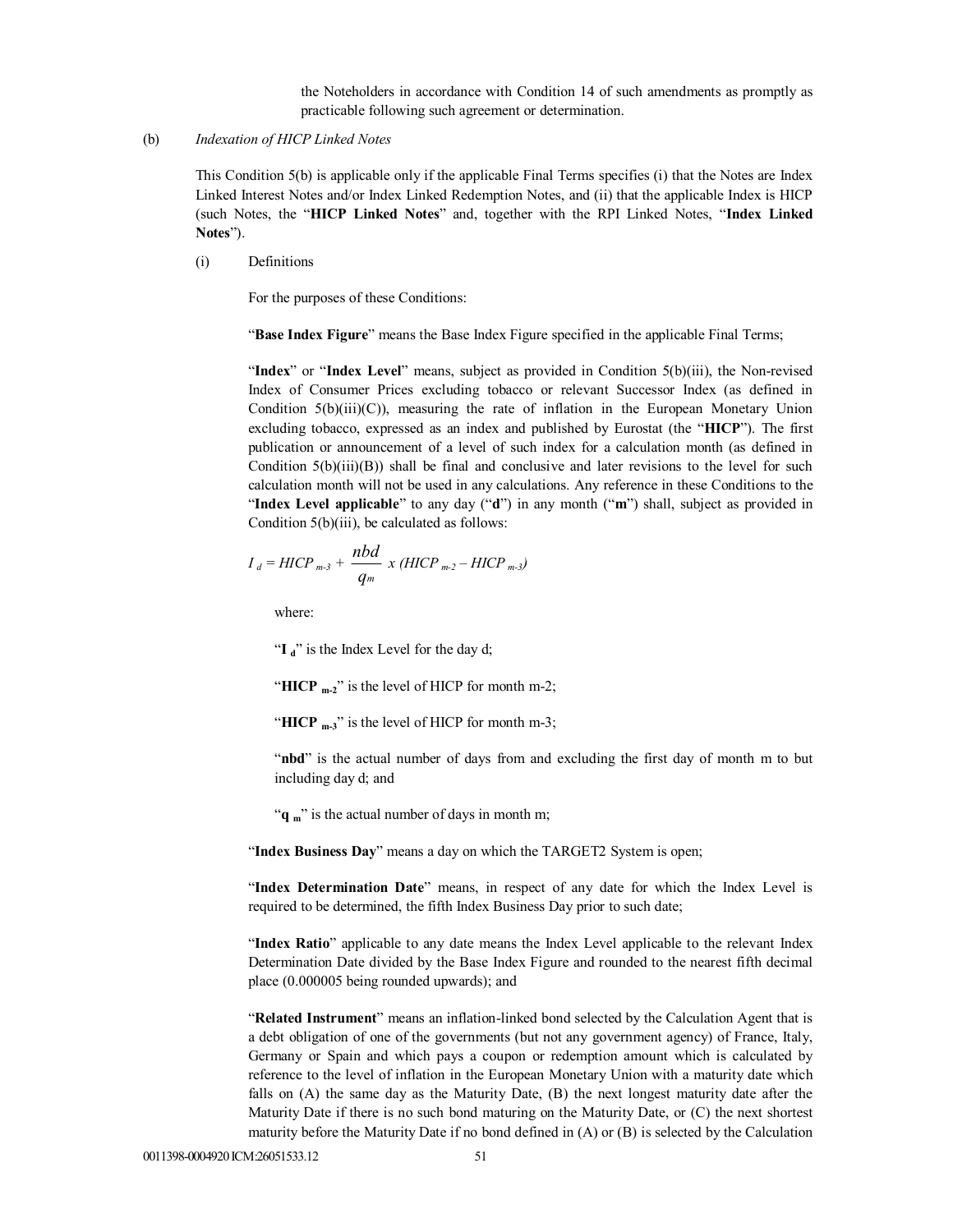Agent. The Calculation Agent will select the Related Instrument from such of those inflationlinked bonds issued on or before the relevant Issue Date and, if there is more than one such inflation-linked bond maturing on the same date, the Related Instrument shall be selected by the Calculation Agent from such of those inflation-linked bonds. If the Related Instrument is redeemed the Calculation Agent will select a new Related Instrument on the same basis, but selected from all eligible bonds in issue at the time the originally selected Related Instrument is redeemed (including any bond for which the redeemed originally selected Related Instrument is exchanged).

(ii) *Application of the Index Ratio*

Each payment of (A) in the case of Index Linked Interest Notes, interest and (B) in the case of Index Linked Redemption Notes, principal (including each Final Redemption Amount, Early Redemption Amount and Optional Redemption Amount) in respect of the HICP Linked Notes shall be the amount provided in, or determined in accordance with, these Conditions, multiplied by the Index Ratio applicable to the date on which such payment falls to be made and rounded in accordance with Condition  $4(c)(iii)$  provided that, in the case of Index Linked Redemption Notes:

- (A) if a Minimum Final Redemption Amount, Minimum Early Redemption Amount and/or Minimum Optional Redemption Amount is specified in the applicable Final Terms and such amount is greater than the amount of principal in respect of the HICP Linked Notes determined in accordance with this Condition 5(b)(ii), the Final Redemption Amount, Early Redemption Amount and/or Optional Redemption Amount (as applicable) per Calculation Amount shall be, respectively, the Minimum Final Redemption Amount, Minimum Early Redemption Amount and/or Minimum Optional Redemption Amount (as applicable) so specified in the applicable Final Terms; and/or
- (B) if a Maximum Final Redemption Amount, Maximum Early Redemption Amount and/or Maximum Optional Redemption Amount is specified in the applicable Final Terms and such amount is less than the amount of principal in respect of the HICP Linked Notes determined in accordance with this Condition 5(b)(ii), the Final Redemption Amount, Early Redemption Amount and/or Optional Redemption Amount (as applicable) per Calculation Amount shall be, respectively, the Maximum Final Redemption Amount, Maximum Early Redemption Amount or Maximum Optional Redemption Amount (as applicable) so specified in the applicable Final Terms.
- (iii) Changes in Circumstances Affecting the Index
	- (A) Rebasing of the Index: If the Calculation Agent determines that the Index has been or will be rebased at any time, the Index as so rebased (the "**Rebased Index**") will be used for the purposes of determining the Index Level applicable to any date falling on or after the date of such rebasing; provided, however, that the Calculation Agent shall make such adjustments as are made by the calculation agent (or any other party performing the function of a calculation agent (whatever such party's title)) pursuant to the terms and conditions of the Related Instrument to the levels of the Rebased Index so that the Rebased Index levels reflect the same rate of inflation as the Index before it was rebased. Any such rebasing shall not affect any prior payments made.
	- (B) Delay in publication of Index:
		- (I) If the Index Level relating to any month (the "**calculation month**") which is required to be taken into account for the purposes of the determination of the Index Level applicable to any date (the "**Relevant Level**") has not been published or announced by the day that is five Business Days before the date on which the relevant payment is due (the "**Affected Payment Date**"), the Calculation Agent shall determine a substitute Index Level (the "**Substitute**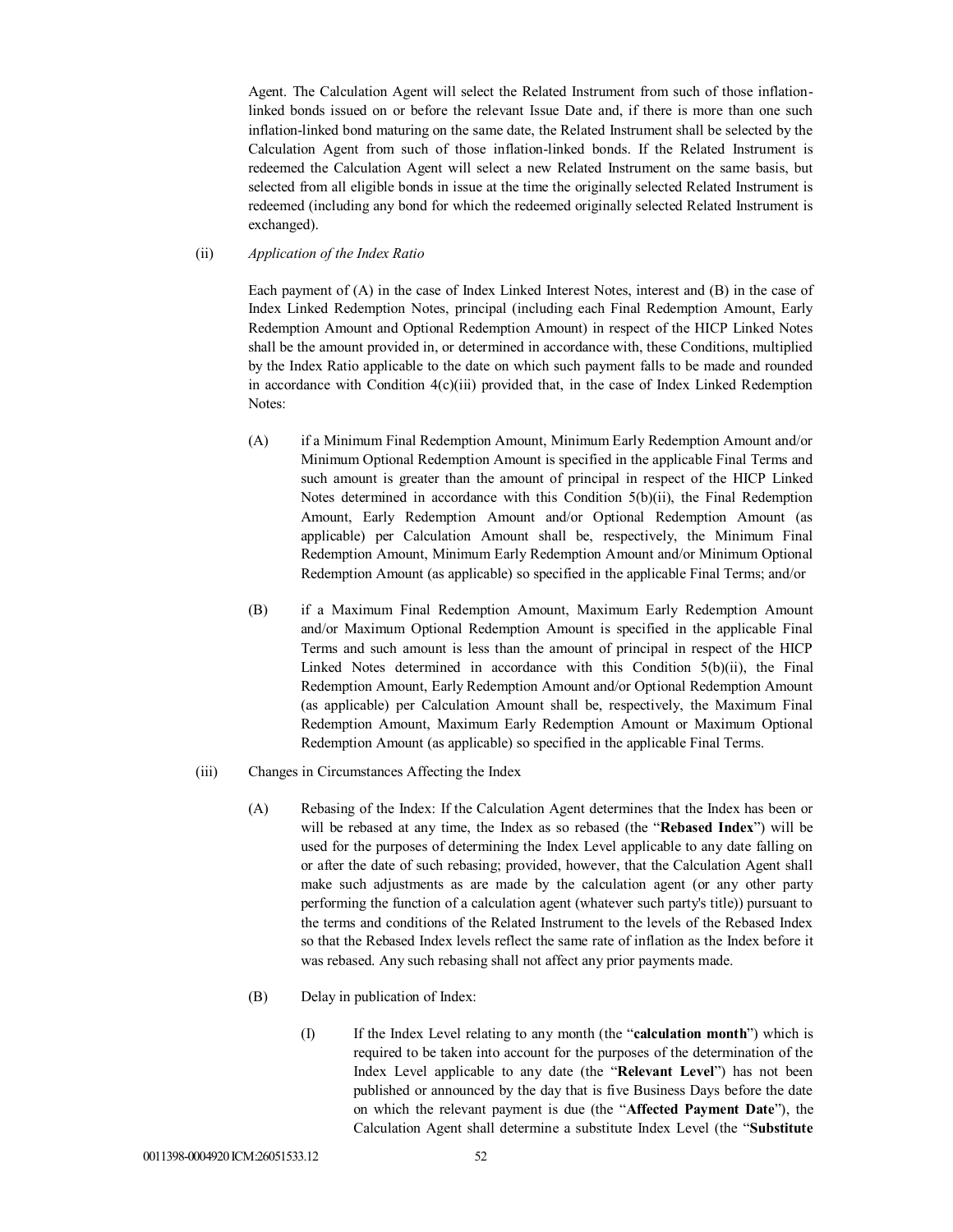**Index Level**"), to be used in place of the Relevant Level for the relevant calculation month, by using the following methodology:

- (1) if applicable, the Calculation Agent will take the same action to determine the Substitute Index Level for the Affected Payment Date as that taken by the calculation agent (or any other party performing the function of a calculation agent (whatever such party's title)) pursuant to the terms and conditions of the Related Instrument;
- (2) if (1) above does not result in a Substitute Index Level for the Affected Payment Date for any reason, then the Calculation Agent shall determine the Substitute Index Level as follows:

*Substitute Index Level = Base Level x (Latest Level / Reference Level)*

where:

"**Base Level**" means the level of the Index (excluding any flash estimates) published or announced by Eurostat (or any successor entity which publishes such index) in respect of the month which is 12 calendar months prior to the month for which the Substitute Index Level is being determined;

"**Latest Level**" means the latest level of the Index (excluding any flash estimates) published or announced by Eurostat (or any successor entity which publishes such index) prior to the month for which the Substitute Index Level is being determined; and

"**Reference Level**" means the level of the Index (excluding any flash estimates) published or announced by Eurostat (or any successor entity which publishes such index) in respect of the month that is 12 calendar months prior to the month in respect of which the Latest Level was published or announced.

- (II) If a Relevant Level is published or announced at any time on or after the day that is five Business Days prior to the Affected Payment Date, such Relevant Level will not be used in any calculations to be made pursuant to this Condition 5(b), and the Substitute Index Level determined pursuant to this Condition  $5(b)(iii)(A)$  will be the definitive Index Level for the relevant calculation month.
- (C) Cessation of publication:
	- (I) If the Index Level has not been published or announced for two consecutive months or Eurostat announces that it will no longer continue to publish or announce the Index then the Calculation Agent shall determine a successor index (the "**Successor Index**") *in lieu* of any previously applicable Index by using the following methodology:
		- (1) if at any time (other than after an Early Termination Event (as defined below) has occurred pursuant to Condition  $5(b)(iii)(C)(II)$ below) a successor index has been designated by the calculation agent (or any other party performing the function of a calculation agent (whatever such party's title)) pursuant to the terms and conditions of the Related Instrument, such successor index shall be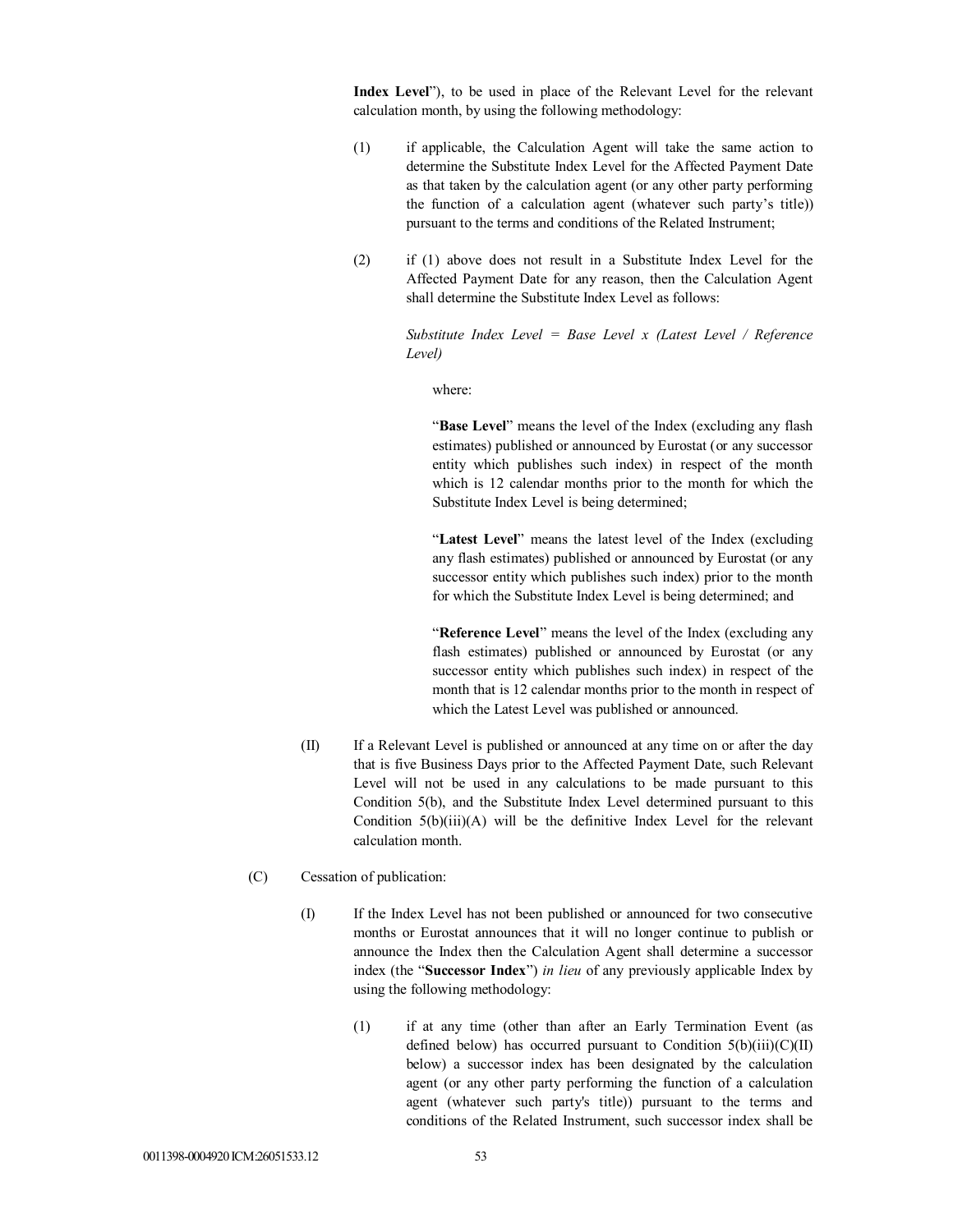the Successor Index for the purposes of all subsequent payments of interest (in the case of Index Linked Interest Notes) and/or principal (in the case of Index Linked Redemption Notes) in respect of the Notes, notwithstanding that any other Successor Index may previously have been determined under paragraphs (2), (3) or (4) below; or

- (2) if a Successor Index has not been determined under paragraph (1) above (and no Early Termination Event has occurred pursuant to Condition  $5(b)(iii)(C)(II)$  below), and a notice has been given or an announcement has been made by Eurostat (or any successor entity which publishes the Index) specifying that the Index will be superseded by a replacement index specified by Eurostat (or any such successor), and the Calculation Agent determines that such replacement index is calculated using the same or substantially similar formula or method of calculation as used in the calculation of the previously applicable Index, such replacement index shall be the Successor Index from the date that such replacement index comes into effect; or
- (3) if a Successor Index has not been determined under paragraphs (1) or (2) above (and no Early Termination Event has occurred pursuant to Condition  $5(b)(iii)(C)(II)$  below), the Calculation Agent shall ask five leading independent dealers to state what the replacement index for the Index should be. If between four and five responses are received, and of those four or five responses, three or more leading independent dealers state the same index, this index will be deemed the Successor Index. If three responses are received, and two or more leading independent dealers state the same index, this index will be deemed the Successor Index. If fewer than three responses are received, the Calculation Agent will proceed to paragraph (4) below;
- (4) if no Successor Index has been determined under paragraphs (1), (2) or (3) above on or before the fifth Index Business Day prior to the next Affected Payment Date the Calculation Agent will determine an appropriate alternative index for such Affected Payment Date, and such index will be the Successor Index.
- (II) If the Calculation Agent determines that there is no appropriate alternative index as referred to in Condition  $5(b)(iii)(C)(4)$ , the Issuer and the Trustee shall, in conjunction with the Calculation Agent, determine an appropriate alternative index and, if the Issuer and the Trustee, in conjunction with the Calculation Agent, do not reach agreement on an appropriate alternative index within a period of ten Business Days, then an "**Early Termination Event**" will be deemed to have occurred and the Issuer will redeem the Notes in accordance with Condition 7(c).
- (D) Material Modification Prior to Interest Payment Date: If, on or prior to the day that is five Business Days before an Interest Payment Date, Eurostat announces that it will make a material change to the Index then the Calculation Agent shall make any such adjustments to the Index consistent with adjustments made to the Related Instrument.
- (E) Manifest Error in Publication: If, within thirty days of publication, the Calculation Agent determines that Eurostat (or any successor entity which publishes the Index) has corrected the level of the Index to remedy a manifest error in its original publication, the Calculation Agent will notify the Issuer and the Trustee of (1) that correction, (2)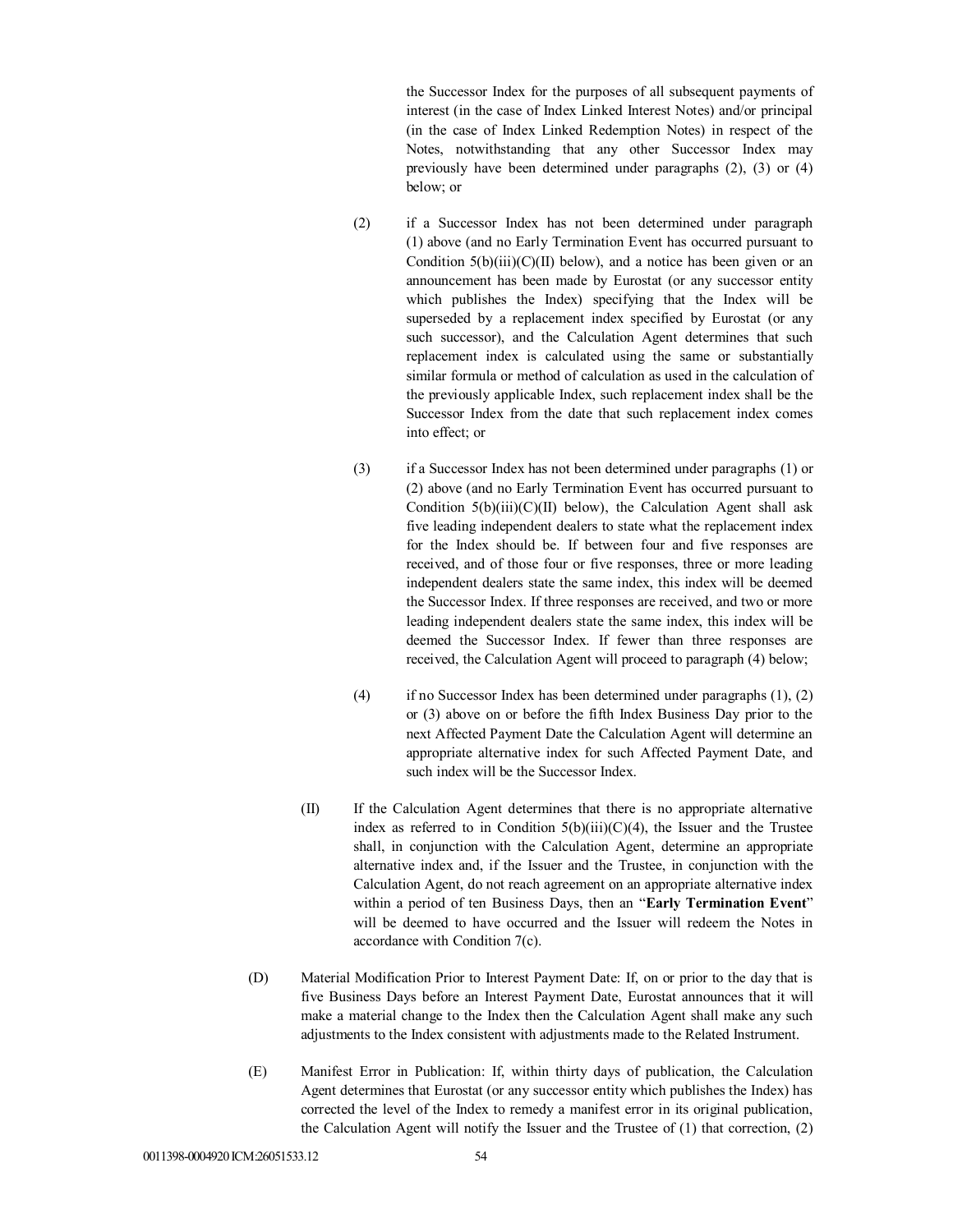the amount that is payable as a result of that correction and (3) take such other action as it may deem necessary to give effect to such correction.

Any amendments to the Index made pursuant to this Condition 5(b)(iii) shall be binding on the Issuer, the Trustee, the Noteholders and the Couponholders, and the Issuer shall give notice to the Noteholders in accordance with Condition 14 of such amendments as promptly as practicable following their determination.

## **6. PAYMENTS**

(a) *Method of payment*

Subject as provided below:

- (i) payments in a Specified Currency other than euro will be made by credit or transfer to an account in the relevant Specified Currency maintained by the payee with a bank in the principal financial centre of the country of such Specified Currency (which, if the Specified Currency is Australian dollars or New Zealand dollars, shall be Melbourne and Wellington, respectively); and
- (ii) payments in euro will be made by credit or transfer to a euro account (or any other account to which euro may be credited or transferred) specified by the payee.

Payments will be subject in all cases to (i) any fiscal or other laws and regulations applicable thereto in the place of payment, but without prejudice to the provisions of Condition 8 and (ii) any withholding or deduction required pursuant to an agreement described in Section 1471(b) of the U.S. Internal Revenue Code of 1986 (the "**Code**") or otherwise imposed pursuant to Sections 1471 through 1474 of the Code, any regulations or agreements thereunder, any official interpretations thereof, or (without prejudice to the provisions of Condition 8) any law implementing an intergovernmental approach thereto.

### (b) *Presentation of definitive Notes and Coupons*

Payments of principal in respect of definitive Notes will (subject as provided below) be made in the manner provided in paragraph (a) above only against presentation and surrender (or, in the case of part payment of any sum due, endorsement) of definitive Notes, and payments of interest in respect of definitive Notes will (subject as provided below) be made as aforesaid only against presentation and surrender (or, in the case of part payment of any sum due, endorsement) of Coupons, in each case at the specified office of any Paying Agent outside the United States (which expression, as used herein, means the United States of America (including the States and the District of Columbia and its possessions)).

Fixed Rate Notes in definitive form (other than Index Linked Notes or Long Maturity Notes (as defined below)) should be presented for payment together with all unmatured Coupons appertaining thereto (which expression shall for this purpose include Coupons falling to be issued on exchange of matured Talons), failing which the amount of any missing unmatured Coupon (or, in the case of payment not being made in full, the same proportion of the amount of such missing unmatured Coupon as the sum so paid bears to the sum due) will be deducted from the sum due for payment. Each amount of principal so deducted will be paid in the manner mentioned above against surrender of the relative missing Coupon at any time before the expiry of 10 years after the Relevant Date (as defined in Condition 8) in respect of such principal (whether or not such Coupon would otherwise have become void under Condition 9) or, if later, five years from the date on which such Coupon would otherwise have become due, but in no event thereafter.

Upon any Fixed Rate Note in definitive form becoming due and repayable prior to its Maturity Date, all unmatured Talons (if any) appertaining thereto will become void and no further Coupons will be issued in respect thereof.

Upon the date on which any Floating Rate Note, Index Linked Note or Long Maturity Note in definitive form becomes due and repayable, unmatured Coupons and Talons (if any) relating thereto (whether or not attached) shall become void and no payment or, as the case may be, exchange for further Coupons shall be made in respect thereof. A "**Long Maturity Note**" is a Fixed Rate Note (other than a Fixed Rate Note which on issue had a Talon attached) whose nominal amount on issue is less than the aggregate interest payable thereon provided that such Note shall cease to be a Long Maturity Note on the Interest Payment Date on which the aggregate amount of interest remaining to be paid after that date is less than the nominal amount of such Note.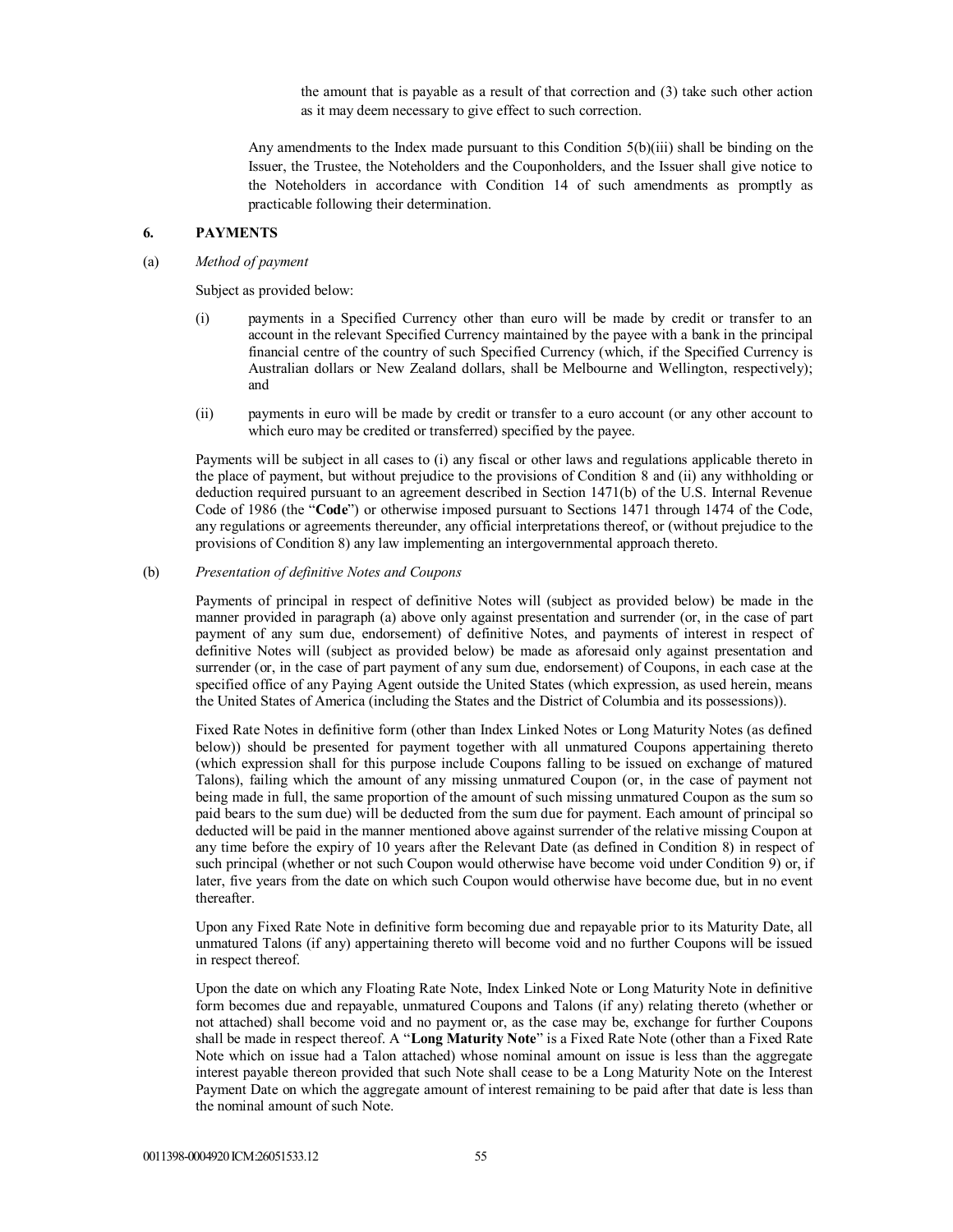If the due date for redemption of any definitive Note is not an Interest Payment Date, interest (if any) accrued in respect of such Note from (and including) the preceding Interest Payment Date or, as the case may be, the Interest Commencement Date shall be payable only against surrender of the relevant definitive Note.

### (c) *Payments in respect of Global Notes*

Payments of principal and interest (if any) in respect of Notes represented by any Global Note will (subject as provided below) be made in the manner specified above in relation to definitive Notes and otherwise in the manner specified in the relevant Global Note, where applicable, against presentation or surrender, as the case may be, of such Global Note at the specified office of any Paying Agent outside the United States. A record of each payment made distinguishing between any payment of principal and any payment of interest, will be made either on such Global Note by the Paying Agent to which it was presented or in the records of Euroclear and Clearstream, Luxembourg, as applicable.

#### (d) *General provisions applicable to payments*

The holder of a Global Note shall be the only person entitled to receive payments in respect of Notes represented by such Global Note and the Issuer will be discharged by payment to, or to the order of, the holder of such Global Note in respect of each amount so paid. Each of the persons shown in the records of Euroclear or Clearstream, Luxembourg as the beneficial holder of a particular nominal amount of Notes represented by such Global Note must look solely to Euroclear or Clearstream, Luxembourg, as the case may be, for his share of each payment so made by the Issuer to, or to the order of, the holder of such Global Note.

Notwithstanding the foregoing provisions of this Condition, if any amount of principal and/or interest in respect of Notes is payable in U.S. dollars, such U.S. dollar payments of principal and/or interest in respect of such Notes will be made at the specified office of a Paying Agent in the United States if:

- (i) the Issuer has appointed Paying Agents with specified offices outside the United States with the reasonable expectation that such Paying Agents would be able to make payment in U.S. dollars at such specified offices outside the United States of the full amount of principal and interest on the Notes in the manner provided above when due;
- (ii) payment of the full amount of such principal and interest at all such specified offices outside the United States is illegal or effectively precluded by exchange controls or other similar restrictions on the full payment or receipt of principal and interest in U.S. dollars; and
- (iii) such payment is then permitted under United States law without involving, in the opinion of the Issuer, adverse tax consequences to the Issuer.

### (e) *Exercise of put option*

To exercise the right to require the Issuer to redeem (or, in the case of Condition 7(f), to redeem or, at the option of the Issuer, purchase or procure the purchase of) this Note pursuant to Conditions 7(e) or 7(f) (if applicable), the holder of this Note must comply with the following provisions.

(i) If this Note is in definitive form and held outside Euroclear and Clearstream, Luxembourg, the Noteholder must deliver, at the specified office of any Paying Agent at any time during normal business hours of such Paying Agent falling within the notice period specified in Condition 7(e) or Condition 7(f), a duly completed and signed notice of exercise in the form (for the time being current) obtainable from any specified office of any Paying Agent (a **"Put Notice**") and in which the holder must specify a bank account (or, if payment is required to be made by cheque, an address) complying with the requirements of this Condition 6 to which payment is to be made, accompanied by this Note or evidence satisfactory to the Paying Agent concerned that this Note will, following delivery of the Put Notice, be held to its order or under its control.

The Paying Agent to which such Note and Put Notice are delivered shall issue to the Noteholder concerned a non-transferable receipt in respect of the Note so delivered. Payment in respect of any Note so delivered shall be made, if the holder duly specifies a bank account in the Put Notice to which payment is to be made, by transfer for value on the Optional Redemption Date or the relevant Put Date (as the case may be) to that bank account or by cheque sent by first class post to that address, in either case in compliance with the provisions of Condition 6(a). A Put Notice, once given, shall be irrevocable. For the purposes of Conditions 1, 9, 10, 11, 15 and 16, receipts issued pursuant to this Condition 6(e) shall be treated as if they were Notes.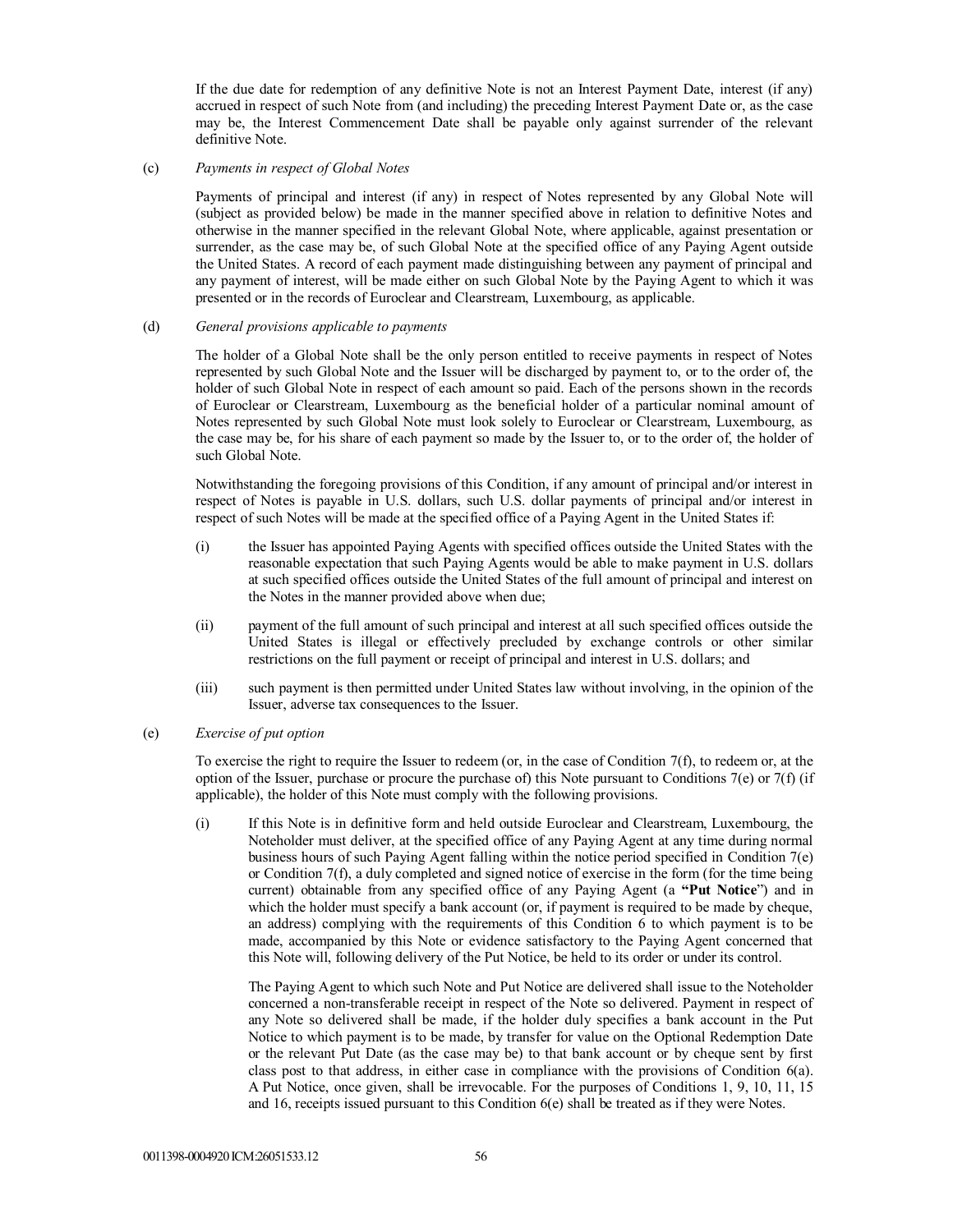For the avoidance of doubt, the provisions of Condition 6(b) shall apply with respect to the presentation of Notes under this Condition 6(e)(i) and payments in respect thereof.

- (ii) If this Note is represented by a Global Note or is in definitive form and held through Euroclear or Clearstream, Luxembourg, the Noteholder must, within the notice period specified in Condition  $7(e)$  or Condition  $7(f)$ , give notice to the Agent of such exercise in accordance with the standard procedures of Euroclear and Clearstream, Luxembourg (which may include notice being given on his instruction by Euroclear or Clearstream, Luxembourg or any common depositary or common safekeeper, as the case may be, for them to the Agent by electronic means) in a form acceptable to Euroclear and Clearstream, Luxembourg from time to time and, if this Note is represented by a CGN, at the same time present or procure the presentation of the relevant Global Note to the Agent for notation accordingly.
- (f) *Payment Day*

If the date for payment of any amount in respect of any Note or Coupon is not a Payment Day, the holder thereof shall not be entitled to payment until the next following Payment Day in the relevant place and shall not be entitled to further interest or other payment in respect of such delay. For these purposes, "Payment Day" means any day which (subject to Condition 9) is:

- (i) a day on which commercial banks and foreign exchange markets settle payments and are open for general business (including dealing in foreign exchange and foreign currency deposits) in:
	- (A) in the case of Notes in definitive form only, the relevant place of presentation;
	- (B) each Additional Financial Centre (other than TARGET2 System) specified in the applicable Final Terms;
	- (C) if TARGET2 System is specified as an Additional Financial Centre in the applicable Final Terms, a day on which the TARGET2 System is open; and
- (ii) either (1) in relation to any sum payable in a Specified Currency other than euro, a day on which commercial banks and foreign exchange markets settle payments and are open for general business (including dealing in foreign exchange and foreign currency deposits) in the principal financial centre of the country of the relevant Specified Currency (which if the Specified Currency is Australian dollars or New Zealand dollars, shall be Melbourne and Wellington, respectively) or (2) in relation to any sum payable in euro, a day on which the TARGET2 System is open.
- (g) *Interpretation of principal and interest*

Any reference in these Conditions to principal in respect of the Notes shall be deemed to include, as applicable:

- (i) any additional amounts which may be payable with respect to principal under Condition 9 or under any undertaking or covenant given in addition thereto, or in substitution therefor, pursuant to the Trust Deed;
- (ii) the Final Redemption Amount of the Notes;
- (iii) the Early Redemption Amount of the Notes;
- (iv) the Optional Redemption Amount(s) (if any) of the Notes;
- (v) in relation to Zero Coupon Notes, the Amortised Face Amount (as defined in Condition 7(g)); and
- (vi) any premium and any other amounts (other than interest) which may be payable by the Issuer under or in respect of the Notes.

Any reference in these Conditions to interest in respect of the Notes shall be deemed to include, as applicable, any additional amounts which may be payable with respect to interest under Condition 8 or under any undertaking or covenant given in addition thereto, or in substitution therefor, pursuant to the Trust Deed.

## **7. REDEMPTION AND PURCHASE**

(a) *Redemption at maturity*

0011398-0004920 ICM:26051533.12 57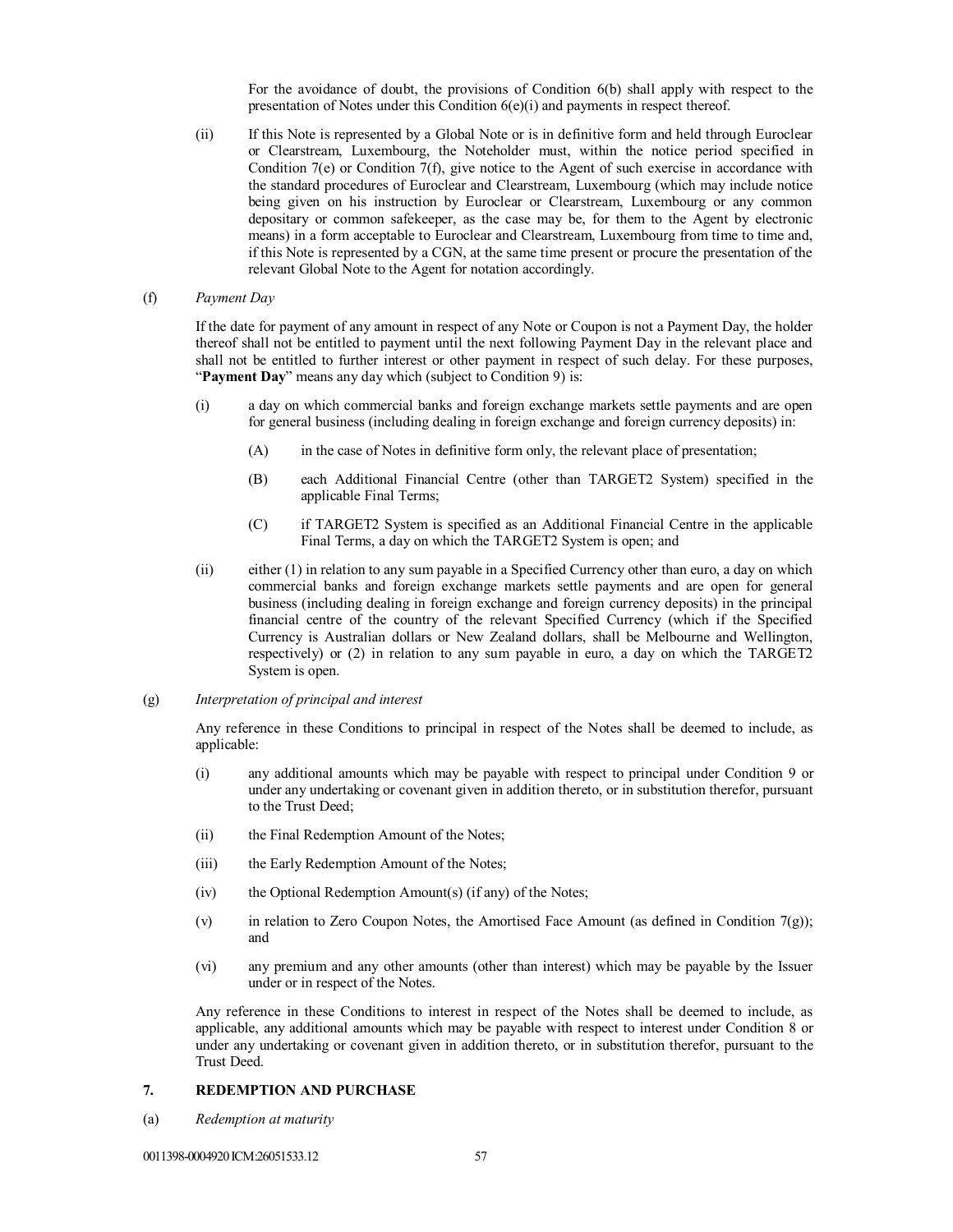Unless previously redeemed or purchased and cancelled as specified below, each Note (including Index Linked Redemption Notes) will be redeemed by the Issuer at its Final Redemption Amount specified in the applicable Final Terms (subject, in the case of Index Linked Redemption Notes, to adjustment in accordance with Condition 5(a)(ii) or Condition 5(b)(ii), as applicable) in the relevant Specified Currency on the Maturity Date specified in the applicable Final Terms.

#### (b) *Redemption for tax reasons*

The Notes may be redeemed at the option of the Issuer in whole, but not in part, at any time (if this Note is neither a Floating Rate Note nor an Index Linked Interest Note) or on any Interest Payment Date (if this Note is either a Floating Rate Note or an Index Linked Interest Note), on giving not less than 30 nor more than 60 days' notice to the Trustee and the Agent and, in accordance with Condition 14, the Noteholders (which notice shall be irrevocable), if the Issuer satisfies the Trustee immediately before the giving of such notice that:

- (i) on the occasion of the next payment due under the Notes, the Issuer has or will become obliged to pay additional amounts as provided or referred to in Condition 8 as a result of any change in, or amendment to, the laws or regulations of a Tax Jurisdiction (as defined in Condition 8) or any change in the application or official interpretation of such laws or regulations, which change or amendment becomes effective on or after the date on which agreement is reached to issue the first Tranche of the Notes; and
- (ii) such obligation cannot be avoided by the Issuer taking reasonable measures available to it,

provided that no such notice of redemption shall be given earlier than 90 days prior to the earliest date on which the Issuer would be obliged to pay such additional amounts were a payment in respect of the Notes then due.

Prior to the publication of any notice of redemption pursuant to this Condition, the Issuer shall deliver to the Trustee to make available at its specified office to the Noteholders (i) a certificate signed by two Authorised Persons of the Issuer stating that the Issuer is entitled to effect such redemption and setting forth a statement of facts showing that the conditions precedent to the right of the Issuer so to redeem have occurred and (ii) an opinion in a form satisfactory to the Trustee of independent legal advisers of recognised standing to whom the Trustee shall have no reasonable objection to the effect that the Issuer has or will become obliged to pay such additional amounts as a result of such change or amendment and the Trustee shall be entitled to accept the certificate as sufficient evidence of the satisfaction of the conditions precedent set out above, in which event it shall be conclusive and binding on the Noteholders and the Couponholders.

Notes redeemed pursuant to this Condition 7(b) will be redeemed at their Early Redemption Amount referred to in paragraph (g) below together (if appropriate) with interest accrued to (but excluding) the date fixed for redemption (such interest subject, in the case of Index Linked Interest Notes, to adjustment in accordance with Condition  $5(a)(ii)$  or Condition  $5(b)(ii)$ , as applicable).

## (c) *Redemption for index reasons*

### (i) RPI Linked Notes

In the case of RPI Linked Notes, if either (A) the Index Figure for three consecutive months is required to be determined on the basis of an Index Figure previously published as provided in Condition  $5(a)(iii)(B)(II)$  or Condition  $5(a)(iii)(C)(II)$ , as applicable, and the Trustee has been notified by the Calculation Agent that publication of the Index has ceased or (B) notice is published by Her Majesty's Treasury, or on its behalf, following a change in relation to the Index, offering a right of redemption to the holders of the Reference Gilt, and (in either case) no amendment or substitution of the Index shall have been advised by the Indexation Adviser to the Issuer and such circumstances are continuing, the Issuer may, upon giving not more than 60 nor less than 30 days' notice to the Trustee and the Agent and, in accordance with Condition 14, the Noteholders (which notice shall be irrevocable), redeem all, but not some only, of the Notes at their Early Redemption Amount referred to in paragraph (g) below together (if applicable) with interest accrued to (but excluding) the date of redemption (such interest subject, in the case of Index Linked Interest Notes, to adjustment in accordance with Condition 5(a)(ii) or Condition 5(b)(ii), as applicable).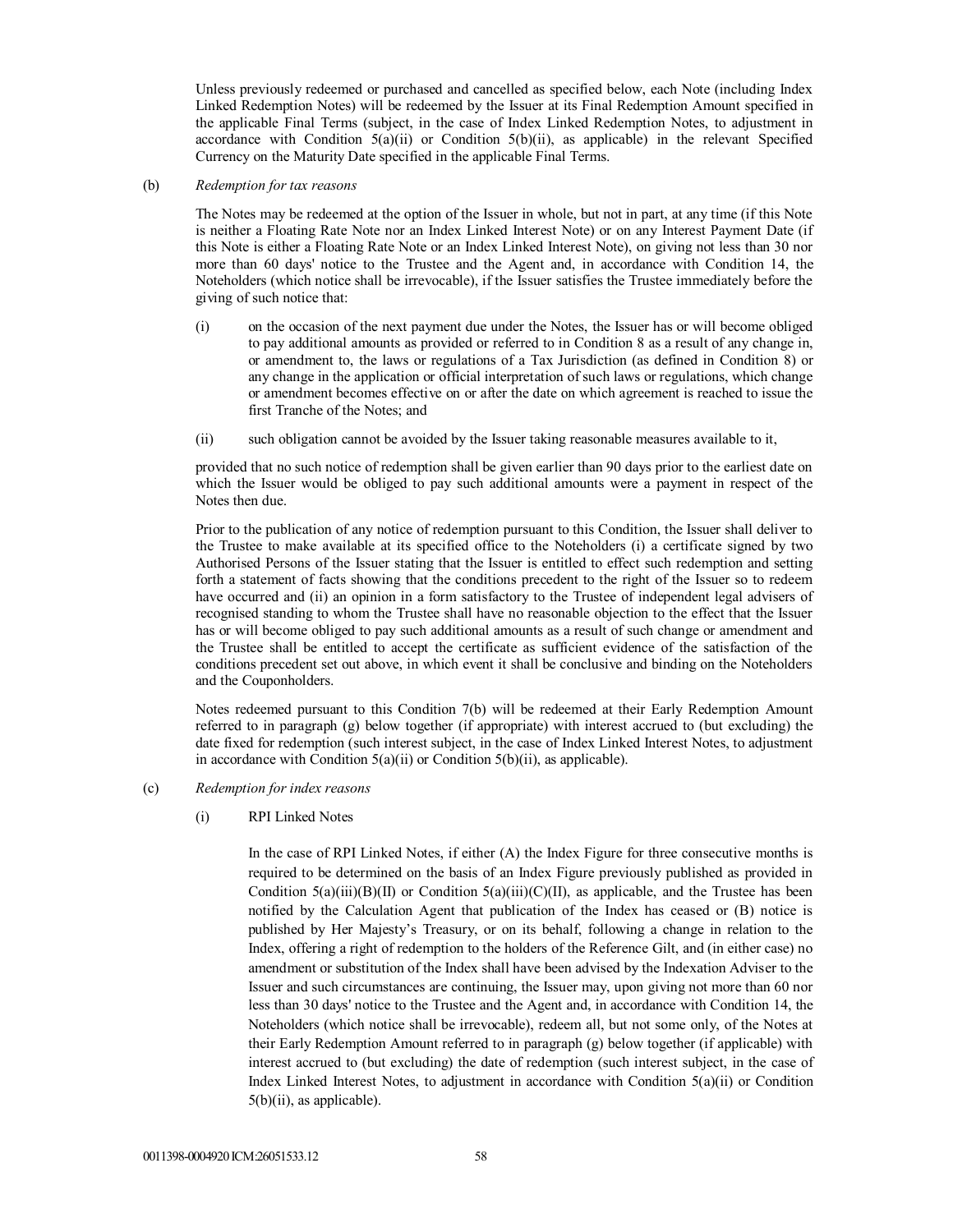### (ii) HICP Linked Notes

In the case of HICP Linked Notes, if an Early Termination Event has occurred pursuant to Condition  $5(b)(iii)(C)(II)$ , the Issuer will, upon giving not less than 30 nor more than 60 days' notice to the Trustee and the Agent and, in accordance with Condition 14, the Noteholders (which notice shall be irrevocable), redeem all, but not some only, of the Notes at their Early Redemption Amount referred to in paragraph (g) below together (if applicable) with interest accrued to (but excluding) the date of redemption (such interest subject, in the case of Index Linked Interest Notes, to adjustment in accordance with Condition 5(a)(ii) or Condition 5(b)(ii), as applicable).

# (d) *Redemption at the option of the Issuer (Issuer Call)*

If Issuer Call is specified as being applicable in the applicable Final Terms, the Issuer may, having given:

- (i) not less than 15 nor more than 30 days' notice to the Noteholders in accordance with Condition 14; and
- (ii) not less than 15 days before the giving of the notice referred to in (i), notice to the Trustee and to the Agent;

(which notices shall be irrevocable and shall specify the date fixed for redemption), redeem all or some only of the Notes then outstanding on any Optional Redemption Date and at the Optional Redemption Amount(s) specified in the applicable Final Terms (subject, in the case of Index Linked Redemption Notes, to adjustment in accordance with Condition  $5(a)(ii)$  or Condition  $5(b)(ii)$ , as applicable) together, if appropriate, with interest accrued to (but excluding) the relevant Optional Redemption Date (such interest subject, in the case of Index Linked Interest Notes, to adjustment in accordance with Condition  $5(a)(ii)$  or Condition  $5(b)(ii)$ , as applicable). Any such redemption must be of a nominal amount not less than the Minimum Redemption Amount and not more than the Maximum Redemption Amount, in each case as may be specified in the applicable Final Terms. In the case of a partial redemption of Notes, the Notes to be redeemed ("**Redeemed Notes**") will be selected individually by lot, in the case of Redeemed Notes represented by definitive Notes, and in accordance with the rules of Euroclear and/or Clearstream, Luxembourg (to be reflected in the records of Euroclear and Clearstream, Luxembourg as either a pool factor or a reduction in nominal amount, at their discretion), in the case of Redeemed Notes represented by a Global Note, not more than 30 days prior to the date fixed for redemption (such date of selection being hereinafter called the "**Selection Date**"). In the case of Redeemed Notes represented by definitive Notes, a list of the serial numbers of such Redeemed Notes will be published in accordance with Condition 14 not less than 15 days prior to the date fixed for redemption. No exchange of the relevant Global Note will be permitted during the period from (and including) the Selection Date to (and including) the date fixed for redemption pursuant to this paragraph (d) and notice to that effect shall be given by the Issuer to the Noteholders in accordance with Condition 14 at least five days prior to the Selection Date.

(e) *Redemption at the option of the Noteholders (Investor Put) and exercise of Noteholders***'** *rights*

If Investor Put is specified as being applicable in the applicable Final Terms, upon the holder of any Note giving to the Issuer in accordance with Condition 14 not less than 15 nor more than 30 days' notice (which notice shall be irrevocable) the Issuer will, upon the expiry of such notice, redeem such Note on the Optional Redemption Date and at the Optional Redemption Amount specified in the applicable Final Terms (subject, in the case of Index Linked Redemption Notes, to adjustment in accordance with Condition 5(a)(ii) or Condition 5(b)(ii), as applicable) together, if appropriate, with interest accrued to (but excluding) the Optional Redemption Date (such interest subject, in the case of Index Linked Interest Notes, to adjustment in accordance with Condition 5(a)(ii) or Condition 5(b)(ii), as applicable).

- (f) *Redemption at the option of the Noteholders on a Restructuring Event*
	- (i) (a) If, at any time while any of the Notes remains outstanding, a Restructuring Event (as defined below) occurs and prior to the commencement of or during the Restructuring Period (as defined below):
		- (A) an independent financial adviser (as described below) shall have certified in writing to the Trustee that such Restructuring Event will not be or is not, in its opinion, materially prejudicial to the interests of the Noteholders; or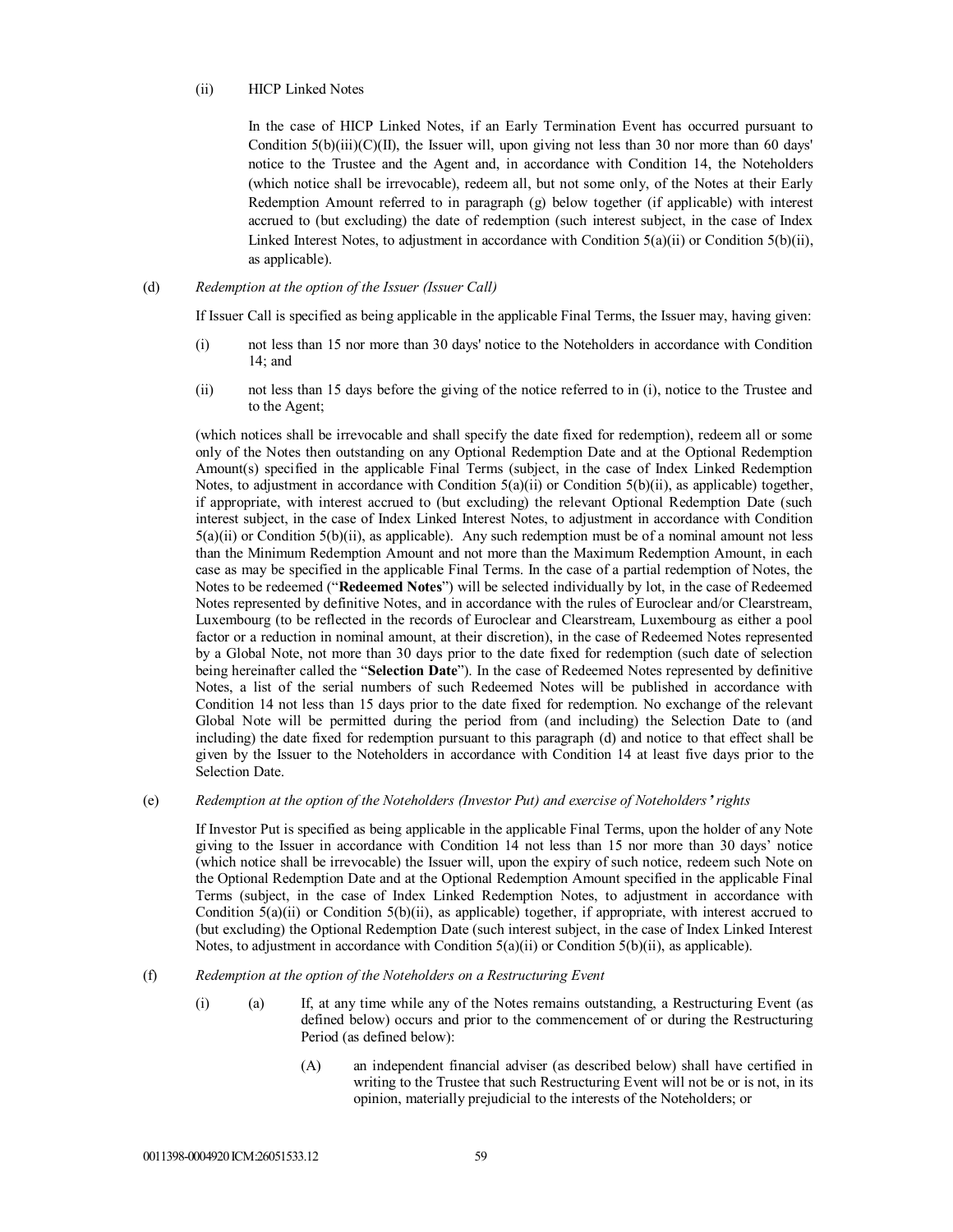(B) if there are Rated Securities (as defined below), each Rating Agency (as defined below) that at such time has assigned a current rating to the Rated Securities confirms in writing to the Trustee that it will not be withdrawing or reducing the then current rating assigned to the Rated Securities by it from an investment grade rating (BBB-/Baa3, or their respective equivalents for the time being, or better) to a non-investment grade rating (BB+/Ba1, or their respective equivalents for the time being, or worse) or, if the Rating Agency shall have already rated the Rated Securities below investment grade (as described above), the rating will not be lowered by one full rating category or more, in each case as a result, in whole or in part, of any event or circumstance comprised in or arising as a result of the applicable Restructuring Event,

the following provisions of this Condition 7(f) shall cease to have any further effect in relation to such Restructuring Event.

- (b) If, at any time while any of the Notes remains outstanding, a Restructuring Event occurs and (subject to Condition  $7(f)(i)(a)$ ):
	- (A) within the Restructuring Period, either:
		- (i) if at the time such Restructuring Event occurs there are Rated Securities, a Rating Downgrade (as defined below) in respect of such Restructuring Event also occurs; or
		- (ii) if at such time there are no Rated Securities, a Negative Rating Event (as defined below) in respect of such Restructuring Event also occurs; and
	- (B) an independent financial adviser shall have certified in writing to the Trustee that such Restructuring Event is, in its opinion, materially prejudicial to the interests of the Noteholders (a "**Negative Certification**"),

then, unless at any time the Issuer shall have given notice under Condition 7(b) or 7(d) (if applicable) or the holder shall have given notice under Condition 7(e) (if applicable), the holder of each Note will, upon the giving of a Put Event Notice (as defined below), have the option (the "**Put Option**") to require the Issuer to redeem or, at the option of the Issuer, purchase (or procure the purchase of) that Note on the Put Date (as defined below), at its Optional Redemption Amount specified in the applicable Final Terms (subject, in the case of Index Linked Redemption Notes, to adjustment in accordance with Condition  $5(a)(ii)$  or Condition 5(b)(ii), as applicable) together with (or, where purchased, together with an amount equal to) interest (if any) accrued to (but excluding) the Put Date (such interest subject, in the case of Index Linked Interest Notes, to adjustment in accordance with Condition 5(a)(ii) or Condition 5(b)(ii), as applicable).

A Restructuring Event shall be deemed not to be materially prejudicial to the interests of the Noteholders if, notwithstanding the occurrence of a Rating Downgrade or a Negative Rating Event, the rating assigned to the Rated Securities by any Rating Agency (as defined below) is subsequently increased to, or, as the case may be, there is assigned to the Notes or other unsecured and unsubordinated debt of the Issuer (or of any Subsidiary of the Issuer and which is guaranteed on an unsecured and unsubordinated basis by the Issuer) having an initial maturity of five years or more by any Rating Agency, an investment grade rating (BBB-/Baa3) or their respective equivalents for the time being) or better prior to any Negative Certification being issued.

Any certification by an independent financial adviser as aforesaid as to whether or not, in its opinion, any Restructuring Event is materially prejudicial to the interests of the Noteholders shall, in the absence of manifest or proven error, be conclusive and binding on the Trustee, the Issuer and the Noteholders. The Issuer may, at any time, with the approval of the Trustee (such approval not to be unreasonably withheld or delayed) appoint an independent financial adviser for the purposes of this Condition 7(f). If, within five Business Days following the occurrence of a Rating Downgrade or a Negative Rating Event, as the case may be, in respect of a Restructuring Event, the Issuer shall not have appointed an independent financial adviser for the purposes of Condition  $7(f)(i)(b)(B)$  and (if so required by the Trustee) the Trustee is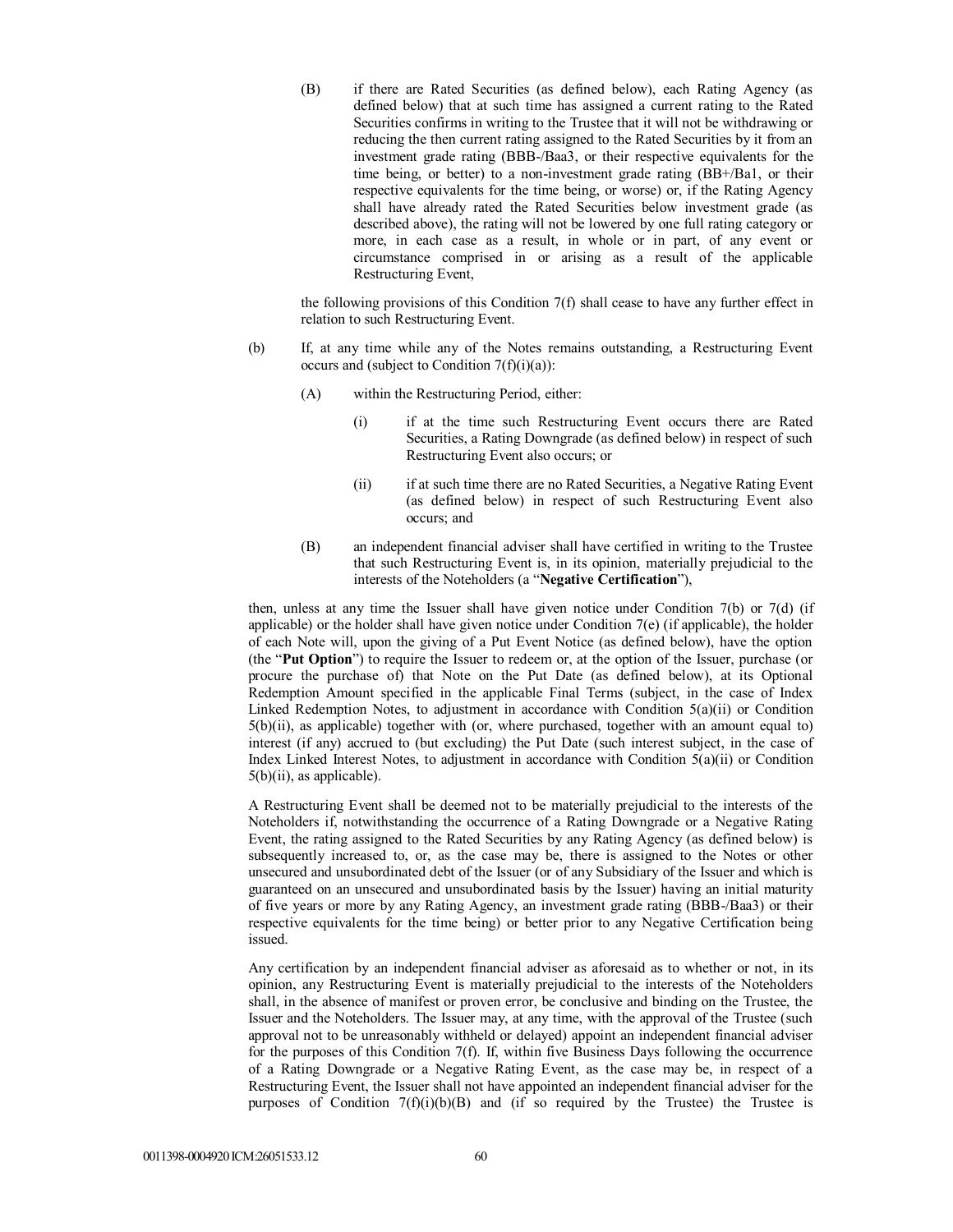indemnified to its satisfaction against the costs of such adviser, the Trustee may appoint an independent financial adviser for such purpose following consultation with the Issuer.

- (ii) Promptly upon the Issuer becoming aware that a Put Event (as defined below) has occurred, and in any event not later than 14 days after the occurrence of a Put Event, the Issuer shall, and at any time upon the Trustee becoming similarly so aware, the Trustee may, and if so requested by the holders of at least one-quarter in nominal amount of the Notes then outstanding shall, give notice (a "**Put Event Notice**") to the Noteholders in accordance with Condition 14 specifying the nature of the Put Event and the procedure for exercising the Put Option.
- (iii) To exercise the Put Option, the holder of a Note must comply with the provisions of Condition  $6(e)$ . The applicable notice period for the purposes of Condition  $6(e)$  shall be the period (the "**Put Period**") of 45 days after the date on which a Put Event Notice is given. Subject to the relevant Noteholder having complied with Condition  $6(e)$ , the Issuer shall redeem or, at the option of the Issuer, purchase (or procure the purchase of) the relevant Note on the fifteenth day after the date of expiry of the Put Period (the "**Put Date**") unless previously redeemed or purchased.
- (iv) For the purposes of these Conditions:
	- (a) "**Distribution Services Area**" means the area specified as such in the distribution licence granted to the Issuer on 1 October 2001 under section  $6(1)(c)$  of the Electricity Act 1989 (as amended by section 30 of the Utilities Act 2000), as of the date of such distribution licence.
	- (b) A "**Negative Rating Event**" shall be deemed to have occurred if (1) the Issuer does not, either prior to or not later than 14 days after the date of a Negative Certification in respect of the relevant Restructuring Event, seek, and thereupon use all reasonable endeavours to obtain, a rating of the Notes or any other unsecured and unsubordinated debt of the Issuer (or of any Subsidiary of the Issuer and which is guaranteed on an unsecured and unsubordinated basis by the Issuer) having an initial maturity of five years or more from a Rating Agency or (2) if it does so seek and use such endeavours, it is unable, as a result of such Restructuring Event, to obtain such a rating of at least investment grade (BBB-/Baa3, or their respective equivalents for the time being).
	- (c) A "**Put Event**" occurs on the date of the last to occur of (1) a Restructuring Event, (2) either a Rating Downgrade or, as the case may be, a Negative Rating Event and (3) the relevant Negative Certification.
	- (d) "**Rating Agency**" means Standard & Poor's Credit Market Services Europe Limited or any of its subsidiaries and their successors ("**Standard & Poor's**") and Moody**'**s Investors Service Limited or any of its subsidiaries and their successors ("**Moodys**") or any rating agency substituted for any of them (or any permitted substitute of them) by the Issuer from time to time with the prior written approval of the Trustee (such approval not to be unreasonably withheld or delayed).
	- (e) A "**Rating Downgrade**" shall be deemed to have occurred in respect of a Restructuring Event if the then current rating assigned to the Rated Securities by any Rating Agency (whether provided by a Rating Agency at the invitation of the Issuer or by its own volition) is withdrawn or reduced from an investment grade rating (BBB- /Baa3, or their respective equivalents for the time being, or better) to a non-investment grade rating (BB+/Ba1, or their respective equivalents for the time being, or worse) or, if the Rating Agency shall then have already rated the Rated Securities below investment grade (as described above), the rating is lowered one full rating category.
	- (f) "**Rated Securities**" means the Notes, if at any time and for so long as they have a rating from a Rating Agency, and otherwise any other unsecured and unsubordinated debt of the Issuer (or of any Subsidiary of the Issuer and which is guaranteed on an unsecured and unsubordinated basis by the Issuer) having an initial maturity of five years or more which is rated by a Rating Agency.
	- (g) "**Relevant Subsidiary**" means a wholly-owned Subsidiary of the Issuer or of another Relevant Subsidiary, that has executed a guarantee in respect of the Notes or has become a primary obligor under the Notes as contemplated in sub-paragraph (1) of the definition of "**Restructuring Event**".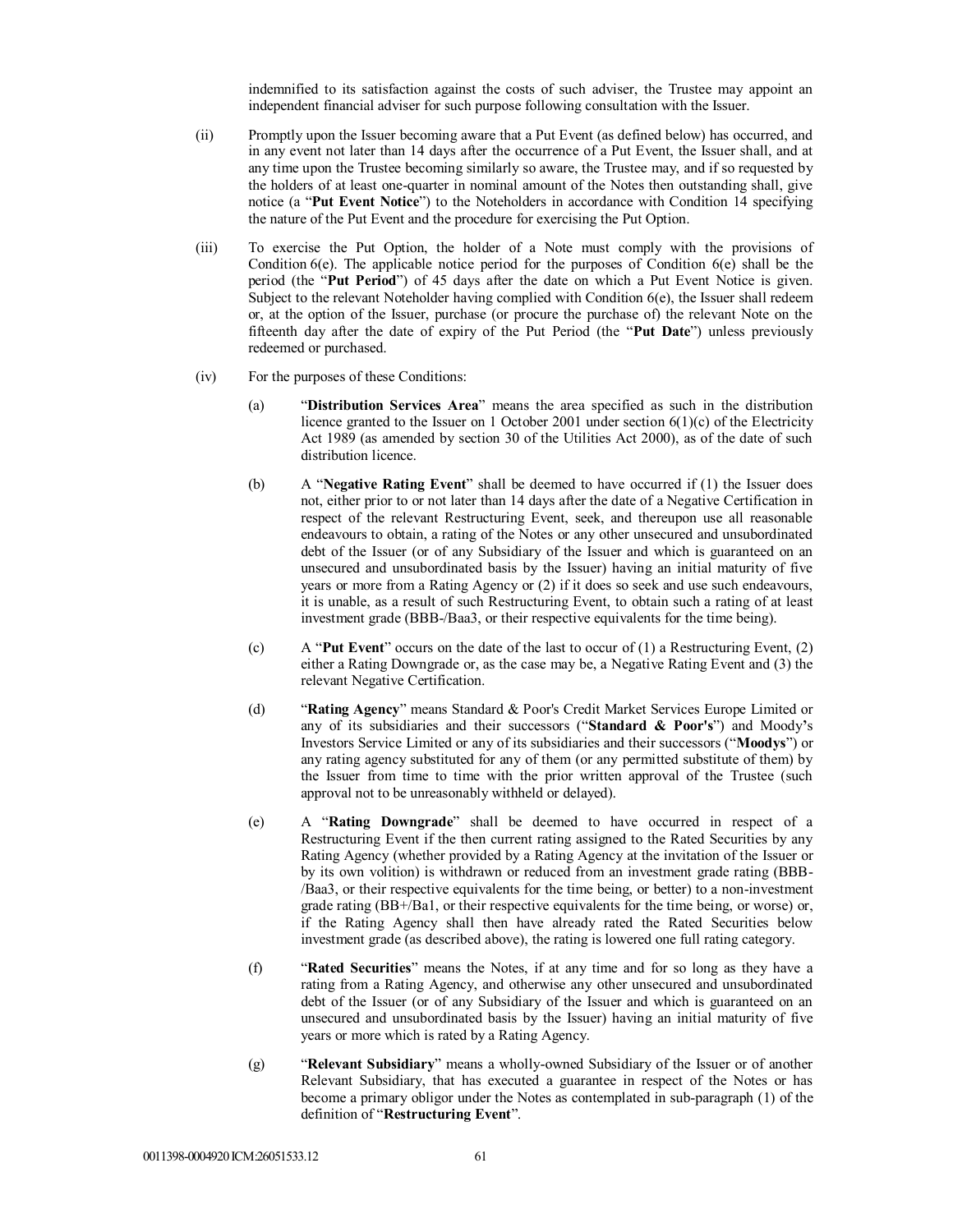- (h) "**Restructuring Event**" means the occurrence of any one or more of the following events:
	- (1) the Issuer and/or any Relevant Subsidiary ceases to be authorised and empowered to distribute electricity in the whole or substantially the whole (determined in accordance with sub-paragraph (l) below) of the Distribution Services Area, except in circumstances where the Issuer and/or one or more Relevant Subsidiaries and/or one or more wholly-owned Subsidiaries of the Issuer or of a Relevant Subsidiary is so authorised and empowered and, in the case of a wholly-owned Subsidiary of the Issuer or of a Relevant Subsidiary, such wholly-owned Subsidiary either executes in favour of the Trustee an unconditional and irrevocable guarantee in respect of the Notes (jointly and severally where appropriate) in such form as the Trustee may require or has become a primary obligor under the Notes (jointly and severally where appropriate) in accordance with Condition 16;
	- (2) any modification (other than a modification which is of a formal, minor or technical nature) being made to the terms and conditions upon which the Issuer and/or any Relevant Subsidiary is authorised and empowered under relevant legislation to distribute electricity in the Distribution Services Area unless two Authorised Persons of the Issuer and/or two directors of the Relevant Subsidiary (as the case may be) have certified in good faith to the Trustee that the modified terms and conditions are not materially less favourable to the business of the Issuer or such Relevant Subsidiary (as the case may be); or
	- (3) any legislation (whether primary or subordinate) is enacted which removes, qualifies or amends (other than an amendment which is of a formal, minor or technical nature) the duties of the Secretary of State for Trade and Industry (or any successor) and/or the Gas and Electricity Markets Authority (or any successor) under section 3A of the Electricity Act 1989 unless two Authorised Persons of the Issuer and/or two directors of the Relevant Subsidiary (as the case may be) have certified in good faith to the Trustee that such removal, qualification or amendment does not have a materially adverse effect on the financial condition of the Issuer or such Relevant Subsidiary (as the case may be).

### (i) "**Restructuring Period**" means:

- (A) if at the time a Restructuring Event occurs there are Rated Securities, the period of 90 days starting from and including the day on which that Restructuring Event occurs; or
- (B) if at the time a Restructuring Event occurs there are no Rated Securities, the period starting from and including the day on which that Restructuring Event occurs and ending on the day 90 days following the later of (aa) the date (if any) on which the Issuer shall seek to obtain a rating as contemplated by the definition of Negative Rating Event; (bb) the expiry of the 14 days referred to in the definition of Negative Rating Event and (cc) the date on which a Negative Certification shall have been given to the Issuer in respect of that Restructuring Event.
- (j) **"Subsidiary"** means a subsidiary within the meaning of section 1159 of the Companies Act 2006;
- (k) A Rating Downgrade or a Negative Rating Event or a non-investment grade rating shall be deemed not to have occurred as a result or in respect of a Restructuring Event if the Rating Agency making the relevant reduction in rating or, where applicable, declining to assign a rating of at least investment grade as provided in this Condition 7(f), does not announce or publicly confirm or inform the Trustee in writing at its request that the reduction or, where applicable, declining to assign a rating of at least investment grade was the result, in whole or in part, of any event or circumstance comprised in or arising as a result of the applicable Restructuring Event.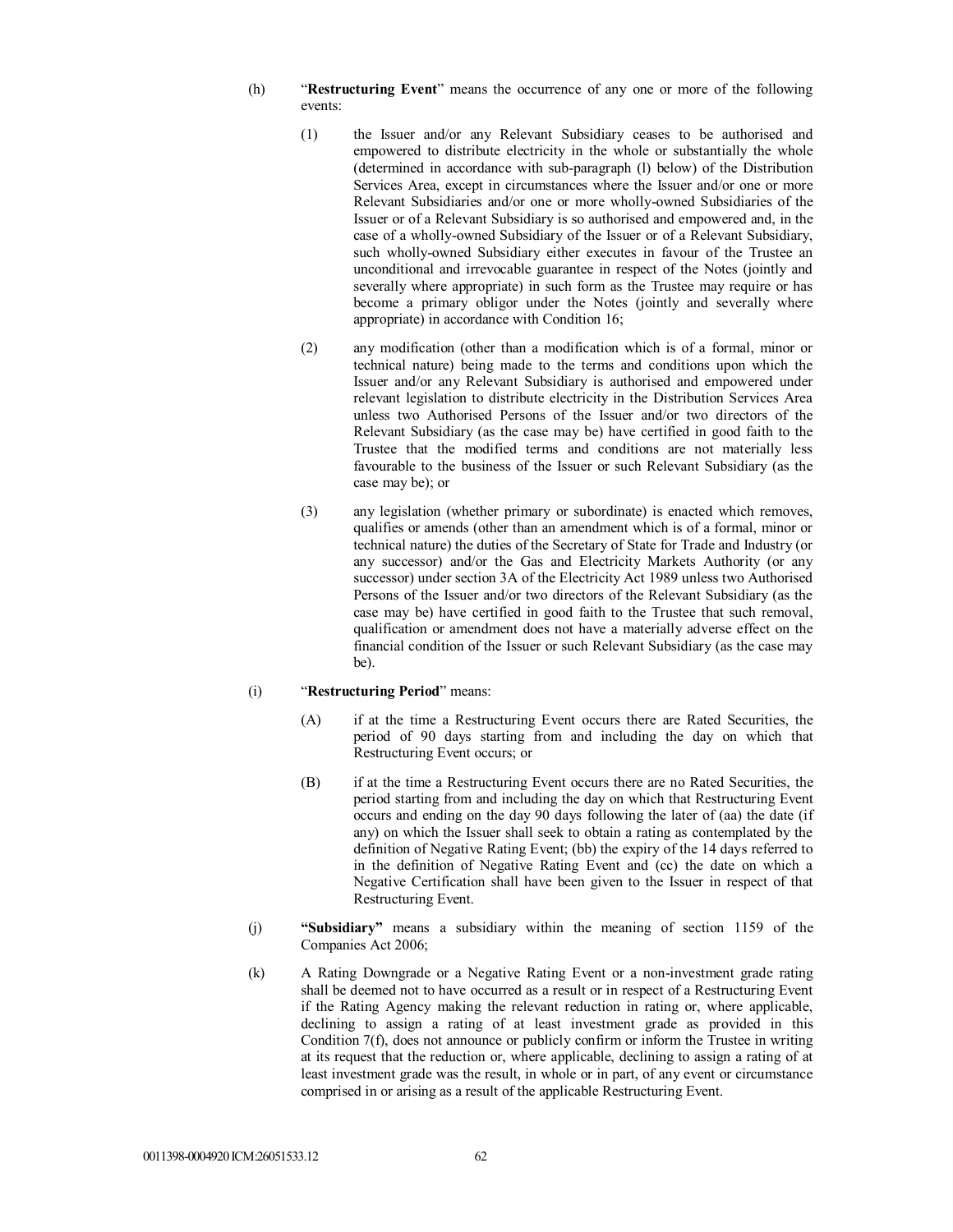(l) The Issuer or any Relevant Subsidiary shall be deemed to have ceased to be authorised and empowered to distribute electricity in the whole or substantially the whole of the Distribution Services Area if at any time the Distribution Revenues (as defined below) in respect of the area within the Distribution Services Area in which the Issuer and each Relevant Subsidiary (taken together) are so authorised and empowered to distribute electricity are less than 90 per cent. of the Distribution Revenues in respect of the Distribution Services Area (or such part thereof in which the Issuer and/or any Relevant Subsidiary distributed electricity during the relevant period referred to in the definition of **"**Distribution Revenues**"**).

For the purposes of this subparagraph (l), "**Distribution Revenues**" means, at any time and in respect of any area, the aggregate gross revenues of the Issuer and each Relevant Subsidiary attributable to the distribution by it of electricity in that area in respect of the period for which audited financial statements of the Issuer and each Relevant Subsidiary have at such time most recently been prepared and published, all as determined in accordance with the accounting principles, standards and practices on which the preparation of the relevant audited financial statements were based and those accounting policies which were used in the preparation of such audited financial statements.

The Trustee is under no obligation to ascertain whether a Restructuring Event, a Negative Rating Event or any event which could lead to the occurrence of or could constitute a Restructuring Event has occurred and, until it shall have actual knowledge or express notice pursuant to the Trust Deed to the contrary, the Trustee may assume that no Restructuring Event, Negative Rating Event or other such event has occurred. In determining whether or not a Restructuring Event has occurred, the Trustee shall be entitled to rely solely on an opinion given in a certificate signed by two Authorised Persons of the Issuer.

### (g) *Early Redemption Amounts*

For the purpose of Condition 7(b) above and Condition 7(c) above and Condition 10, each Note will be redeemed at its Early Redemption Amount calculated as follows:

- (i) in the case of a Note (other than an Index Linked Note) with a Final Redemption Amount equal to the Issue Price, at the Final Redemption Amount thereof;
- (ii) in the case of a Note (other than a Zero Coupon Note or an Index Linked Note) with a Final Redemption Amount which is or may be less or greater than the Issue Price, at the amount specified in the applicable Final Terms or, if no such amount or manner is so specified in the applicable Final Terms, at its nominal amount; or
- (iii) in the case of a Zero Coupon Note, at an amount (the "**Amortised Face Amount**") calculated in accordance with the following formula:

Early Redemption Amount =  $RP \times (1 + AY)^y$ 

where:

- "**RP**" means the Reference Price;
- "**AY**" means the Accrual Yield expressed as a decimal; and
- "**y**" is the Day Count Fraction specified in the applicable Final Terms which will be either (i) 30/360 (in which case the numerator will be equal to the number of days (calculated on the basis of a 360-day year consisting of 12 months of 30 days each) from (and including) the Issue Date of the first Tranche of the Notes to (but excluding) the date fixed for redemption or (as the case may be) the date upon which such Note becomes due and repayable and the denominator will be 360) or (ii) Actual/360 (in which case the numerator will be equal to the actual number of days from (and including) the Issue Date of the first Tranche of the Notes to (but excluding) the date fixed for redemption or (as the case may be) the date upon which such Note becomes due and repayable and the denominator will be 360) or (iii) Actual/365 (in which case the numerator will be equal to the actual number of days from (and including) the Issue Date of the first Tranche of the Notes to (but excluding) the date fixed for redemption or (as the case may be) the date upon which such Note becomes due and repayable and the denominator will be 365); or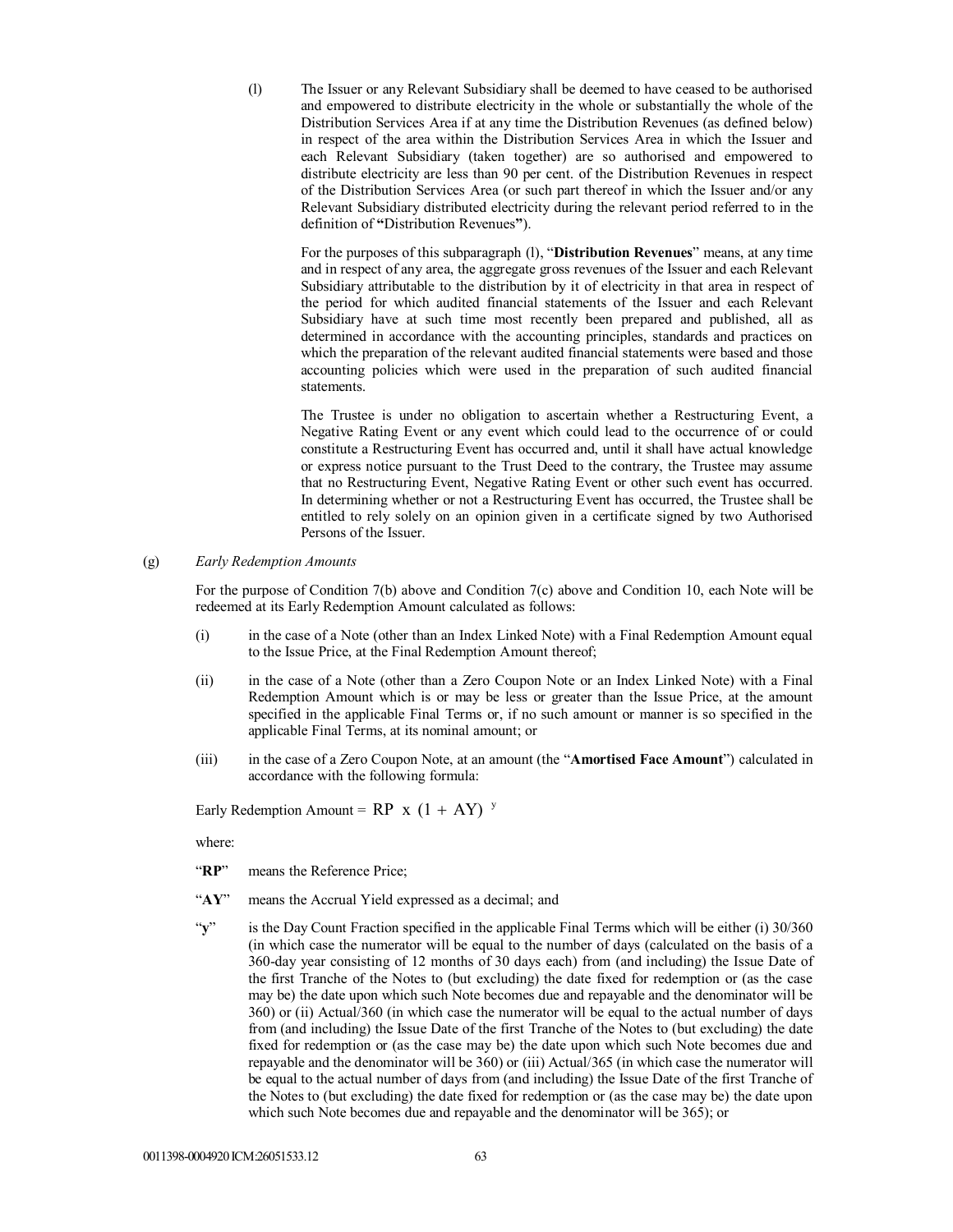(iv) in the case of an Index Linked Note, at its nominal amount (but subject to adjustment in accordance with Condition 5(a)(ii)or Condition 5(b)(ii), as applicable).

### (h) *Purchases*

The Issuer or any Subsidiary of the Issuer may at any time purchase Notes (provided that, in the case of definitive Notes, all Coupons and Talons appertaining thereto are purchased therewith) at any price in the open market or otherwise. Such Notes may be held, reissued, resold or, at the option of the Issuer, surrendered to any Paying Agent for cancellation.

(i) *Cancellation*

All Notes which are redeemed will forthwith be cancelled (together with all unmatured Coupons and Talons attached thereto or surrendered therewith at the time of redemption). All Notes so cancelled and any Notes purchased pursuant to paragraph (h) above (together with all unmatured Coupons and Talons cancelled therewith) and surrendered for cancellation shall be forwarded to the Agent and cannot be reissued or resold.

### (j) *Late payment on Zero Coupon Notes*

If the amount payable in respect of any Zero Coupon Note upon redemption or purchase of such Zero Coupon Note pursuant to paragraph (a), (b), (d), (e) or (f) above or upon its becoming due and repayable as provided in Condition 10 is improperly withheld or refused, the amount due and repayable in respect of such Zero Coupon Note shall be the amount calculated as provided in paragraph (g)(iii) above as though the references therein to the date fixed for the redemption or the date upon which such Zero Coupon Note becomes due and repayable were replaced by references to the date which is the earlier of:

- (i) the date on which all amounts due in respect of such Zero Coupon Note have been paid; and
- (ii) five days after the date on which the full amount of the moneys payable in respect of such Zero Coupon Note has been received by the Agent or the Trustee and notice to that effect has been given to the Noteholders in accordance with Condition 14.

## **8. TAXATION**

All payments of principal and interest in respect of the Notes and Coupons by or on behalf of the Issuer will be made without withholding or deduction for or on account of any present or future taxes or duties of whatever nature imposed or levied by or on behalf of any Tax Jurisdiction unless such withholding or deduction is required by law. In such event, the Issuer will pay such additional amounts as shall be necessary in order that the net amounts received by the holders of the Notes or Coupons after such withholding or deduction shall equal the respective amounts of principal and interest which would otherwise have been receivable in respect of the Notes or Coupons, as the case may be, in the absence of such withholding or deduction; except that no such additional amounts shall be payable with respect to any Note or Coupon:

- (a) the holder of which is liable for such taxes or duties in respect of such Note or Coupon by reason of his having some connection with a Tax Jurisdiction other than the mere holding of such Note or Coupon; or
- (b) presented for payment more than 30 days after the Relevant Date (as defined below) except to the extent that the holder thereof would have been entitled to an additional amount on presenting the same for payment on such thirtieth day assuming that day to have been a Payment Day (as defined in Condition  $6(f)$ ; or
- (c) to, or to a third party on behalf of, a holder who, being entitled to avoid being liable or subject to the withholding or deduction by making a declaration of non-residence or other similar claim for exemption to the relevant tax authority, fails to make such a declaration or claim.

As used herein:

- (i) "**Tax Jurisdiction**" means the United Kingdom or any political subdivision or any authority thereof or therein having power to tax; and
- (ii) the "**Relevant Date**" means the date on which such payment first becomes due, except that, if the full amount of the moneys payable has not been duly received by the Trustee or the Agent on or prior to such due date, it means the date on which, the full amount of such moneys having been so received, notice to that effect is duly given to the Noteholders in accordance with Condition 14.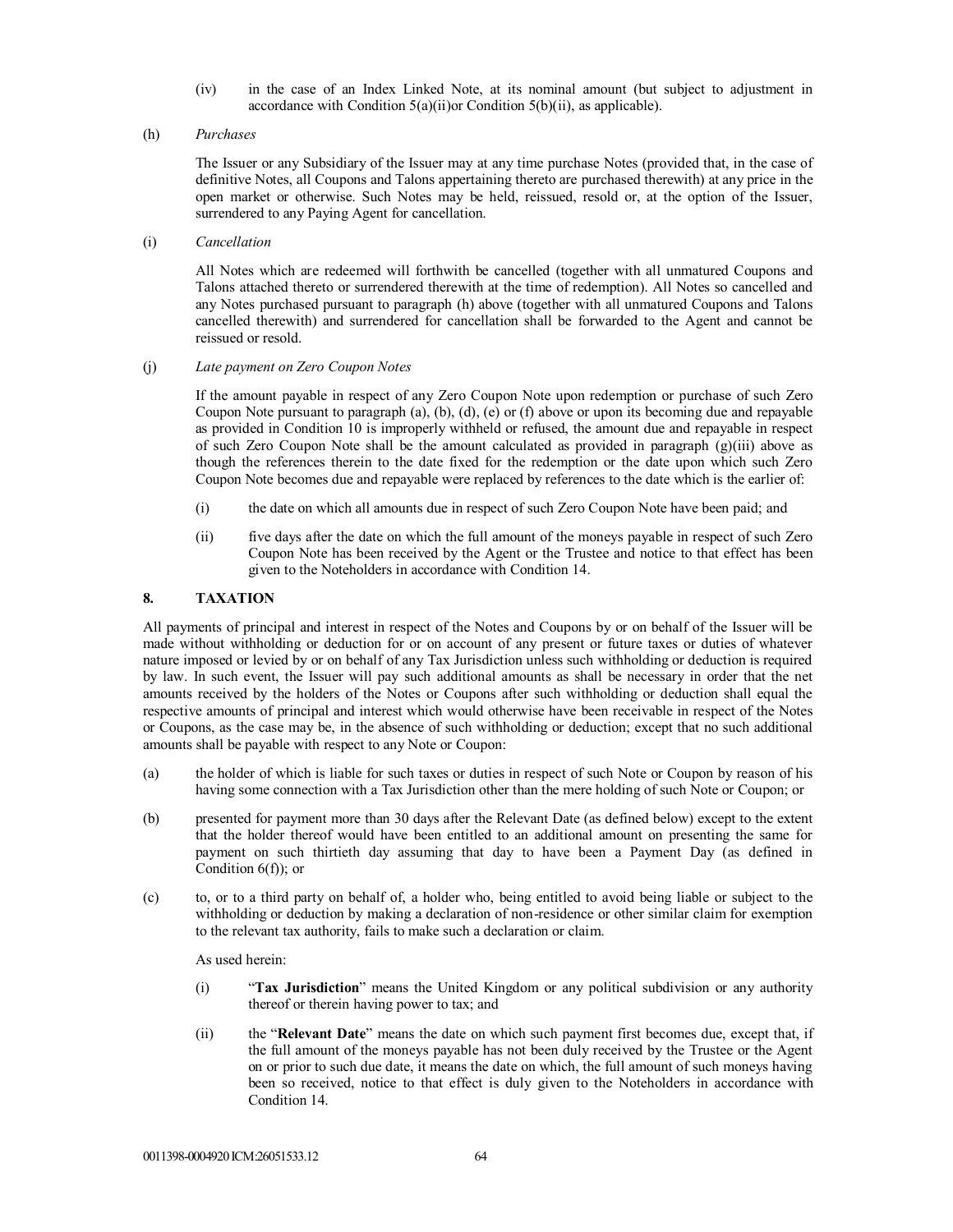## **9. PRESCRIPTION**

The Notes and Coupons will become void unless claims in respect of principal and/or interest are made within a period of 10 years (in the case of principal) and five years (in the case of interest) after the Relevant Date (as defined in Condition 8) therefor.

There shall not be included in any Coupon sheet issued on exchange of a Talon any Coupon the claim for payment in respect of which would be void pursuant to this Condition or Condition 6(b) or any Talon which would be void pursuant to Condition 6(b).

## **10. EVENTS OF DEFAULT AND ENFORCEMENT**

(a) *Events of Default*

The Trustee at its discretion may, and if so requested in writing by the holders of at least one-quarter in nominal amount of the Notes then outstanding or if so directed by an Extraordinary Resolution shall (subject in each case to being indemnified and/or secured to its satisfaction), (but in the case of the happening of any of the events described in paragraphs (ii), (iii) and (v) to (viii) inclusive below, only if the Trustee shall have certified in writing to the Issuer that such event is, in its opinion, materially prejudicial to the interests of the Noteholders), give notice in writing to the Issuer that each Note is, and each Note shall thereupon immediately become, due and repayable at its Early Redemption Amount together with accrued interest as provided in the Trust Deed if any of the following events (each an "**Event of Default**") shall have occurred:

- (i) if default is made in the payment in the Specified Currency of any principal or interest due in respect of the Notes or any of them and the default continues for a period of 14 days in the case of principal and 21 days in the case of interest or the Issuer, having become obliged to redeem, purchase or procure the purchase of (as the case may be) any Notes pursuant to Condition 7(f) fails to do so within a period of 14 days of having become so obliged; or
- (ii) if the Issuer fails to perform or observe any of its other obligations, covenants, conditions or provisions under the Notes or the Trust Deed and (except where the Trustee shall have certified to the Issuer in writing that it considers such failure to be incapable of remedy in which case no such notice or continuation as is hereinafter mentioned will be required) the failure continues for the period of 60 days (or such longer period as the Trustee may in its absolute discretion permit) next following the service by the Trustee on the Issuer of notice requiring the same to be remedied; or
- (iii) if (A) any other indebtedness for borrowed money of the Issuer or any Principal Subsidiary becomes due and repayable prior to its stated maturity by reason of an event of default or (B) any such indebtedness for borrowed money is not paid when due or, as the case may be, within any applicable grace period (as originally provided) or (C) the Issuer or any Principal Subsidiary fails to pay when due (or, as the case may be, within any originally applicable grace period) any amount payable by it under any present or future guarantee for, or indemnity in respect of, any indebtedness for borrowed money of any person or (D) any security given by the Issuer or any Principal Subsidiary for any indebtedness for borrowed money of any person or any guarantee or indemnity of indebtedness for borrowed money of any person becomes enforceable by reason of default in relation thereto and steps are taken to enforce such security save in any such case where there is a bona fide dispute as to whether the relevant indebtedness for borrowed money or any such guarantee or indemnity as aforesaid shall be due and payable, provided that the aggregate amount of the relevant indebtedness for borrowed money in respect of which any one or more of the events mentioned above in this sub-paragraph (iii) has or have occurred equals or exceeds whichever is the greater of **£**20,000,000 or its equivalent in other currencies (as determined by the Trustee) and two per cent. of the Capital and Reserves, and for the purposes of this subparagraph (iii), "**indebtedness for borrowed money**" shall exclude Non-recourse Indebtedness; or
- (iv) if any order is made by any competent court or resolution passed for the winding up or dissolution of the Issuer, save for the purposes of amalgamation, merger, consolidation, reorganisation, reconstruction or other similar arrangement on terms previously approved in writing by the Trustee or by an Extraordinary Resolution of the Noteholders; or
- (v) if any order shall be made by any competent court or any resolution shall be passed for the winding up or dissolution of a Principal Subsidiary, save for the purposes of amalgamation, merger, consolidation, reorganisation, reconstruction or other similar arrangement (i) not involving or arising out of the insolvency of such Principal Subsidiary and under which all the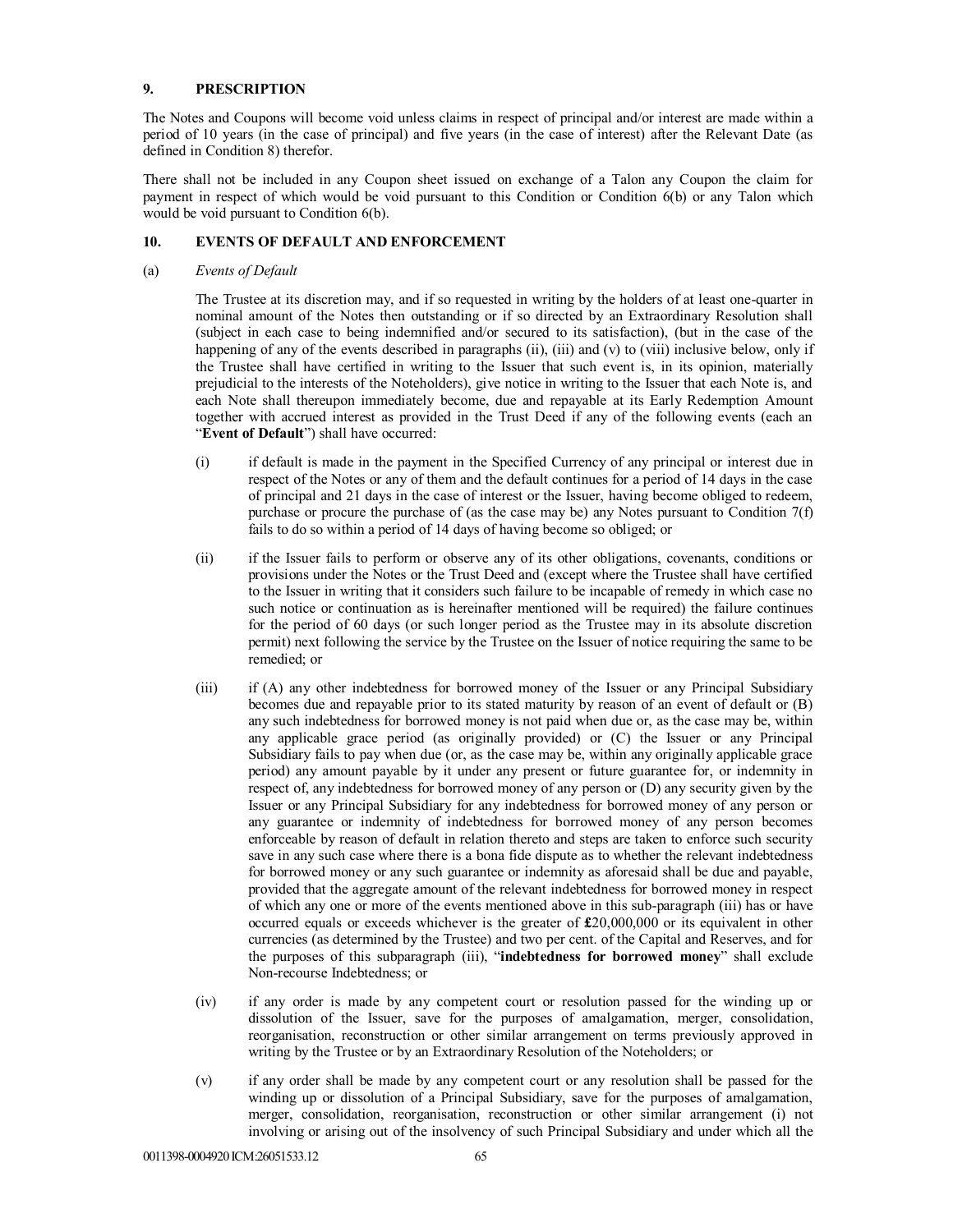surplus assets of such Principal Subsidiary are transferred to the Issuer or any of its other Subsidiaries (other than an Excluded Subsidiary) or (ii) the terms of which have previously been approved in writing by the Trustee or by an Extraordinary Resolution of the Noteholders; or

- (vi) if the Issuer or any Principal Subsidiary shall cease to carry on the whole or substantially the whole of its business, save, in the case of a Principal Subsidiary, in each case for the purposes of amalgamation, merger, consolidation, reorganisation, reconstruction or other similar arrangement (A) not involving or arising out of the insolvency of such Principal Subsidiary and under which all or substantially all of its assets are transferred to another member of the Group (other than an Excluded Subsidiary) or to a transferee which is, or immediately upon such transfer becomes, a Principal Subsidiary or (B) under which all or substantially all of its assets are transferred to a third party or parties (whether associates or not) for full consideration by the Issuer or a Principal Subsidiary on an arm**'**s length basis or (C) the terms of which have previously been approved in writing by the Trustee or by an Extraordinary Resolution of the Noteholders; or
- (vii) if the Issuer or any Principal Subsidiary shall suspend or shall threaten to suspend payment of its debts generally or shall be declared or adjudicated by a competent court to be unable, or shall admit in writing its inability, to pay its debts (within the meaning of section 123(1) or (2) of the Insolvency Act 1986) as they fall due, or shall be adjudicated or found insolvent by a competent court or shall enter into any composition or other similar arrangement with its creditors under section 1 of the Insolvency Act 1986; or
- (viii) if a receiver, administrative receiver, administrator or other similar official shall be appointed in relation to the Issuer or any Principal Subsidiary or in relation to the whole or a substantial part of the undertaking or assets of any of them or a distress, execution or other process shall be levied or enforced upon or sued out against, or an encumbrancer shall take possession of, the whole or a substantial part of the assets of any of them and in any of the foregoing cases it or he shall not be paid out or discharged within 90 days (or such longer period as the Trustee may in its absolute discretion permit).

For the purposes of sub-paragraph (vii) above, section 123(1)(a) of the Insolvency Act 1986 shall have effect as if for "£750" there was substituted "£250,000" or such higher figure as the Gas and Electricity Markets Authority (or any successor) may from time to time determine by notice in writing to the Secretary of State for Trade and Industry and the Issuer.

Neither the Issuer nor any Principal Subsidiary shall be deemed to be unable to pay its debts for the purposes of sub-paragraph (vii) above if any such demand as is mentioned in section  $123(1)(a)$  of the Insolvency Act 1986 is being contested in good faith by the Issuer or the relevant Principal Subsidiary with recourse to all appropriate measures and procedures or if any such demand is satisfied before the expiration of such period (if any) as may be stated in any notice given by the Trustee under this Condition 10(a).

(b) *Enforcement*

The Trustee may at any time, at its discretion and without notice, take such proceedings against the Issuer as it may think fit to enforce the provisions of the Trust Deed, the Notes and the Coupons, but it shall not be bound to take any such proceedings or any other action in relation to the Trust Deed, the Notes or the Coupons unless (i) it shall have been so directed by an Extraordinary Resolution or so requested in writing by the holders of at least one-quarter in nominal amount of the Notes then outstanding and (ii) it shall have been indemnified to its satisfaction.

No Noteholder or Couponholder shall be entitled to proceed directly against the Issuer unless the Trustee, having become bound so to proceed, fails so to do within a reasonable period and the failure shall be continuing.

(c) *Definitions*

For the purposes of these Conditions:

"**Capital and Reserves**" means the aggregate of:

- (i) the amount paid up or credited as paid up on the share capital of the Issuer; and
- (ii) the total of the capital, revaluation and revenue reserves of the Group (as defined below), including any share premium account, capital redemption reserve and credit balance on the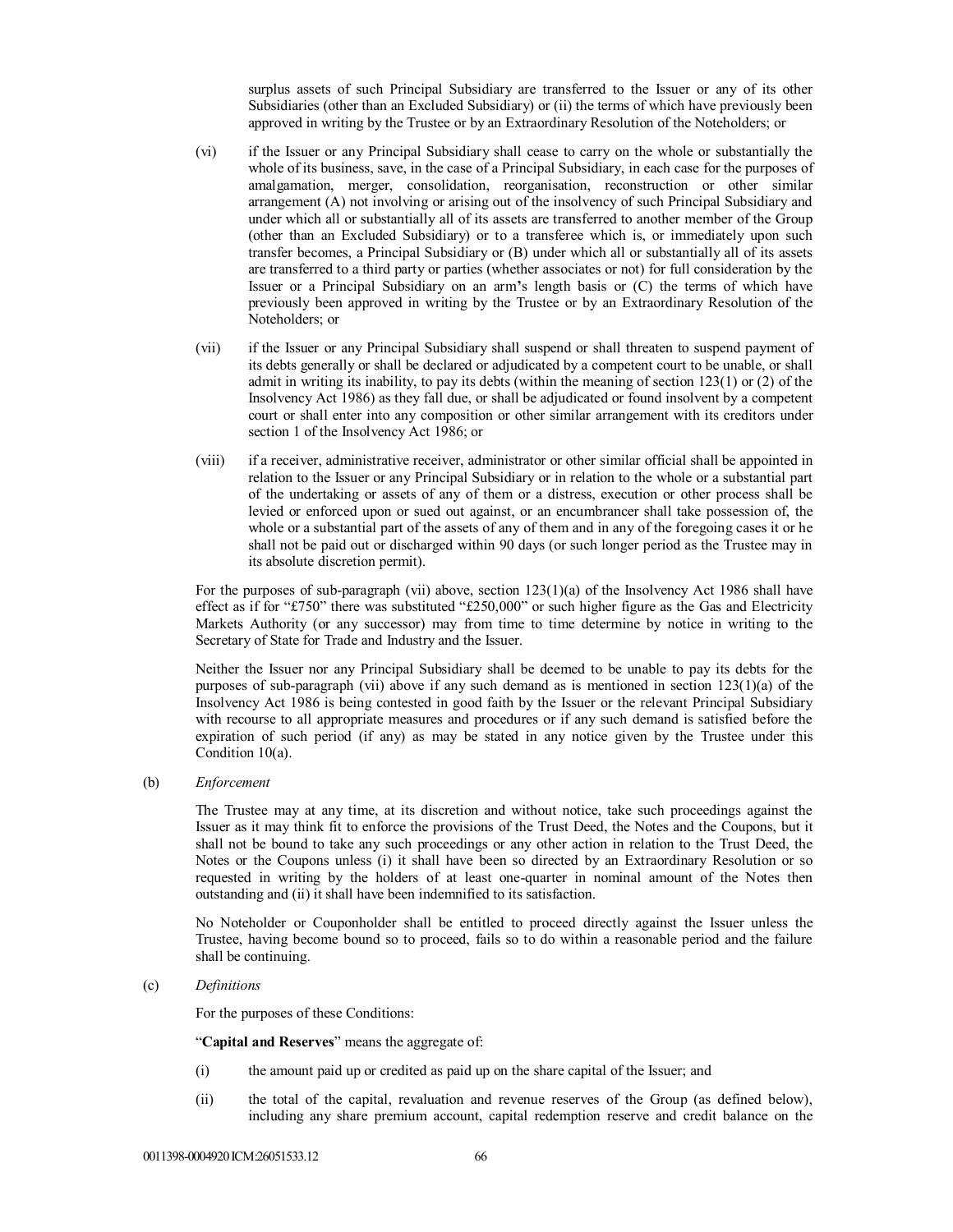profit and loss account, but excluding sums set aside for taxation and amounts attributable to outside shareholders in Subsidiary Undertakings (as defined below) and deducting any debit balance on the profit and loss account,

all as shown in the then latest audited consolidated balance sheet and profit and loss account of the Group prepared in accordance with the historical cost convention (as modified by the revaluation of certain fixed assets) for the purposes of the Companies Act 2006, but adjusted as may be necessary in respect of any variation in the paid up share capital or share premium account of the Issuer since the date of that balance sheet and further adjusted as may be necessary to reflect any change since the date of that balance sheet in the Subsidiary Undertakings comprising the Group and/or as the Auditors (as defined in the Trust Deed) may consider appropriate.

A report by the Auditors as to the amount of the Capital and Reserves at any given time shall, in the absence of manifest or proven error, be conclusive and binding on all parties;

"**Group**" means the Issuer and its Subsidiary Undertakings and "**member of the Group**" shall be construed accordingly;

"**Principal Subsidiary**" at any time shall mean each Subsidiary of the Issuer (not being an Excluded Subsidiary or any other Subsidiary of the Issuer whose only indebtedness for borrowed money is Non-recourse Indebtedness):

- (i) whose (a) profits on ordinary activities before tax or (b) gross assets, in each case attributable to the Issuer, represent 20 per cent. or more of the consolidated profits on ordinary activities before tax of the Group or, as the case may be, consolidated gross assets of the Group, in each case as calculated by reference to the then latest audited financial statements of such Subsidiary (consolidated in the case of a company which itself has Subsidiaries) and the then latest audited consolidated financial statements of the Group; or
- (ii) to which is transferred all or substantially all of the business, undertaking and assets of a Subsidiary of the Issuer which immediately prior to such transfer is a Principal Subsidiary, whereupon the transferor Subsidiary shall immediately cease to be a Principal Subsidiary and the transferee Subsidiary shall cease to be a Principal Subsidiary under the provisions of this subparagraph (ii), upon publication of its next audited financial statements (but without prejudice to the provisions of sub-paragraph (i) above).

all as more fully defined in the Trust Deed, and a report by the Auditors that, in their opinion, a Subsidiary of the Issuer is or is not or was or was not at any particular time or throughout any specified period a Principal Subsidiary shall, in the absence of manifest or proven error, be conclusive and binding on all parties;

"**Excluded Subsidiary**" means any Subsidiary of the Issuer (other than a Relevant Subsidiary):

- (i) which is a single purpose company whose principal assets and business are constituted by the ownership, acquisition, development and/or operation of an asset;
- (ii) none of whose indebtedness for borrowed money in respect of the financing of such ownership, acquisition, development and/or operation of an asset is subject to any recourse whatsoever to any member of the Group (other than another Excluded Subsidiary) in respect of the repayment thereof, except as expressly referred to in sub-paragraph (ii)(3) of the definition of Non-recourse Indebtedness below; and
- (iii) which has been designated as such by the Issuer by written notice to the Trustee, provided that the Issuer may give written notice to the Trustee at any time that any Excluded Subsidiary is no longer an Excluded Subsidiary, whereupon it shall cease to be an Excluded Subsidiary;

"**indebtedness for borrowed money**" means any present or future indebtedness (whether being principal, premium, interest or other amounts) for or in respect of (i) money borrowed, (ii) liabilities under or in respect of any acceptance or acceptance credit, or (iii) any notes, bonds, debentures, debenture stock, loan stock or other securities offered, issued or distributed whether by way of public offer, private placing, acquisition consideration or otherwise and whether issued for cash or in whole or in part for a consideration other than cash;

"**Non-recourse Indebtedness**" means any indebtedness for borrowed money:

(i) which is incurred by an Excluded Subsidiary; or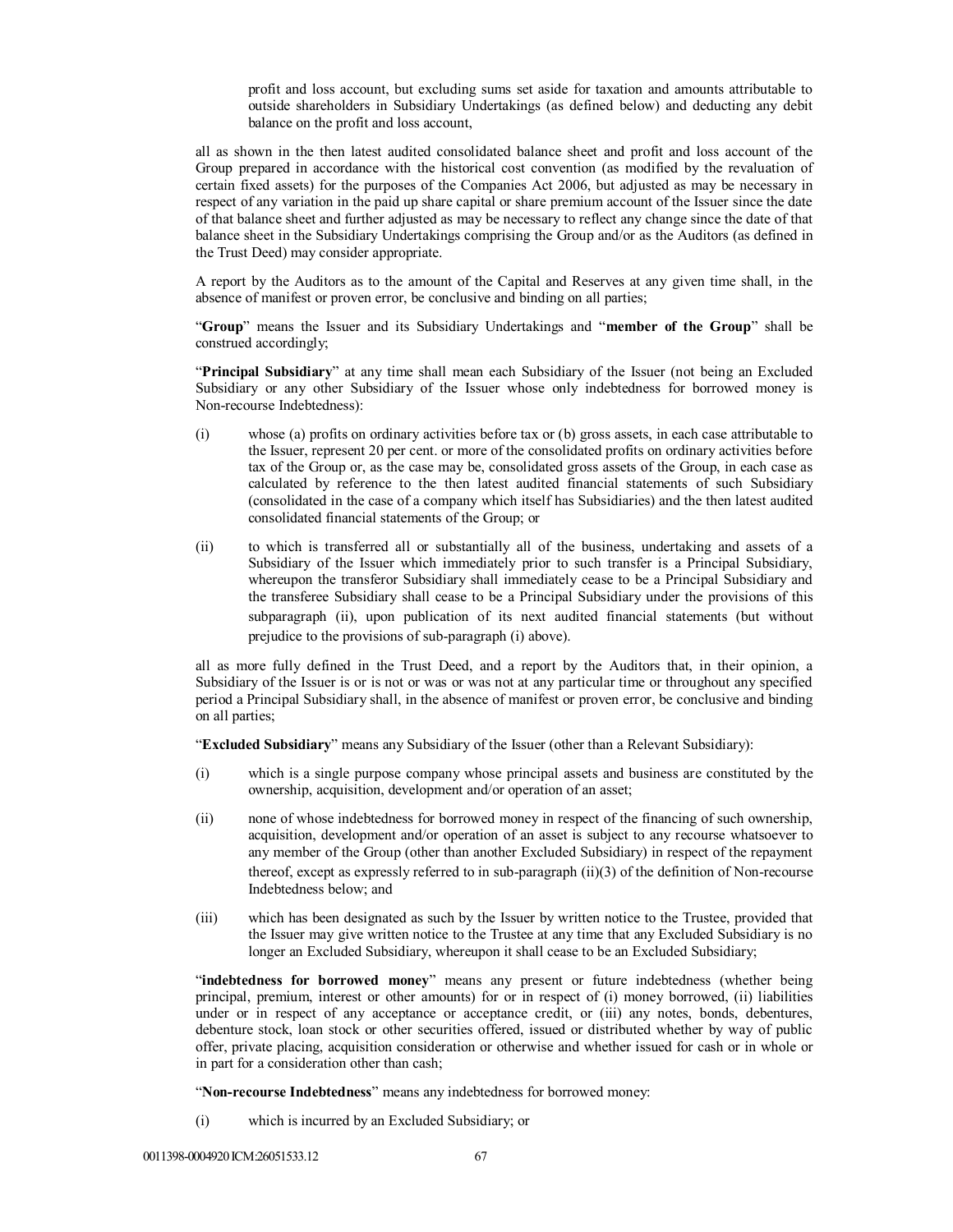- (ii) in respect of which the person or persons to whom any such indebtedness for borrowed money is or may be owed by the relevant borrower (whether or not a member of the Group) has or have no recourse whatsoever to any member of the Group (other than an Excluded Subsidiary) for the repayment thereof other than:
	- (1) recourse to such borrower for amounts limited to the cash flow or net cash flow (other than historic cash flow or historic net cash flow) from any specific asset or assets over or in respect of which security has been granted in respect of such indebtedness for borrowed money; and/or
	- (2) recourse to such borrower for the purpose only of enabling amounts to be claimed in respect of such indebtedness for borrowed money in an enforcement of any encumbrance given by such borrower over any such asset or assets or the income, cash flow or other proceeds deriving therefrom (or given by any shareholder or the like in the borrower over its shares or the like in the capital of the borrower) to secure such indebtedness for borrowed money, provided that (aa) the extent of such recourse to such borrower is limited solely to the amount of any recoveries made on any such enforcement, and (bb) such person or persons is/are not entitled, by virtue of any right or claim arising out of or in connection with such indebtedness for borrowed money, to commence proceedings for the winding up or dissolution of the borrower or to appoint or procure the appointment of any receiver, trustee or similar person or officer in respect of the borrower or any of its assets (save for the assets the subject of such encumbrance); and/or
	- (3) recourse to such borrower generally, or directly or indirectly to a member of the Group, under any form of assurance, undertaking or support, which recourse is limited to a claim for damages (other than liquidated damages and damages required to be calculated in a specified way) for breach of an obligation (not being a payment obligation or an obligation to procure payment by another or an indemnity in respect thereof or any obligation to comply or to procure compliance by another with any financial ratios or other tests of financial condition) by the person against whom such recourse is available; and

"**Subsidiary Undertaking**" shall have the meaning given to it by section 1162 of the Companies Act 2006 (but, in relation to the Issuer, shall exclude any undertaking (as defined in the Companies Act 2006) whose accounts are not included in the then latest published audited consolidated accounts of the Issuer, or (in the case of an undertaking which has first become a subsidiary undertaking of a member of the Group since the date as at which any such audited accounts were prepared) would not have been so included or consolidated if it had become so on or before that date).

## **11. REPLACEMENT OF NOTES, COUPONS AND TALONS**

Should any Note, Coupon or Talon be lost, stolen, mutilated, defaced or destroyed, it may be replaced at the specified office of the Agent upon payment by the claimant of such costs and expenses as may be incurred in connection therewith and on such terms as to evidence and indemnity as the Issuer may reasonably require. Mutilated or defaced Notes, Coupons or Talons must be surrendered before replacements will be issued.

## **12. PAYING AGENTS**

The names of the initial Paying Agents and their initial specified offices are set out below. If any additional Paying Agents are appointed in connection with any Series, the names of such Paying Agents will be specified in Part B of the applicable Final Terms.

The Issuer is entitled, with the prior written approval of the Trustee, to vary or terminate the appointment of any Paying Agent and/or appoint additional or other Paying Agents and/or approve any change in the specified office through which any Paying Agent acts, provided that:

- (a) there will at all times be an Agent and, in the case of Index Linked Notes, a Calculation Agent; and
- (b) so long as the Notes are listed on any stock exchange or admitted to trading by any other relevant authority, there will at all times be a Paying Agent with a specified office in such place as may be required by the rules and regulations of the relevant stock exchange or other relevant authority.

In addition, the Issuer shall forthwith appoint a Paying Agent having a specified office in New York City in the circumstances described in Condition 6(d). Notice of any variation, termination, appointment or change in Paying Agents will be given to the Noteholders promptly by the Issuer in accordance with Condition 14.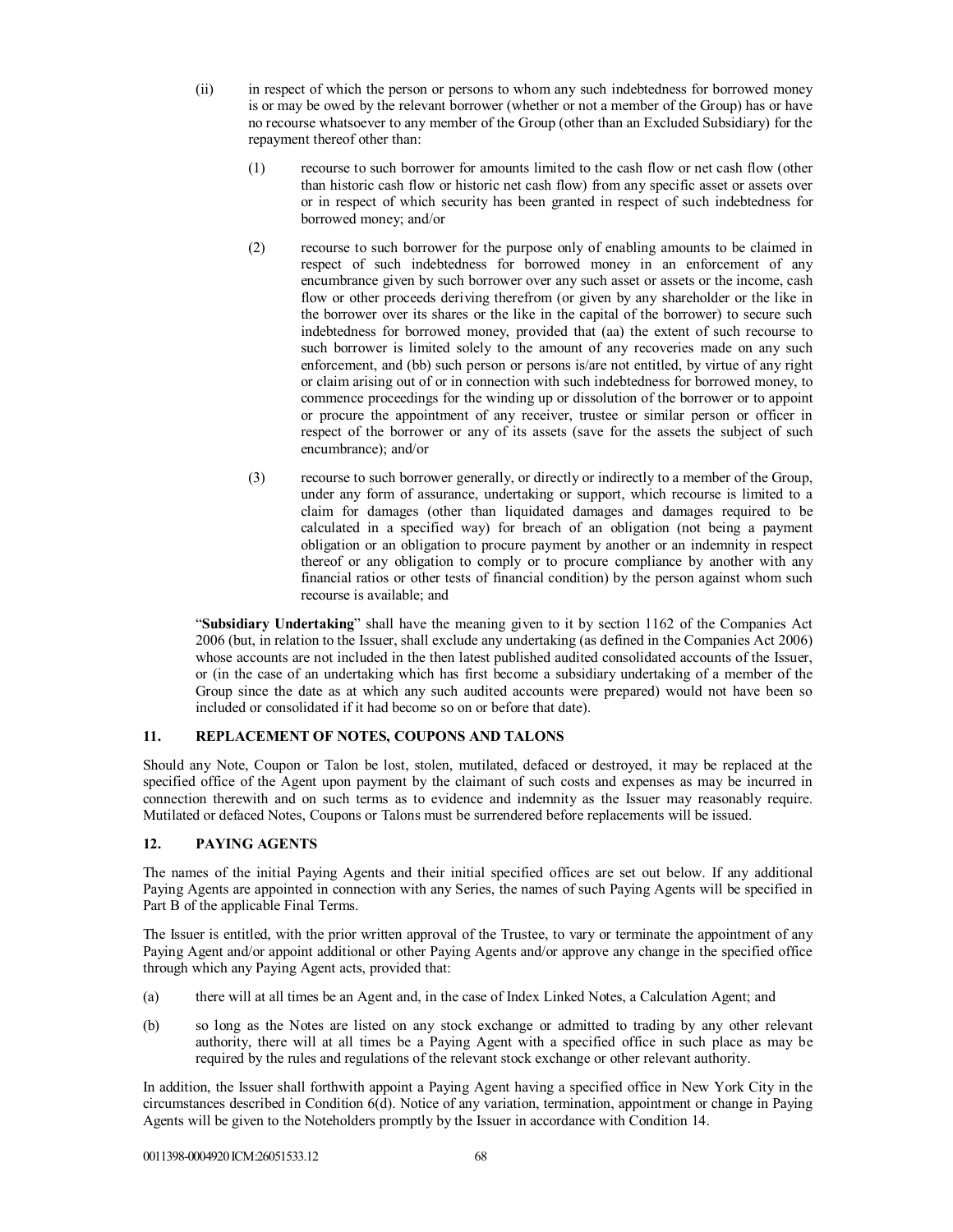In acting under the Agency Agreement, the Paying Agents act solely as agents of the Issuer and, in certain circumstances specified therein, of the Trustee and do not assume any obligation to, or relationship of agency or trust with, any Noteholders or Couponholders. The Agency Agreement contains provisions permitting any entity into which any Paying Agent is merged or converted or with which it is consolidated or to which it transfers all or substantially all of its assets to become the successor paying agent.

## **13. EXCHANGE OF TALONS**

On and after the Interest Payment Date on which the final Coupon comprised in any Coupon sheet matures, the Talon (if any) forming part of such Coupon sheet may be surrendered at the specified office of the Agent or any other Paying Agent in exchange for a further Coupon sheet including (if such further Coupon sheet does not include Coupons to (and including) the final date for the payment of interest due in respect of the Note to which it appertains) a further Talon, subject to the provisions of Condition 9.

## **14. NOTICES**

All notices regarding the Notes will be deemed to be validly given if published in a leading English language daily newspaper of general circulation in the United Kingdom. It is expected that such publication will be made in the Financial Times. The Issuer shall also ensure that notices are duly published in a manner which complies with the rules of any stock exchange or other relevant authority on which the Notes are for the time being listed or by which they have been admitted to trading. Any such notice will be deemed to have been given on the date of the first publication or, where required to be published in more than one newspaper, on the date of the first publication in all required newspapers. If publication as provided above is not practicable, notice will be given in such other manner, and will be deemed to have been given on such date, as the Trustee shall approve.

Until such time as any definitive Notes are issued, there may, so long as any Global Notes representing the Notes are held in their entirety on behalf of Euroclear and/or Clearstream, Luxembourg, be substituted for such publication in such newspaper(s) the delivery of the relevant notice to Euroclear and/or Clearstream, Luxembourg for communication by them to the holders of the Notes and, in addition, for so long as any Notes are listed on a stock exchange or are admitted to trading by another relevant authority and the rules of that stock exchange or relevant authority so require, such notice will be published in a daily newspaper of general circulation in the place or places required by those rules. Any such notice shall be deemed to have been given to the holders of the Notes on the second day after the day on which the said notice was given to Euroclear and/or Clearstream, Luxembourg.

Notices to be given by any Noteholder shall be in writing and given by lodging the same, together (in the case of any Note in definitive form) with the relative Note or Notes, with the Agent. Whilst any of the Notes are represented by a Global Note, such notice may be given by any holder of a Note to the Agent through Euroclear and/or Clearstream, Luxembourg, as the case may be, in such manner as the Agent and Euroclear and/or Clearstream, Luxembourg, as the case may be, may approve for this purpose.

## **15. MEETINGS OF NOTEHOLDERS, MODIFICATION AND WAIVER**

The Trust Deed contains provisions for convening meetings of the Noteholders to consider any matter affecting their interests, including the sanctioning by Extraordinary Resolution of a modification of the Notes, the Coupons or any of the provisions of the Trust Deed. Such a meeting may be convened by the Issuer or the Trustee and shall be convened by the Issuer if requested in writing by Noteholders holding not less than 10 per cent. in nominal amount of the Notes for the time being remaining outstanding. The quorum at any such meeting for passing an Extraordinary Resolution is one or more persons holding or representing not less than 50 per cent. in nominal amount of the Notes for the time being outstanding, or at any adjourned meeting one or more persons being or representing Noteholders whatever the nominal amount of the Notes so held or represented, except that at any meeting the business of which includes the modification of certain provisions of the Notes or the Coupons or the Trust Deed (including modifying the date of maturity of the Notes or any date for payment of interest thereon, reducing or cancelling the amount of principal or the rate of interest payable in respect of the Notes or altering the currency of payment of the Notes or the Coupons), the quorum shall be one or more persons holding or representing not less than two-thirds in nominal amount of the Notes for the time being outstanding, or at any adjourned such meeting one or more persons holding or representing not less than one-third in nominal amount of the Notes for the time being outstanding. The Trust Deed provides that (i) a resolution passed at a meeting duly convened and held in accordance with the Trust Deed by a majority consisting of not less than three-fourths of the votes cast on such resolution, (ii) a resolution in writing signed by or on behalf of the holders of not less than three-fourths in nominal amount of the Notes for the time being outstanding or (iii) consent given by way of electronic consents through the relevant clearing system(s) (in a form satisfactory to the Trustee) by or on behalf of the holders of not less than three-fourths in nominal amount of the Notes for the time being outstanding, shall, in each case, be effective as an Extraordinary Resolution of the Noteholders. An Extraordinary Resolution passed at any meeting of the Noteholders shall be binding on all the Noteholders, whether or not they are present at the meeting, and on all Couponholders.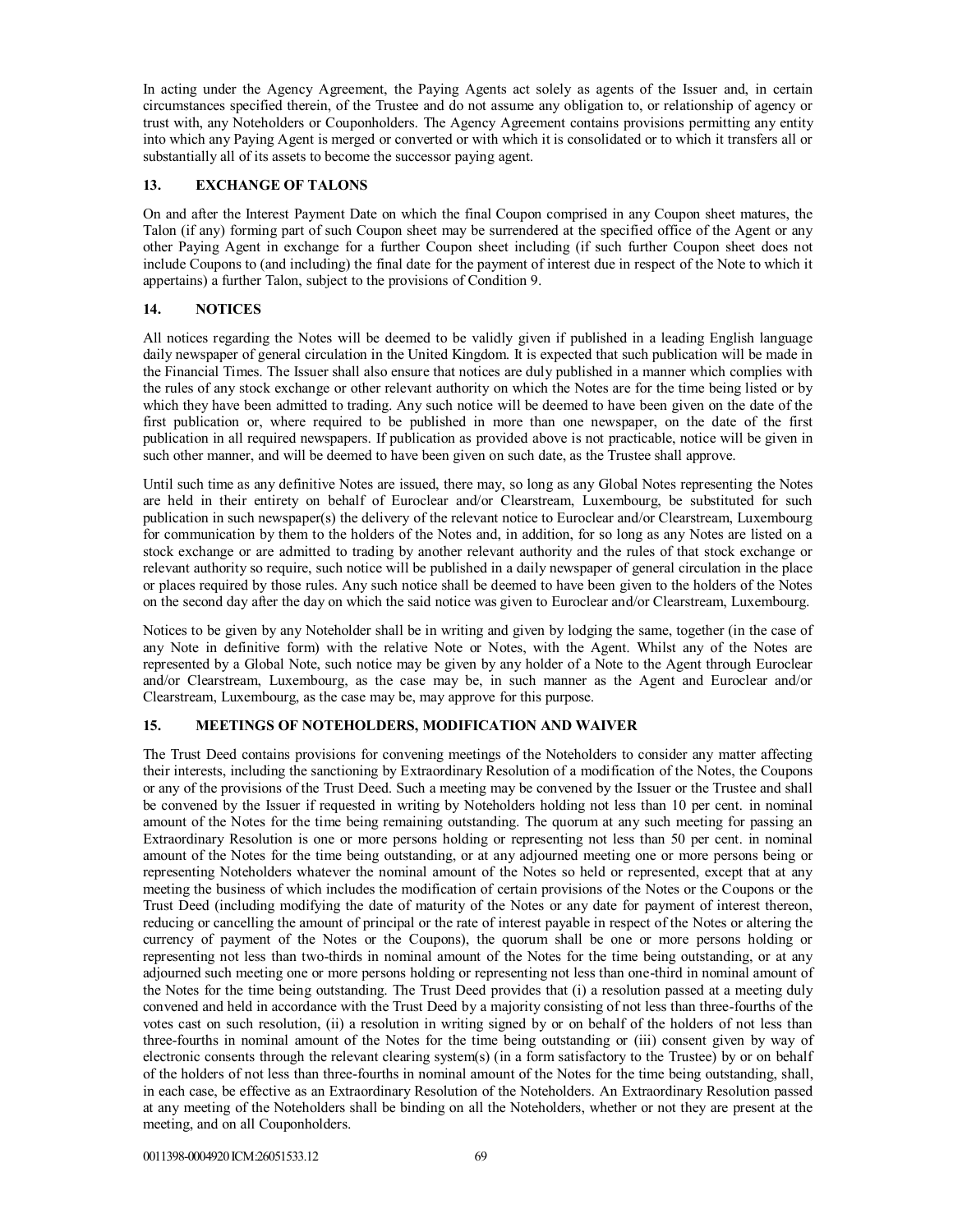The Trustee may agree, without the consent of the Noteholders or Couponholders, to any modification of, or to the waiver or authorisation of any breach or proposed breach of, any of the provisions of the Notes or the Trust Deed, or determine, without any such consent as aforesaid, that any Event of Default or potential Event of Default shall not be treated as such, where, in any such case, it is not, in the opinion of the Trustee, materially prejudicial to the interests of the Noteholders so to do or may agree, without any such consent as aforesaid, to any modification which is of a formal, minor or technical nature or to correct a manifest error or an error which, in the opinion of the Trustee, is proven. Any such modification shall be binding on the Noteholders and the Couponholders and any such modification shall be notified to the Noteholders in accordance with Condition 14 as soon as practicable thereafter.

In connection with the exercise by it of any of its trusts, powers, authorities and discretions (including, without limitation, any modification, waiver, authorisation or determination), the Trustee shall have regard to the general interests of the Noteholders as a class (but shall not have regard to any interests arising from circumstances particular to individual Noteholders or Couponholders whatever their number) and, in particular but without limitation, shall not have regard to the consequences of any such exercise for individual Noteholders or Couponholders (whatever their number) resulting from their being for any purpose domiciled or resident in, or otherwise connected with, or subject to the jurisdiction of, any particular territory or any political subdivision thereof and the Trustee shall not be entitled to require, nor shall any Noteholder or Couponholder be entitled to claim, from the Issuer, the Trustee or any other person any indemnification or payment in respect of any tax consequences of any such exercise upon individual Noteholders or Couponholders except to the extent already provided for in Condition 8 and/or any undertaking or covenant given in addition to, or in substitution for, Condition 8 pursuant to the Trust Deed.

## **16. SUBSTITUTION**

The Trustee may, without the consent of the Noteholders or Couponholders, agree with the Issuer to the substitution in place of the Issuer (or of any previous substitute or substitutes under this Condition) as the principal debtor under the Notes, the Coupons and the Trust Deed of any Subsidiary or Subsidiaries (other than an Excluded Subsidiary) of the Issuer or any company of which the Issuer is a Subsidiary or any other Subsidiary of such company, subject to (a) the Notes being unconditionally and irrevocably guaranteed by the Issuer, (b) the Trustee being satisfied that the interests of the Noteholders will not be materially prejudiced by the substitution, and (c) compliance with certain other conditions set out in the Trust Deed.

### **17. INDEMNIFICATION OF THE TRUSTEE AND TRUSTEE CONTRACTING WITH THE ISSUER**

The Trust Deed contains provisions for the indemnification of the Trustee and for its relief from responsibility, including provisions relieving it from taking action unless indemnified to its satisfaction.

The Trust Deed also contains provisions pursuant to which the Trustee is entitled, *inter alia*, (i) to enter into business transactions with the Issuer and/or any of its Subsidiaries and to act as trustee for the holders of any other securities issued or guaranteed by, or relating to, the Issuer and/or any of its Subsidiaries, (ii) to exercise and enforce its rights, comply with its obligations and perform its duties under or in relation to any such transactions or, as the case may be, any such trusteeship without regard to the interests of, or consequences for, the Noteholders or Couponholders and (iii) to retain and not be liable to account for any profit made or any other amount or benefit received thereby or in connection therewith.

### **18. FURTHER ISSUES**

The Issuer shall be at liberty from time to time without the consent of the Noteholders or the Couponholders to create and issue further notes having terms and conditions the same as the Notes or the same in all respects save for the amount and date of the first payment of interest thereon and the date from which interest starts to accrue and so that the same shall be consolidated and form a single Series with the outstanding Notes. The Trust Deed contains provisions for convening a single meeting of the Noteholders and the holders of notes of other Series in certain circumstances where the Trustee so decides.

## **19. CONTRACTS (RIGHTS OF THIRD PARTIES) ACT 1999**

No person shall have any right to enforce any term or condition of this Note under the Contracts (Rights of Third Parties) Act 1999, but this does not affect any right or remedy of any person which exists or is available apart from that Act.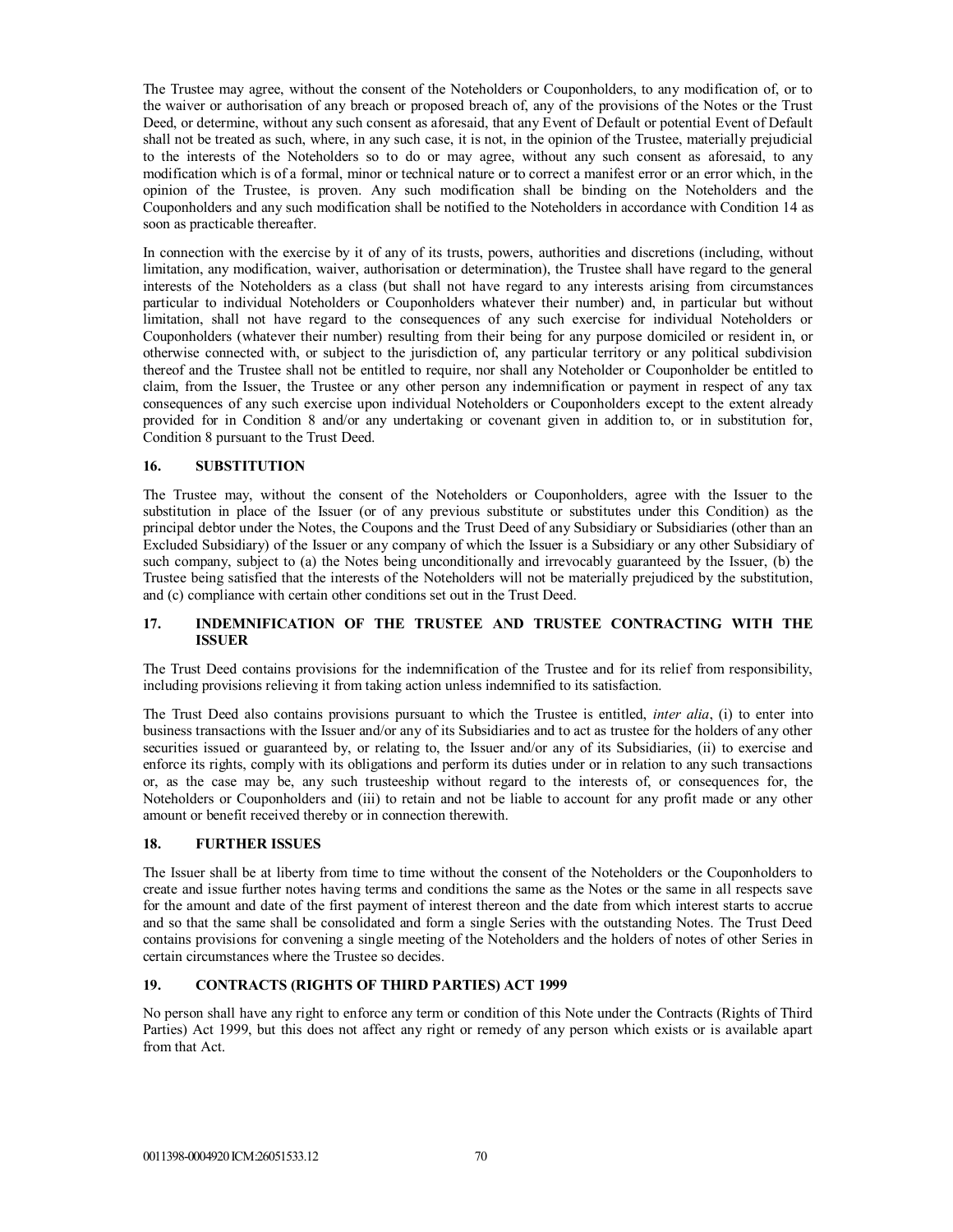# **20. GOVERNING LAW**

The Trust Deed, the Agency Agreement, the Notes and the Coupons and any non-contractual obligations arising out of or in connection with the Trust Deed, the Agency Agreement, the Notes and the Coupons are governed by, and shall be construed in accordance with, English law.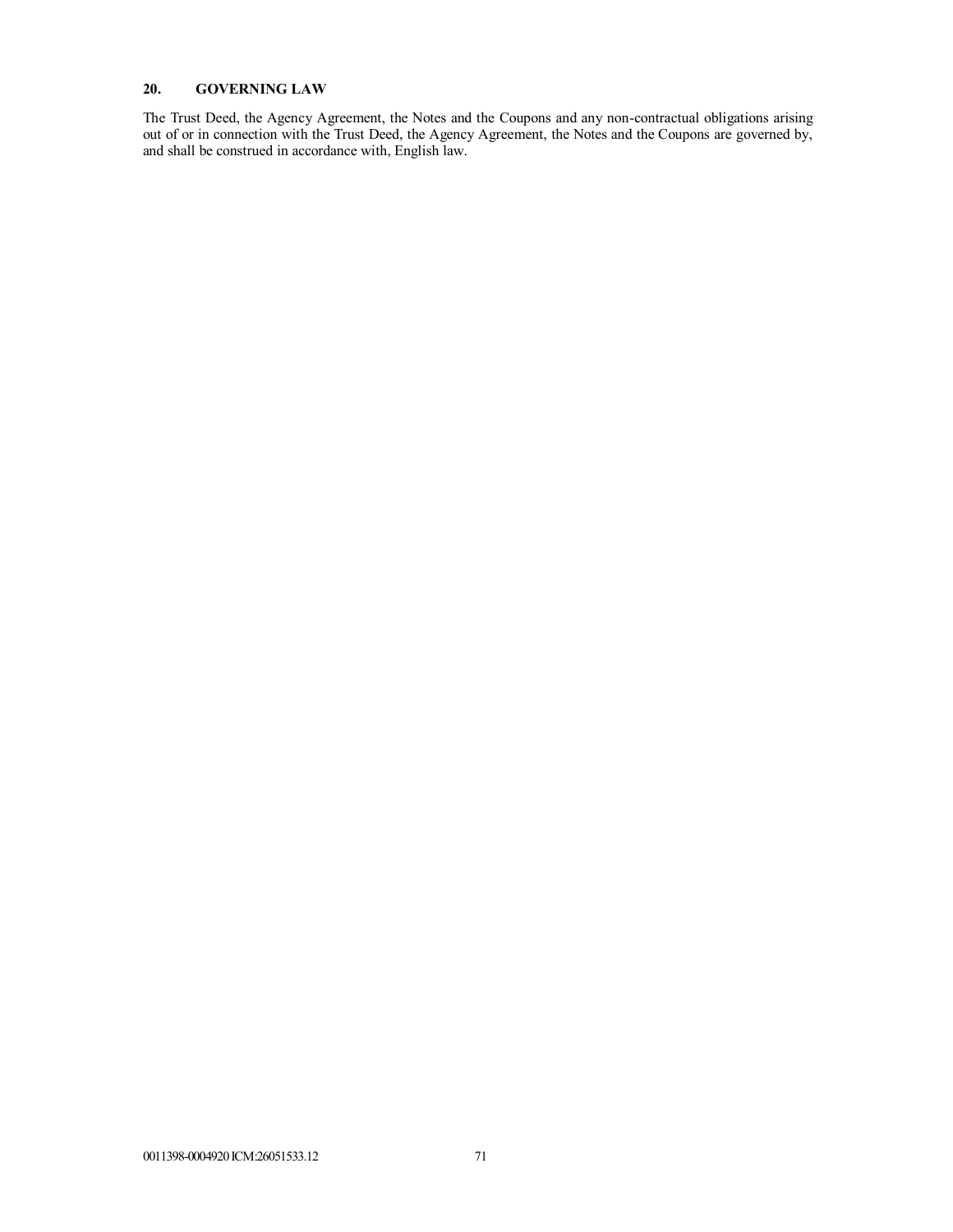# **USE OF PROCEEDS**

The net proceeds from each issue of Notes will be applied by the relevant Issuer to refinance existing indebtedness and otherwise for its general corporate purposes, which include making a profit. If, in respect of an issue of Notes which are derivative securities for the purposes of Article 15 of Commission Regulation No. 809/2004 implementing the Prospectus Directive, there is a particular identified use of proceeds, this will be stated in the applicable Final Terms.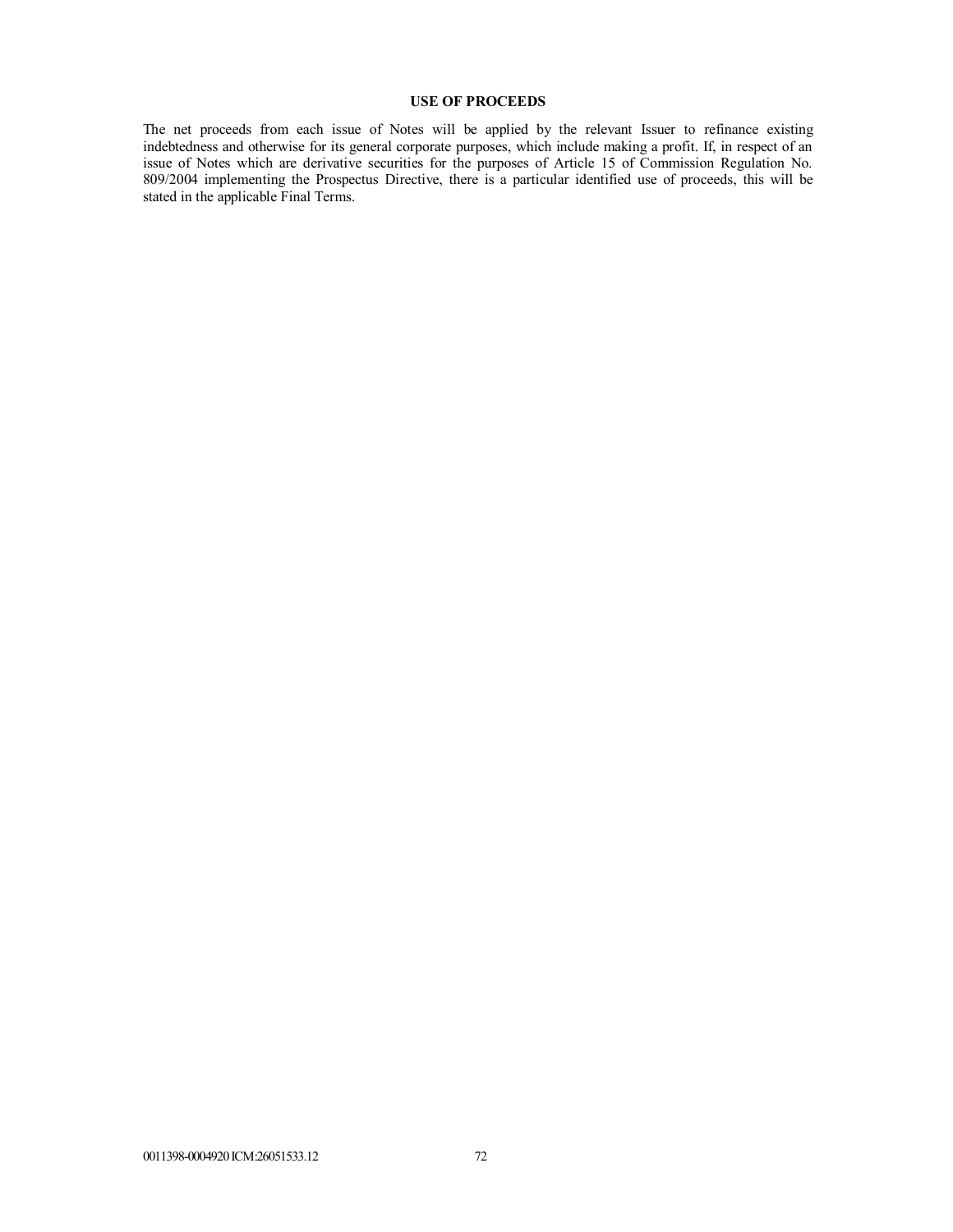## **DESCRIPTION OF THE ISSUERS**

## **History**

The Issuers are the regulated monopoly distributors of electricity in the East and South East of England including London. On 29 October 2010 the Issuers, along with some non-regulated assets, were acquired from EDF Energy plc by a consortium led by the Cheung Kong Group. The Issuers are wholly owned subsidiaries of UK Power Networks Holdings Limited ("**UK Power Networks**") whose registered number is 07290590 and whose registered office is Newington House, 237 Southwark Bridge Road, London, SE1 6NP. In turn, UK Power Networks is owned by the members of the consortium led by the Cheung Kong Group. Its shareholders and their shareholdings are set out in the group structure diagram at page 76 of this Offering Circular.

## **Description of Principal Activity**

The Issuers' principal activity is the distribution of electricity to industrial, commercial and domestic customers within their regulated area. The Issuers operate the three contiguous licensed distribution networks in London, the East of England and the South-East of England. Four principal companies are engaged in the distribution networks business, being the Issuers and UK Power Networks (Operations) Limited ("**UKPNO**"). The Issuers hold distribution licences, while UKPNO is a service company providing services to the Issuers. As required by Ofgem in its regulation of the Issuers, the Issuers and UKPNO are managed and operated as separate legal entities.

The Issuers together distribute electricity to around 8.1 million customers. The distribution area covers 29,250 square kilometres over a key region including London. The networks operated by the Issuers (the "**Networks**") have 46,500 kilometres of overhead lines and 139,000 kilometres of underground cables: 75 per cent. of the Networks is comprised of underground cables.

## **Regulation applying to the Issuers**

The distribution licences held by the Issuers authorise the licensees to distribute electricity for the purpose of providing a supply. Each licence is granted in perpetuity, and can only be revoked by Ofgem by giving no less than 25 years' notice or in circumstances where the licensee is in breach of the licence conditions.

Failure of an Issuer to comply with its licence could lead to enforcement action by Ofgem. In cases of breach of licence, Ofgem has the power to issue compliance orders, to levy fines of up to 10 per cent. of turnover and/or issue consumer redress orders (where the licensee is required to compensate consumers). In certain circumstances such as insolvency or failure to comply with an enforcement order, the distribution licence itself may be revoked.

Under the Electricity Act 1989 (as amended), an electricity distributor has a duty, except in certain circumstances, to make a connection between its distribution system and any premises within the designated area for the purpose of enabling electricity to be conveyed to or from the premises and to make a connection between its distribution system and any distribution system of another authorised distributor, for the purpose of enabling electricity to be conveyed to or from that other system.

Each Issuer, in effect, constitutes a regional monopoly and its operations are regulated under its distribution licence. Each Issuer is subject to controls (through its licence) on the revenue it can charge and the quality of supply it must provide, and is provided with, economic incentives to minimise its costs and improve the service it provides to its customers.

## *Distribution Price Controls*

Distribution price controls (each a "**Distribution Price Control**") are intended to provide companies with sufficient revenues to allow them to finance their operating costs and capital investment. In addition to caps on revenue the price controls also include targets for outputs including customer satisfaction and overall quality of network performance based upon the average number and duration of supply outages experienced by customers. Companies can be either rewarded or penalised for exceeding or failing to meet these targets.

The RIIO framework was developed through the RPI- $X@20$  review project and sets the charging mechanism for the charges for the use of the distribution network. The Ofgem approved common charging model sets prices to recover the allowed revenue from customers.

The Distribution Price Control formula permits the Issuers within a review period to retain increases in operating profit due to efficient operations and the reduction of expenses. It also allows companies to increase or decrease their prices and hence revenues based upon key output measures included within the formula i.e. network performance, customer service and network losses.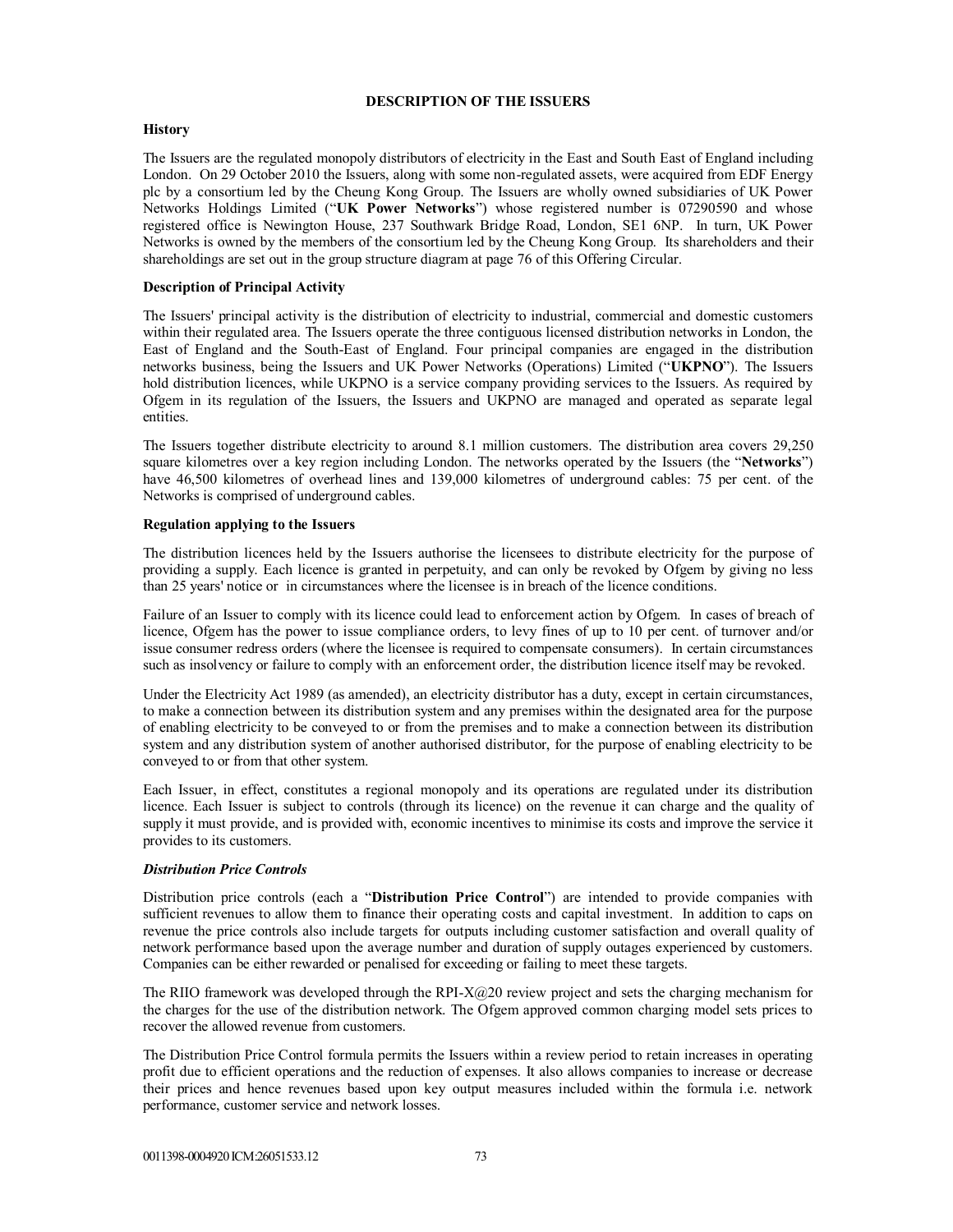The current price control financial model ("**RII0-ED1**") was agreed with Ofgem in November 2014 for the period from 1 April 2015 to 31 March 2023.

Companies, including the Issuers, must also meet the guaranteed standards of performance, which are set by Ofgem to ensure an appropriate level of quality of supply. If a company fails to provide the level of service specified it must, subject to certain exemptions, make a fixed payment to the end user affected.

The RIIO framework is also being used for price controls for transmission (RIIO-T1) and gas distribution (RIIO-GD1), which started on 1 April 2013.

#### *Companies involved in operating the Networks*

*Eastern Power Networks plc*

See "Description of Eastern Power Networks plc" at page 76 below;

*London Power Networks plc*

See "Description of London Power Networks plc" at page 79 below;

*South Eastern Power Networks plc*

See "Description of South Eastern Power Networks plc" at page 80 below.

#### *UKPNO*

UKPNO is a wholly-owned subsidiary of UK Power Networks and carries out the management and operation of network assets owned by EPN, LPN and SPN. UKPNO was formed as a cost control and asset management initiative aimed at reducing cost and increasing efficiency in network services by exploiting economies of scale and the adoption of best practice methods.

#### **Financing**

Liquidity in the regulated business is maintained by committed credit lines totalling £400 million at 31 March 2017, of which £380 million was undrawn at 31 March 2017.

A number of derivative contracts exist in EPN, LPN and SPN to manage interest rate and inflation risk exposure.

As at 31 March 2017, LPN had bonds and EIB loans outstanding in an aggregate amount of £972 million with maturities falling between 2023 and 2032, EPN had bonds and EIB loans outstanding in an aggregate amount of £1,618 million with maturities falling between 2021 and 2036 and SPN had bonds and EIB loans outstanding in an aggregate amount of £1,059 million with maturities falling between 2023 and 2031.

The majority of cash flows are denominated in pounds sterling. Cash flows denominated in other currencies are subject to hedging, when considered material to limit exposure to exchange rate fluctuations.

#### **Pension schemes**

UK Power Networks sponsors three pension schemes:

- 1. the UK Power Networks Personal Pension Plan **–** joiners can opt for a contribution rate of between 3 per cent. to 5 per cent. of their salary with the employer making double this contribution;
- 2. the UK Power Networks Pension Scheme **(**"**UKPNPS**"**) –** formerly the Networks Section of the EDF Energy Pension Scheme **(**"**EEPS**"**)** which was established in March 2004 and includes a number of legacy pension schemes from the London Electricity and SEEBOARD groups. Membership of UKPNPS is closed to new members; and
- 3. the UK Power Networks Group of the Electricity Supply Pension Scheme **(**"**ESPS**"**)** (the "**UKPN Group**") – formerly the Networks Section of the EDF Energy Group of the ESPS, which was created in September 2005 as a result of the merger of the London Electricity and SEEBOARD groups of the ESPS. The UK Power Networks Group is closed to new members.

Schemes 2 and 3 are final salary pension arrangements and they both undertook formal triennial actuarial valuations as at 31 March 2016 in line with UK funding requirements. This showed a total deficit of £514.3 million. To repair this deficit, UK Power Networks has agreed recovery plans in which it would make additional payments over the next 7 years for Scheme 2 and 7 years and 10 months for Scheme 3.

It should be noted that for both Schemes, the allowance for investment outperformance in the recovery plan agreed in 2013 was removed. This recognised the deterioration in the funding position in the latter half of 2016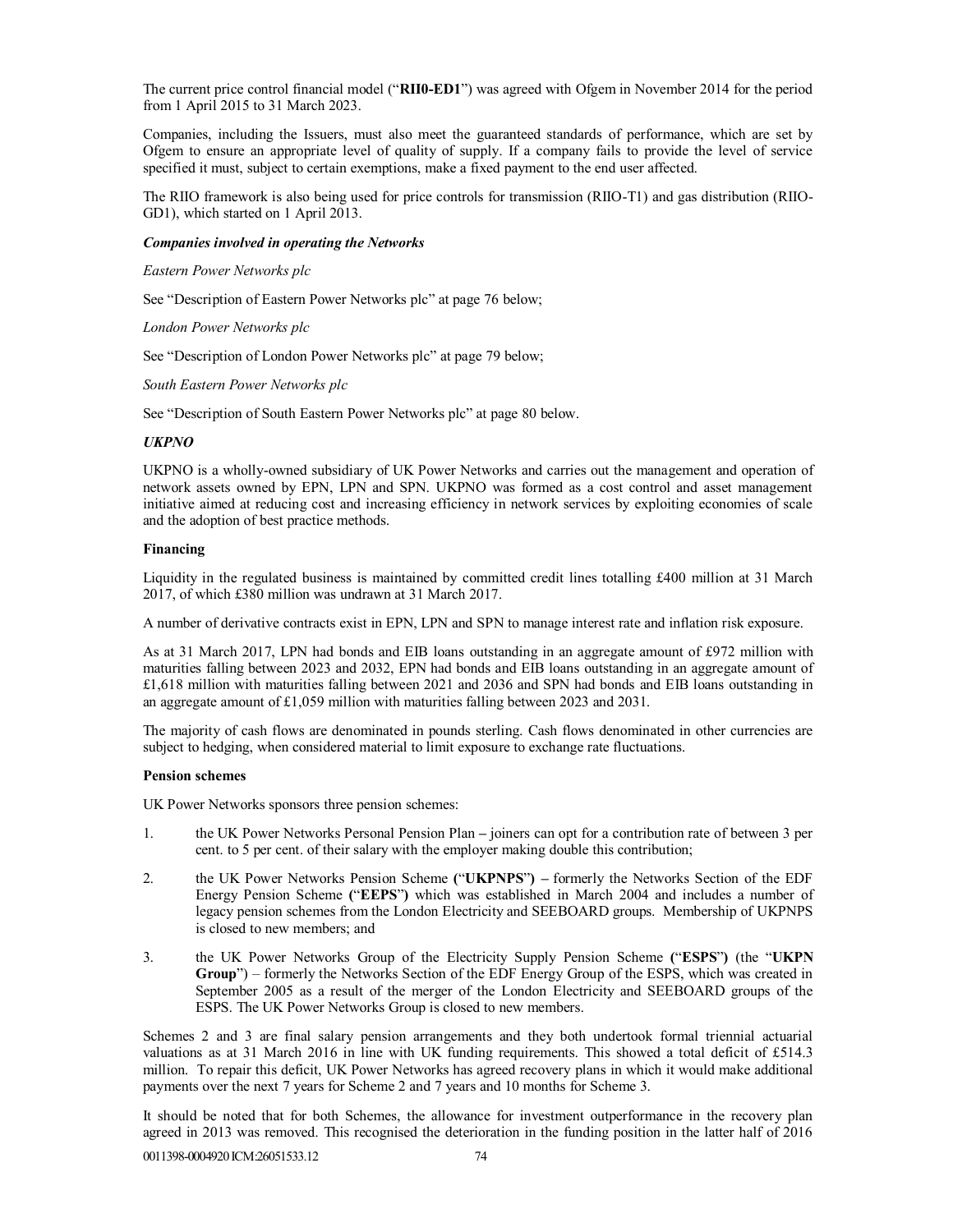caused by the reduction in the gilt yields following the United Kingdom's referendum to leave the European Union.

From an accounting perspective the funding position for each pension scheme under Financial Reporting Standard 102 The Financial Reporting Standard applicable in the UK and Republic of Ireland as at 31 March 2017 is as follows:

- the UK Power Networks Group deficit was £364 million at 31 March 2017, compared to £246 million at 31 March 2016. The movement over the period reflects an increase in the schemes liabilities due to future cash flows being discounted at a lower discount rate reflecting the reduction in yields on government bonds; and
- at 31 March 2017, UKPNPS was in deficit by £113 million compared to a £39 million deficit at 31 March 2016.

#### **Group structure of UK Power Networks and material subsidiaries:**



The shareholders of UK Power Networks have entered into a shareholders agreement and related documents governing the exercise of their rights in UK Power Networks.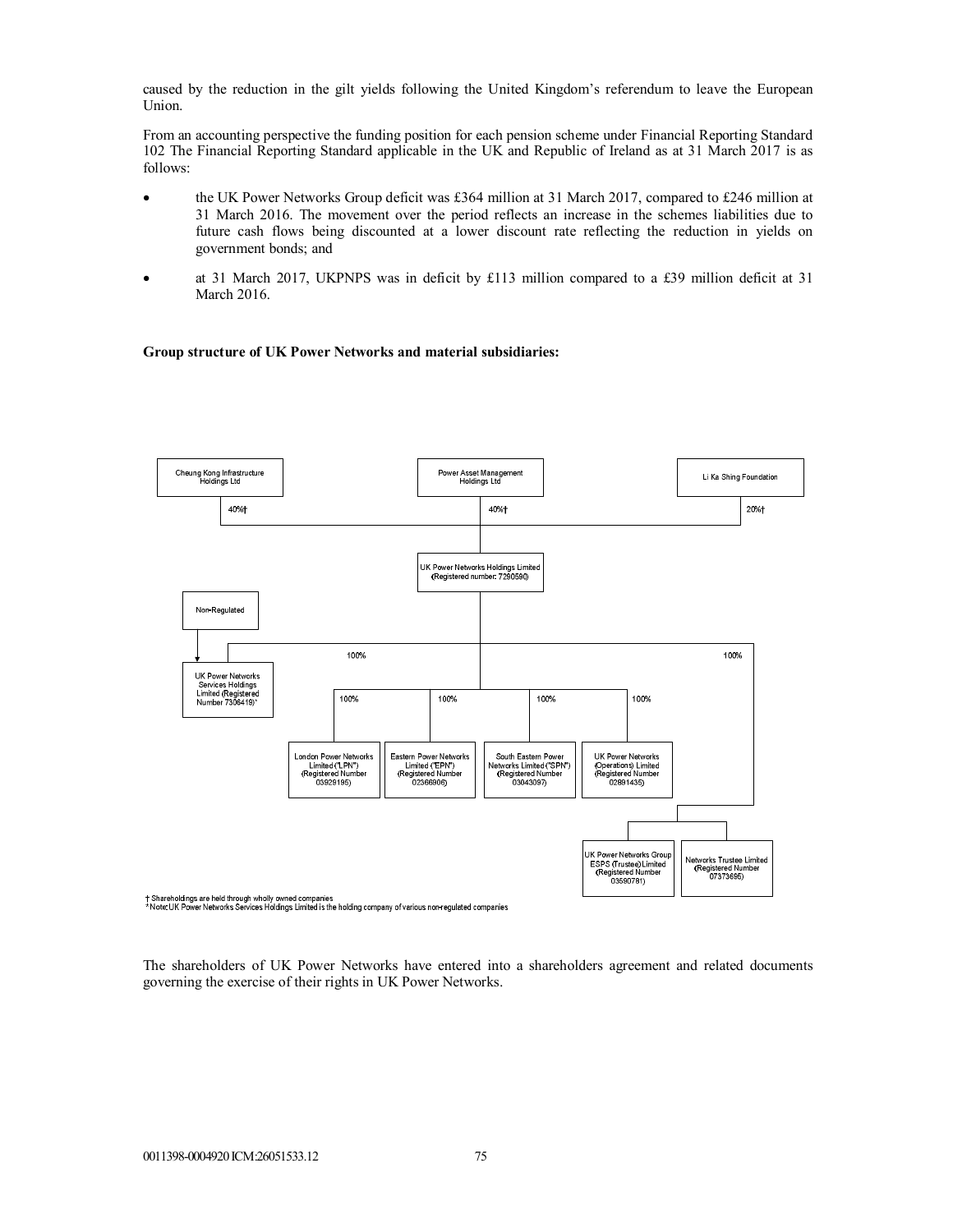## **DESCRIPTION OF EASTERN POWER NETWORKS PLC**

EPN was incorporated under the name Eastern Electricity Limited with limited liability in England and Wales under the Companies Act 1985 on 1 April 1989. The name was changed to EPN Distribution Limited and the company registered as a public limited company on 16 April 2003 to become known as EPN Distribution plc. Prior to 1 October 2001 (before the transfer scheme under the Utilities Act 2000 became effective) it held a Public Electricity Supply Licence to operate an electricity distribution and supply business in an authorised supply area covering parts of North London and both rural and urban areas of Eastern England.

After the transfer scheme became effective, EPN retained its distribution business while other non-distribution activities, including supply, were transferred by TXU Europe Group PLC ("**TXU**") (EPN's owner at the time) to other entities within the TXU group. EPN was acquired by EDF Energy from TXU on 18 January 2002. EPN Distribution plc was renamed EDF Energy Networks plc on 30 June 2003. On 29 October 2010 EPN was acquired by a consortium led by the Cheung Kong Group and renamed Eastern Power Networks plc.

EPN derives nearly all its income from licensed regulated monopoly activities.

As at the date of this Offering Circular, EPN holds a 9.77 per cent. stake in Electralink Limited, an industry body that provides data transfer services to network companies. EPN also holds a 2.78 per cent. stake in Gemserv, Limited ("**Gemserv**") a provider of specialist consultancy services to the utility sector. EPN has no other interests.

EPN holds a distribution licence covering a distribution services area of approximately 20,300 square kilometres in parts of North London and both rural and urban areas of Eastern England. It owns, operates and manages UK Power Networks' public electricity network assets in that area and distributes approximately 35TWh of electricity annually, to around 3.6 million supply customers. Virtually all electricity consumed within EPN's service area is distributed over the public network irrespective of the supplier of that electricity. This provides EPN with a stable distribution volume unaffected by choice of supplier.

Following its acquisition by UK Power Networks, EPN re-registered as a private limited company on 24 January 2011 before re-registering as a public limited company on 31 March 2011.

#### **BOARD OF DIRECTORS**

The Directors of EPN are listed below:

| <b>Name</b>        | <b>Position</b> |
|--------------------|-----------------|
| <b>B</b> Scarsella | Director        |
| A Hunter           | Director        |
| N D McGee          | Director        |
| H Lam Kam          | Director        |
| K Ham Chan         | Director        |
| L Shun Chan        | Director        |
| C Chao Chung Tsai  | Director        |
| H Shan Chong       | Director        |
| C J D Clarke       | Director        |
| Mei Fan Ngan       | Director        |
| D N Macrae         | Director        |
| P R Jeffrey        | Director        |
| C Tin Wan          | Director        |

The Directors of EPN, other than those mentioned below, have their business address at Newington House, 237 Southwark Bridge Road, London SE1 6NP.

Messrs. C Chao Chung Tsai, K Ham Chan and L Shun Chan have their business address at 44 Kennedy Road, Hong Kong, China.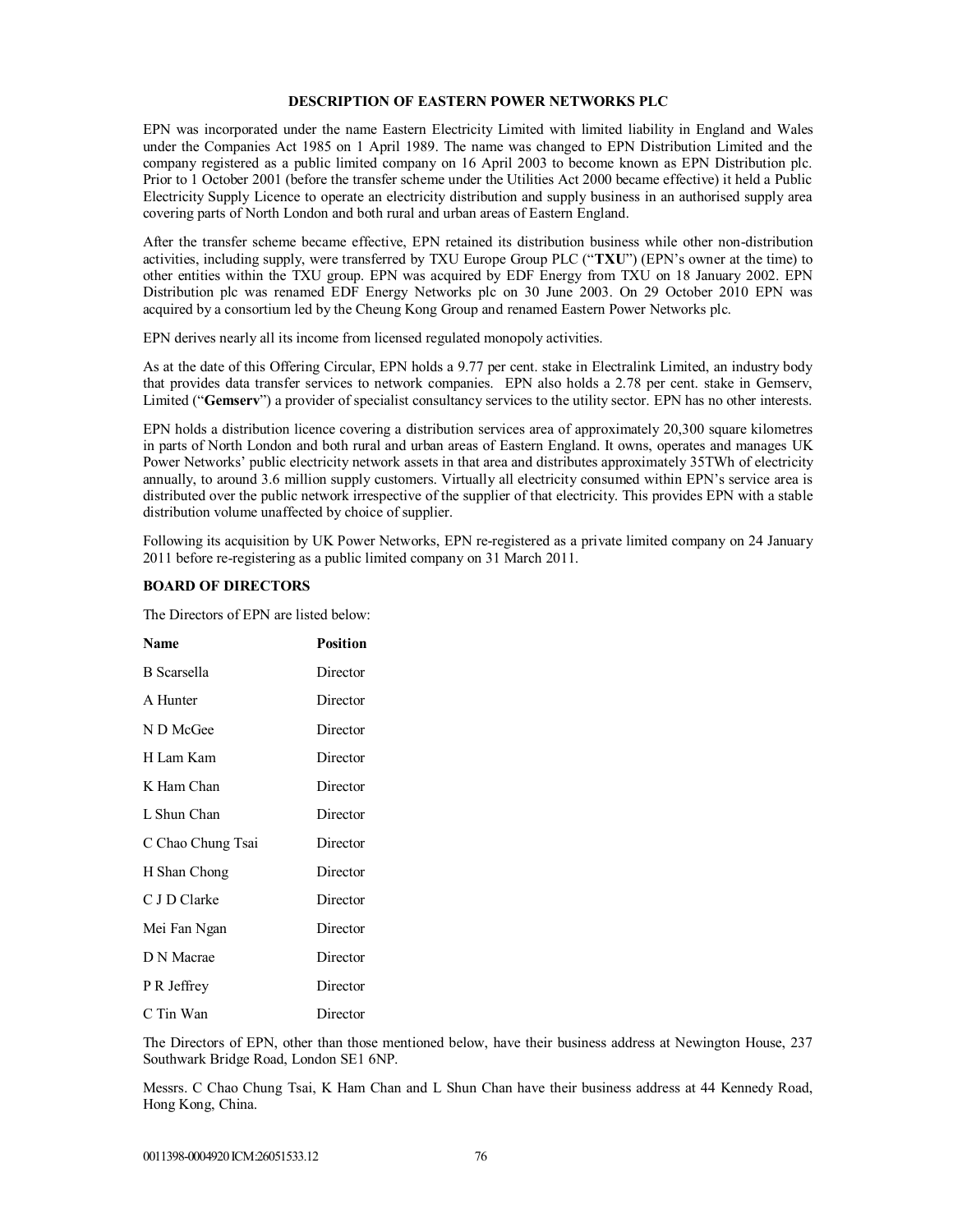There are no potential conflicts of interest between the private interests or other duties of the Directors of EPN and their duties to EPN.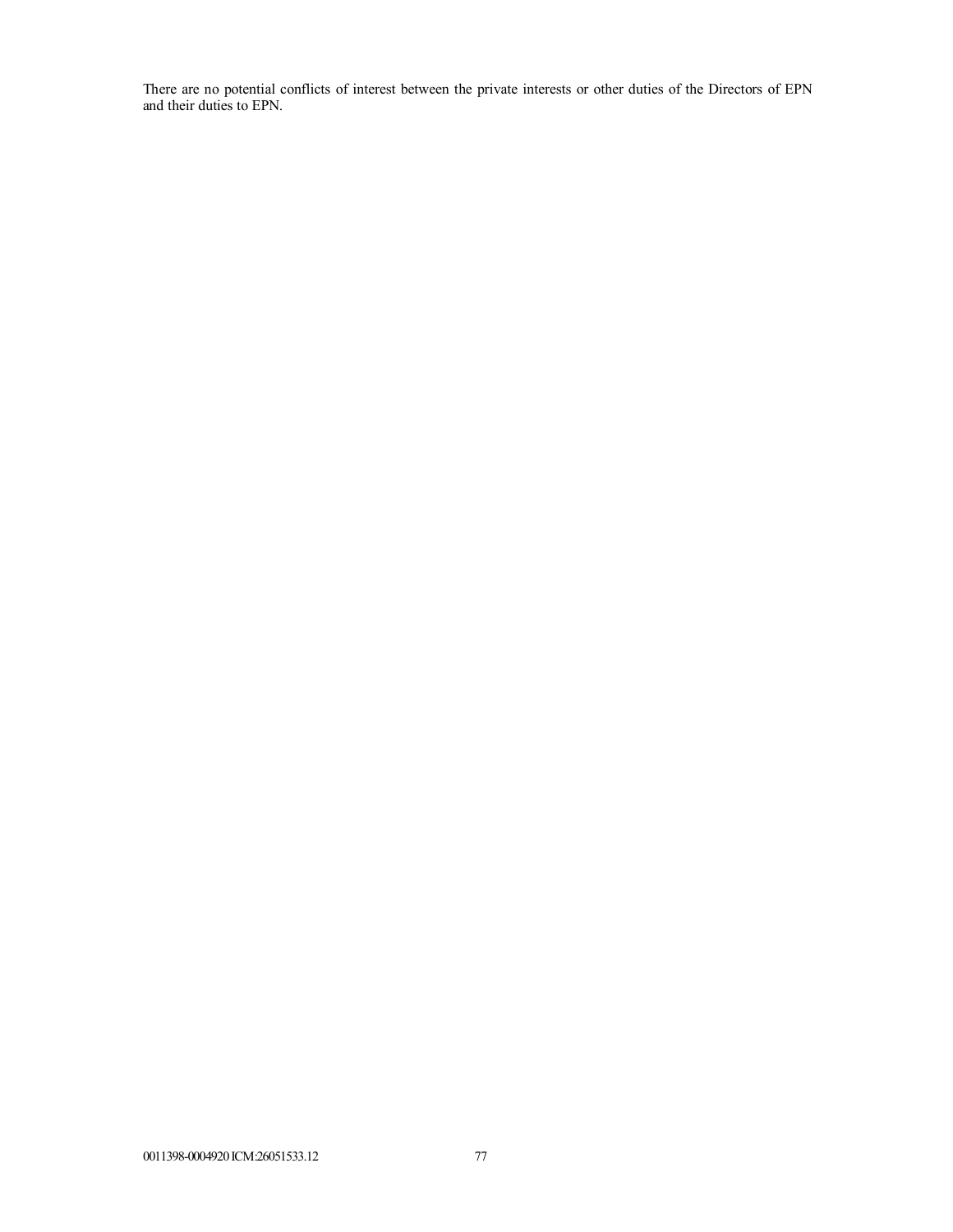## **DESCRIPTION OF LONDON POWER NETWORKS PLC**

LPN was incorporated under the name London Power Networks Limited with limited liability in England and Wales under the Companies Act 1985 on 15 February 2000. It was registered as a public limited company on 18 September 2001, to become London Power Networks plc. London Power Networks plc was renamed EDF Energy Networks (LPN) plc on 30 June 2003. On 29 October 2010 LPN was acquired by a consortium led by the Cheung Kong Group and renamed London Power Networks plc. LPN derives nearly all its income from licensed regulated monopoly activities.

As at the date of this Offering Circular, LPN holds a 7.49 per cent. stake in Electralink Limited, an industry body that provides data transfer services to network companies. LPN also holds a 2.78 per cent. stake in Gemserv, a provider of specialist consultancy services to the utility sector. LPN has no other interests.

LPN owns, operates and manages licensed electricity network assets in most of the Greater London area.

Almost the entire network is underground, making it more stable and reliable compared with primarily overhead networks.

LPN distributes approximately 27TWh of electricity annually to more than 2.3 million domestic and commercial supply customers, including financial institutions, offices, shops and government departments in the Greater London area. Virtually all electricity consumed within LPN's service area is distributed over the public network, irrespective of the supplier of that electricity. This provides LPN with a stable distribution volume unaffected by choice of supplier.

Following its acquisition by UK Power Networks, LPN re-registered as a private limited company on 24 January 2011 before re-registering as a public limited company on 31 March 2011.

## **BOARD OF DIRECTORS**

The Directors of LPN are listed below:

| <b>Name</b>        | <b>Position</b> |
|--------------------|-----------------|
| <b>B</b> Scarsella | Director        |
| A Hunter           | Director        |
| N D McGee          | Director        |
| H Lam Kam          | Director        |
| K Ham Chan         | Director        |
| L Shun Chan        | Director        |
| C Chao Chung Tsai  | Director        |
| H Shan Chong       | Director        |
| C J D Clarke       | Director        |
| Mei Fan Ngan       | Director        |
| D N Macrae         | Director        |
| P R Jeffrey        | Director        |
| C Tin Wan          | Director        |

The Directors of LPN, other than those mentioned below, have their business address at Newington House, 237 Southwark Bridge Road, London SE1 6NP.

Messrs. C Chao Chung Tsai, K Ham Chan and L Shun Chan have their business address at 44 Kennedy Road, Hong Kong, China.

There are no potential conflicts of interest between the private interests or other duties of the Directors of LPN and their duties to LPN.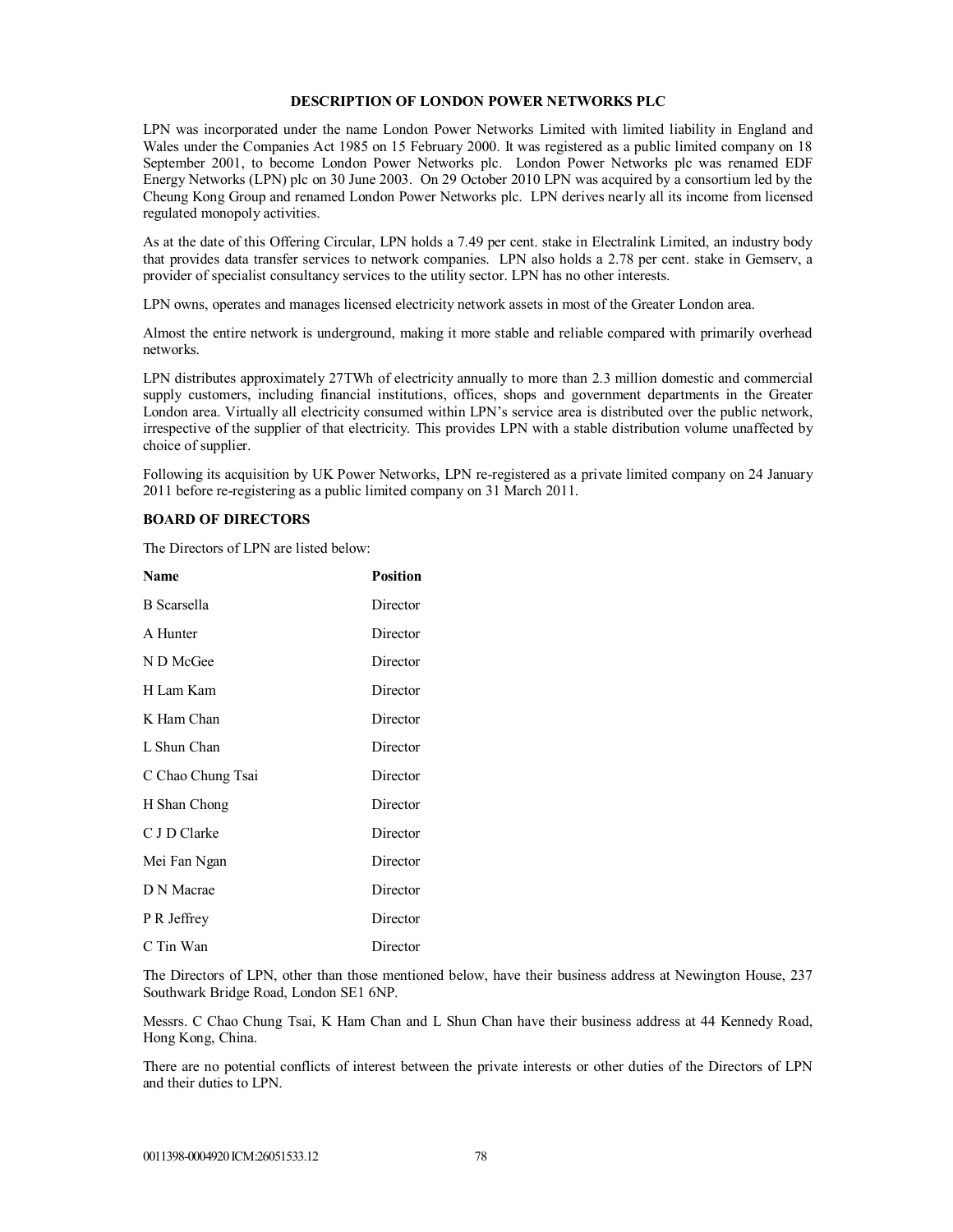## **DESCRIPTION OF SOUTH EASTERN POWER NETWORKS PLC**

SPN was incorporated under the name Home Gas Company Limited with limited liability in England and Wales under the Companies Act 1985 on 7 April 1995. The name was changed to SPN Limited and the company registered as a public limited company on 6 June 2001 to become known as SPN plc. On 1 October 2001, SPN was granted an electricity distribution licence under the Utilities Act 2000. SPN does not have any subsidiary undertakings or associated company undertakings. SPN plc was renamed EDF Energy Networks (SPN) plc on 30 June 2003. On 29 October 2010 SPN was acquired by a consortium led by the Cheung Kong Group and renamed South Eastern Power Networks plc. SPN derives nearly all of its income from licensed regulated monopoly activities.

As at the date of this Offering Circular, SPN holds a 7.49 per cent. stake in Electralink Limited, an industry body that provides data transfer services to network companies. SPN also holds a 2.78 per cent. stake in Gemserv, a provider of specialist consultancy services to the utility sector. SPN has no other interests.

SPN holds a distribution licence covering a distribution services area of approximately 8,300 square kilometres which covers the county of Kent and the majority of each of the counties of Sussex and Surrey in the UK. SPN owns, operates and maintains the public distribution network assets in that area and distributes approximately 21TWh of electricity annually to over 2.2 million customer connections.

Virtually all electricity consumed within SPN's service area is distributed over the public network, irrespective of the supplier of that electricity. This provides SPN with a stable distribution volume unaffected by choice of supplier.

Following its acquisition by UK Power Networks, SPN re-registered as a private limited company on 24 January 2011 before re-registering as a public limited company on 31 March 2011.

## **BOARD OF DIRECTORS**

| <b>Position</b>  |
|------------------|
| CEO and Director |
| Director         |
| Director         |
| Director         |
| Director         |
| Director         |
| Director         |
| Director         |
| Director         |
| Director         |
| Director         |
| Director         |
| Director         |
|                  |

The Directors of SPN are listed below:

The Directors of SPN, other than those mentioned below, have their business address at Newington House, 237 Southwark Bridge Road, London SE1 6NP.

Messrs. C Chao Chung Tsai, K Ham Chan and L Shun Chan have their business address at 44 Kennedy Road, Hong Kong, China.

There are no potential conflicts of interest between the private interests or other duties of the Directors of SPN and their duties to SPN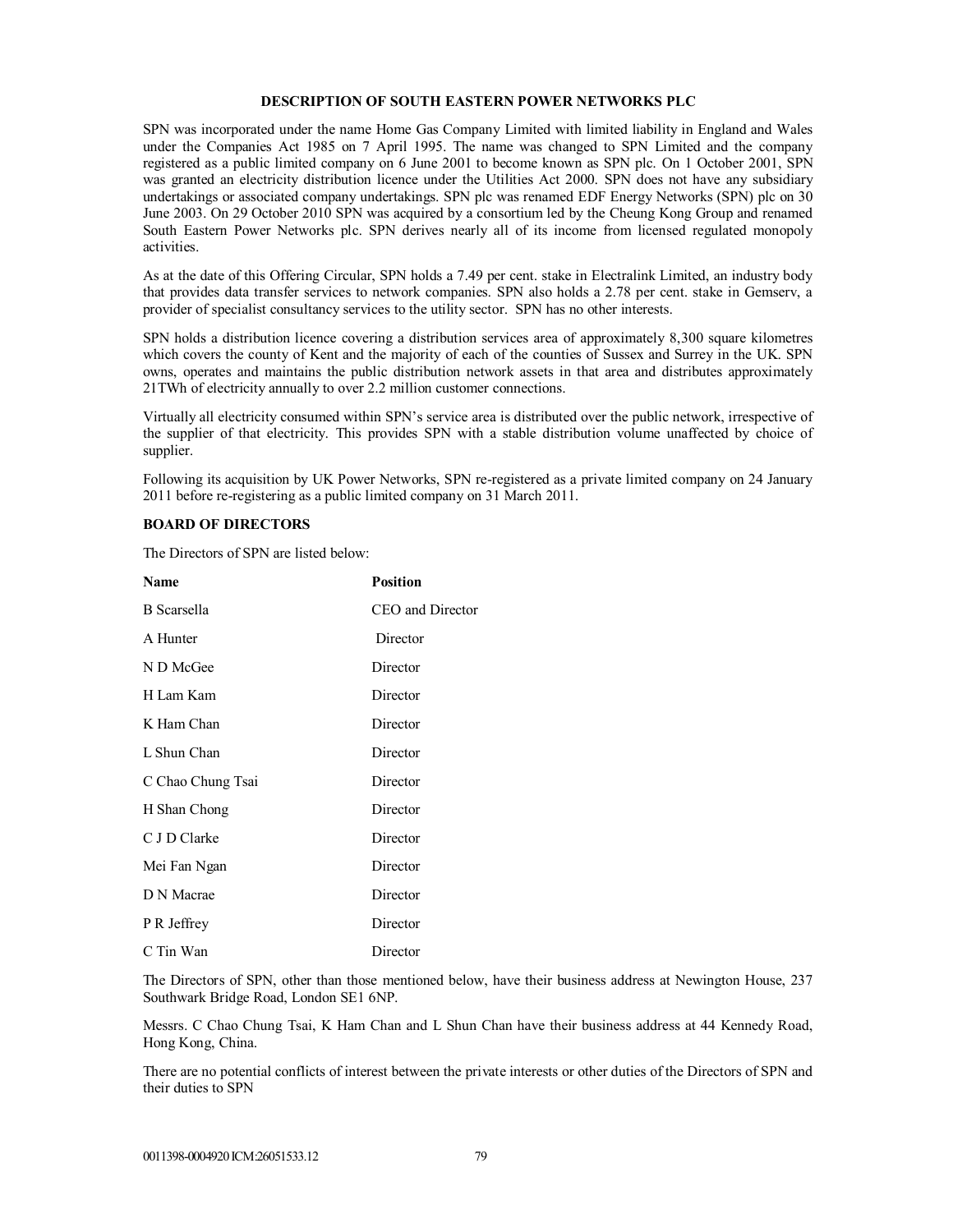## **TAXATION**

## **UK Taxation**

*The following applies only to persons who are the absolute beneficial owners of Notes and is a summary of each Issuer***'***s understanding of current United Kingdom law and published HM Revenue & Customs ("***HMRC***") practice relating to certain aspects of the taxation of interest in respect of the Notes. References to* **"***interest***"** *refer to interest as that term is understood for United Kingdom tax purposes. It does not necessarily apply where income is deemed for tax purposes to be the income of any other person. Some aspects do not apply to certain classes of person to whom special rules may apply. The United Kingdom tax treatment of prospective Noteholders depends on their individual circumstances and may be subject to change in the future. Prospective Noteholders who may be subject to tax in a jurisdiction other than the United Kingdom or who may be unsure as to their tax position should seek their own professional advice.*

#### **A. Interest on the Notes**

1. The Notes issued will constitute "quoted Eurobonds" provided they are and continue to be listed on a recognised stock exchange, within the meaning of section 1005 of the Income Tax Act 2007. The London Stock Exchange is a recognised stock exchange for these purposes. Under HMRC published practice, securities will be treated as listed on the London Stock Exchange if they are included in the Official List (within the meaning of, and in accordance with, the provisions of Part 6 of the Financial Services and Markets Act 2000) and are admitted to trading on the London Stock Exchange. Whilst the Notes are and continue to be quoted Eurobonds, payments of interest on the Notes may be made without withholding or deduction on account of United Kingdom tax.

Interest on the Notes may also be paid without withholding or deduction on account of United Kingdom tax where the maturity of the Notes is less than 365 days and those Notes do not form part of a scheme or arrangement of borrowing intended to be capable of remaining outstanding for more than 364 days.

In other cases, an amount must generally be withheld from payments of interest on the Notes that has a United Kingdom source on account of United Kingdom income tax at the basic rate (currently 20 per cent.), subject to the availability of other reliefs or to any direction to the contrary to make payments free of or at a reduced rate of withholding by HMRC under an applicable double taxation treaty.

#### **B. Further United Kingdom Income Tax Issues**

1. Interest on the Notes constitutes United Kingdom source income for tax purposes and, as such, may be subject to United Kingdom income tax by direct assessment even where paid without withholding.

However, interest with a United Kingdom source received without deduction or withholding on account of United Kingdom tax will not generally be chargeable to United Kingdom tax in the hands of a Noteholder (other than certain trustees) who is not resident for tax purposes in the United Kingdom at all relevant times unless that Noteholder carries on a trade, profession or vocation in the United Kingdom through a United Kingdom branch or agency in connection with which the interest is received or to which the Notes are attributable or where that Noteholder is a company, unless that Noteholder carries on a trade in the United Kingdom through a permanent establishment in connection with which the interest is received or to which the Notes are attributable. In such cases, subject to certain exemptions for interest received by certain categories of agent (such as some brokers and investment managers), tax may be levied on the United Kingdom branch or agency or permanent establishment. The provisions of an applicable double taxation treaty may also be relevant for such Noteholders.

Noteholders should note that the provisions relating to additional amounts referred to in "*Terms of the Notes – Condition 8 Taxation*" above would not apply if HMRC sought to assess directly the person entitled to the relevant interest to United Kingdom tax. However in such cases exemption from, or reduction of, such United Kingdom tax liability might be available under an applicable double taxation treaty.

2. Noteholders should note that Index Linked Notes may constitute "deeply discounted securities" for the purposes of Chapter 8 of Part 4 Income Tax (Trading and Other Income) Act 2005. In those circumstances, profits arising on disposal (including redemption or transfer) of the Notes by a Noteholder who is within the charge to United Kingdom income tax in respect of the Notes will generally be taxable as income with no account being taken of any costs incurred on the acquisition or disposal of the Notes.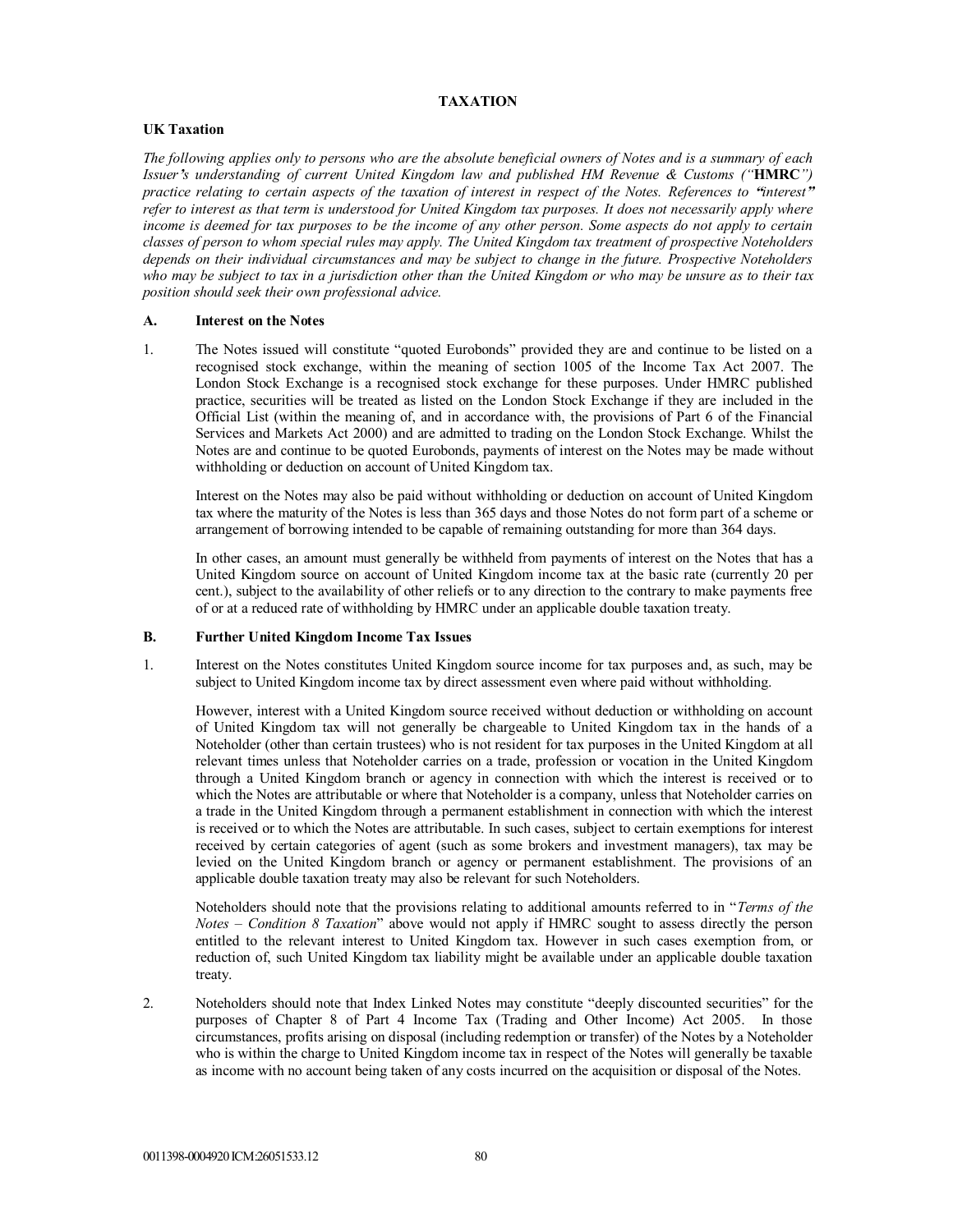Other Notes issued under the Programme (including in particular Zero Coupon Notes) may also constitute **"**deeply discounted securities**"** or Noteholders may otherwise be subject to United Kingdom income tax on profits arising on disposal.

#### **The proposed EU financial transaction tax (**the **"FTT")**

On 14 February 2013, the European Commission published a proposal (the "**Commission's Proposal**") for a Directive for a common FTT in Belgium, Germany, Estonia, Greece, Spain, France, Italy, Austria, Portugal, Slovenia and Slovakia (the "**participating Member States**"). However, Estonia has since stated that it will not participate.

The Commission's Proposal has very broad scope and could, if introduced in its current form, apply to certain dealings in the Notes (including secondary market transactions) in certain circumstances. The issuance and subscription of Notes should, however, be exempt.

Under the Commission's Proposal the FTT could apply in certain circumstances to persons both within and outside of the participating Member States. Generally, it would apply to certain dealings in Notes where at least one party is a financial institution, and at least one party is established in a participating Member State. A financial institution may be, or be deemed to be, "established" in a participating Member State in a broad range of circumstances, including (a) by transacting with a person established in a participating Member State or (b) where the financial instrument which is subject to the dealings is issued in a participating Member State.

However, the FTT proposal remains subject to negotiation between participating Member States. It may therefore be altered prior to any implementation, the timing of which remains unclear. Additional EU Member States may decide to participate.

Prospective holders of Notes are advised to seek their own professional advice in relation to the FTT.

#### **Foreign Account Tax Compliance Act**

Pursuant to certain provisions of the U.S. Internal Revenue Code of 1986, commonly known as FATCA, a "**foreign financial institution**" (as defined by FATCA) may be required to withhold on certain payments it makes ("**foreign passthru payments**") to persons that fail to meet certain certification, reporting or related requirements. The Issuers may be foreign financial institutions for these purposes. A number of jurisdictions (including the United Kingdom) have entered into, or have agreed in substance to, intergovernmental agreements with the United States to implement FATCA ("**IGAs**"), which modify the way in which FATCA applies in their jurisdictions. Under the provisions of IGAs as currently in effect, a foreign financial institution in an IGA jurisdiction would generally not be required to withhold under FATCA or an IGA from payments that it makes. Certain aspects of the application of the FATCA provisions and IGAs to instruments such as Notes, including whether withholding would ever be required pursuant to FATCA or an IGA with respect to payments on instruments such as Notes, are uncertain and may be subject to change. Even if withholding would be required pursuant to FATCA or an IGA with respect to payments on instruments such as Notes, such withholding would not apply prior to 1 January 2019 and Notes characterised as debt (or which are not otherwise characterised as equity and have a fixed term) for U.S. federal tax purposes that are issued on or prior to the date that is six months after the date on which final regulations defining foreign passthru payments are filed with the U.S. Federal Register generally would be grandfathered for purposes of FATCA withholding unless materially modified after such date (including by reason of a substitution of the issuer). However, if additional Notes (as described under "Terms and Conditions—Further Issues") that are not distinguishable from previously issued Notes are issued after the expiration of the grandfathering period and are subject to withholding under FATCA, then withholding agents may treat all Notes, including the Notes offered prior to the expiration of the grandfathering period, as subject to withholding under FATCA. Holders should consult their own tax advisers regarding how these rules may apply to their investment in Notes.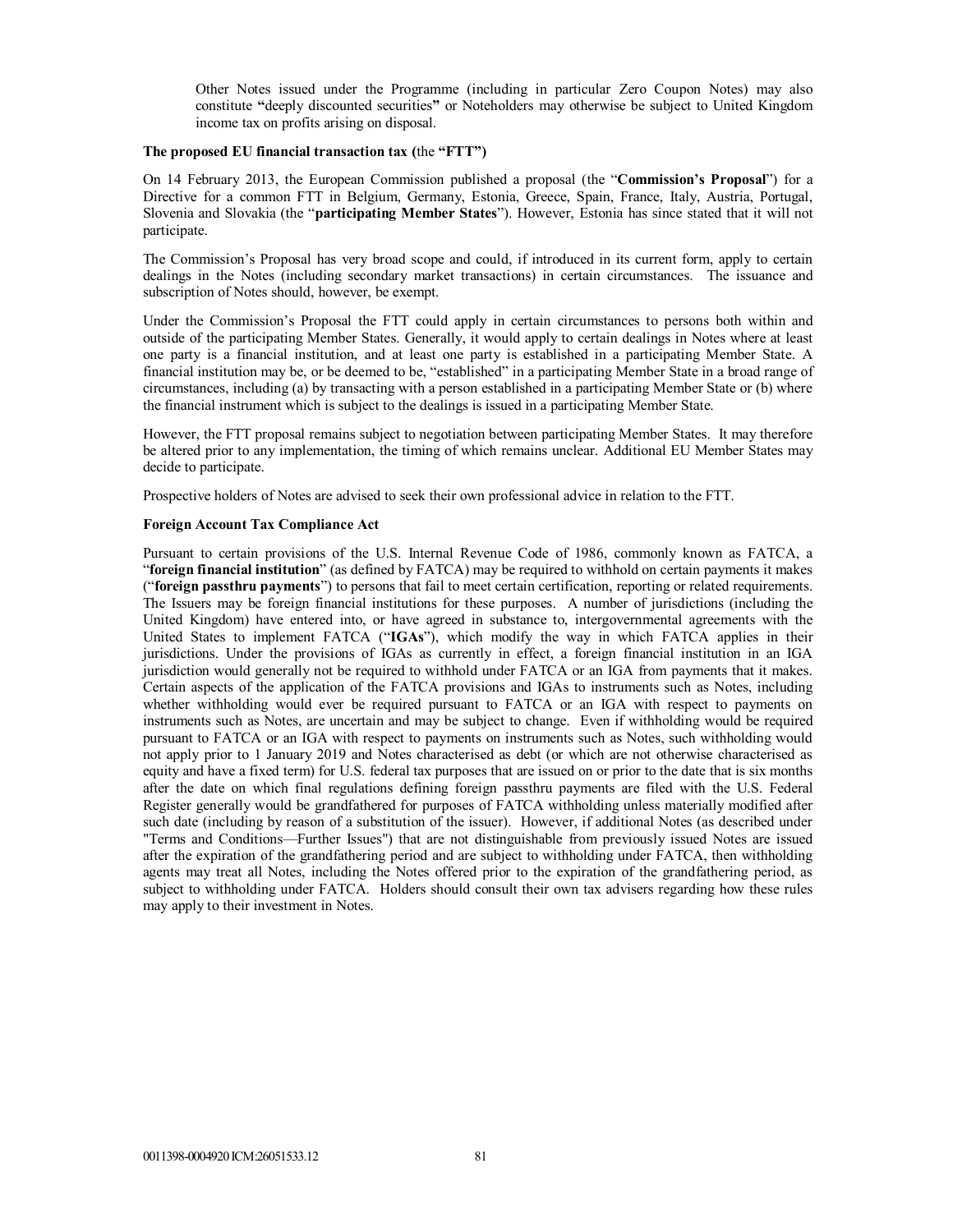## **SUBSCRIPTION AND SALE**

The Dealers have, in an amended and restated programme agreement (such Programme Agreement as modified and/or supplemented and/or restated from time to time, the "**Programme Agreement**") dated 30 August 2017, agreed with the Issuers a basis upon which they or any of them may from time to time agree to purchase Notes. Any such agreement will extend to those matters stated under "*Form of the Notes*" and "*Terms and Conditions of the Notes*". In the Programme Agreement, the Issuers have agreed to reimburse the Dealers for certain of their expenses in connection with the establishment and any future update of the Programme and the issue of Notes under the Programme and to indemnify the Dealers against certain liabilities incurred by them in connection therewith.

## *United States*

The Notes have not been and will not be registered under the Securities Act and may not be offered or sold within the United States or to, or for the account or benefit of, U.S. persons except in accordance with Regulation S under the Securities Act or pursuant to an exemption from the registration requirements of the Securities Act. Terms used in the paragraph have the meanings given to them by Regulation S under the Securities Act.

The Notes are subject to U.S. tax law requirements and may not be offered, sold or delivered within the United States or its possessions or to a United States person, except in certain transactions permitted by U.S. Treasury regulations. Terms used in this paragraph have the meanings given to them by the U.S. Internal Revenue Code of 1986 and Treasury regulations promulgated thereunder. The applicable Final Terms (or applicable Pricing Supplement, in the case of Exempt Notes) will identify whether TEFRA C rules or TEFRA D rules apply or whether TEFRA is not applicable.

Each Dealer has represented and agreed, and each further Dealer appointed under the Programme will be required to represent and agree, that, it will offer and sell Notes (i) as part of their distribution at any time or (ii) otherwise until 40 days after the completion of the distribution of all Notes of the Tranche of which such Notes are a part, only in accordance with Rule 903 of Regulation S under the Securities Act. Each Dealer has further agreed, and each further Dealer appointed under the Programme will be required to agree, that it will send to each dealer to which it sells any Notes during the distribution compliance period a confirmation or other notice setting forth the restrictions on offers and sales of the Notes within the United States or to, or for the account or benefit of, U.S. persons.

Until 40 days after the commencement of the offering of any Series of Notes, an offer or sale of such Notes within the United States by any dealer (whether or not participating in the offering) may violate the registration requirements of the Securities Act if such offer or sale is made otherwise than in accordance with an available exemption from registration under the Securities Act.

#### *Prohibition of Sales to EEA Retail Investors*

From 1 January 2018, unless the Final Terms in respect of any Notes (or Pricing Supplement, in the case of Exempt Notes) specifies "Prohibition of Sales to EEA Retail Investors" as "Not Applicable", each Dealer has represented and agreed, and each further Dealer appointed under the Programme will be required to represent and agree, that it has not offered, sold or otherwise made available and will not offer, sell or otherwise make available any Notes which are the subject of the offering contemplated by the Offering Circular as completed by the Final Terms (or Pricing Supplement, as the case may be) in relation thereto to any retail investor in the European Economic Area. For the purposes of this provision:

- (a) the expression "**retail investor**" means a person who is one (or more) of the following:
	- (i) a retail client as defined in point  $(11)$  of Article  $4(1)$  of Directive 2014/65/EU (as amended, "**MiFID II**"); or
	- (ii) a customer within the meaning of Directive 2002/92/EC (as amended, the "**IMD**"), where that customer would not qualify as a professional client as defined in point (10) of Article 4(1) of MiFID II; or
	- (iii) not a qualified investor as defined in the Prospectus Directive; and
- (b) the expression an "**offer**" includes the communication in any form and by any means of sufficient information on the terms of the offer and the Notes to be offered so as to enable an investor to decide to purchase or subscribe the Notes.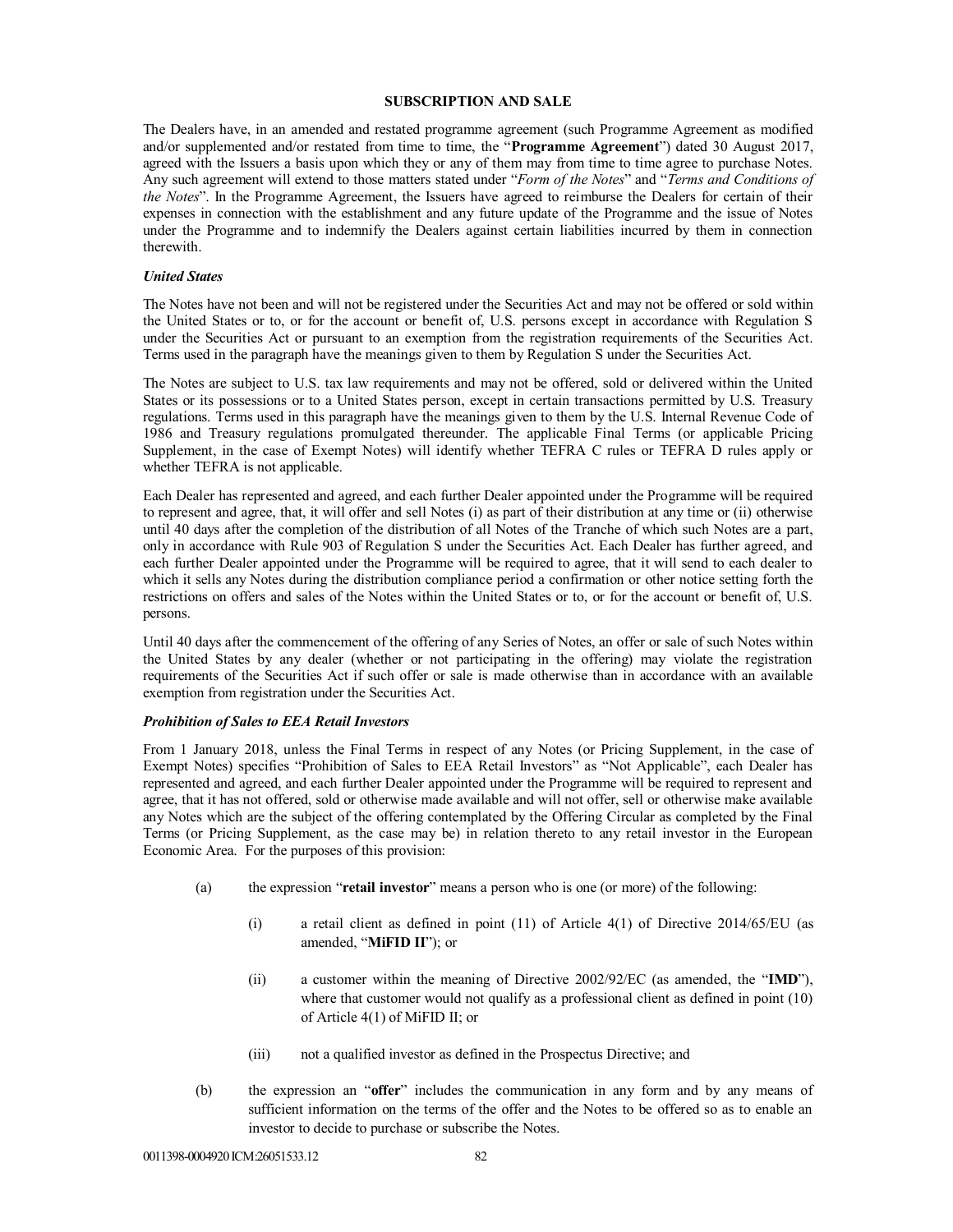Prior to 1 January 2018, and from that date if the Final Terms in respect of any Notes (or Pricing Supplement, in the case of Exempt Notes) specifies **"**Prohibition of Sales to EEA Retail Investors**"** as **"**Not Applicable", in relation to each Member State of the European Economic Area which has implemented the Prospectus Directive (each, a **"Relevant Member State"**), each Dealer has represented and agreed, and each further Dealer appointed under the Programme will be required to represent and agree, that with effect from and including the date on which the Prospectus Directive is implemented in that Relevant Member State (the **"Relevant Implementation Date"**) it has not made and will not make an offer of Notes which are the subject of the offering contemplated by this Offering Circular as completed by the Final Terms (or Pricing Supplement, in the case of Exempt Notes) in relation thereof to the public in that Relevant Member State, except that it may, with effect from and including the Relevant Implementation Date, make an offer of such Notes to the public in that Relevant Member State:

- (a) at any time to any legal entity which is a qualified investor as defined in the Prospectus Directive;
- (b) at any time to fewer than 150 natural or legal persons (other than qualified investors as defined in the Prospectus Directive) subject to obtaining the prior consent of the relevant Dealer or Dealers nominated by the Issuer for any such offer; or
- (c) at any time in any other circumstances falling within Article 3(2) of the Prospectus Directive,

provided that no such offer of Notes referred to in (a) to (c) above shall require the Issuer or any Dealer to publish a prospectus pursuant to Article 3 of the Prospectus Directive or supplement a prospectus pursuant to Article 16 of the Prospectus Directive.

For the purposes of this provision:

- the expression an "**offer of Notes to the public**" in relation to any Notes in any Relevant Member State means the communication in any form and by any means of sufficient information on the terms of the offer and the Notes to be offered so as to enable an investor to decide to purchase or subscribe the Notes, as the same may be varied in that Member State by any measure implementing the Prospectus Directive in that Member State;
- the expression "**Prospectus Directive**" means Directive 2003/71/EC (as amended, including by Directive 2010/73/EU), and includes any relevant implementing measure in the Relevant Member State.

## *United Kingdom*

Each Dealer has represented and agreed and each further Dealer appointed under the Programme will be required to represent and agree that:

- (i) in relation to any Notes having a maturity of less than one year (a) it is a person whose ordinary activities involve it in acquiring, holding managing or disposing of investments (as principal or agent) for the purposes of its business and (b) it has not offered or sold and will not offer or sell any Notes other than to persons whose ordinary activities involve them in acquiring, holding, managing or disposing of investments (as principal or as agent) for the purposes of their businesses or who it is reasonable to expect will acquire, hold, manage or dispose of investments (as principal or agent) for the purposes of their businesses where the issue of the Notes would otherwise constitute a contravention of section 19 of the Financial Services and Markets Act 2000 (the "**FSMA**") by the relevant Issuer;
- (ii) it has only communicated or caused to be communicated and will only communicate or cause to be communicated an invitation or inducement to engage in investment activity (within the meaning of section 21 of the FSMA) received by it in connection with the issue or sale of any Notes in circumstances in which section 21(1) of the FSMA does not apply to the relevant Issuer; and
- (iii) it has complied and will comply with all applicable provisions of the FSMA with respect to anything done by it in relation to any Notes in, from or otherwise involving the United Kingdom.

#### *Japan*

The Notes have not been and will not be registered under the Financial Instruments and Exchange Act of Japan (Act No. 25 of 1948, as amended; the "**FIEA**") and each Dealer has represented and agreed and each further Dealer appointed under the Programme will be required to represent and agree that it will not offer or sell any Notes, directly or indirectly, in Japan or to, or for the benefit of, any resident of Japan (as defined under Item 5, Paragraph 1, Article 6 of the Foreign Exchange and Foreign Trade Act (Act No. 228 of 1949, as amended)), or to others for re-offering or resale, directly or indirectly, in Japan or to, or for the benefit of, a resident of Japan except pursuant to an exemption from the registration requirements of, and otherwise in compliance with, the FIEA and any other applicable laws, regulations and ministerial guidelines of Japan.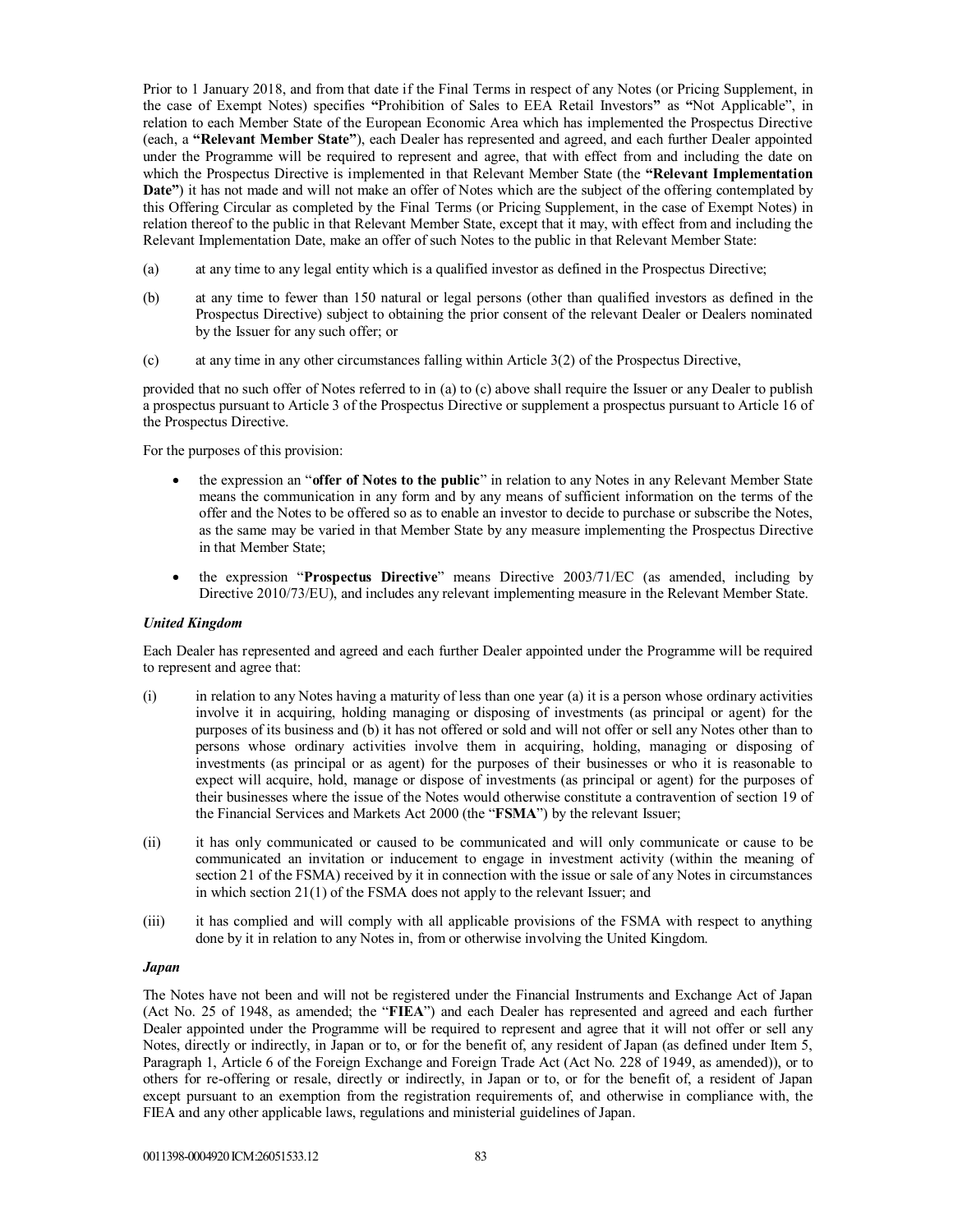#### *General*

Each Dealer has agreed and each further Dealer appointed under the Programme will be required to agree that it will (to the best of its knowledge and belief) comply with all applicable securities laws and regulations in force in any jurisdiction in which it purchases, offers, sells or delivers Notes or possesses or distributes this Offering Circular and will obtain any consent, approval or permission required by it for the purchase, offer, sale or delivery by it of Notes under the laws and regulations in force in any jurisdiction to which it is subject or in which it makes such purchases, offers, sales or deliveries and neither the relevant Issuer, the Trustee nor any of the other Dealers shall have any responsibility therefor.

Neither the relevant Issuer, the Trustee nor any of the Dealers represents that Notes may at any time lawfully be sold in compliance with any applicable registration or other requirements in any jurisdiction, or pursuant to any exemption available thereunder, or assumes any responsibility for facilitating such sale.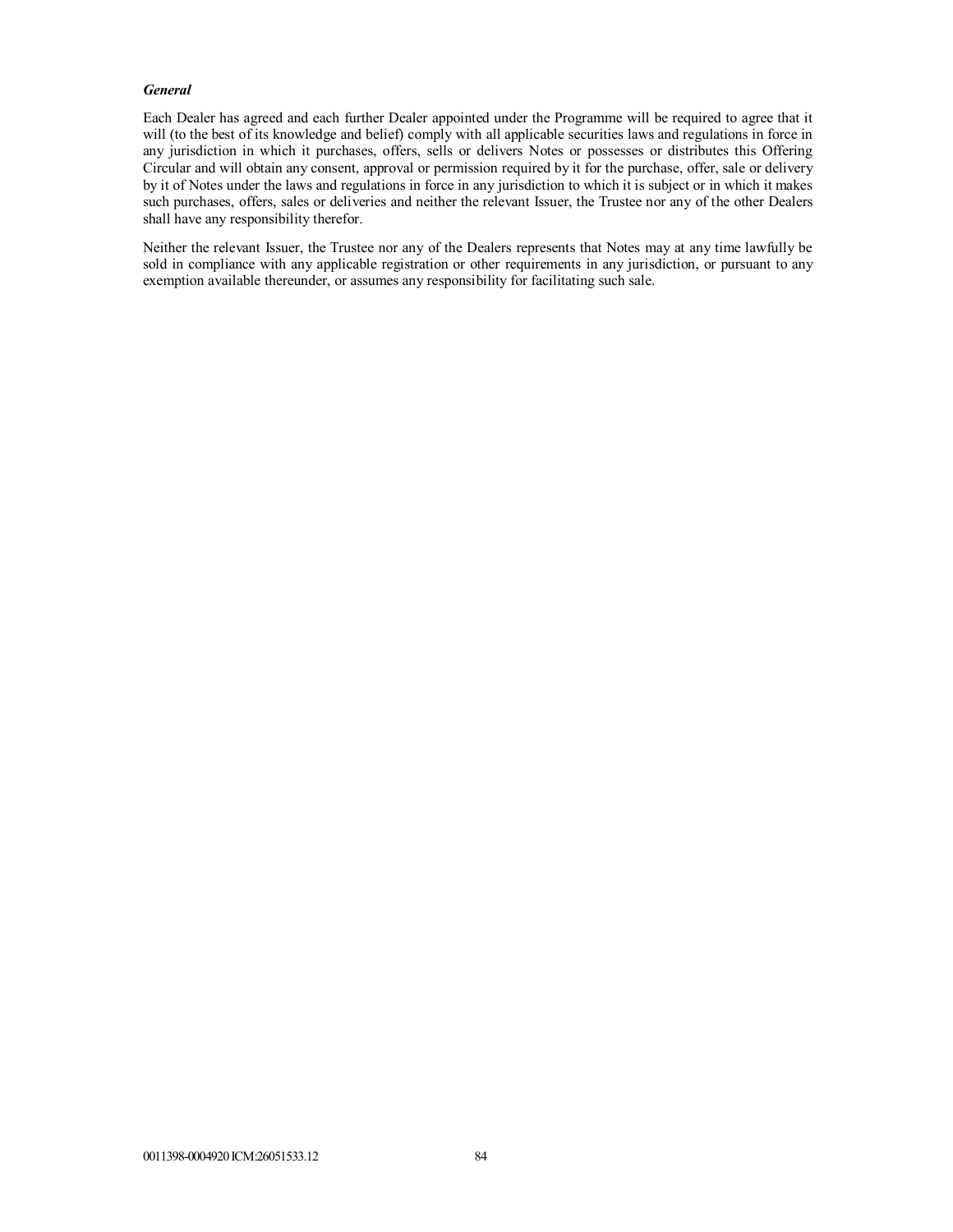## **GENERAL INFORMATION**

#### **Authorisation**

The establishment and current update of the Programme and the issue of Notes (excluding Notes to be issued after the current update) have been duly authorised by resolutions of the Board of Directors of LPN passed on 6 December 2001, 3 April 2002, 15 March 2011, 23 July 2012 and 23 January 2017 of EPN passed on 7 May 2003, 15 March 2011, 23 July 2012 and 23 January 2017 and of SPN passed on 7 May 2003, 15 March 2011, 23 July 2012 and 23 January 2017 and by resolutions of a Committee of the Board of Directors of LPN passed on 20 May 2002, 20 May 2004, 1 December 2005, 16 April 2007, 11 June 2008, 23 October 2009, 14 April 2011, 25 September 2012, 12 November 2014 and 30 August 2017, of EPN passed on 7 May 2003, 20 May 2004, 1 December 2005, 16 April 2007, 11 June 2008, 23 October 2009 and by resolutions of a Sub-Committee passed on 14 April 2011, 25 September 2012, 12 November 2014 and 30 August 2017 and of SPN passed on 7 May 2003, 20 May 2004, 1 December 2005, 16 April 2007, 11 June 2008, 23 October 2009 and by resolutions of a Sub-Committee passed on 14 April 2011, 25 September 2012, 12 November 2014 and 30 August 2017.

Each issue of Notes under the Programme, to the extent not already done so, will be authorised by the Board of Directors of the relevant Issuer.

## **Listing of Notes**

It is expected that each Tranche of Notes which is to be admitted to the Official List and to trading on the Market will be admitted separately as and when issued, subject only to the issue of a Global Note or Notes initially representing the Notes of such Tranche. Application has been made to the UK Listing Authority for Notes issued under the Programme (other than in the case of Exempt Notes) to be admitted to the Official List and to the London Stock Exchange for such Notes to be admitted to trading on the Market. The listing of the Programme in respect of Notes (other than in the case of Exempt Notes) is expected to be granted on or around 4 September 2017.

#### **Documents Available**

For the period of 12 months following the date of this Offering Circular, copies of the following documents will, when published, be available from the registered office of each Issuer and from the specified office of the Paying Agents for the time being in London and Luxembourg:

- (i) the Memorandum and Articles of Association of each Issuer;
- (ii) the unconsolidated audited financial statements of EPN in respect of the financial periods ending 31 March 2017 and 31 March 2016, in each case together with the audit reports prepared in connection therewith;
- (iii) the unconsolidated audited financial statements of LPN in respect of the financial periods ending 31 March 2017 and 31 March 2016, in each case together with the audit reports prepared in connection therewith;
- (iv) the unconsolidated audited financial statements of SPN in respect of the financial periods ending 31 March 2017 and 31 March 2016, in each case together with the audit reports prepared in connection therewith;
- (v) the most recently published audited annual financial statements of each Issuer and the most recently published unaudited interim financial statements of each Issuer;
- (vi) the Trust Deed, the Agency Agreement and the forms of the Global Notes, the Notes in definitive form, the Coupons and the Talons;
- (vii) a copy of this Offering Circular;
- (viii) any future offering circulars, prospectuses, information memoranda and supplements including Final Terms and Pricing Supplements (in the case of Exempt Notes) (save that Pricing Supplements will only be available for inspection by a holder of such Note and such holder must produce evidence satisfactory to the relevant Issuer and the Paying Agent as to its holding of Notes and identity) to this Offering Circular and any other documents incorporated herein or therein by reference; and
- (ix) in the case of each issue of Notes admitted to trading on the Market and subscribed pursuant to a subscription agreement, the subscription agreement (or equivalent document).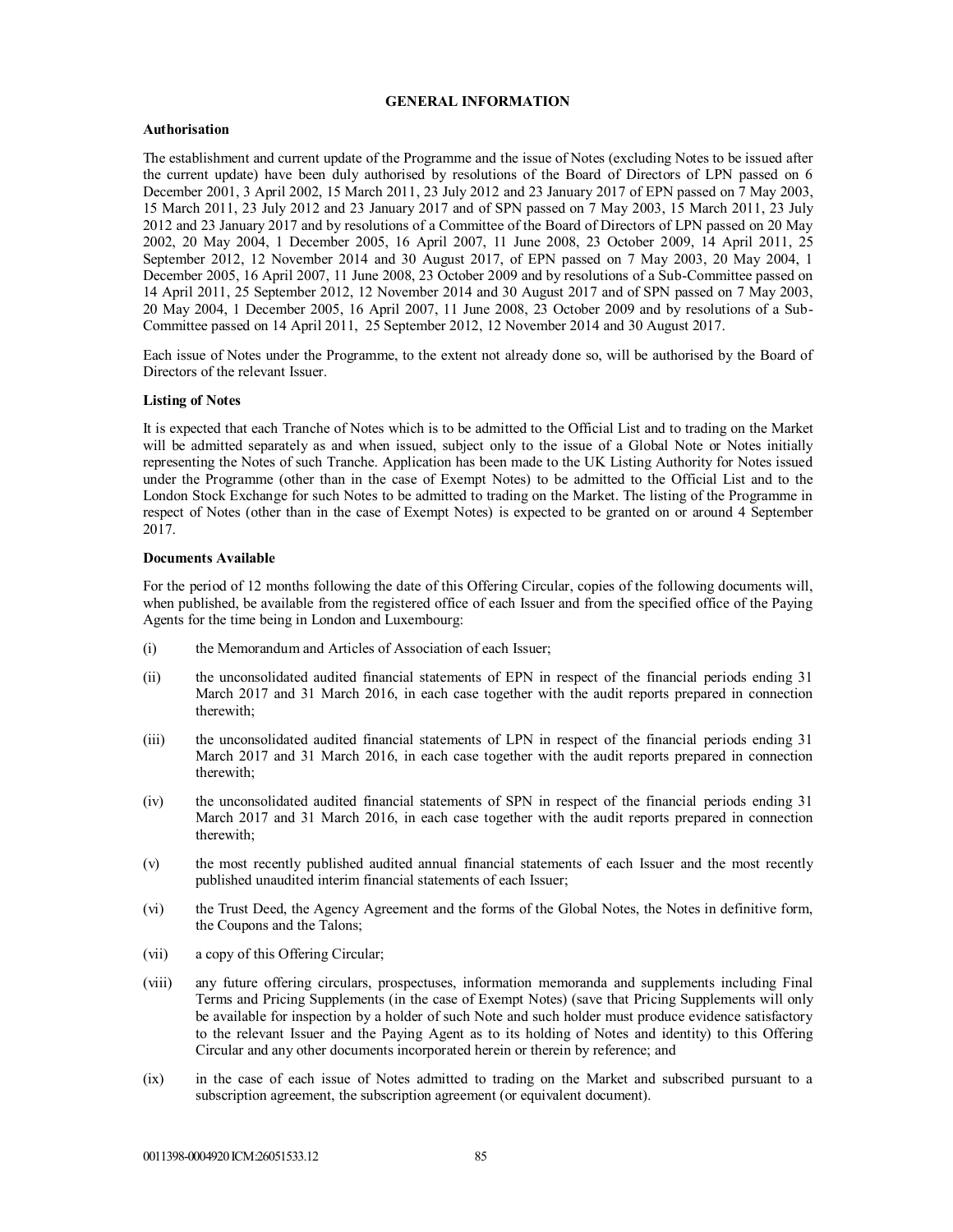In addition, this Offering Circular, each Final Terms relative to the Notes which are admitted to trading on the Market and each document incorporated by reference are also available at the website of the Regulatory News Service operated by the London Stock Exchange at http://www.londonstockexchange.com/exchange/news/ market-news/market-news-home.html.

## **Clearing Systems**

The Notes have been accepted for clearance through Euroclear and Clearstream, Luxembourg (which are the entities in charge of keeping records). The appropriate Common Code and ISIN for each Tranche of Notes allocated by Euroclear and Clearstream, Luxembourg will be specified in the applicable Final Terms (or applicable Pricing Supplement, in the case of Exempt Notes). If the Notes are to clear through an additional or alternative clearing system the appropriate information will be specified in the applicable Final Terms (or applicable Pricing Supplement, in the case of Exempt Notes).

The address of Euroclear is Euroclear Bank SA/NV, 1 Boulevard du Roi Albert II, B-1210 Brussels, Belgium and the address of Clearstream, Luxembourg is Clearstream Banking, S.A., 42 Avenue JF Kennedy, L-1855 Luxembourg.

#### **Conditions for determining price**

The price and amount of Notes to be issued under the Programme will be determined by the relevant Issuer and the relevant Dealer at the time of issue in accordance with prevailing market conditions.

## **Significant or Material Change**

There has been no significant change in the financial or trading position of any of the Issuers or of the Group and there has been no material adverse change in the prospects of any of the Issuers or of the Group since 31 March 2017.

## **Litigation**

There are no governmental, legal or arbitration proceedings (including any proceedings which are pending or threatened) of which any Issuer is aware in the 12 months preceding the date of this document which may have or have had in the recent past a significant effect on the financial position or profitability of any of the Issuers or of the Group.

#### **Auditors**

The auditors of EPN, LPN and SPN are Deloitte LLP, Registered Auditors, who have audited, without qualification, in accordance with International Standards on Auditing (UK and Ireland) issued by the Auditing Practices Board the financial statements of EPN, LPN and SPN for the financial periods ending on 31 March 2017 and 31 March 2016.

The auditors of the Issuers have no material interest in any Issuer.

The audit report in respect of the financial periods ending 31 March 2017 and 31 March 2016 for each of EPN, LPN and SPN contains the statement that such report is made solely to the company's members, as a body, in accordance with Chapter 3 of Part 16 of the Companies Act 2006 and that their audit work has been undertaken so that they might state to the company's members those matters they are required to state to them in an auditor's report and for no other purpose. Furthermore, it states that to the fullest extent permitted by law, such auditors do not accept or assume responsibility to anyone other than the company and the company's members as a body, for their audit work, for their report, or for the opinions they have formed.

Such a statement is recommended in recent guidance issued by the Institute of Chartered Accountants in England and Wales for inclusion in all Chapter 3 of Part 16 audit reports produced by audit firms.

#### **Post-issuance information**

The Issuers do not intend to provide any post-issuance information in relation to any issues of Notes.

#### **Dealers transacting with the Issuers**

Certain of the Dealers and their affiliates have engaged, and may in the future engage, in investment banking and/or commercial banking transactions with, and may perform services to, the Issuers and their affiliates in the ordinary course of business. Certain of the Dealers and their affiliates may have positions, deal or make markets in the Notes issued under the Programme, related derivatives and reference obligations, including (but not limited to) entering into hedging strategies on behalf of the Issuers and their affiliates, investor clients, or as principal in order to manage their exposure, their general market risk, or other trading activities.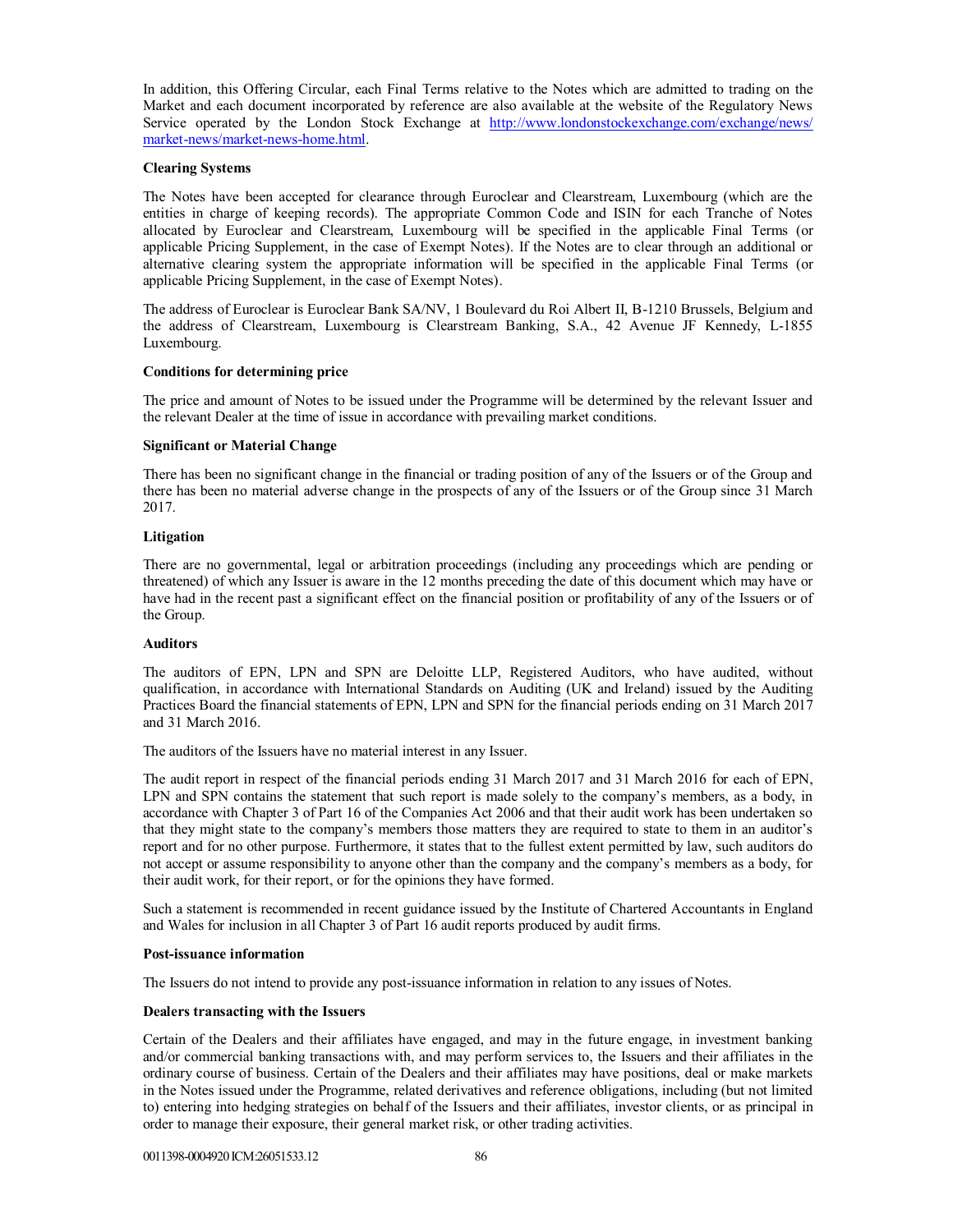In addition, in the ordinary course of their business activities, the Dealers and their affiliates may make or hold a broad array of investments and actively trade debt and equity securities (or related derivative securities) and financial instruments (including bank loans) for their own account and for the accounts of their customers. Such investments and securities activities may involve securities and/or instruments of the Issuers or the relevant Issuer's affiliates. Certain of the Dealers or their affiliates that have a lending relationship with the Issuers routinely hedge their credit exposure to the Issuers consistent with their customary risk management policies. Typically, such Dealers and their affiliates would hedge such exposure by entering into transactions which consist of either the purchase of credit default swaps or the creation of short positions in securities, including potentially the Notes issued under the Programme. Any such positions could adversely affect future trading prices of Notes issued under the Programme. The Dealers and their affiliates may also make investment recommendations and/or publish or express independent research views in respect of such securities or financial instruments and may hold, or recommend to clients that they acquire, long and/or short positions in such securities and instruments.

#### **Index Linked Notes**

Information on RPI and HICP, including past and current levels, can be found at the following websites: www.statistics.gov.uk and www.ecb.int/stats/prices/hicp/html/index.en.html, respectively.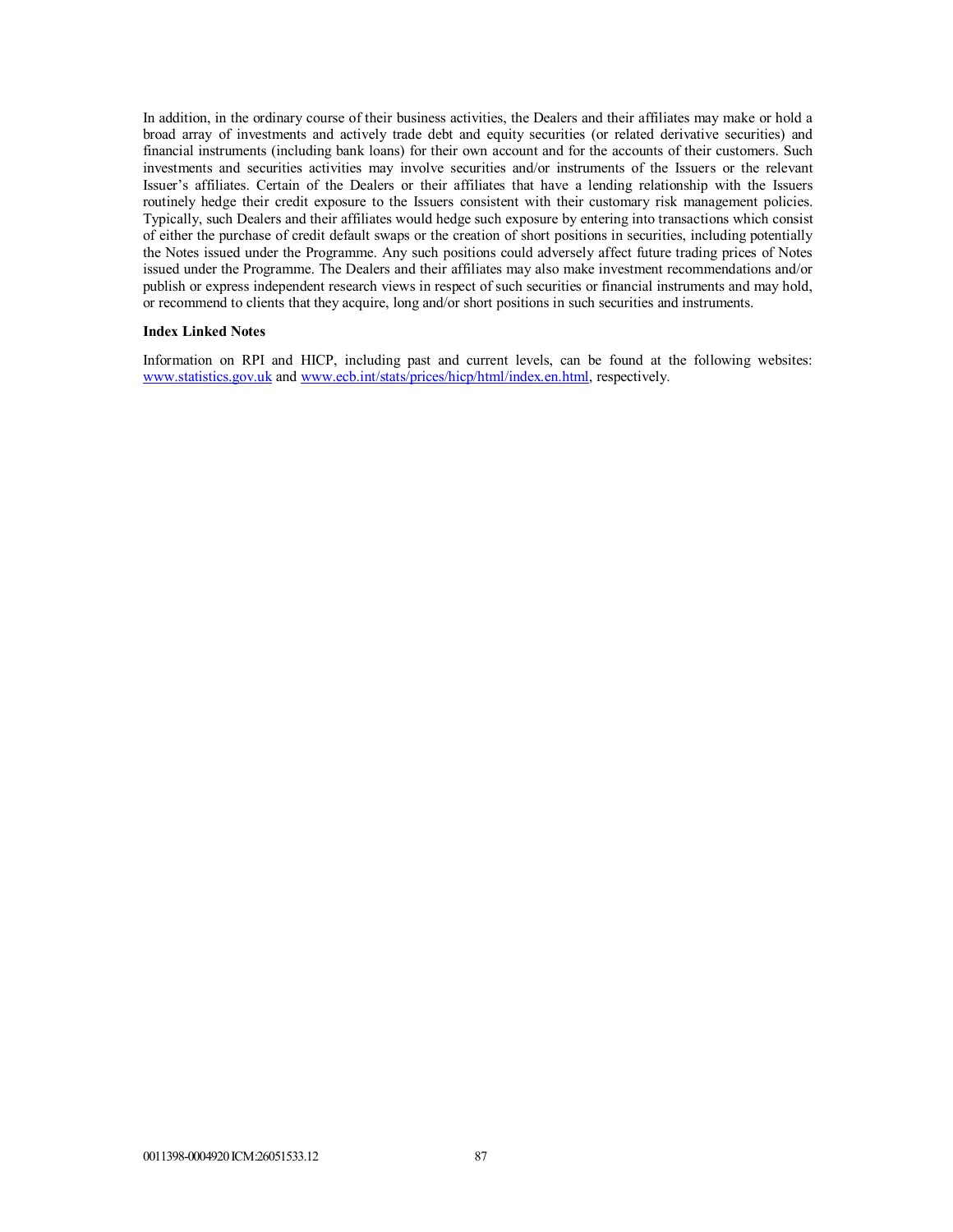## **ISSUERS**

## **Eastern Power Networks plc**

*Registered Office* Newington House 237 Southwark Bridge Road London SE1 6NP

Tel: 020 7397 7505

237 Southwark Bridge Road London<br>London SE1 6NP

**London Power Networks plc South Eastern Power Networks plc** *Registered Office Registered Office* Newington House<br>
Newington House<br>
Newington House<br>
237 Southwark Bridge Road<br>
237 Southwark Bridge Road London SE1 6NP

Tel: 020 7397 7505

Tel: 020 7397 7505

## **TRUSTEE**

**Deutsche Trustee Company Limited** Winchester House 1 Great Winchester Street London EC2N 2DB

## **AGENT**

**Deutsche Bank AG, London Branch** Winchester House 1 Great Winchester Street London EC2N 2DB

## **PAYING AGENT**

**Deutsche Bank Luxembourg S.A.** 2 boulevard Konrad Adenauer L-1 115 Luxembourg

## **LEGAL ADVISERS**

*To the Issuers as to English Law*

#### **CMS Cameron McKenna LLP**

Cannon Place, 78 Cannon Street London EC4N 6AF United Kingdom

*To the Dealers and the Trustee as to English Law*

**Allen & Overy LLP** One Bishops Square London E1 6AD

#### **AUDITORS**

**Deloitte LLP** 2 New Street Square London EC4A 3BZ